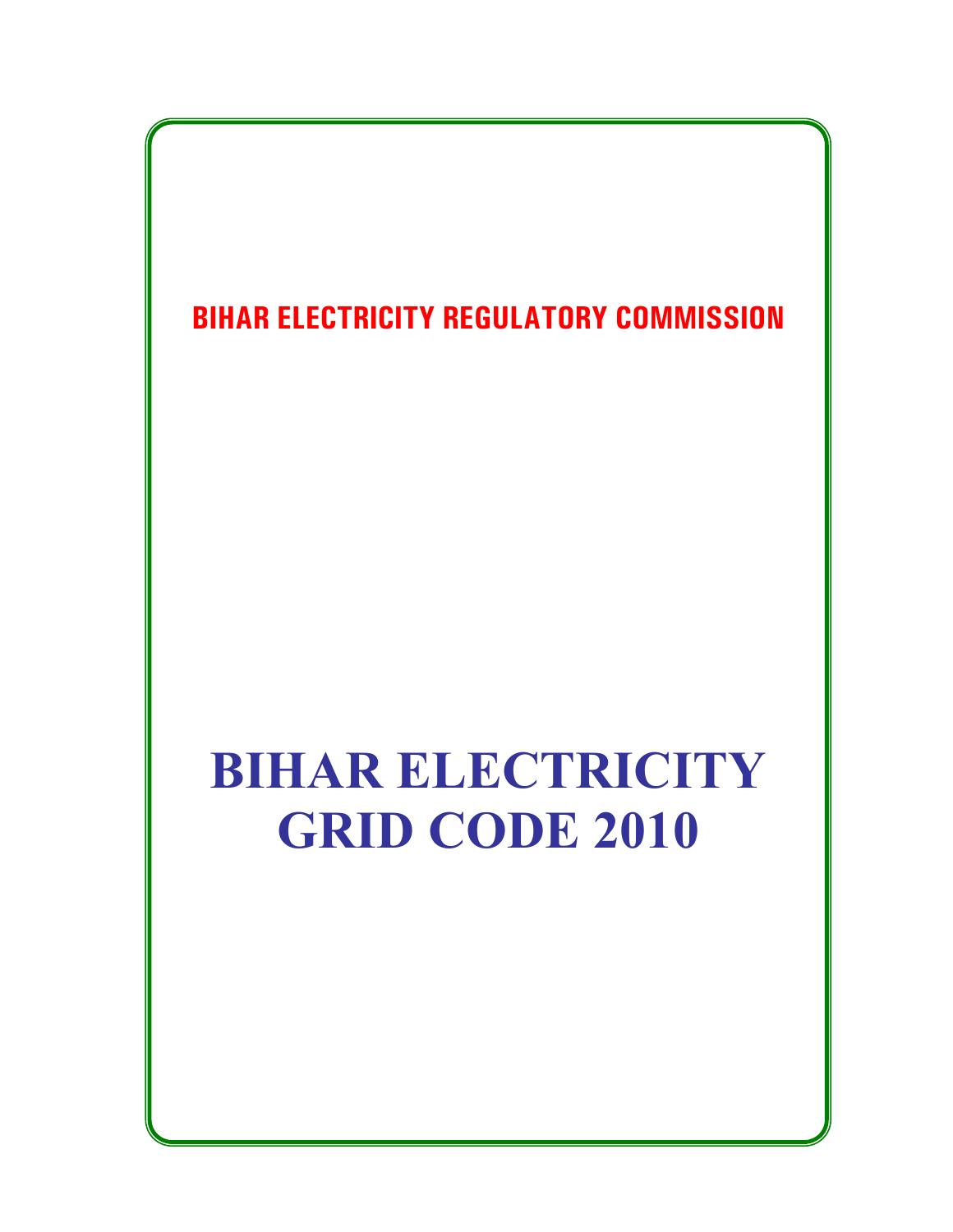# **BIHAR ELECTRICITY REGULATORY COMMISSION**

# **Grid Code**

**Clause Title** Page No. **Page No. 2016** 

# **CHAPTER - 1 - GENERAL CODE**

## **SECTION-1: General**

| 1.1              |                                                 |    |
|------------------|-------------------------------------------------|----|
| 1.2              |                                                 | 3  |
| 1.3              |                                                 | 3  |
| 1.4              |                                                 | 4  |
| 1.5              |                                                 | .5 |
| $\overline{1.6}$ |                                                 | 5  |
| 1.7              |                                                 | 5  |
| 1.8              |                                                 | .5 |
| 1.9              |                                                 | 6  |
| 1.10             | Compatibility with Indian Electricity Grid Code | 6  |
|                  |                                                 | 6  |
|                  |                                                 | 6  |
|                  |                                                 |    |

## **SECTION-2: Glossary & Definition** 7-14

## **SECTION-3: Management of Grid Code**

|  | 15    |
|--|-------|
|  | 15    |
|  | 1.5   |
|  | 16    |
|  | 17-18 |

# **CHAPTER - 2 - PLANNING CODE**

### **SECTION-4: SYSTEM PLANNING**

|  | -20- |
|--|------|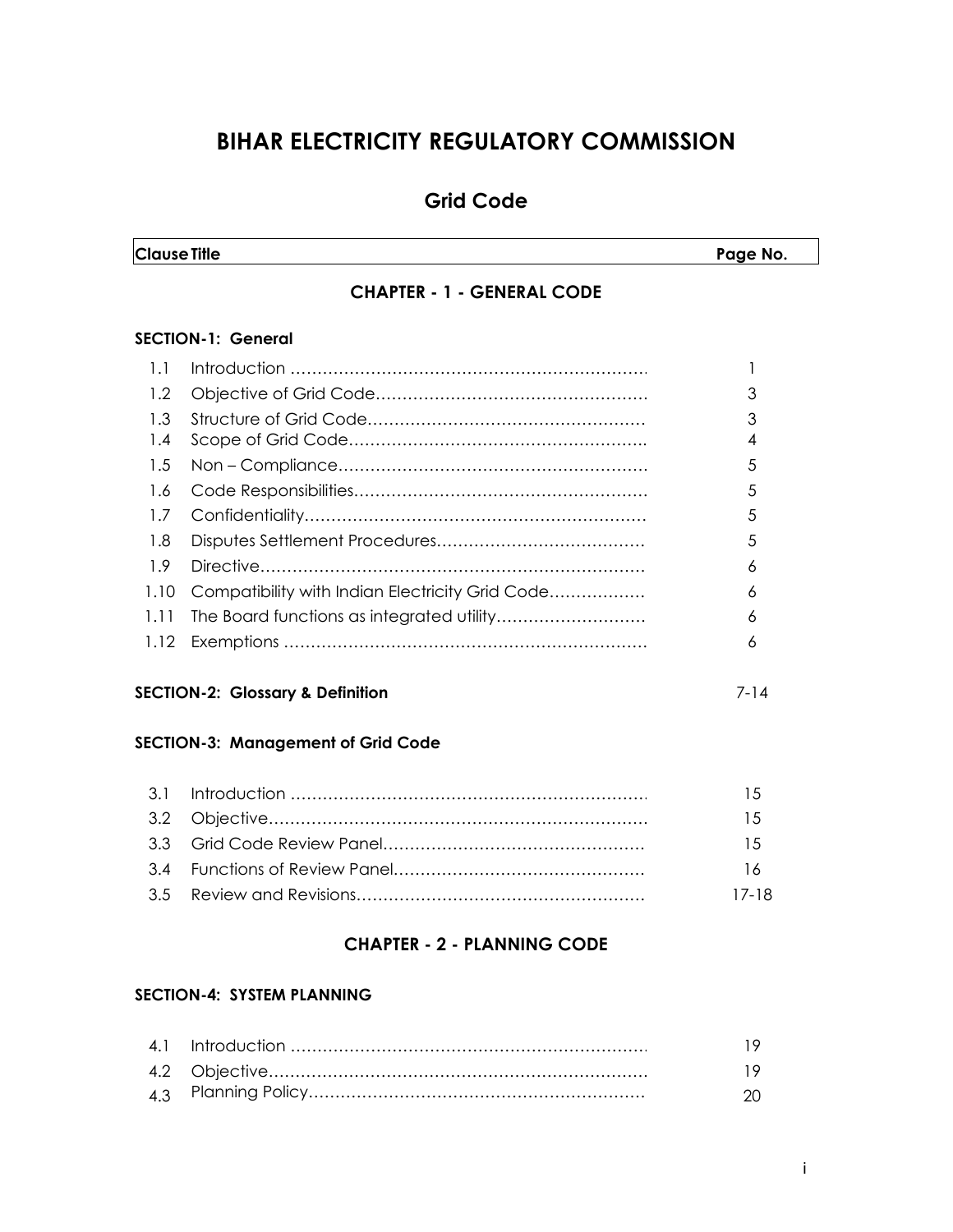| Clause Title |  | Page No. |
|--------------|--|----------|
|              |  |          |
| 4.4          |  | 21       |
|              |  | 21       |
| 4.6          |  | 21       |
| 4.7          |  |          |

## **SECTION-5: Connection Conditions**

|                                                     | 23      |
|-----------------------------------------------------|---------|
|                                                     | 23      |
| 5.3 Procedure for connection to Transmission system | 23      |
|                                                     | 24      |
|                                                     | 24      |
|                                                     | 25      |
|                                                     | 25      |
|                                                     | $26-27$ |
|                                                     |         |

# **CHAPTER - 3 - SYSTEM OPERATION CODE**

# **SECTION-6: Operation Planning**

| 6.1 |                                        | 28    |
|-----|----------------------------------------|-------|
| 6.2 |                                        | 28    |
| 6.3 |                                        | 28-31 |
| 6.4 |                                        | 31    |
| 6.5 |                                        | 32    |
| 6.6 |                                        | 33    |
|     | <b>SECTION-7: Outage Planning</b>      |       |
| 7.1 |                                        | 33    |
| 7.2 |                                        | 33    |
| 7.3 |                                        | 33-34 |
| 7.4 |                                        | 34-35 |
| 7.5 |                                        | 35    |
|     | <b>SECTION-8: Contingency Planning</b> |       |
| 8.1 |                                        | 36    |
| 8.2 |                                        | 36    |
| 8.3 |                                        | 36-37 |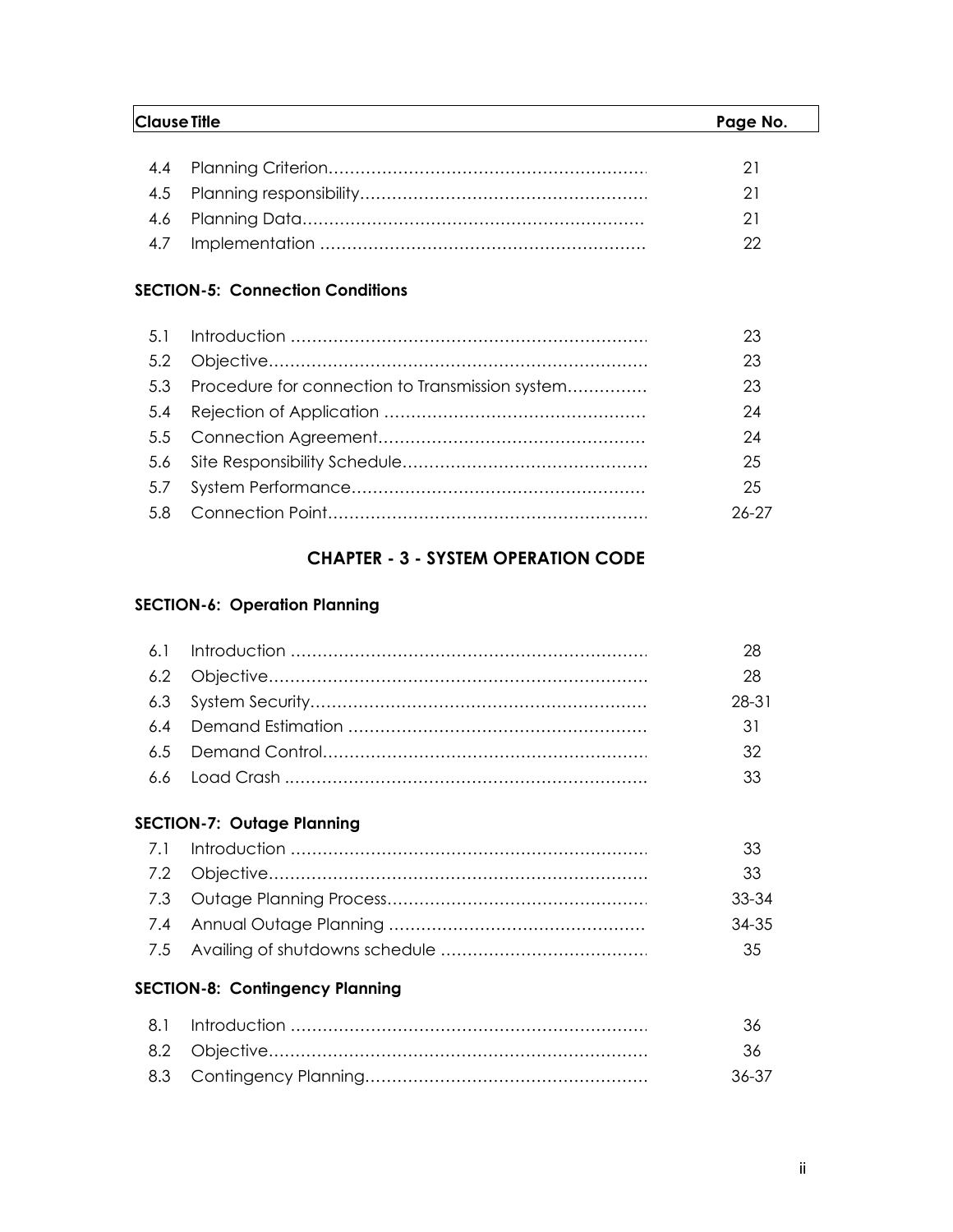| <b>Clause Title</b> |  | Page No. |
|---------------------|--|----------|
|                     |  | 37       |
|                     |  | 37       |

# **SECTION-9: Cross Boundary Safety**

|  | 38    |
|--|-------|
|  | .38   |
|  | 38-39 |
|  |       |

## **SECTION-10: Operational Event / Accident Reporting**

|  | 41 |
|--|----|
|  |    |
|  | 43 |
|  | 43 |
|  |    |

# **CHAPTER - 4 - SCHEDULE AND DESPATCH CODE**

## **SECTION-11: Scheduling and Despatch**

|  | 44        |
|--|-----------|
|  | 44        |
|  | 44        |
|  | $45 - 46$ |
|  | 46        |
|  | 46        |
|  | 46        |

## **SECTION-12: Frequency & Voltage Management**

|  | 47    |
|--|-------|
|  | -48   |
|  | 48-49 |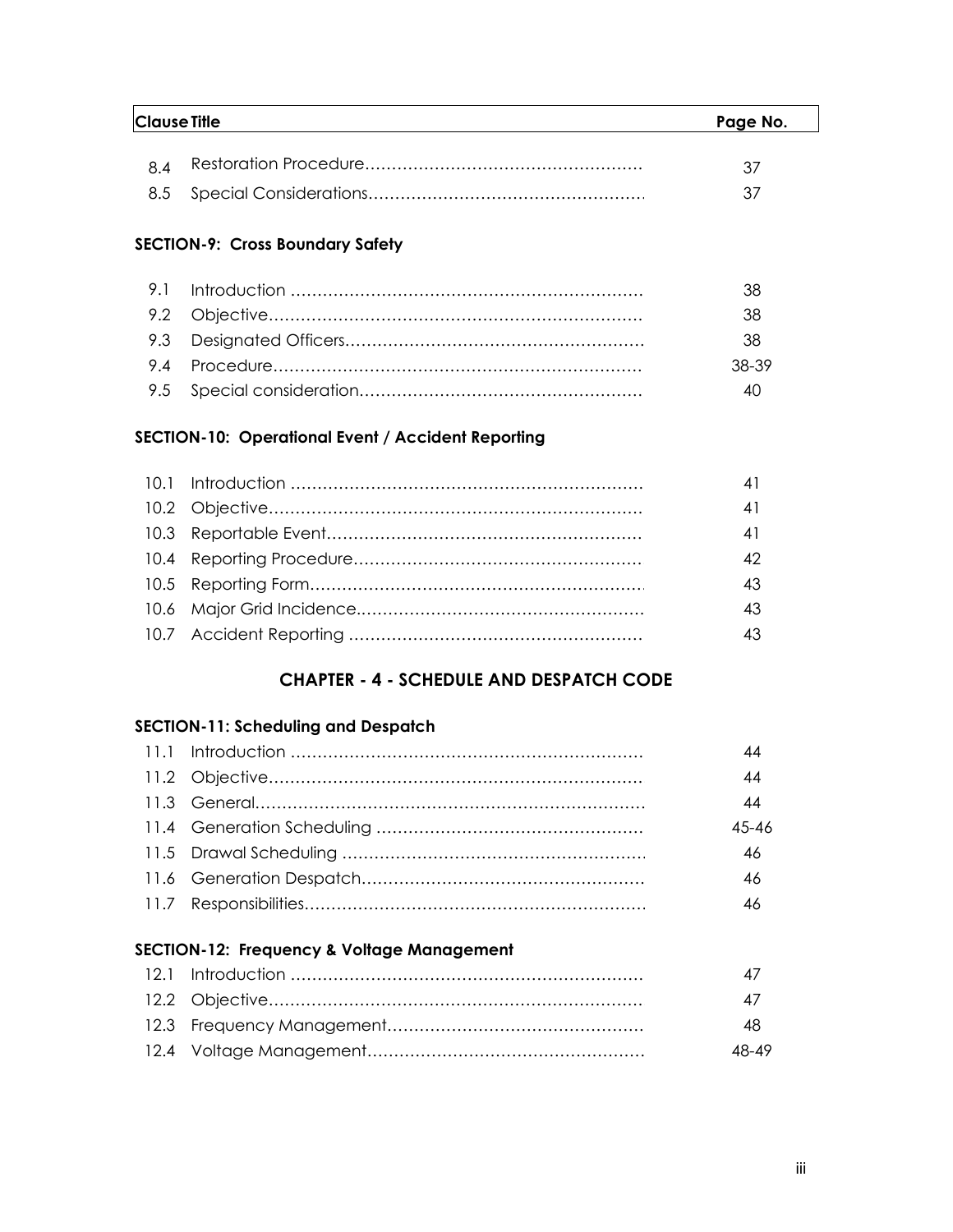| <b>Clause Title</b> | Page No. |
|---------------------|----------|
|                     |          |

# **SECTION-13: Monitoring of Generation & Drawal**

|  | 50      |
|--|---------|
|  | $50-51$ |
|  | .51     |
|  | 51      |
|  | $\sim$  |

# **CHAPTER - 5 - PROTECTION CODE**

### **SECTION-14: Protection**

|                                                 | 52        |
|-------------------------------------------------|-----------|
|                                                 | 52        |
|                                                 | 52        |
|                                                 | 53        |
| 14.5 Fault Clearance Times & Short Time Ratings | 53        |
|                                                 | 54        |
|                                                 | $54 - 55$ |
|                                                 | $55 - 56$ |
|                                                 | 56        |
|                                                 | 56        |
|                                                 |           |

# **CHAPTER - 6 - METERING CODE**

# **SECTION-15: Metering Code**

|                                              | 57        |
|----------------------------------------------|-----------|
|                                              | 57        |
|                                              | 57        |
|                                              | 57-58     |
|                                              | 58        |
|                                              | 58-59     |
| 15.7 Various Standards of Metering Equipment | $59 - 63$ |
|                                              | 63        |
|                                              | 63        |
|                                              | 64        |
|                                              |           |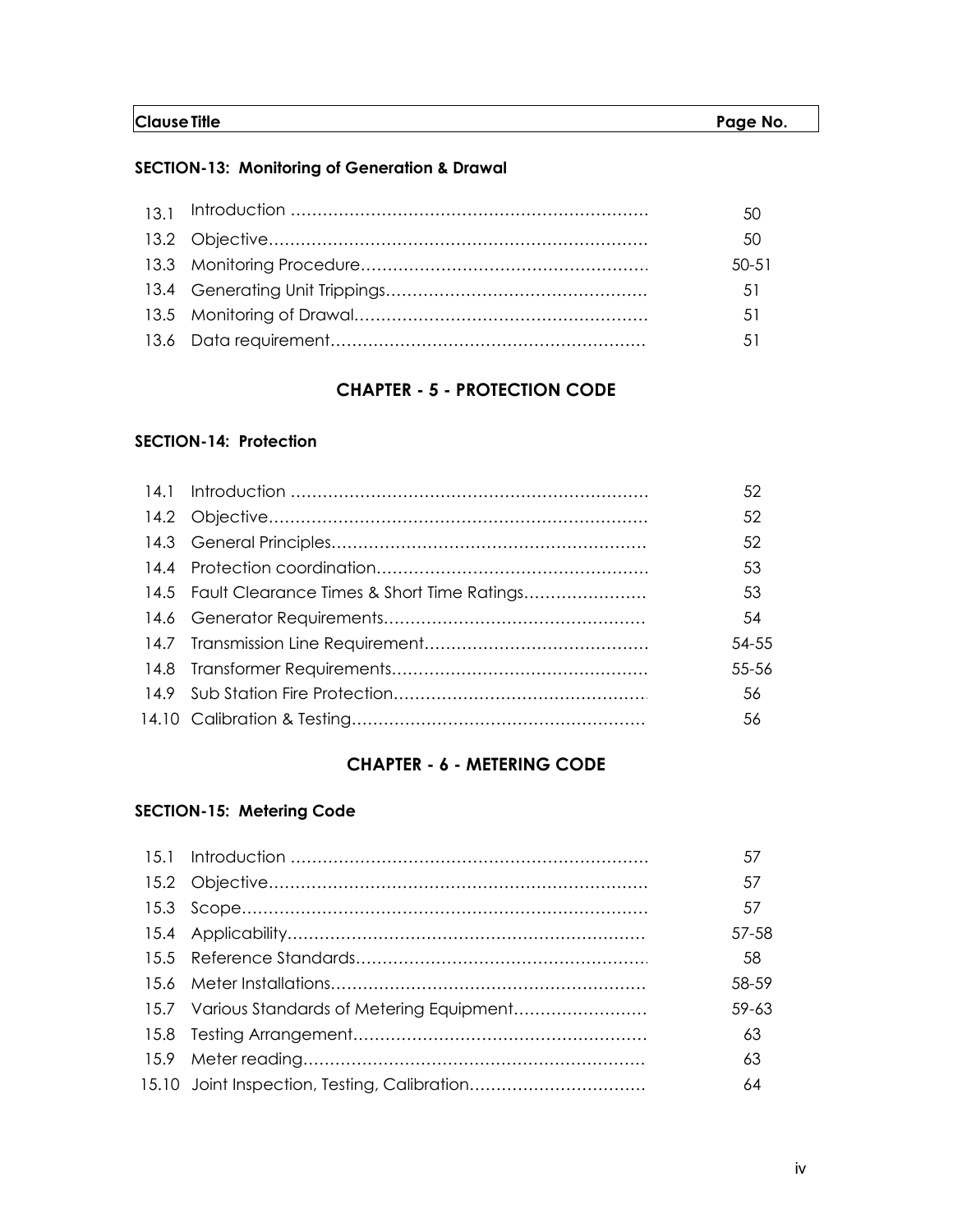| <b>Clause Title</b> |                                                        |       |
|---------------------|--------------------------------------------------------|-------|
|                     |                                                        |       |
|                     |                                                        | 64    |
|                     |                                                        | 65-67 |
|                     | 15.13 Supervisory Control And Data Acquisition (SCADA) | 67    |
|                     |                                                        | 67    |

# **CHAPTER - 7 - DATA REGISTRATION CODE**

# **SECTION-16: Data Registration**

|  | 68    |
|--|-------|
|  | 68    |
|  | 68-69 |
|  | -69   |

# **LIST OF APPENDICES**

|  | 70-75 |
|--|-------|
|  | 76-86 |
|  | 87-89 |
|  | 90    |
|  | 91    |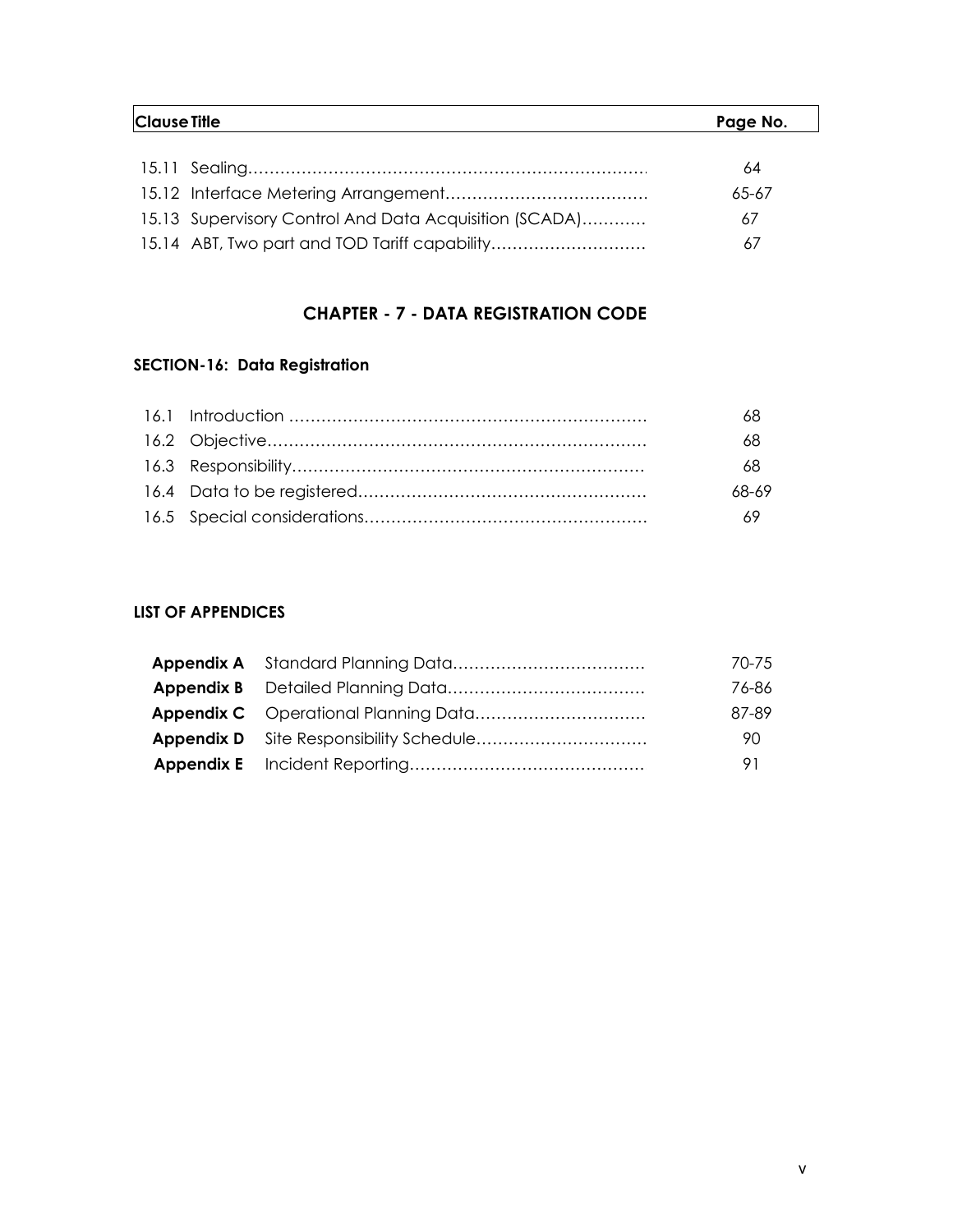# **Bihar Electricity Regulatory Commission**

# **BIHAR ELECTRICITY GRID CODE**

# **NOTIFICATION**

# *The 20th July, 2010*

**No. BERC/Regl-1/2009 –**02– In exercise of power conferred under Section 181 read with Clause (h) Sub-section (1) of Section 86 of the Electricity Act, 2003 and all powers enabling it on that behalf, the Bihar Electricity Regulatory Commission hereby specifies the following Grid Code to be known as Bihar Electricity Grid Code 2010 which shall come into force from the date of notification. This Grid Code is applicable for the grids in the State of Bihar only.

#### **1.1 Introduction**

- (1) The Grid Code lays down the rules, guidelines and standards to be followed by all Users of Grid in the State of Bihar to plan, develop, operate and maintain the power system in the State in the most efficient, reliable, economic and secure manner in integration with the Eastern Regional Grid as per the provisions of Indian Electricity Grid Code (IEGC) notified by the Central Electricity Regulatory Commission (CERC) from time to time.
- (2) In terms of section 39(1) of the Electricity Act 2003, the State Government is required to notify the Board or a Government Company as State Transmission Utility (STU). State Government has notified the Bihar State Electricity Board (BSEB) as the State Transmission Utility (STU) which is a deemed licensee at present in terms of section 172 of the Electricity Act, 2003.
- (3) As per section 39(2) of the Electricity Act, 2003 the functions of State Transmission Utility are as follows :–
	- a) to undertake transmission of energy through the Intra-State Transmission System
	- b) to discharge all functions of planning and coordination relating to intra-state transmission system with
		- (i) Central Transmission Utility;
		- (ii) State Governments;
		- (iii) Generating Companies;
		- (iv) Regional Power Committee;
		- (v) Authority;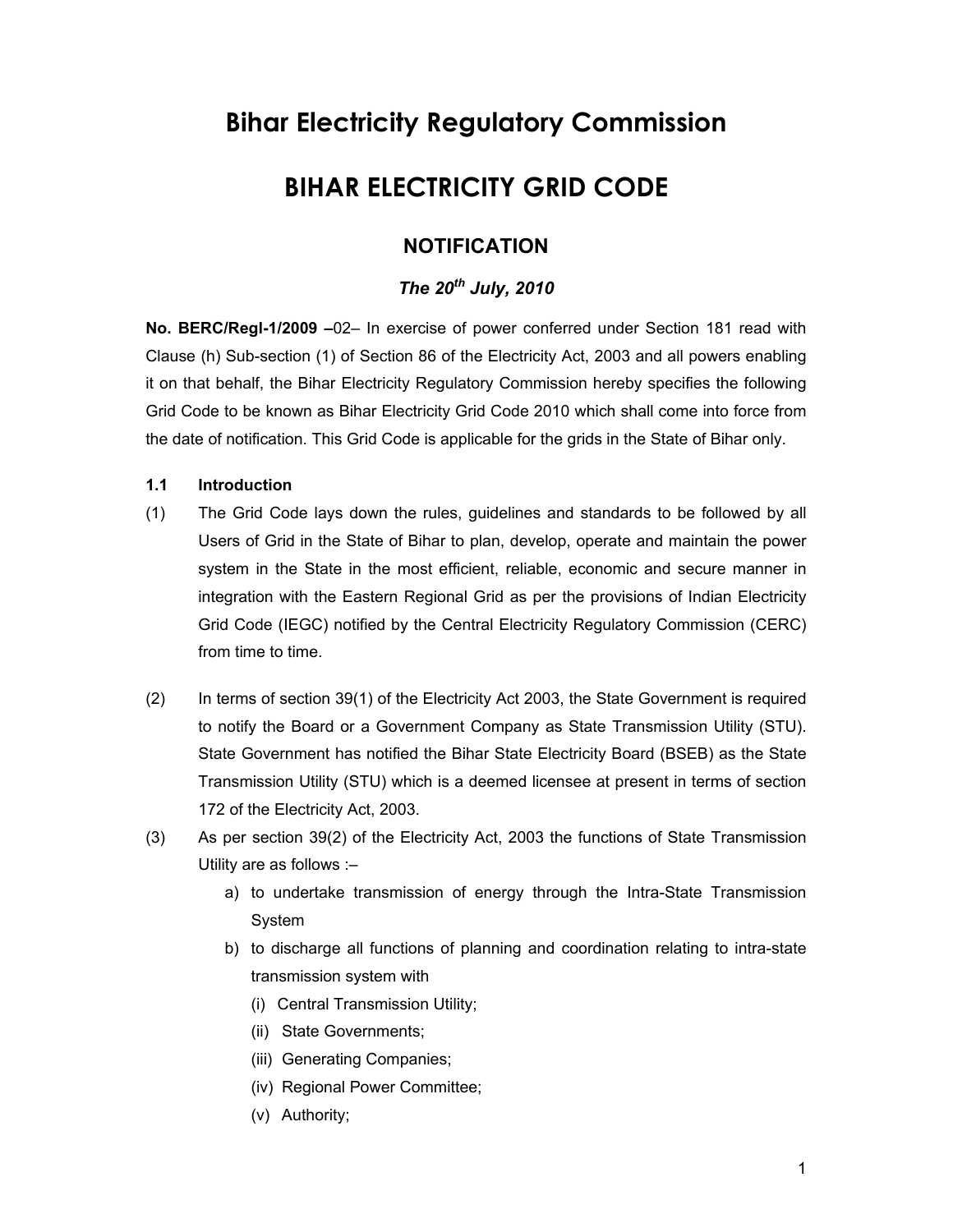- (vi) Licensees;
- (vii)Any other person notified by the State Government in this behalf
- c) to ensure development of an efficient, coordinated and economical system of intra-state transmission lines for smooth flow of electricity from a generating station to load centres;
- d) to provide non-discriminatory open access to its transmission system for use  $by -$ 
	- (i) any licensee or generating company on payment of the transmission charges;
	- (ii) any consumer as and when such open access is provided by the State Commission under sub section (2) of section 42, on payment of the transmission charges and a surcharge thereon, as may be specified by the State Commission.
- (4) STU shall not engage in the business of trading of electricity.
- (5) As per the section 31of Electricity Act, 2003, the State Government shall establish a centre to be known as the State Load Despatch Centre (SLDC) and the State Load Despatch Centre shall be operated by a Government company or any authority or corporation established or constituted by or under any State Act, as may be notified by the State Government. Until a Government company or any authority or corporation is notified by the State Government, the State Transmission Utility shall operate the State Load Despatch Centre, which shall:
	- a) be responsible for optimum scheduling and despatch of electricity within a State, in accordance with the contracts entered into with the licensees or the generating companies operating in that State;
	- b) monitor the grid operations;
	- c) keep accounts for the quantity of electricity transmitted through the State grid;
	- d) exercise supervision and control over the intra state transmission system;
	- e) be responsible for carrying out real time operations for grid control and despatch of electricity within the State through secure and economic operation of the State grid in accordance with the Grid Standards and the State Grid Code.
- (6) The SLDC and licensees shall comply with; the directions of Regional Load Despatch Centre in connection with integrated grid operation of the power system or in regard to matter which may affect the operation of the Inter State Transmission System.
- (7) SLDC shall not engage in the business of trading of electricity.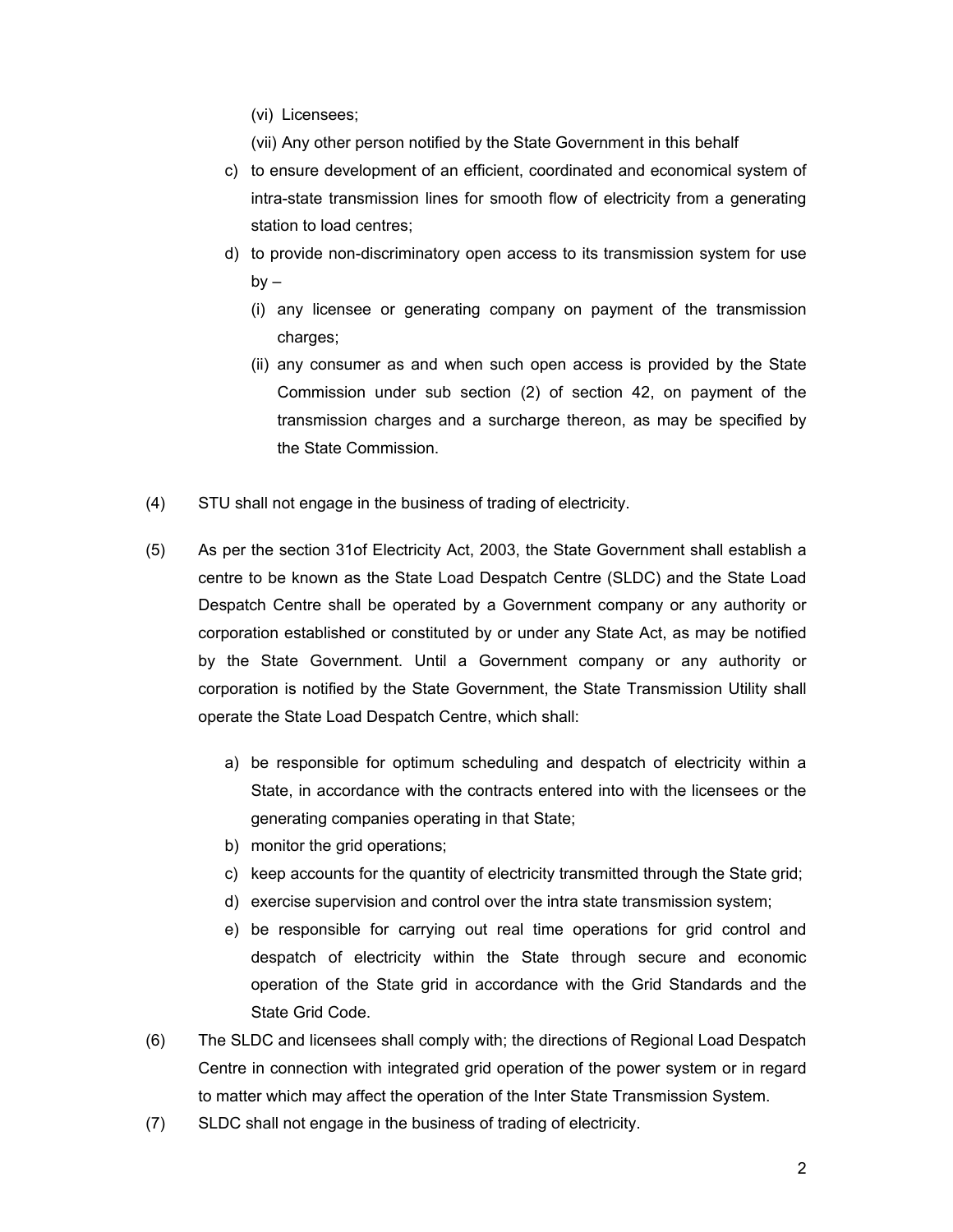#### **1.2 Objective**

The Grid Code is designed to facilitate the development, operation maintenance and planning of an efficient, coordinated and economical power grid by specifying principles and procedures for STU and all the Users connected to that system. It seeks to be non-discriminatory and ensures that interfaces are not areas of weakness in the supply chain.

#### **1.3 Structure of the Grid Code**

The Grid Code comprises of following chapters:

#### **I. General Code**

General Code includes sections on:

(a) Management: intended to ensure that all other sections of the Grid Code work together in the management of the Grid Code

(b) Review **Principles**: specify a procedure for review of Grid Code to cater to inadvertent omissions and any modifications needed from time to time.

#### **II. Planning Code**

Planning Code includes sections on:

(a) System Planning: specifies the procedures to be applied by STU in the planning and development of the State Transmission System and by other Users connected or seeking Connection to the State Transmission System.

*(b)* Principles: specify procedures to be followed by STU in the development of the State Transmission System in the long term taking into account the requirements for new connection of generation and demand.

(c) Connection conditions: specifies the technical requirements and standards to be complied with by STU and other Users connected or seeking connection to the State Transmission System.

#### **III. System Operation Code**

System Operation Code includes sections on:

(a) System Operation: Specifies the conditions under which STU shall operate the State Transmission System, the Generating Companies shall operate their Power Stations and the Distribution Licensees shall operate their Distribution Systems in so far as necessary to ensure the security and quality of supply and safe operation of the State Transmission System under both normal and abnormal operating conditions.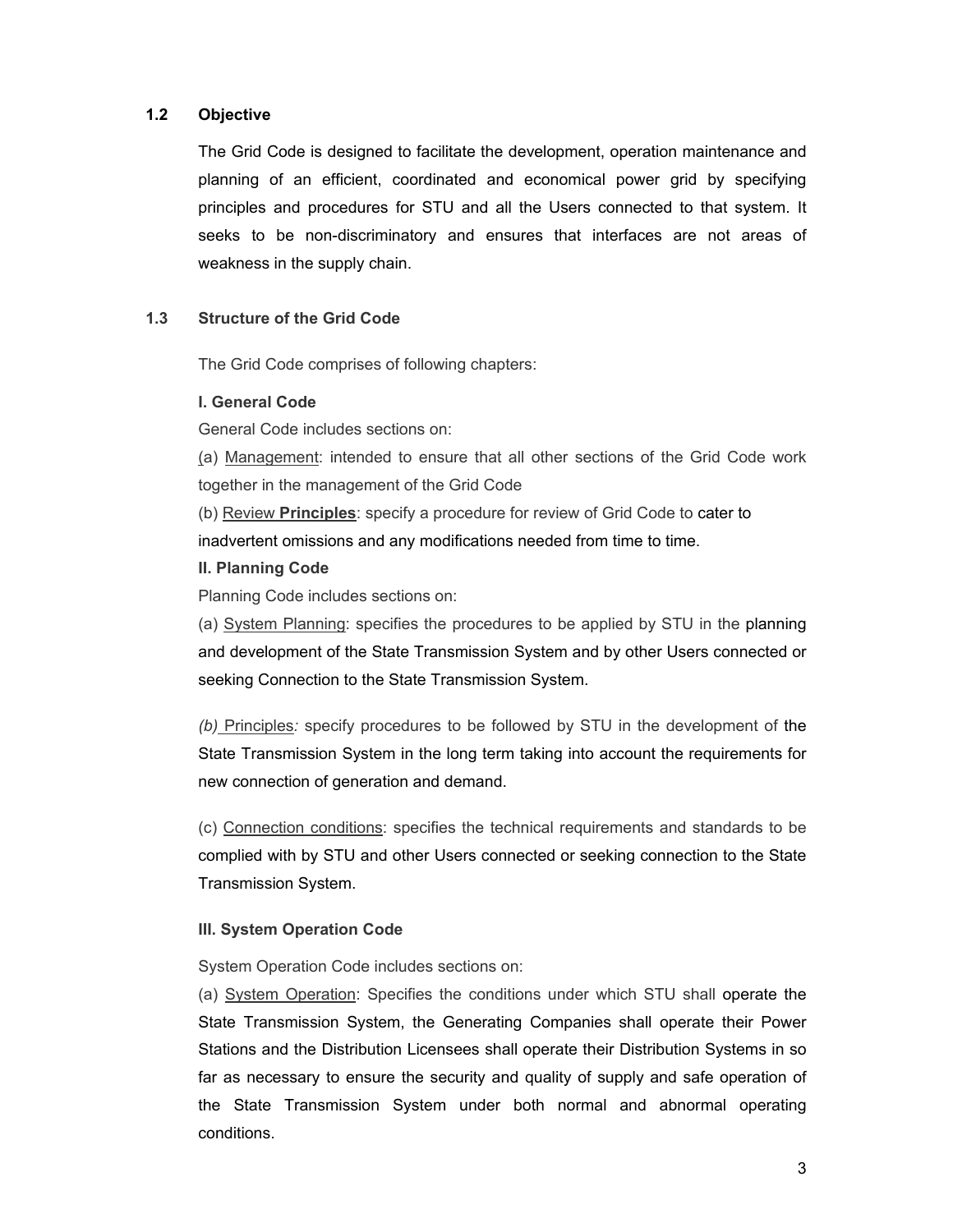(b) Outage Planning: Specifies the procedures relating to the co-ordination of outages for scheduled maintenance of the State Transmission System, Generating Units, embedded within the State system and not classified as regional utilities, Captive Power Plant (CPP) and Distribution System that will use the State Transmission System.

The Generating stations based on non-conventional/renewable energy sources with generating power capacity of above 10 MW will also come under this purview.

#### **IV. Schedule and Despatch Code**

Schedule and Despatch: Specifies the procedures relating to the scheduling and despatch of Generating Units and drawal by Distribution Licensees / Open Access Customers to meet state demand and drawal allocation.

#### **V. Protection Code**

Protection Code specifies the co-ordination responsibility and minimum standards of protection that are required to be installed by Users of the State Transmission System.

#### **VI Metering Code**

Metering Code specifies the minimum operational and commercial metering to be provided for each User. It also sets out the requirement and procedures for metering.

#### **VII Data Registration Code**

This contains the details of all the data required by STU, which is to be provided by the Users and vice versa.

#### **1.4 Scope of Grid Code**

- 1. Grid Code defines the boundary between STU and Users and establishes the procedures for operation of facilities connected to the State Grid.
- 2. All Users that connect with and/or utilize the State Grid are required to abide by the principles and procedures as laid down in the Grid Code in so far as they apply to that User.
- 3. The Grid Code shall be enforced by STU. Users must provide STU reasonable rights of access, service and facilities necessary to discharge its responsibilities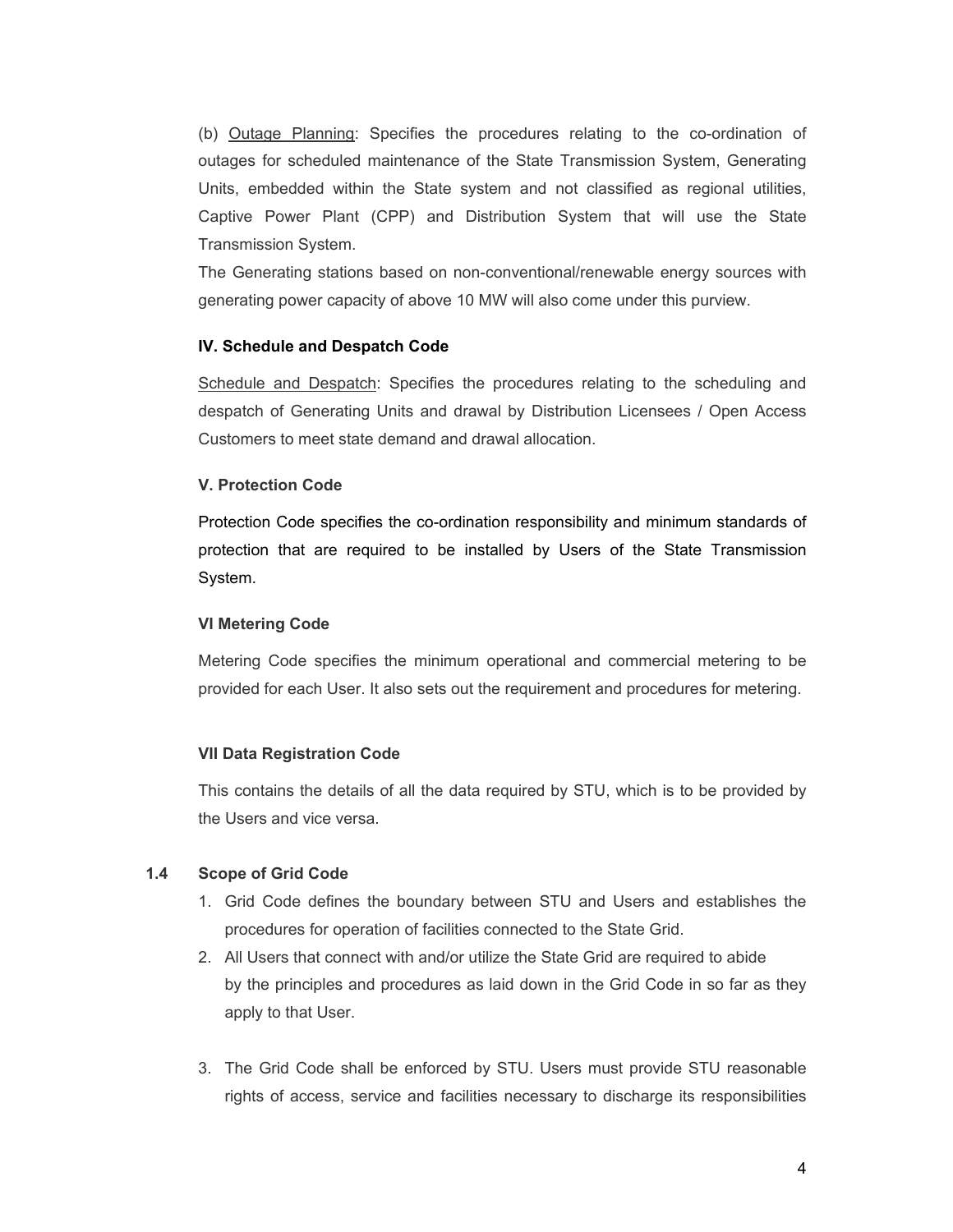in the users premises and to comply with instructions as issued by STU to implement and enforce the Grid code.

### **1.5 Non - Compliance**

- 1. If any User fails to comply with any provision of the Grid Code, the User shall inform the SLDC and Grid Code Review Panel without delay the reason for its non-compliance and shall remedy its non-compliance promptly.
- 2. SLDC shall bring the non-compliance to the notice of BERC**.**
- 3. Consistent failure to comply with the Grid Code provisions may lead to disconnection of the User's plant and /or facilities.

## **1.6 Code Responsibilities**

- 1. In discharging its duties under the Grid Code, STU has to rely on information which Users shall supply regarding their requirements and intentions.
- 2. STU shall not be held responsible for any consequences that arise from its reasonable and prudent actions on the basis of such information.

## **1.7 Confidentiality**

- 1. Under the terms of the Grid Code, STU will receive information from Users relating to their intentions in respect of their Generation or Supply businesses.
- 2. STU shall not, other than as required by the Grid Code, disclose such information to any person other than Central or State Government and BERC without the prior written consent of the provider of the information.

## **1.8 Dispute Settlement Procedures**

- 1. In the event of any dispute regarding interpretation of any part/section of the Grid Code provision between any User and STU, the matter may be referred to the Commission for its decision. The Commission's decision shall be final and binding.
- 2. In the event of any conflict between any provision of the Grid Code and any contract or agreement between STU and Users, the provision(s) of the Grid Code will prevail.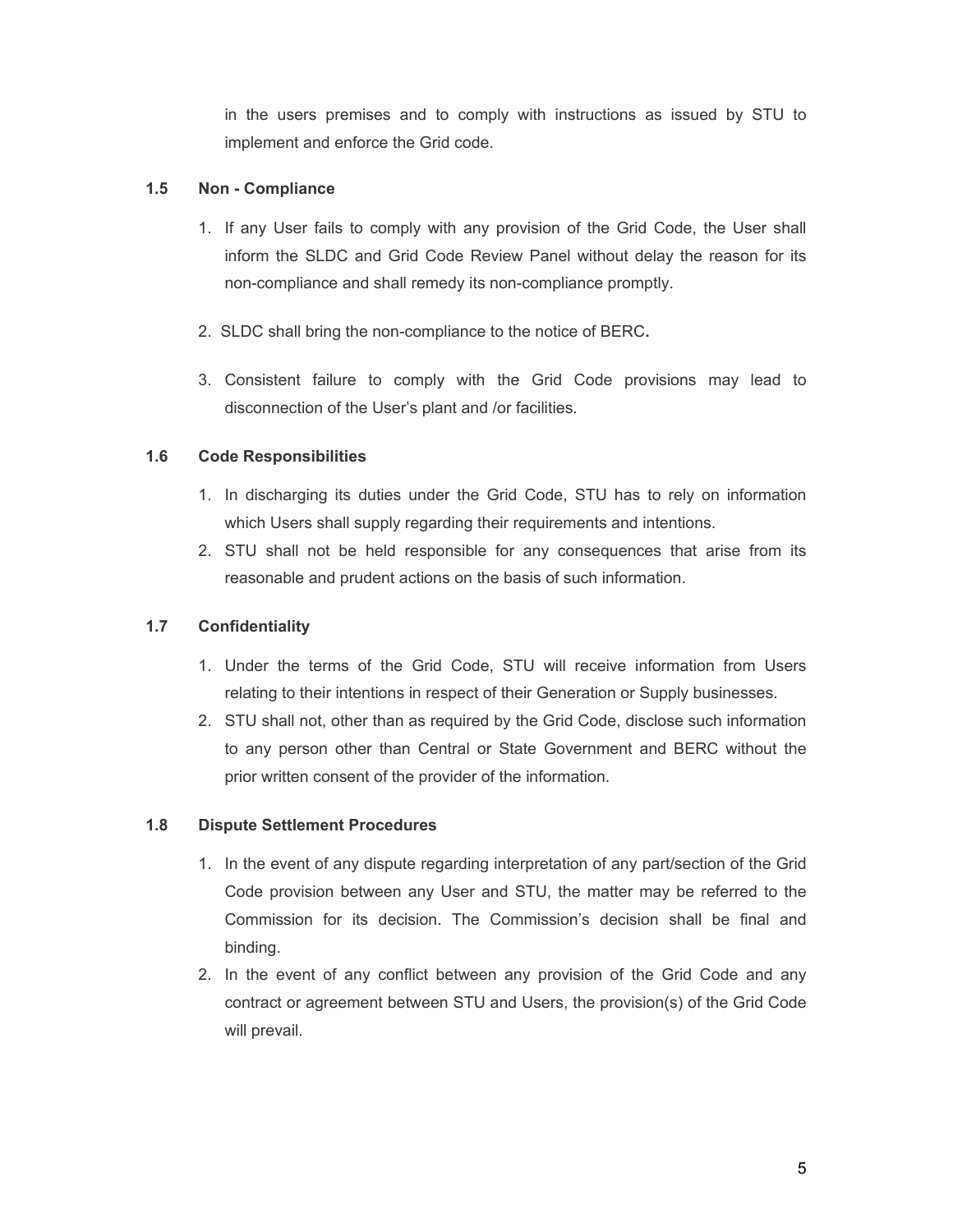### **1.9 Directive**

State Government may issue policy directives in certain matters as per section 37 of the Electricity Act 2003. STU shall promptly inform the Commission and all Users of the requirement of such directives.

### **1.10 Compatibility with Indian Electricity Grid Code**

This Grid Code is consistent/compatible with the IEGC. However, in matters relating to inter-State transmission, if any provision of the State Electricity Grid Code are inconsistent with the provisions of the IEGC, then the provisions of IEGC as notified by CERC shall prevail.

### **1.11 The Board functioning as integrated Utility**

The functions of STU, SLDC, generating stations, Distribution Licensees shall be performed by the concerned officers authorised by the Board as long as it continues to function as an integrated Utility. Till such time the Board is functioning as an integrated utility, Ringfencing of SLDC shall be done separating manpower and accounts for SLDC functions.

### **1.12 Exemptions**

Any exemption from the provisions of the Grid Code shall be effective only after the approval of the BERC for which the agencies will have to file a petition in advance.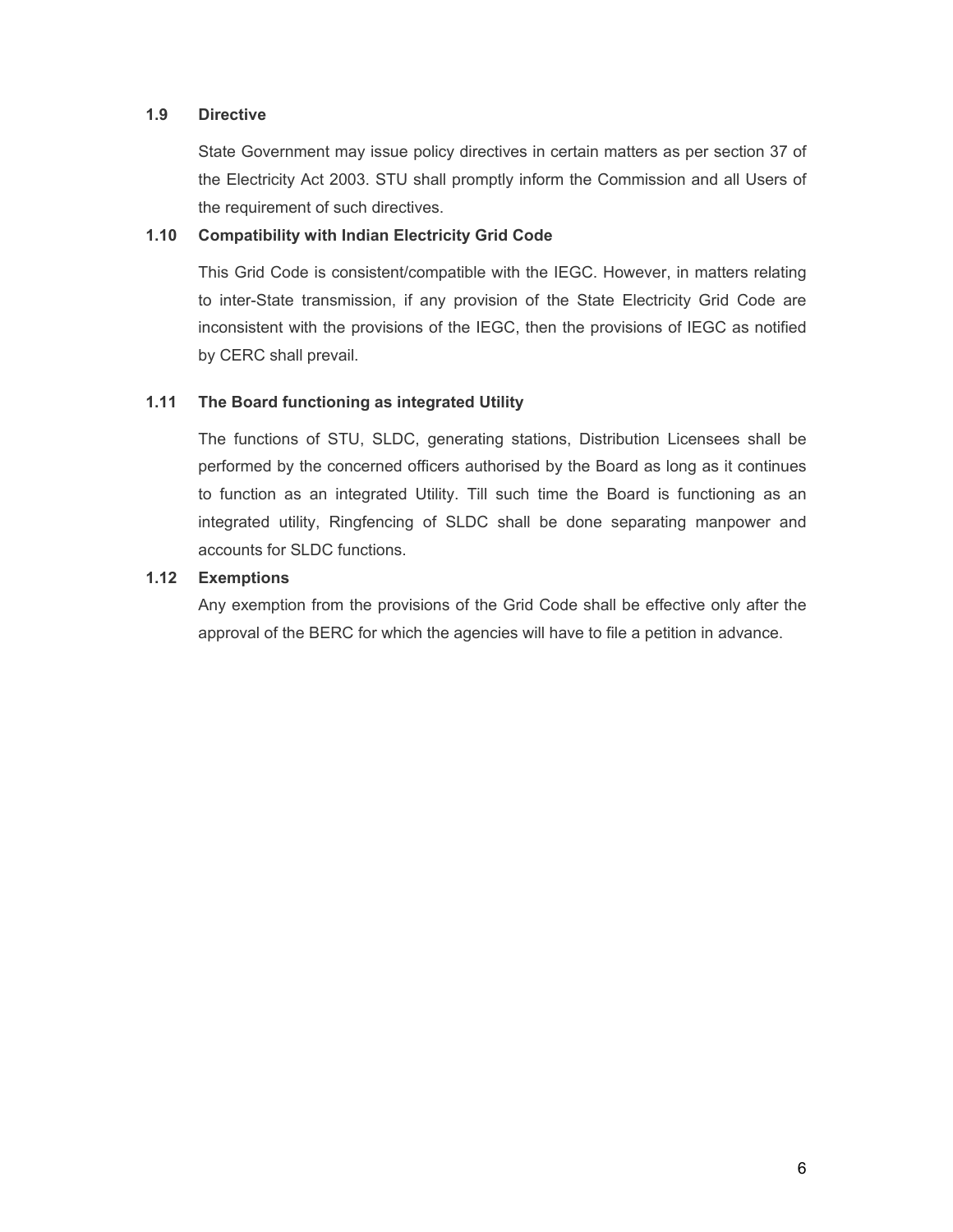# **Section - 2: Glossary & Definition**

In the Grid Code the following words and expressions shall, unless the subject matter or context otherwise requires or is inconsistent therewith, bear the following meanings:

| <b>ABT</b><br><b>Availability Based Tariff</b> |
|------------------------------------------------|
|------------------------------------------------|

Act The Electricity Act, 2003 (Act No. 36 of 2003)

- **Active Energy** The electrical energy produced, flowing or supplied by an electric circuit during a time interval, being the integral with respect to time of the instantaneous power, measured in units of watt-hours or standard multiples thereof,
- **Active Power** The product of voltage and the in phase component of alternating current measured in units of watts and standard multiples thereof,
- **Apparatus** All the electrical apparatus like machines, fittings, accessories and appliances in which electrical conductors are used.
- **Apparent Power** The product of voltage and alternating current measured in unit of volt-amperes and standard multiples thereof,
- **Area of Supply** Area within which a Distribution Licensee is authorized by his license to supply electricity.

**Automatic Voltage**  A continuously acting automatic excitation system to control a **Regulatory (AVR)**  Generating Unit terminal voltage.

**Authority** Central Electricity Authority (CEA)

**Auxiliaries** All the plant and machinery required for the generating unit's functional operation that do not form part of the generating unit.

**Availability**  "Fully Available" shall mean that the Generating Unit is available to its contracted capacity. In respect of the Transmission System, "Availability " shall mean the time in hours the Transmission System is capable of transmitting electricity at its rated voltage from the supply point to the delivery point and expressed as a percentage of Annual Availability.

**Bulk Power**  Agreements made between the STU and its H.T customers and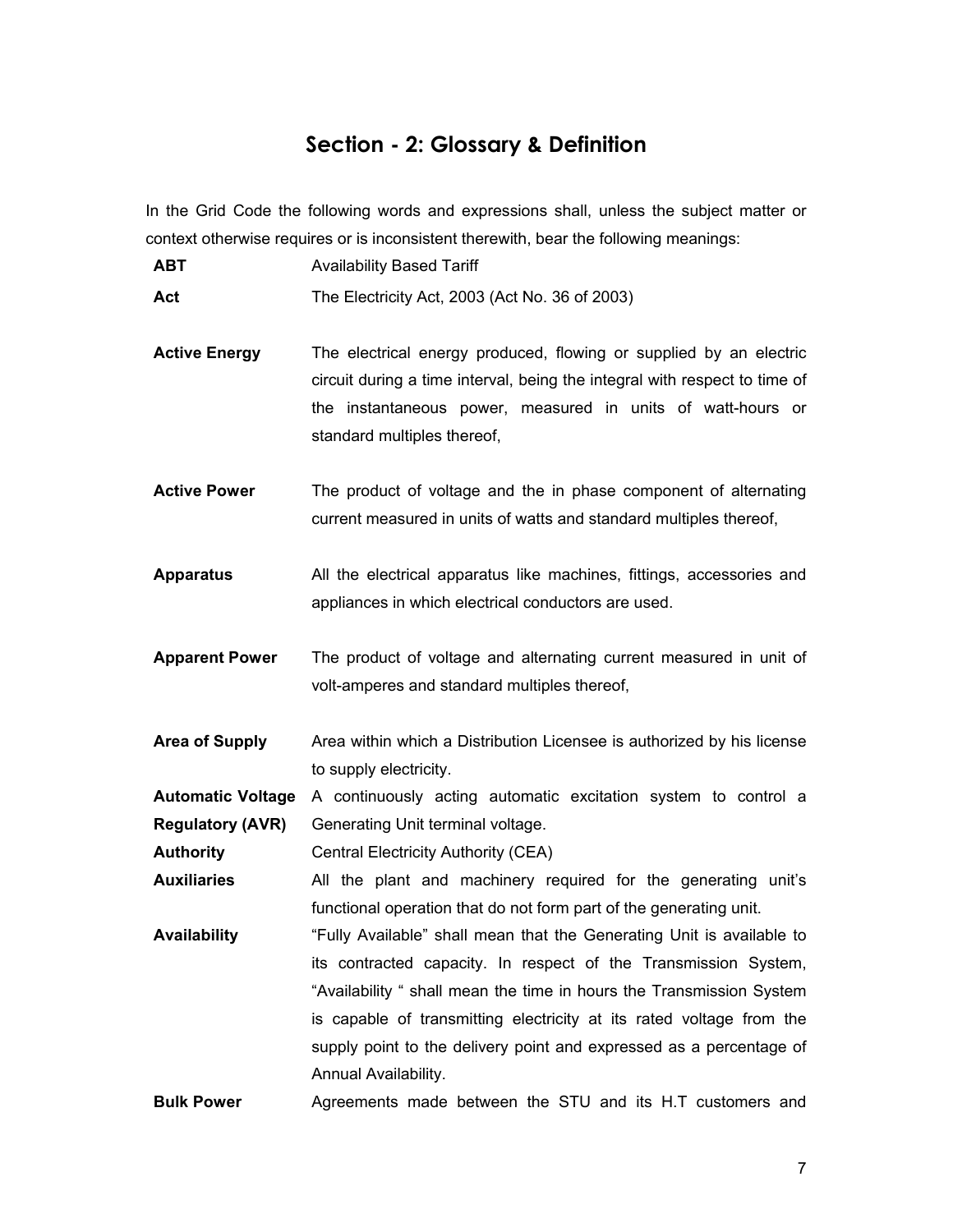**Agreement Backing Down Reduction of generation on instructions from SLDC / ERLDC by a** generating unit under abnormal conditions. **Black start procedure**  The procedure necessary to recover from partial or total blackout. **Black start capability**  An ability in respect of a Black Start Station, for at least one of its generating units or CCGT units to start up from shut down and to energize a part of the system and be synchronized to the system upon instruction from the State Load Dispatch Centre, within two hours, without any external supply. **Black start stations**  Generating stations having Black Start Capability. **Captive Power Plant (CPP)**  A Power Plant set up by any person to generate electricity primarily for his own use and includes a power plant set up by any cooperative society or association of persons for generating electricity primarily for use of members of such co-operative society or association. **CEA Central Electricity Authority Central Transmission Utility (CTU)**  Any Government Company which the Central Government may notify under sub section (1) of section 38 of the Electricity Act, 2003. **CERC CERC Central Electricity Regulatory Commission. Connection** The electric power lines and electrical equipment used to effect a connection of a user's system to the Transmission System. **Connection conditions**  Those conditions mentioned in Section 5 ("connection conditions") which have to be fulfilled before the User's System is connected to the State Grid **Connection point** An electrical point of connection between the Transmission System and the User's System. **Consumer Any person who is supplied with electricity for his own use by a** licensee or the Government or by any other person engaged in the business of supplying electricity to public under the Electricity Act 2003 or any other law for the time being in force and includes any person whose premises are for the time being connected for the purpose of receiving electricity with the works of a licensee, the Government or such other person, as case may be and shall include a person whose electricity supply has been disconnected.

between the Board and CTU.

**Transmission**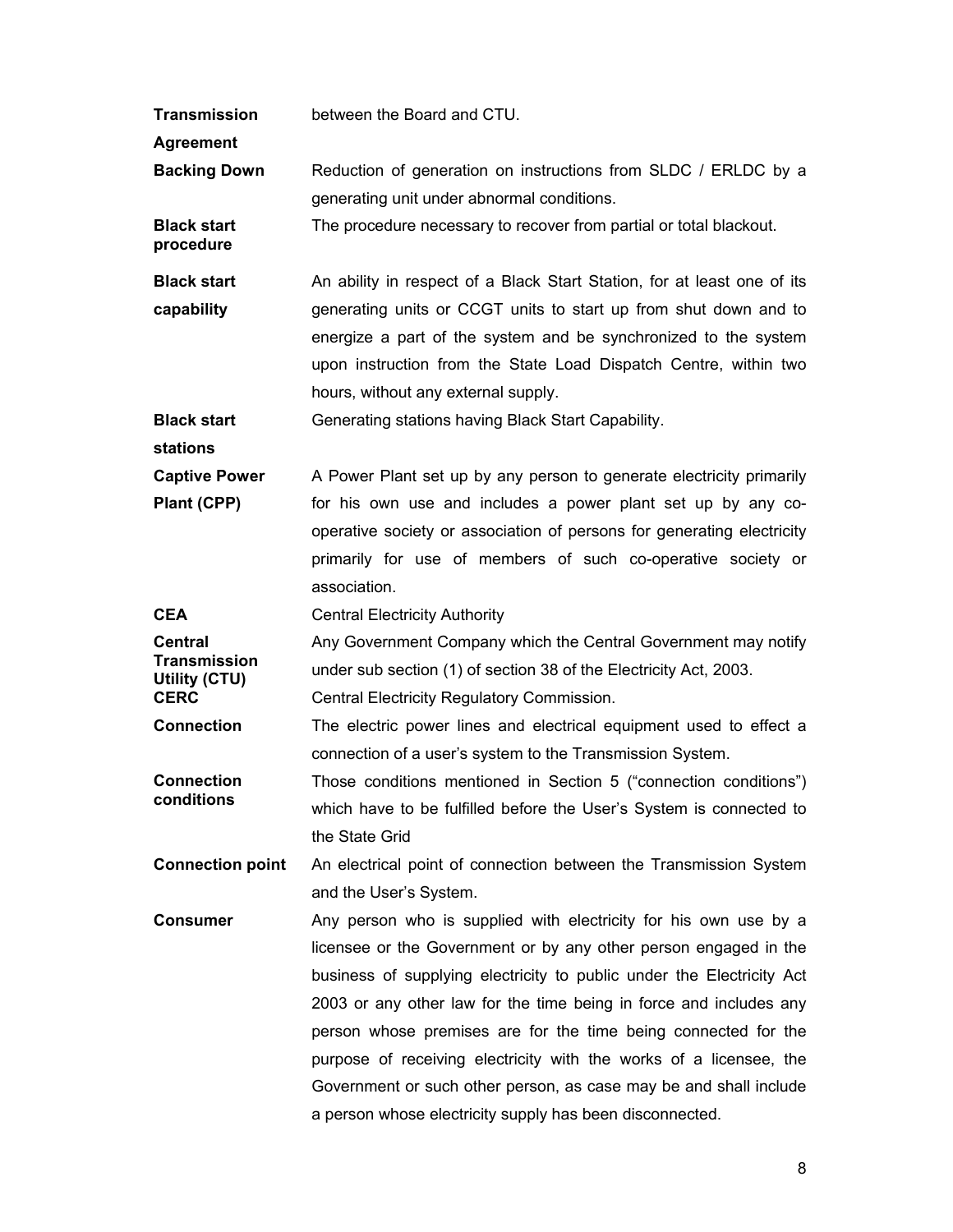| <b>Demand</b>          | The demand of Active Power in MW and Reactive Power in MVAR of        |
|------------------------|-----------------------------------------------------------------------|
|                        | electricity unless otherwise stated.                                  |
| <b>Demand control</b>  | Any of the following methods of achieving a load reduction:           |
|                        | (a) Consumer Load Management initiated by Users.                      |
|                        | (b) Consumer Load reduction by Disconnection initiated by Users       |
|                        | (other than following an instruction from Load Despatch Centre).      |
|                        | (c) Consumer Load reduction instructed by the Load Despatch           |
|                        | Centre                                                                |
|                        | (d) Automatic under Frequency Load Disconnection                      |
|                        | (e) Emergency manual Load Disconnection                               |
| <b>Despatch</b>        | Operation control of an integrated electricity system involving       |
|                        | operations such as:                                                   |
|                        | (a) Assignment of levels of output to specific Generating Plant or    |
|                        | Load control devices to effect the most reliable and economical       |
|                        | supply as the load vary.                                              |
|                        | (b) The control of the operation of Extra High Voltage lines,         |
|                        | associated sub stations and equipment.                                |
|                        | (c) The scheduling of various types of transactions with the electric |
|                        | utilities over the interconnecting Transmission Lines.                |
| De-synchronize         | The act of taking a generating unit off a system to which it has been |
|                        | synchronized.                                                         |
| <b>Disconnection</b>   | The physical separation of Users or Consumers from the system.        |
| <b>Discrimination</b>  | The quality where a relay or protective system is enabled to pick out |
|                        | and cause to be disconnected only the faulty apparatus.               |
| <b>Distribution</b>    | A licensee authorized under section 14 of the Act to operate and      |
| <b>Licensees</b>       | maintain a distribution system for supplying electricity to the       |
|                        | consumers in his area of supply.                                      |
| <b>Distribution</b>    | The system of wires and associated facilities between the delivery    |
| system                 | points on the transmission lines or the generating station connection |
|                        | and the point of connection to the installation of the consumers.     |
| <b>Drawal</b>          | The import / export of electrical energy from / to the grid           |
| <b>Earthing</b>        | Connecting the conducting parts of an equipment or machinery with     |
|                        | the general mass of earth, in such a manner ensuring at all times an  |
|                        | immediate discharge of energy without danger, by maintaining the      |
|                        | same efficiently at earth's potential.                                |
| <b>Earthing device</b> | A means of providing connection between a conductor and earth         |
|                        | being of adequate strength and capability.                            |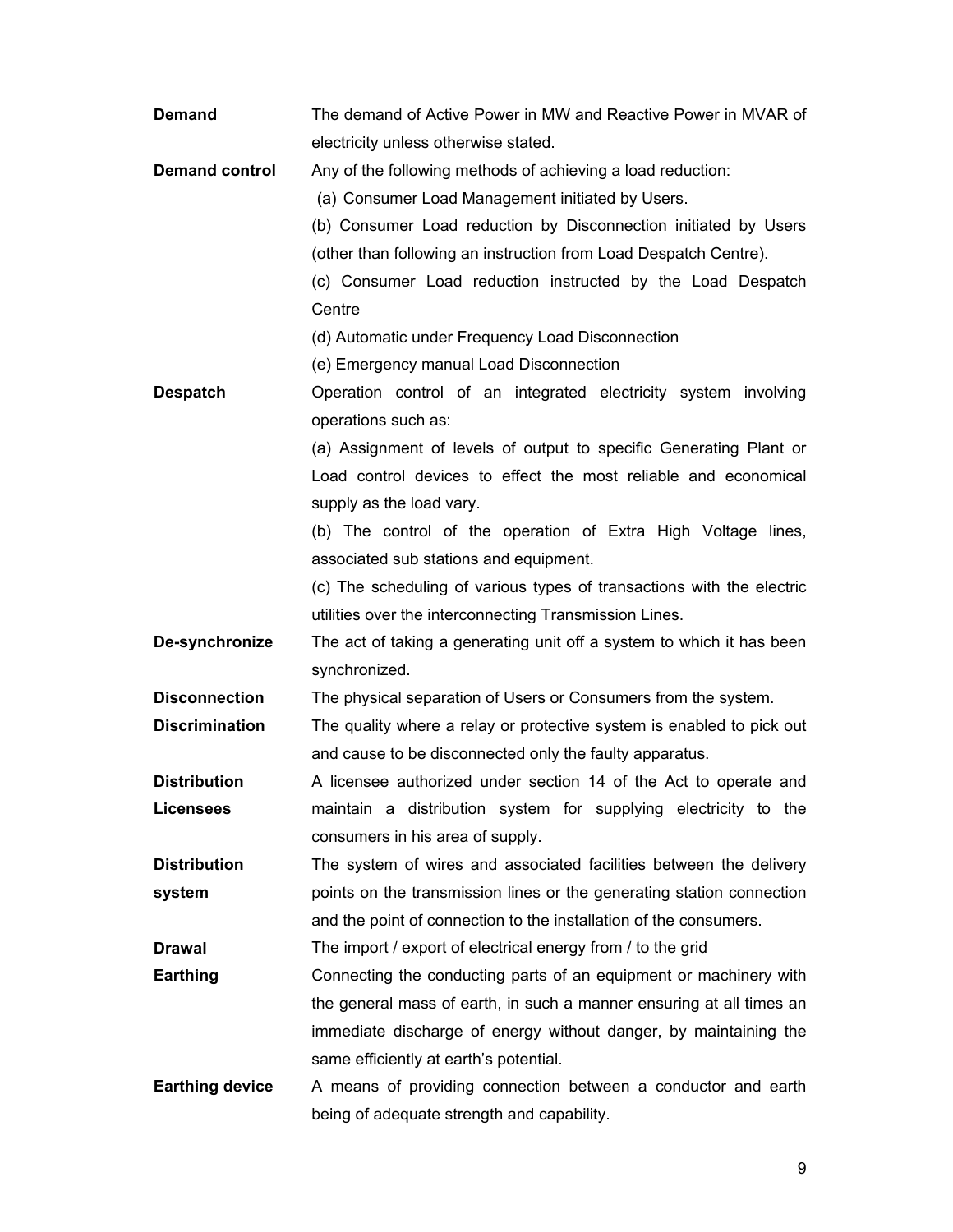**EHV** Extra High Voltage equal to and greater than 66 kV

**Frequency** The number of alternating current cycles per second (expressed in Hertz) at which the system is operating.

**Generating company**  Any company or body corporate or association or body of individuals, whether incorporated or not, or artificial juridical person, which owns or operates or maintains a generating station.

- **Generating station** Any station for generating electricity, including any building and plant with step-up transformer, switchyard, switch gear, cables or other appurtenant equipment, if any used for that purpose and the site thereof, a site intended to be used for a generating station, and any building used for housing the operating staff of a generating station and where electricity is generated by water – power, includes, penstocks, head and tail works, main and regulatory reservoirs, dams and other hydraulic works, but does not in any case include any sub station.
- **Generating unit** The combination of an electric power generator and its prime mover and all of its associated equipment, which together constitutes a single generating machine.

**Generating**  The despatch schedule of a generating station

**schedule** 

**BERC Bihar Electricity Regulatory Commission** 

**Grid High Voltage backbone system of inter-connected Transmission** Lines, Sub Stations and Generating Stations.

**Grid Code** " Bihar Electricity Grid Code", a document describing the procedures and the responsibilities for planning and operation of Bihar Grid.

**Grid Code Review**  The Panel with the functions set out in the Grid Code.

**Panel or "Panel"** 

High Voltage or Voltage greater than 440 V and lower than 33 kV.

**HV** 

**IEGC Indian Electricity Grid Code, a document describing the philosophy** and the responsibilities for planning and operation of Indian Power System specified by the Central Electricity Regulatory Commission (CERC) in accordance with sub section 1 (h) of section 79 of the Act.

**Indian Standards** Those Standards and specifications approved by the Bureau of **("IS")**  Indian Standards.

**Inter-State**  Inter-State Transmission System includes :

**Transmission**  (a) Any system for the conveyance of electricity by means of a main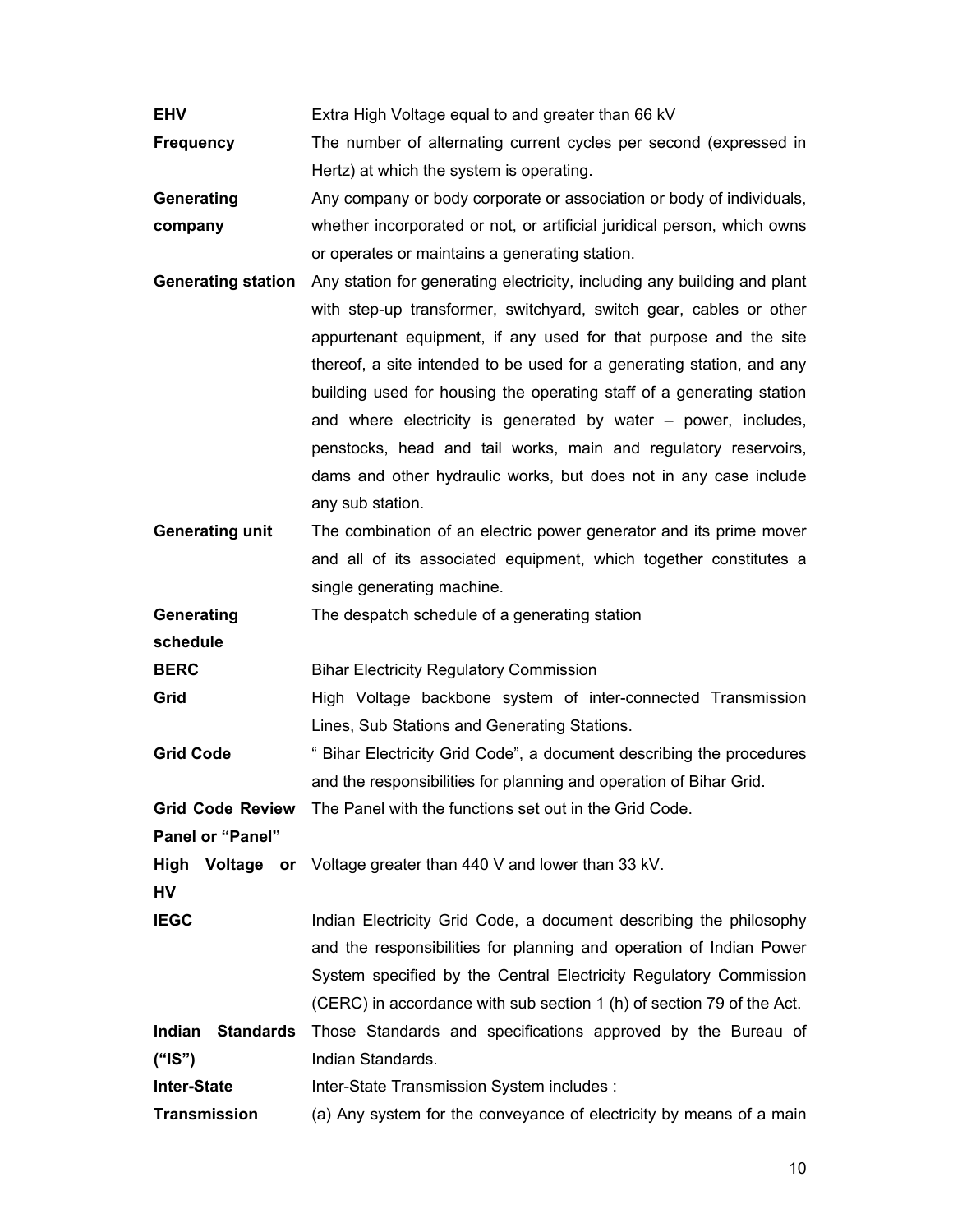| System (ISTS)                   | Transmission Line from the territory of one State to another State;        |  |  |
|---------------------------------|----------------------------------------------------------------------------|--|--|
|                                 | (b) the conveyance of electricity across the territory of an intervening   |  |  |
|                                 | State as well as conveyance within a State, which is incidental to         |  |  |
|                                 | such inter-state transmission of electricity.                              |  |  |
|                                 | (c) The transmission of electricity within the territory of a State built, |  |  |
|                                 | owned, operated maintained or controlled<br>by the<br>Central              |  |  |
|                                 | Transmission Utility.                                                      |  |  |
| Interconnecting                 | Transformer connecting EHV lines of different voltage systems.             |  |  |
| <b>Transformer (ICT)</b>        |                                                                            |  |  |
| Independent                     | Power Station within the State owned by a generator who is not part        |  |  |
| <b>Producer</b><br><b>Power</b> | of BSEB.                                                                   |  |  |
| (IPP)                           |                                                                            |  |  |
| Intertripping                   | (a) The tripping of circuit – breaker(s) by commands initiated from        |  |  |
|                                 | protection at a remote location independent of the state of local          |  |  |
|                                 | protection; or                                                             |  |  |
|                                 | (b) Operational intertripping.                                             |  |  |
| Intra-State                     | Any system for transmission of electricity other than an Inter - State     |  |  |
| <b>Transmission</b>             | Transmission System.                                                       |  |  |
| <b>System</b>                   |                                                                            |  |  |
| <b>Isolation</b>                | The disconnection of EHV / HV Apparatus from the remainder of the          |  |  |
|                                 | System in which that EHV / HV Apparatus is situated.                       |  |  |
| <b>Lean Period</b>              | That period in a day for a few hours when the electrical power             |  |  |
|                                 | demand remains less than the average demand.                               |  |  |
| Licence                         | Any license granted by BERC under provisions of the relevant laws          |  |  |
|                                 | in force                                                                   |  |  |
| Load                            | The Active, Reactive or Apparent power as the context requires,            |  |  |
|                                 | generated, transmitted or distributed.                                     |  |  |
| <b>Load Factor</b>              | Load Factor is the ratio of the average power to the maximum               |  |  |
|                                 | demand. The load factor depends on the interval of time of the             |  |  |
|                                 | maximum demand and the period over which the average is taken.             |  |  |
|                                 | Load Factor<br>Units consumed in a given period                            |  |  |
|                                 | Maximum demand X No. of hours in the period                                |  |  |
| Low Voltage or LV               | Voltage not exceeding 440 volts                                            |  |  |
| <b>Main protection</b>          | Protection equipment or system expected to have priority in initiating     |  |  |
|                                 | either a fault clearance or an action to terminate an abnormal             |  |  |
|                                 | condition in a power system.                                               |  |  |
|                                 |                                                                            |  |  |

**NTPC** National Thermal Power Corporation Limited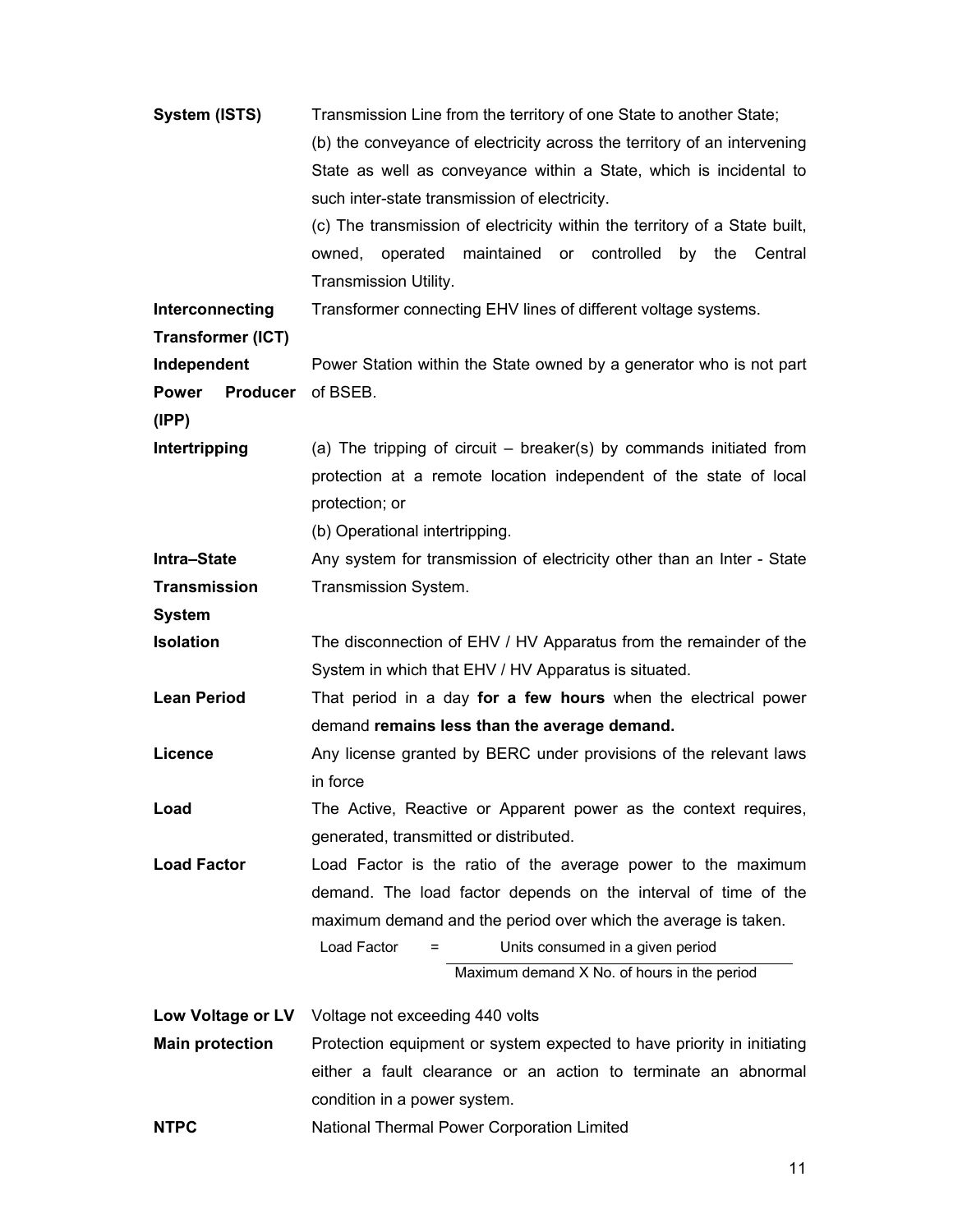**Operating Margin** Aggregate available capacity of generating station in the system on real time basis, which is over and above the operating level to the maximum capacity of the generating units limited by technical parameters for short duration.

**Operation A** scheduled or planned action relating to the operation of a system.

- **Operational procedure**  Management instructions and procedures, both for the safety rules and for the local and remote operation of plant and apparatus, issued in connection with the actual operation of plant and/or apparatus at or from a connecting site.
- **Open Access** The non-discriminatory provision for the use of transmission lines or distribution system or associated facilities with such lines or system by any licensee or consumer or a person engaged in generation in accordance with the regulations specified by the Commission.
- **Outage A** total or partial regulation in availability due to repair and maintenance of the Transmission or Distribution or Generation facility or defect in Auxiliary System.
- **Part Load** The condition of a generating station which is loaded but is not running at its declared availability.
- **Partial shutdown** A shutdown of a part of the system resulting in failure of power supply, either from external connections or from the healthy part of the system.

**Peak period** That period in a day when the electrical power demand is highest.

**Person Any company or body corporate or association or body of individuals,** whether incorporated or not, or artificial juridical person.

**PGCIL** Power Grid Corporation of India Limited

**Planned outage** An outage of generating plant or part of the Transmission system, or part of a User's System co-ordinated by SLDC.

**Power factor** The ratio of Active Power (kW) to Apparent Power (KVA)

**Protection The scheme and Apparatus for detecting abnormal conditions on a** system and initiating fault clearance or actuating signals or indications.

- **Rated MW** The "rating plate" MW output of a Generating Unit, being that output up to which the generating unit is designed to operate.
- **Reactive Power** The product of voltage and current and the sine of the phase angle between them measured in units of volt-amperes reactive and standard multiples thereof;
- **Regulating Margin** The system voltage and frequency beyond which the system should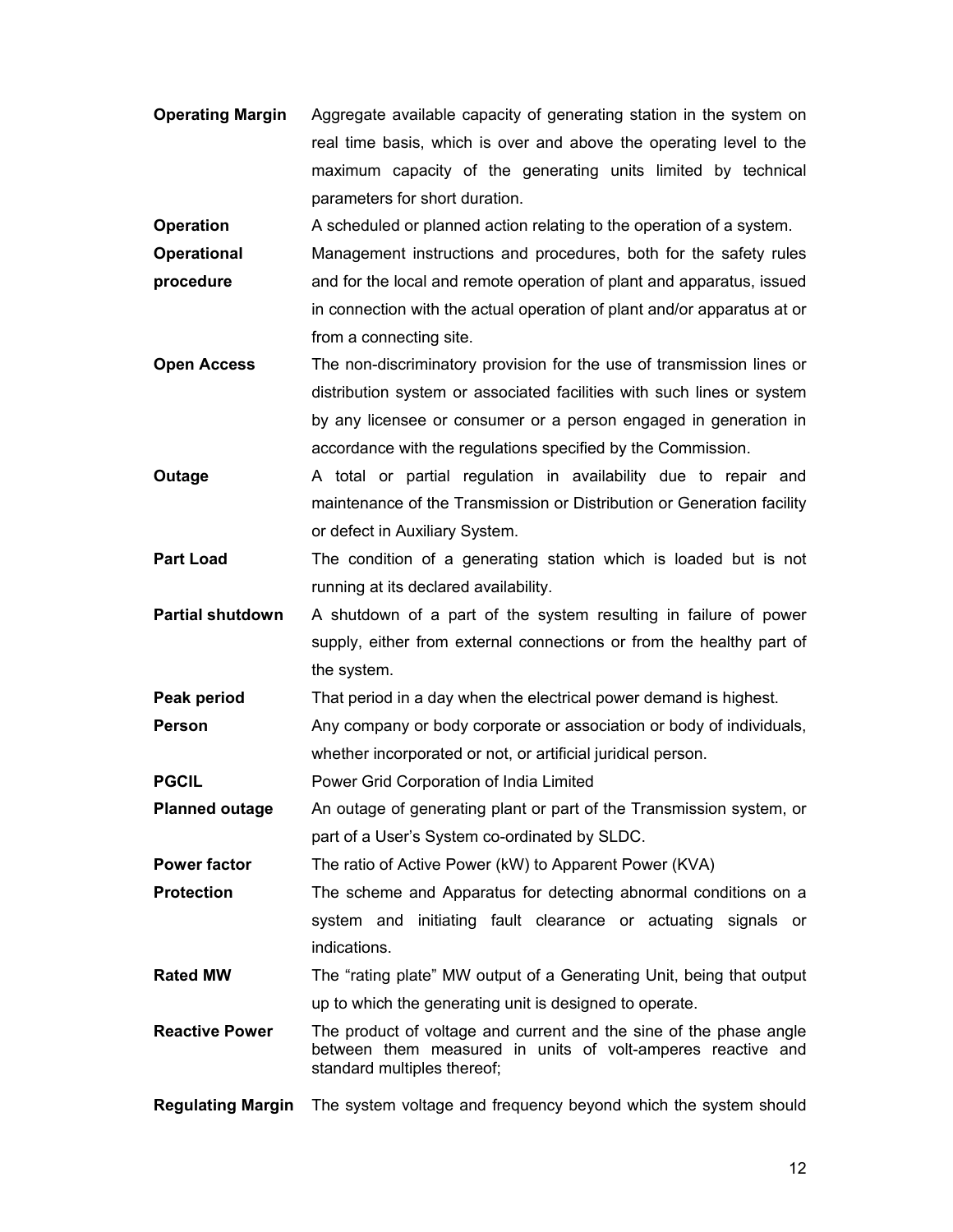not be operated.

**Re-Synchronization**  The bringing of parts of the system which has gone out of synchronism with each other, back into synchronism.

**Safety – Rules** The rules framed by the Users and the transmission licensee to ensure safety to persons working on plant / apparatus.

**SLDC** State Load Despatch Centre

**Standing Instructions**  An instruction issued by SLDC to a generating company whereby, in specified circumstances, the generating company should take specified action, as though a valid dispatch instruction has been issued by SLDC.

**Start – Up** The action of bringing a generating unit from shutdown to synchronous speed.

**State Transmission Utility (STU)**  The utility notified by the Government under sub section (1) of section 39 of the Electricity Act, 2003 and whose functions have been outlined under sub section (2) of section 39 of the Electricity Act 2003.

**Station Transformer**  A transformer supplying electrical power to the auxiliaries of a generating station, which is not directly connected to a generating unit terminal.

**Sub station** Station for transforming or converting electricity for the transmission or distribution thereof and includes transformers, converters, switchgears, capacitors, synchronous condensers, structures, cable and other appurtenant equipment and any buildings used for that purpose and the site thereof.

**Supervisory Control and Data Acquisition or**  The communication links and data processing systems, which provide information to enable implementation of requisite supervisory and control actions.

**(SCADA)** 

**Synchronized** Those conditions where an incoming generating unit or system is connected to the bus bars of another system so that the frequencies and phase relationships of that generating unit or system as the case may be, and the system to which it is connected are identical.

**System Any transmission and distribution system and / or transmission** system, as the case may be.

**Total system** The transmission system and all user systems in Bihar.

**Transmission**  A licensee authorized to establish and operate transmission lines

**licensee**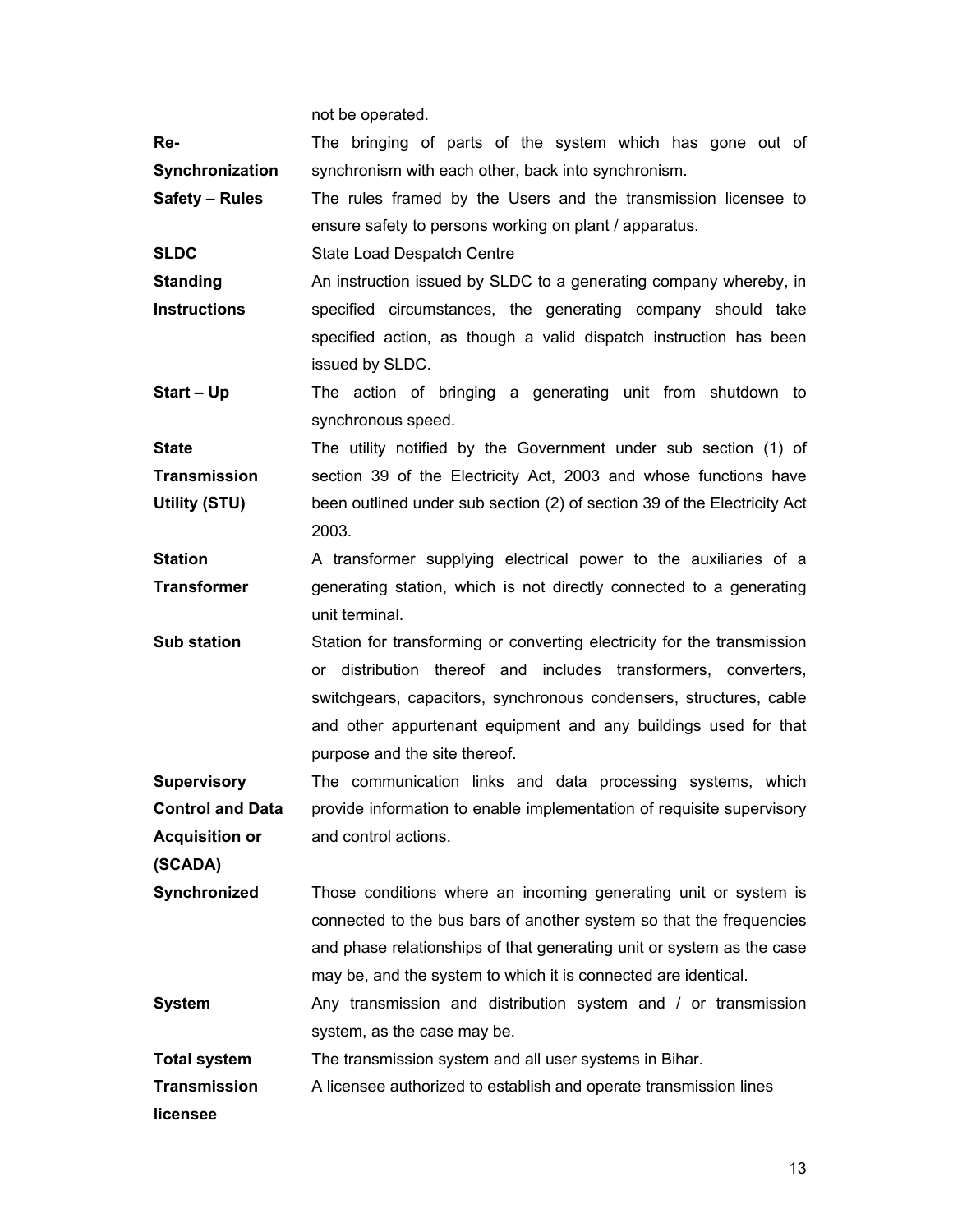- **Transmission lines**  All high pressure cables and overhead lines (not being an essential part of the distribution system of a licensee) transmitting electricity from a generating station to another generating station or a sub station, together with any step-up and step-down transformers, switch-gear and other works necessary to and used for the control of such cables or overhead lines, and such buildings or part thereof as may be required to accommodate such transformers, switch-gear and other works.
- **Transmission system**  The system consisting of high pressure cables and overhead lines of transmission licensee for transmission of electrical power from the generating station upto connection point / interface point with the distribution system. This shall not include any part of the distribution system.
- **Under Frequency Relay**  An electrical measuring relay intended to operate when its characteristic quantity reaches the relay settings by decrease in frequency.
- **User** A term utilized in various sections of Grid Code to refer to the persons using the Bihar Grid, as more particularly identified in each section of the Grid Code. In the general conditions the term means any person to whom the Grid Code applies.

Words and expressions used and not defined in this code but defined in the Acts shall have the meanings assigned to them in the said Acts. Expressions used herein but not specifically defined in this Code or in the said Acts but defined under any law passed by a competent legislature and applicable to the electricity industry in the state shall have the meaning assigned to them in such law. Subject to the above, expressions used herein but not specifically defined in this Code or in the Acts or any law passed by a competent legislature shall have the meaning as is generally assigned in the electricity industry.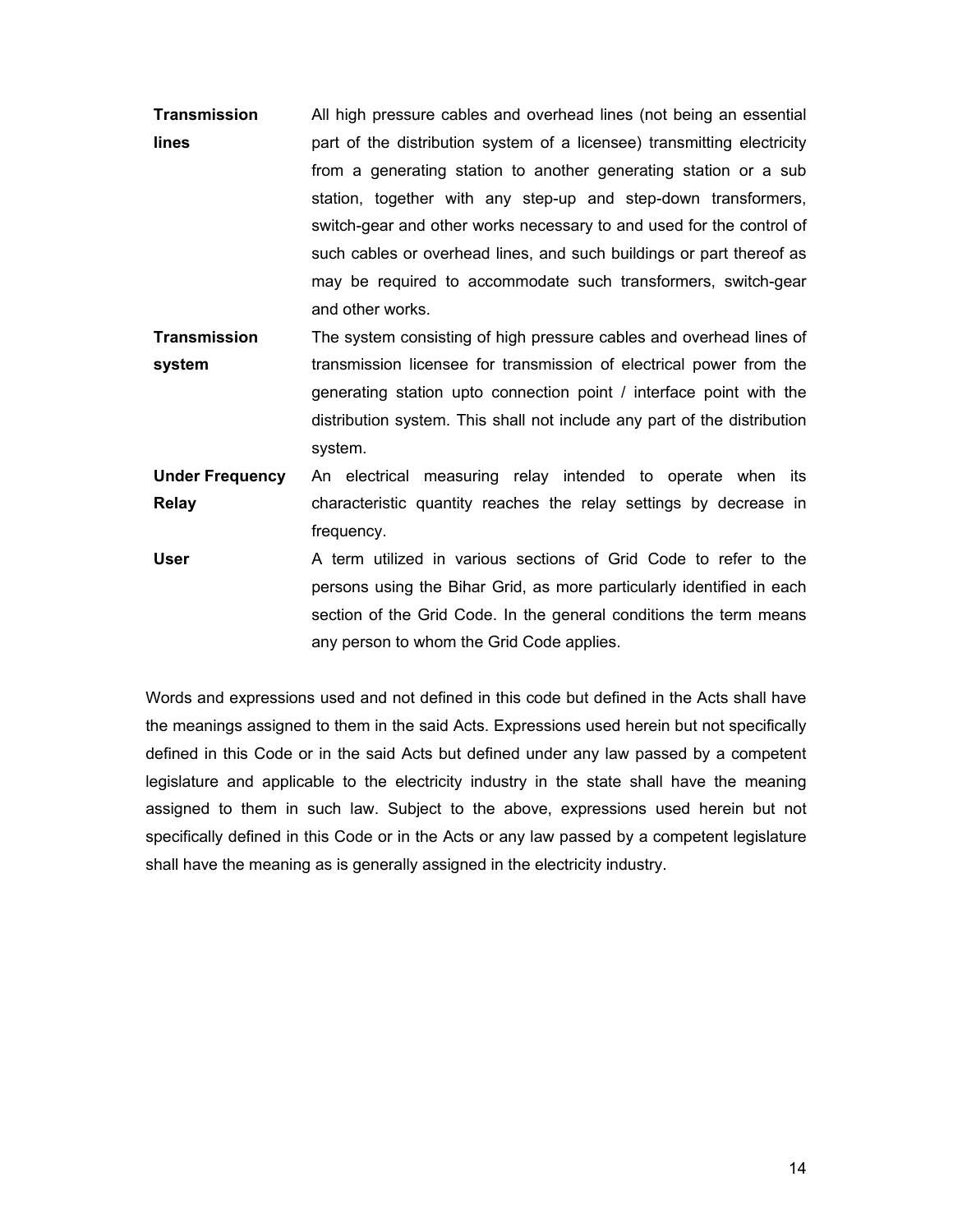# **Section –3: Management of Grid Code**

#### **3.1 Introduction**

- 1. The State Transmission Utility (STU) is required to implement and comply with the Bihar Electricity Grid Code and to carry out periodic review and amendments of the same with the approval of Bihar Electricity Regulatory Commission (BERC). A Review Panel shall be constituted by STU, as required in this section, comprising of the representatives of the Users of the Transmission System.
- 2. No change in this Grid Code, however small or large, shall be made without being deliberated and agreed by the Grid Code Review Panel and thereafter approved by BERC. However, in an unusual situation where normal day to day operation is not possible without revision of some clauses of Grid Code, a provisional revision may be implemented before approval of BERC is received, but only after discussion at a special Review Panel Meeting convened on emergency basis. BERC should promptly be intimated about the provisional revision. BERC may issue directions requiring STU to revise the Grid Code accordingly as may be specified in those directions and STU shall promptly comply with any such direction.

#### **3.2 Objective**

The objective of this section is to define the method of management of Grid Code documents, implementing any changes / modifications required and the responsibilities of the constituents (Users) to effect the change.

#### **3.3 Grid Code Review Panel**

- 1. The Chairperson of the Grid Code Review Panel shall be an Engineer of the STU not below the rank of Chief Engineer. The Member Secretary of the Panel shall also be nominated by STU. The Grid Code Review Panel shall consist of the following members in addition to above on the recommendations of the heads of the respective organizations:
	- (a) One member from SLDC (head of SLDC)
	- (b) One Chief Engineer (Generation) of Bihar State Electricity Board.
	- (c) One member from Transmission licensee in the State other than STU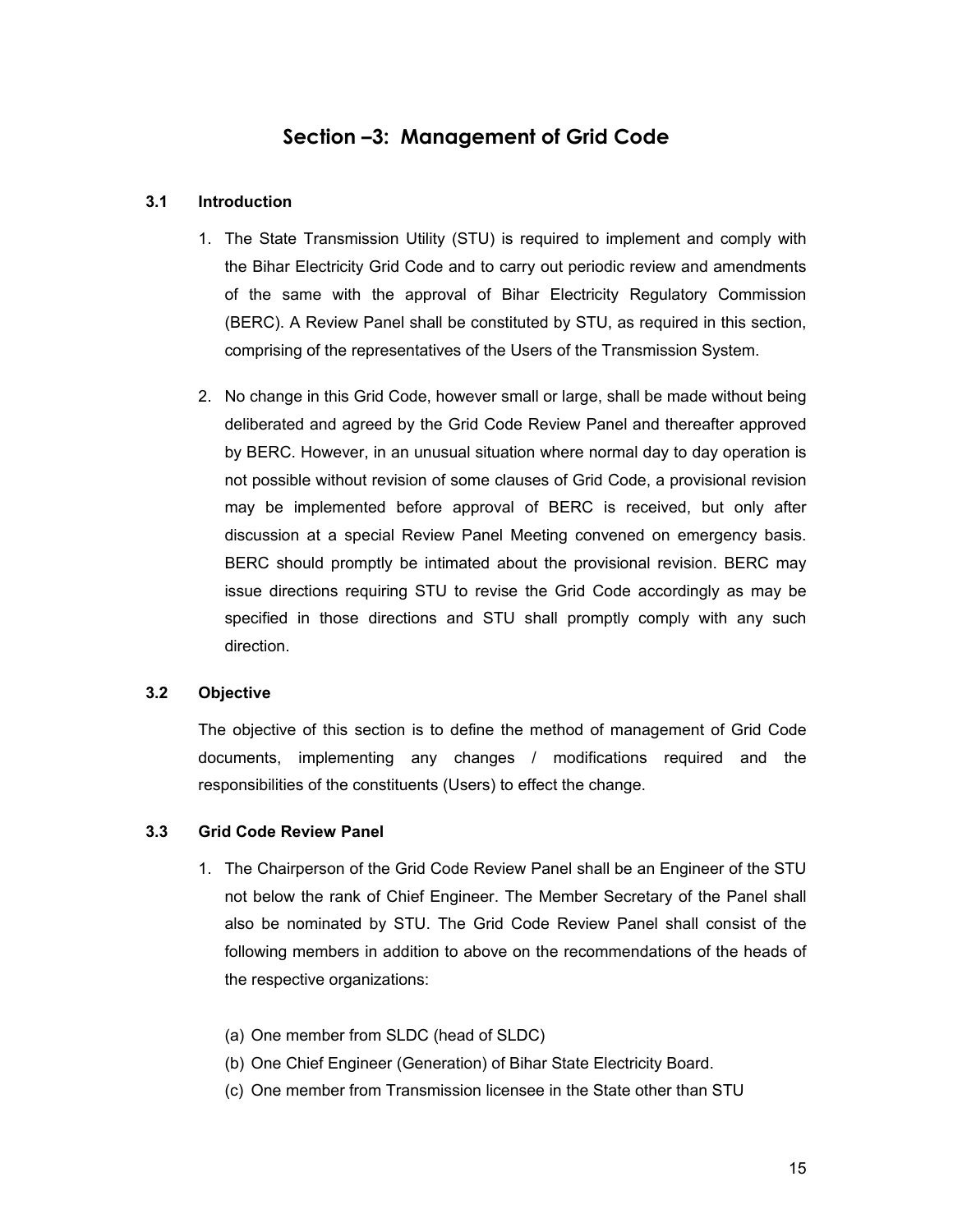- (d) One representative at senior executive level from system operation from National Thermal Power Corporation Limited (NTPC),
- (e) One member at senior level from ERPC Secretariat
- (f) One representative at senior executive level from Eastern Regional Load Despatch Centre (ERLDC)
- (g) One representative at senior executive level from Distribution Licensee.
- (h) One representative at senior executive level from each of the generating companies feeding not less than 50 MW to the Grid in the State.
- (i) One representative from all Captive Power Plants (CPPs), which are in parallel operation with Bihar State Grid, on rotation basis.
- (j) One representative from all the generating companies of small generating stations of less than 50 MW capacity on rotation basis.
- 2. Any other member can be co-opted as a member of the panel when directed by BERC.
- 3. The functioning of the Committee shall be co-ordinated by STU. The Member Secretary nominated by STU shall be the convener.
- 4. STU shall inform all the Users, the names and addresses of the Review Panel, Chairperson and the Member Secretary at least 15 days before the first Review Panel meeting. Any subsequent changes shall also be informed to all the Users by STU. Similarly, each user shall inform the names and designations of their representatives to the Member secretary of the Review Panel, at least three days before the first Review Panel meeting, and shall also inform the Member Secretary in writing regarding any subsequent changes.

#### **3.4 Functions of the Review Panel**

The functions of the Review Panel are as follows:

- (a) Review and Maintenance of the Grid Code and its working.
- (b) Consideration of all requests for review made by any user and make recommendations for changes in the Grid Code together with reasons for such changes.
- (c) Provide guidance on interpretation and implementation of the Grid Code.
- (d) Examination of the problems raised by any user as well as resolution of the problems.
- (e) Ensuring that the changes / modifications proposed in the Grid Code are consistent and compatible with Indian Electricity Grid Code (IEGC). The Review Panel may hold any number of meetings as required subject to the condition that at least one meeting shall be held in every three months. Sub-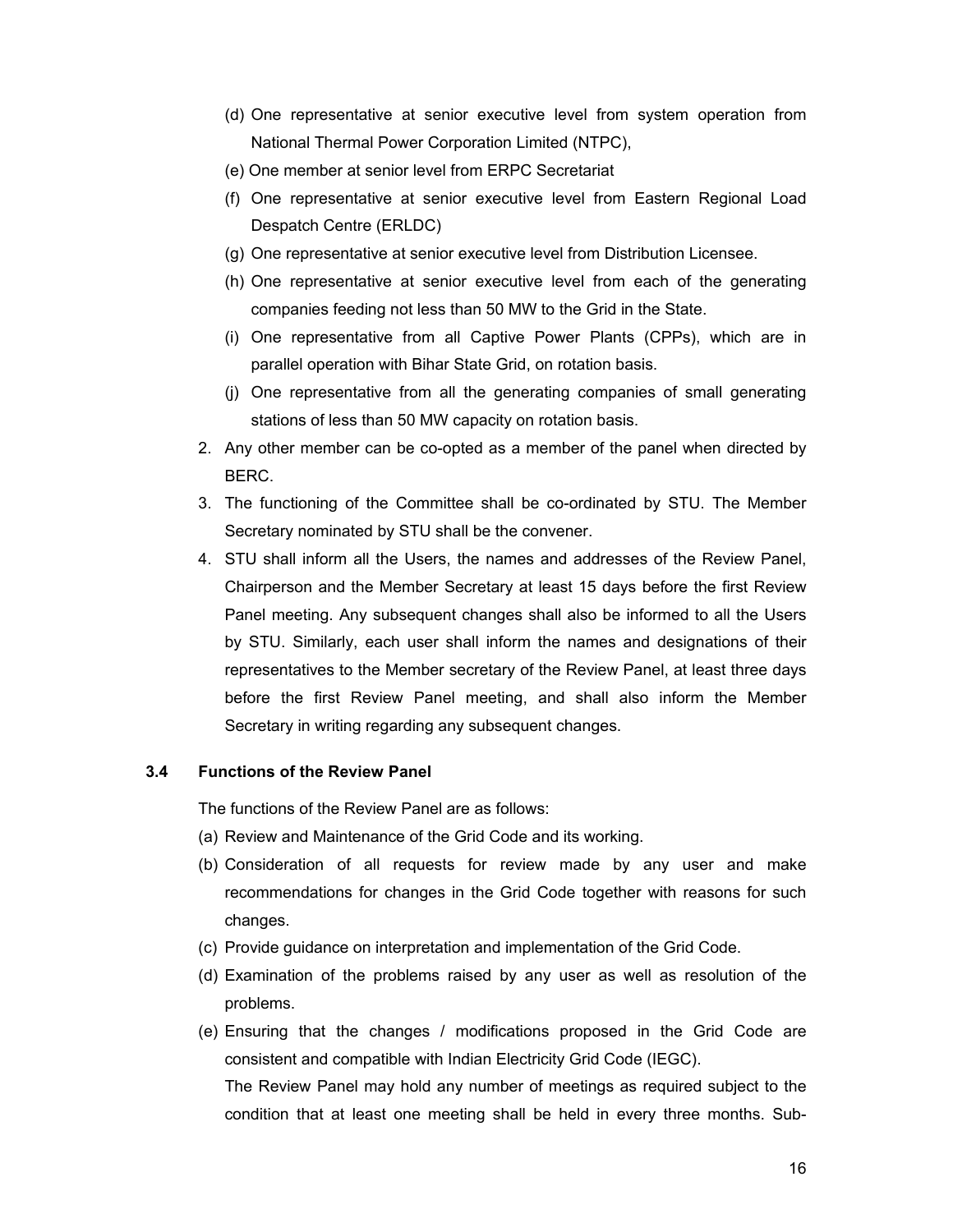meetings may be held by STU with the Users to discuss individual requirements and with groups of Users to prepare proposals for Co-ordination Committee's consideration.

### **3.5 Review and Revisions**

- 1. The Users seeking any amendment to the Grid Code shall send written requests to the Member Secretary of the Review Panel. If the request is sent to BERC directly, the same shall be forwarded to STU. STU shall examine the proposed changes / modifications in line with IEGC stipulations and circulate the same along with its comments to all Review Panel members for their written comments within a reasonable time frame. Whenever it is observed that a certain clause of Grid Code is not consistent with the IEGC, then the same will be discussed in the Review Panel and the clause will be revised to make it consistent with IEGC.
- 2. All the comments received shall be scrutinized and compiled by STU. These along with STU's comments shall be sent to all the members for their response for the proposed change / modification. If necessary, STU shall convene a meeting of the Review Panel for deliberations. The Member Secretary shall present all the proposed revisions of the Grid Code to the Review Panel for its consideration.
- 3. Based on the response received, STU shall finalise its recommendation regarding the proposed modification / amendment and submit the same along with all the related correspondence to BERC for approval.
- 4. STU shall send the following reports to the BERC at the conclusion of each review meeting of the Committee:
	- (a) Report on the outcome of such review.
	- (b) Any proposed revision to the Grid Code.
	- (c) All written representations and objections submitted by the Users at the time of review.
- 5. All revisions to the Grid Code require the approval of BERC. STU shall publish revisions to the Grid Code, after the approval of BERC. STU may submit proposals for relaxation in such cases where Users have difficulties in meeting the requirements of the Grid Code.
- 6. Any change from the previous version shall be clearly marked in the margin. In addition, a revision sheet shall be placed at the front of the revised version noting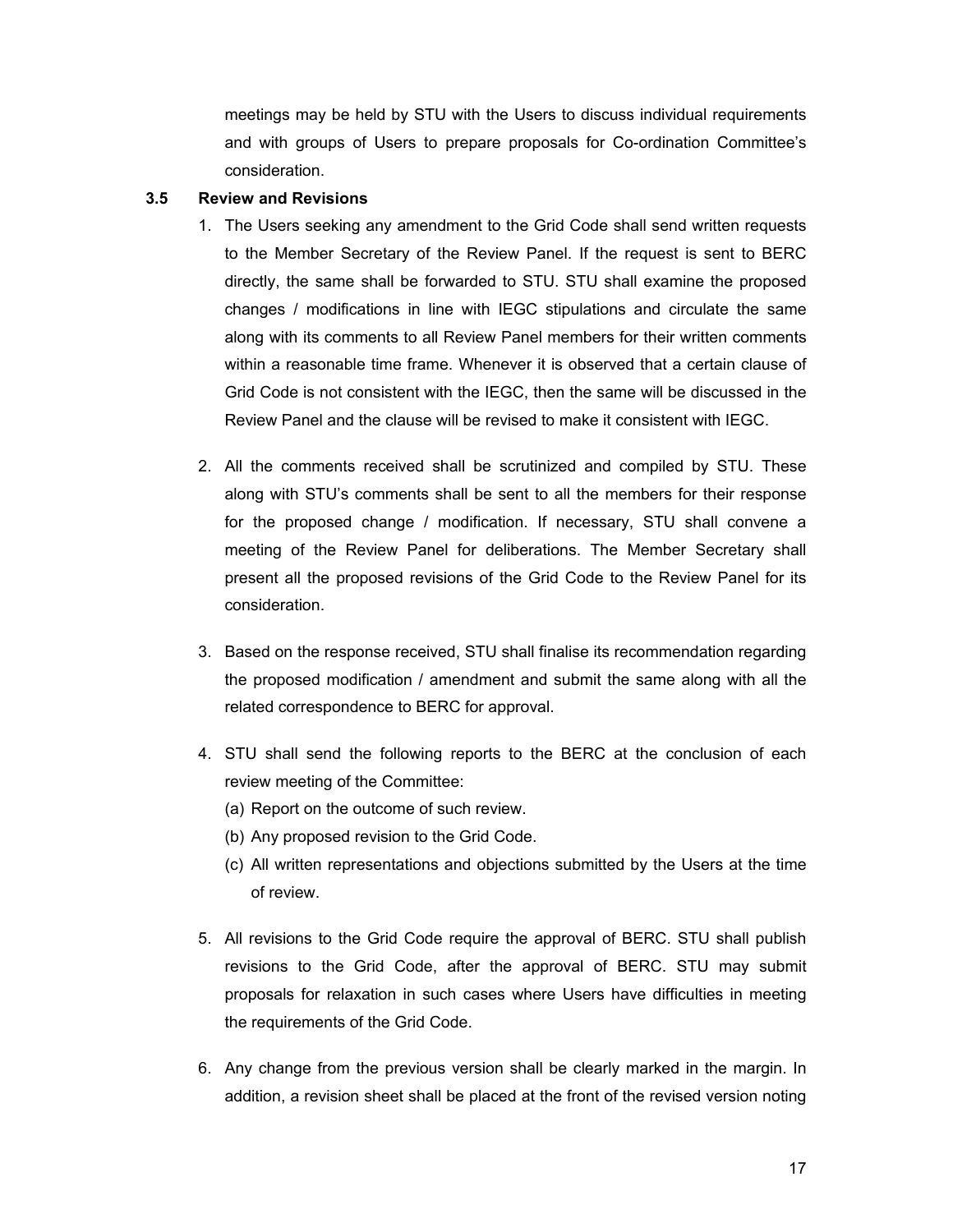the number of every changed sub section, together with reasons for such change.

- 7. STU shall maintain copies of the Grid Code with the latest amendments and shall make it available at a reasonable cost to any person requiring it. This may also be made available on the website. The STU shall keep an up to date list of recipients of all the copies of the Grid Code, if found necessary to ensure that the latest version of Grid Code is reached to all the relevant recipients.
- 8. The Commission, may, on the application of the Users or otherwise, call the emergency meeting of the Review Panel as and when the situation so dictates and make such alterations or amendments in the Grid Code as it thinks fit.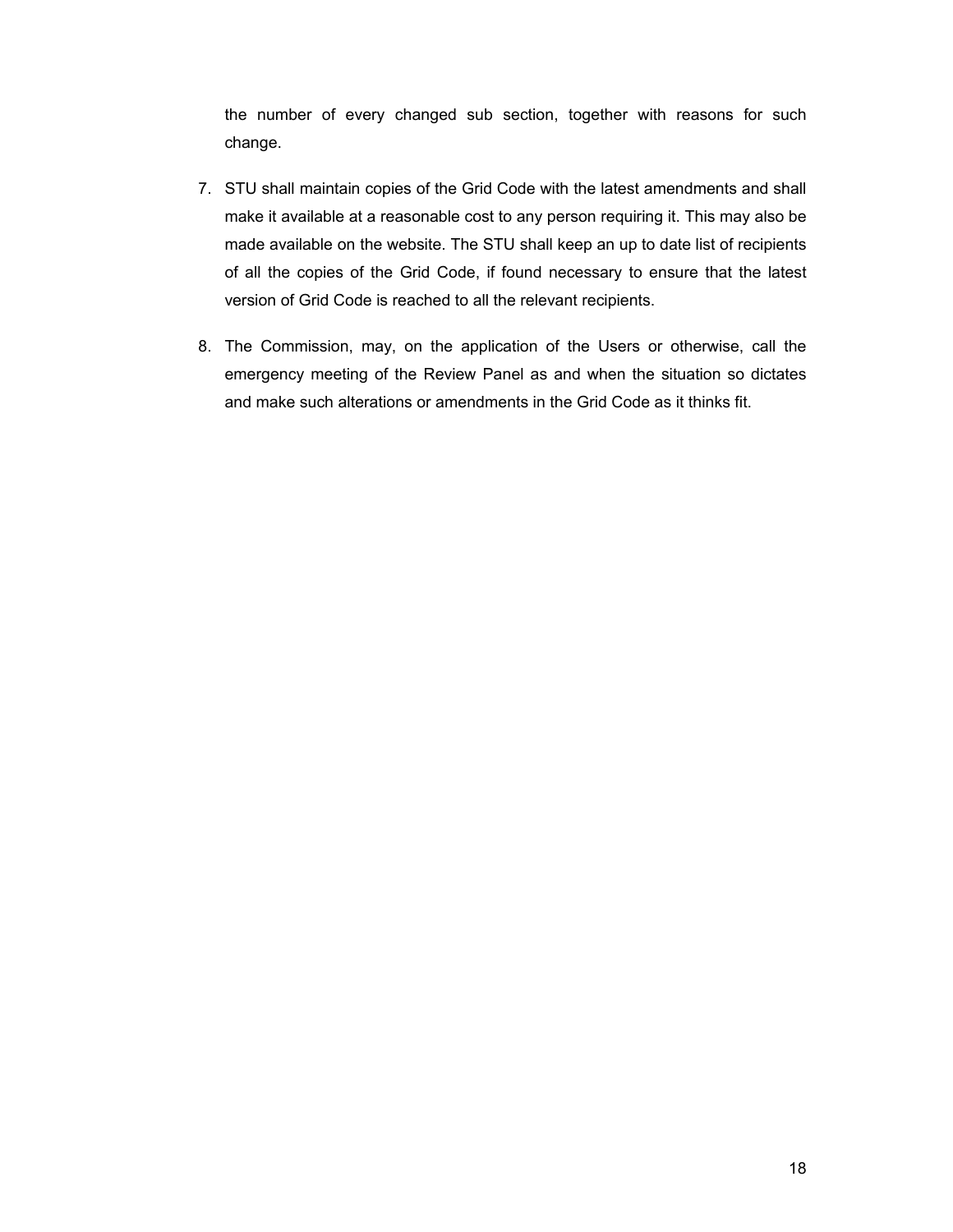# **CHAPTER– 2: PLANNING CODE Section –4: System Planning**

#### **4.1 Introduction**

- 1. This section specifies the methods for data submission by Users to STU for planning and development of the State Transmission System. This section also specifies the procedures to be adopted by STU in the planning and development of the State Transmission System.
- 2. Requirement for reinforcement or extension of the State Transmission system arise due to many reasons of which a few are mentioned below:
	- i) Development on a User's system already connected to the State Transmission System.
	- ii) Introduction of a new connection point between the User's system and the State Transmission System.
	- iii) Evacuation system for generating stations within or outside State
	- iv) Reactive compensation.
	- v) A general increase in system capacity due to addition of generation or system load.
	- vi) Transient or steady state stability considerations
	- vii) Cumulative effect of any of the above
- 3. The reinforcement or extension of the State Transmission System may involve work at an entry or exit point (connection point) of a User to the State Transmission System. Since development of all User's systems must be planned well in advance to ensure consents and way leaves to be obtained and detailed engineering design / construction work to be completed, STU will require information from Users and vice versa. To this effect, the planning code imposes time scale for exchange of necessary information between STU and Users.

#### **4.2 Objective**

This section formulates the procedures for the 'System Planning' to enable STU in consultation with the Users, to evolve an efficient, coordinated, secure and economical State Transmission System to satisfy requirements of future demand.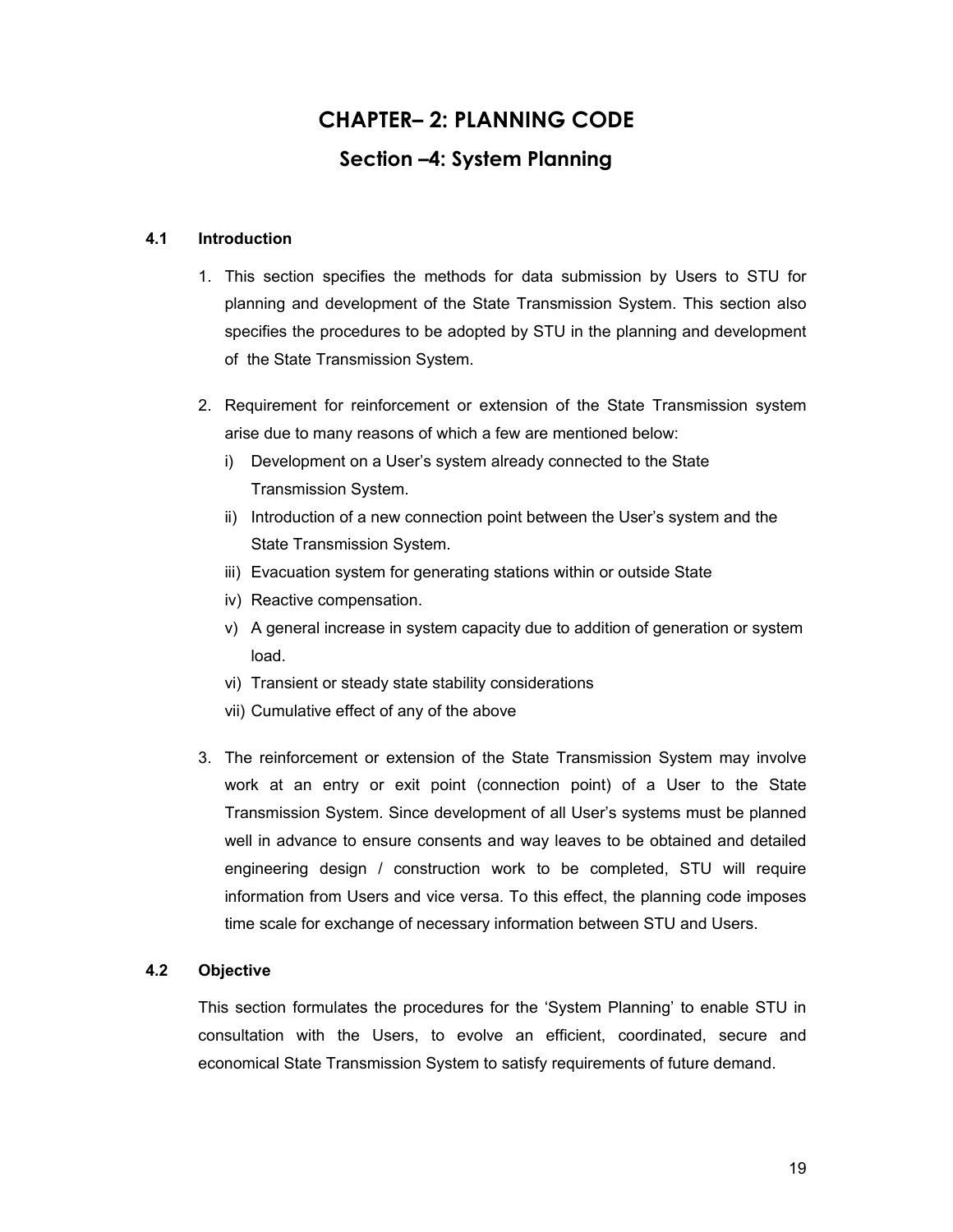#### **4.3 Planning Policy**

- 1. STU would develop a perspective transmission plan for next 10 years for the State Transmission System. These plans shall be updated every year to take care of the revisions in load projections and generation capacity additions. The perspective plans shall be submitted to the Commission for approval.
- 2. STU shall carryout network studies and review fault levels for planning system strengthening and augmentation.
- 3. STU shall follow the following steps in planning:
	- i) Forecast the demand for power within the area of supply based on the forecasts provided by Distribution Licensees. These shall include details of demand forecasts, data methodology and assumptions on which forecasts are based. These forecasts would be annually reviewed and updated, and also whenever major changes are made in the existing system.
	- ii) Prepare a proposal for the requirement of generation for the state to meet the load demand as per the forecast taking into account the existing contracted generation resources.
	- iii) Prepare a transmission plan for the State Transmission System compatible with the above load forecast and generation plan. VAR compensation needed will also be included.
	- iv) Necessary load flow studies shall be carried out for short circuit and transient stability study and relay coordination study for transmission system planning.
	- v) STU shall be responsible to prepare and submit a long term (10 years) plan to BERC for generation expansion and transmission system expansion to fully meet both energy and peak demand.
	- vi) STU shall extend support to Central Transmission Utility (CTU) to finalise the annual planning. corresponding to a 5 years forward term for identification of major inter-state transmission system including inter - regional schemes which shall fit in with the long term plan developed by CEA.
- 4. All Users shall supply to STU, the planning data prescribed in Appendix A and Appendix B of Data Registration Code within 3 months from the effective date of the Grid Code and thereafter such data shall be furnished by  $31<sup>st</sup>$  March every year to enable STU to formulate/ finalise the updated plan by 30<sup>th</sup> September each year for the next 5 years.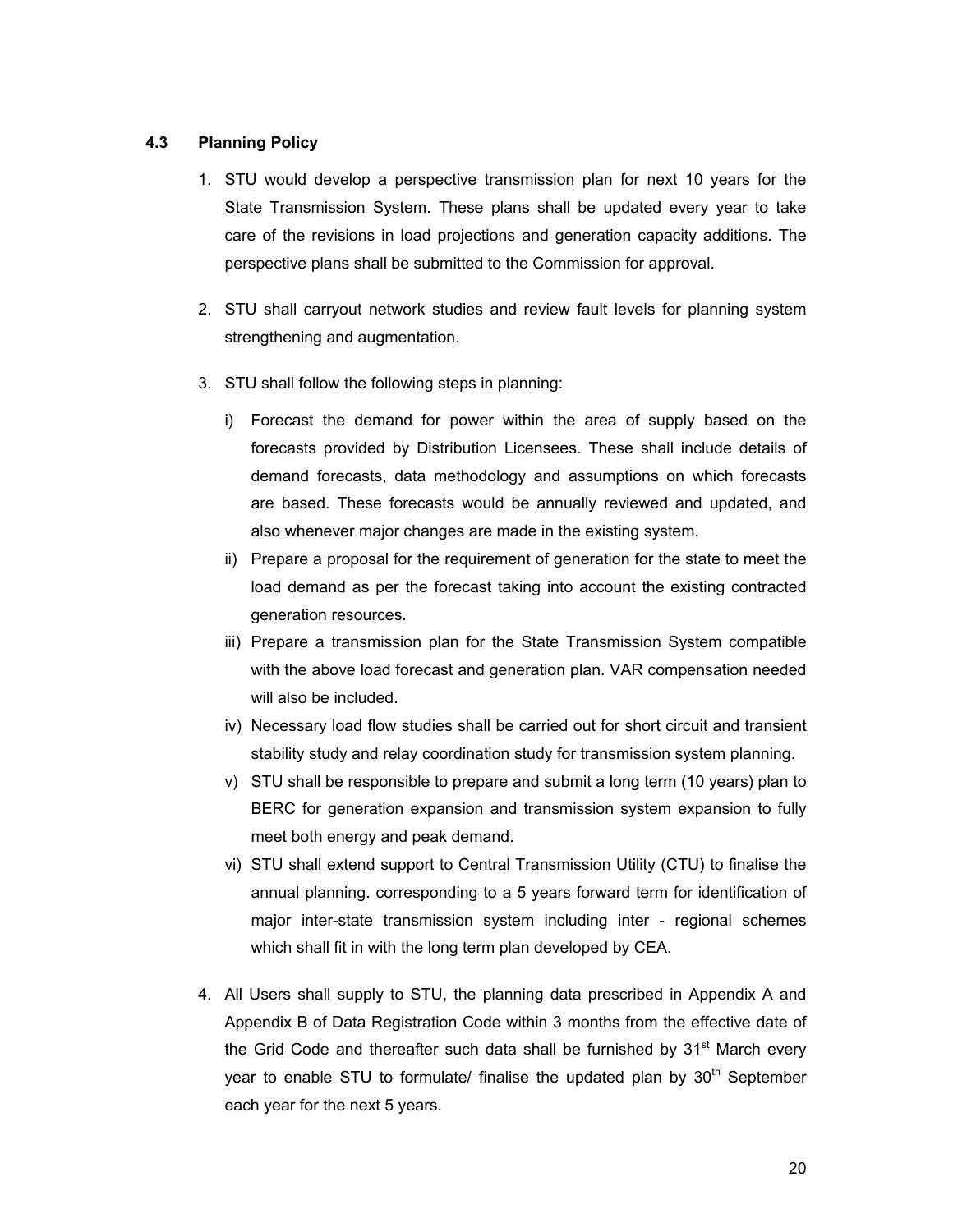### **4.4 Planning Criterion**

- 1. The planning criterion shall be based on the security philosophy on which both Inter State Transmission System (ISTS) and the State Transmission System (STS) have been planned. The security philosophy shall be as per the Transmission Planning criteria and guidelines as given by Central Electricity Authority (CEA).
- 2. The State Transmission System planning and generation expansion planning shall be in accordance with the provisions of the planning criterion as per IEGC Clause 3.5.

## **4.5 Planning responsibility**

- 1. The primary responsibility of load forecasting within distribution licensee's area of supply rests with the respective Distribution Licensee. The Distribution Licensee shall determine peak load and energy forecast of their areas for each category of loads for each of the succeeding 5 years and submit the same annually by  $31<sup>st</sup>$ March to STU along with details of demand forecasts, data, methodology and assumptions on which forecasts are based along with their proposals for transmission system augmentation. The load forecasts shall be made for each of the prevalent as well as proposed inter connection points between STU and Distribution Licensees and shall include annual peak load and energy projections.
- 2. Generating stations shall provide their generation capacity to STU for evacuating power from their power stations for each of the succeeding 5 years along with their proposals for augmentation of transmission proposals and submit the same annually by 31<sup>st</sup> March to STU.
- 3. The planning for strengthening the State Transmission System for evacuation of power from outside state stations shall be initiated by STU.

## **4.6 Planning data**

- 1. To enable STU to conduct system studies and prepare perspective plans for electricity demand, generation and transmission, the Users shall furnish data to STU from time to time as detailed under Data Registration section as under:
	- (a) Standard Planning Data (Generation) / Standard Planning Data (Distribution) as per Appendix A.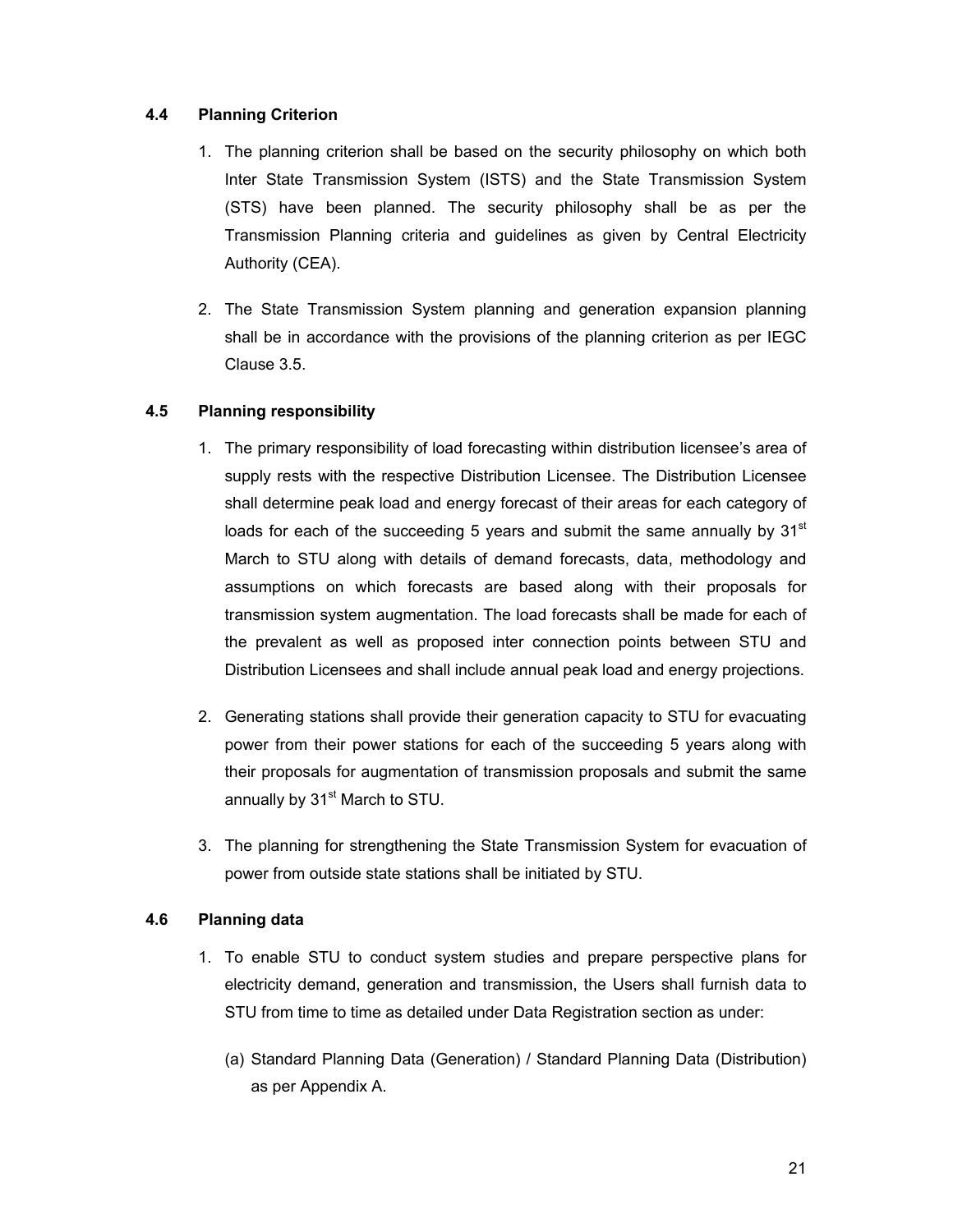- (b) Detailed Planning Data (Generation) / Detailed Planning Data (Distribution) as per Appendix B.
- 2. To enable the Users to co-ordinate planning design and operation of their plants and systems with the State Transmission System, they may seek certain data of transmission system as applicable to them, which the STU shall supply from time to time as detailed under Data Registration Section categorized as;
	- (a) Standard Planning Data (Transmission) as per Appendix A.
	- (b) Detailed Planning Data (Transmission) as per Appendix B.

### **4.7 Implementation**

The actual programme of implementation of transmission lines, inter – connecting transformers, reactors/capacitors and other transmission elements will be determined by STU in consultation with the concerned Users. The completion of these works in the required time frame shall be ensured by STU through the concerned users. STU/SLDC may periodically inform RLDC of their plans as well as stages of implementation.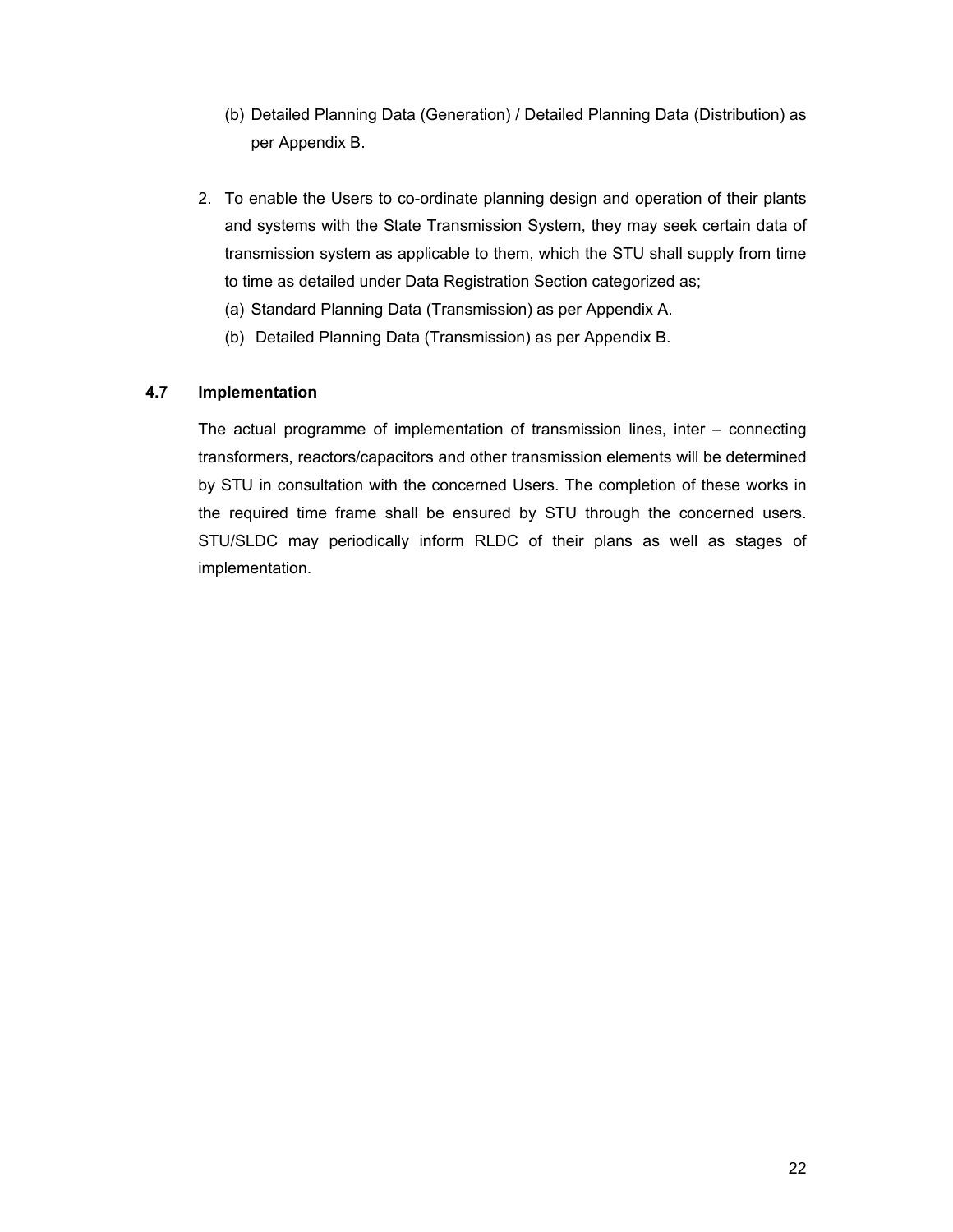# **Section – 5: Connection Conditions**

#### **5.1 Introduction**

This section specifies the technical, design and operational criteria which shall be complied with by every User connected or seeking connection to the State Transmission System.

Any user seeking connection to or connected with the intra-state system shall comply with the CEA Regulations 2007 "Technical Standards for connectivity to the Grid". This applies to all users seeking connection or connected to the intra-state system.

### **5.2 Objective**

The objective of this section is to ensure the following:

- i) All Users or prospective Users are treated in a non-discriminatory manner
- ii) Any new or modified connection when established shall neither suffer unacceptable effects due to its connection to State Transmission System nor impose any unacceptable effect on the system of existing Users and new connection shall not suffer adversely due to existing Users.
- iii) A system of acceptable quality is ensured by specifying the required minimum standards for the design and operational criteria to assist the Users in their requirement to comply with the licence obligations.
- iv) The ownership and responsibility for all equipments is clearly specified in the "Site Responsibility Schedule" for every site, where a connection is made.

## **5.3 Procedure for application for connection to Transmission System**

The procedure for any new connection or modification of an existing connection with the State Transmission System shall consist of following:

- 1. The User shall meet all necessary conditions as specified in the State Grid Code and submit the application to STU containing all the information as may be specified.
- 2. STU shall make a formal offer within 60 days of the receipt of the application. The offer shall specify and take into account any work required for the extension or reinforcement of the State Transmission System necessitated by the applicant's proposal and for obtaining any consent necessary for the purpose. STU shall process the application in accordance with the CEA regulations on Grid **Connectivity**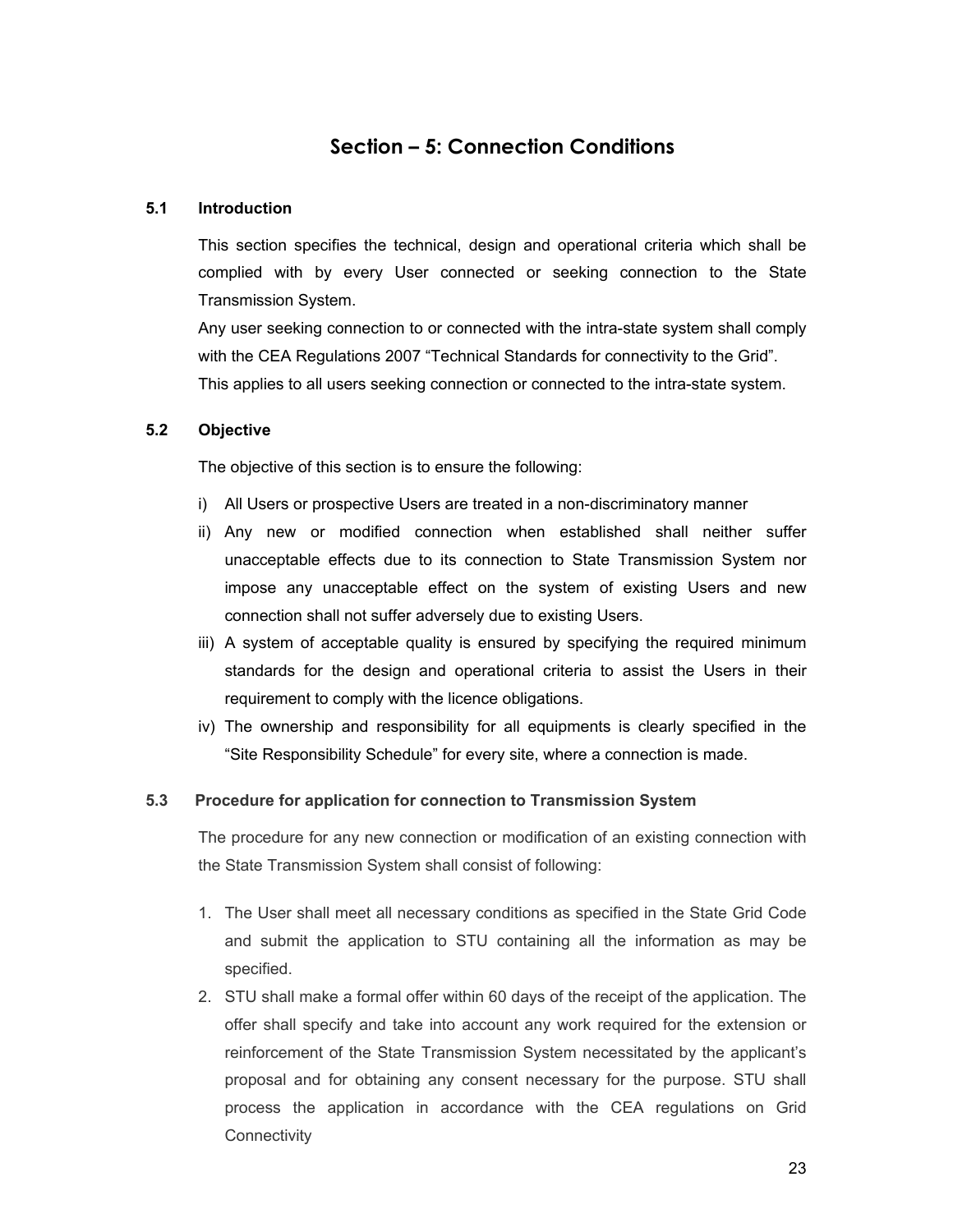- 3. If the specified time limit for making the offer against any application is not adequate, STU shall make a preliminary offer within the specified time indicating the extent of further time required for detailed analysis.
- 4. Any offer made by STU shall remain valid for a period of 60 days and unless accepted before the expiry of such period, shall lapse thereafter.
- 5. In the event of offer becoming invalid or not accepted by the applicant, STU shall not be bound to consider any further application from the same applicant within 12 months unless the new application is substantially different from the original application.
- 6. The applicant shall furnish the Detailed Planning Data as per Appendix-B.

### **5.4 Rejection of application**

STU shall be entitled to reject any application for connection to or use of the State Transmission System due to the following reasons apart from others as considered reasonable:

- (i) If such proposed connection is likely to cause breach of any provision of its Licence or any provision of the Grid Code or any provision of IEGC or any criteria or covenants or deeds or regulations by which STU is bound.
- (ii) If the applicant does not undertake to be bound, in so far as applicable, by the terms of the Grid Code.
- (iii) If the applicant fails to give confirmation and undertakings according to this section.
- (iv) The reason for rejection of connection to or use of the state transmission system will be communicated to the applicant by STU within 60 days of the receipt of application.

#### **5.5 Connection Agreement**

- 1. A connection agreement, or the offer for a connection agreement shall include (but not limited) within its terms and conditions the following:
	- (i) A condition requiring both agencies to comply with the Grid Code.
	- (ii) Details of connection technical requirements and commercial arrangements
	- (iii) Details of any capital related payments arising from necessary reinforcement or extension of the system, data communication, RTU etc and demarcation of the same between the concerned parties.
	- (iv) A Site Responsibility Schedule (Appendix-D).
	- (v) General Philosophy, Guidelines etc on protection and telemetry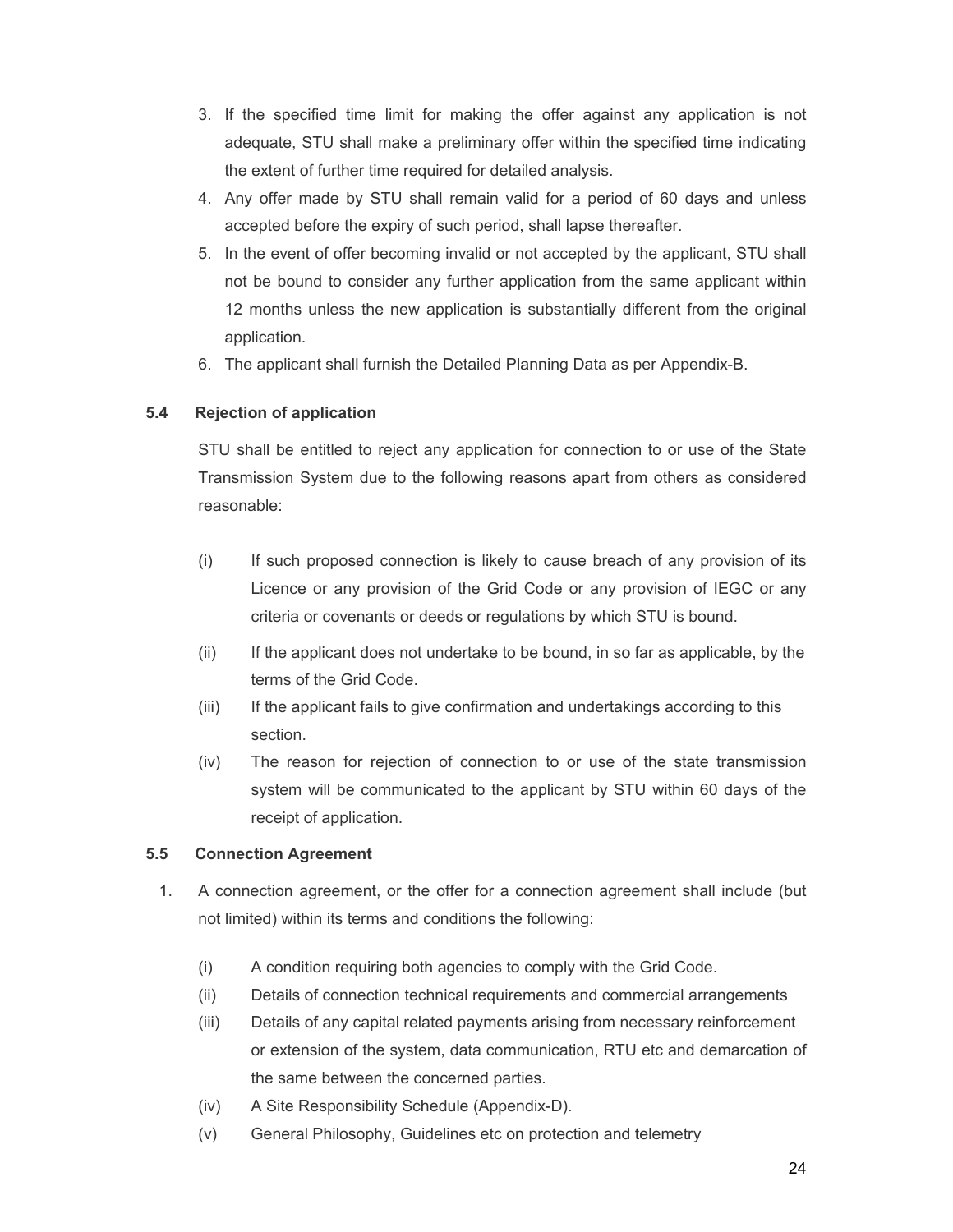2. Model Connection agreement :- This shall be prepared by STU and submitted to the Commission for approval.

## **5.6 Site responsibility schedule**

- 1. For every connection to the State Transmission System for which a connection agreement is required, STU shall prepare a schedule of equipment with information supplied by the respective Users. This schedule, called 'Site Responsibility Schedule' shall indicate the following for each item of equipment installed at the connection site.
	- i) Ownership of the equipment
	- ii) Responsibility for control of equipment
	- iii) Responsibility for maintenance of equipment
	- iv) Responsibility for operation of equipment
	- v) Responsibility for all matters relating to safety of persons and site.
	- vi) Management of the site.
- 2. The format to be used in the preparation of Site Responsibility Schedule is given in Appendix – D.

## **5.7 System Performance**

- 1. All equipment connected to the State Transmission System shall be of such design and construction that enable STU to meet the requirement of standards of performance specified by BERC under section 57 of the Electricity Act, 2003.
- 2. Installation of all electrical equipment shall comply with IE Rules, 1956 which are in force for time being and will be replaced by new rules made under Electricity Act, 2003.
- 3. For every new / modified connection sought the STU shall specify the connection point, technical requirements and the voltage to be used, along with metering, telemetering and protection requirements as specified in the Metering Code and Protection Code.
- 4. Insulation coordination of the User's equipment shall conform to the applicable values as specified by STU from time to time out of those applicable as per Indian Standards / Code of Practices. Rupturing capacity of the switch gear shall not be less than that specified by STU from time to time.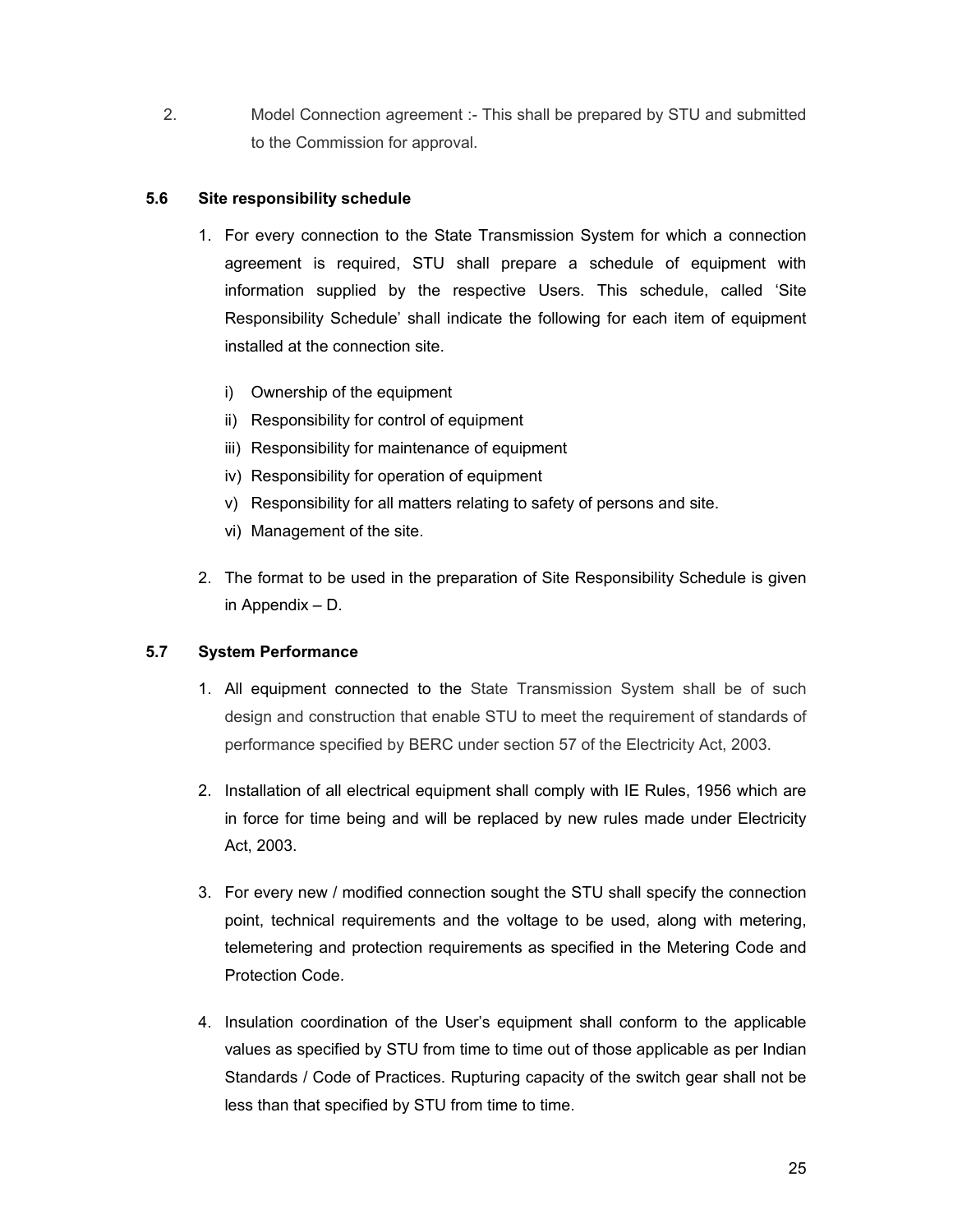- 5. Protection schemes and metering schemes shall be as detailed in the Protection Code and Metering Code.
- 6. The State Transmission System rated frequency shall be 50.00 Hz and shall be regulated by the provisions of IEGC as given below:

|             | <b>Target Range</b> |
|-------------|---------------------|
| Upper limit | $50.20$ Hz          |
| Lower limit | 49.50 Hz            |

- 7. The Users shall be subject to the Grid discipline prescribed by SLDC and ERLDC.
- 8. The variation of voltage at the interconnected point should not be more than voltage range specified below:

| Nominal (KV) | % limit of variation | Maximum (KV) | Minimum (KV) |
|--------------|----------------------|--------------|--------------|
| 400          | $+5\%$ / $-5\%$      | 420          | 380          |
| 220          | $+/- 10\%$           | 245          | 198          |
| 132          | $+/- 10\%$           | 145          | 122          |

#### **5.8 Connection Points / Interface points**

- 1. State Generating Stations (SGS)
	- (i) Voltage may be 220/132/33 KV or as agreed with STU.
	- (ii) Unless specifically agreed with STU, the Connection point with generating station shall be the terminal isolator provided just before the outgoing gantry of the feeders.
	- (iii) SGS shall operate and maintain all terminals, communication and protection equipments provided within the generating station.
	- (iv) The provisions for the metering between generating station and STU system shall be as per the Metering Code.
	- (v) Respective Users shall maintain their equipments from the out going feeders' gantry onwards emanating from generating station
	- (vi) All entities embedded within BSEB system and interfacing the intra/state transmission system shall provide adequate and reliable communication facility so that SLDC is able to record in its SCADA system the MW/ MVAR flows, bus voltages at all the interface points with the intra-state system.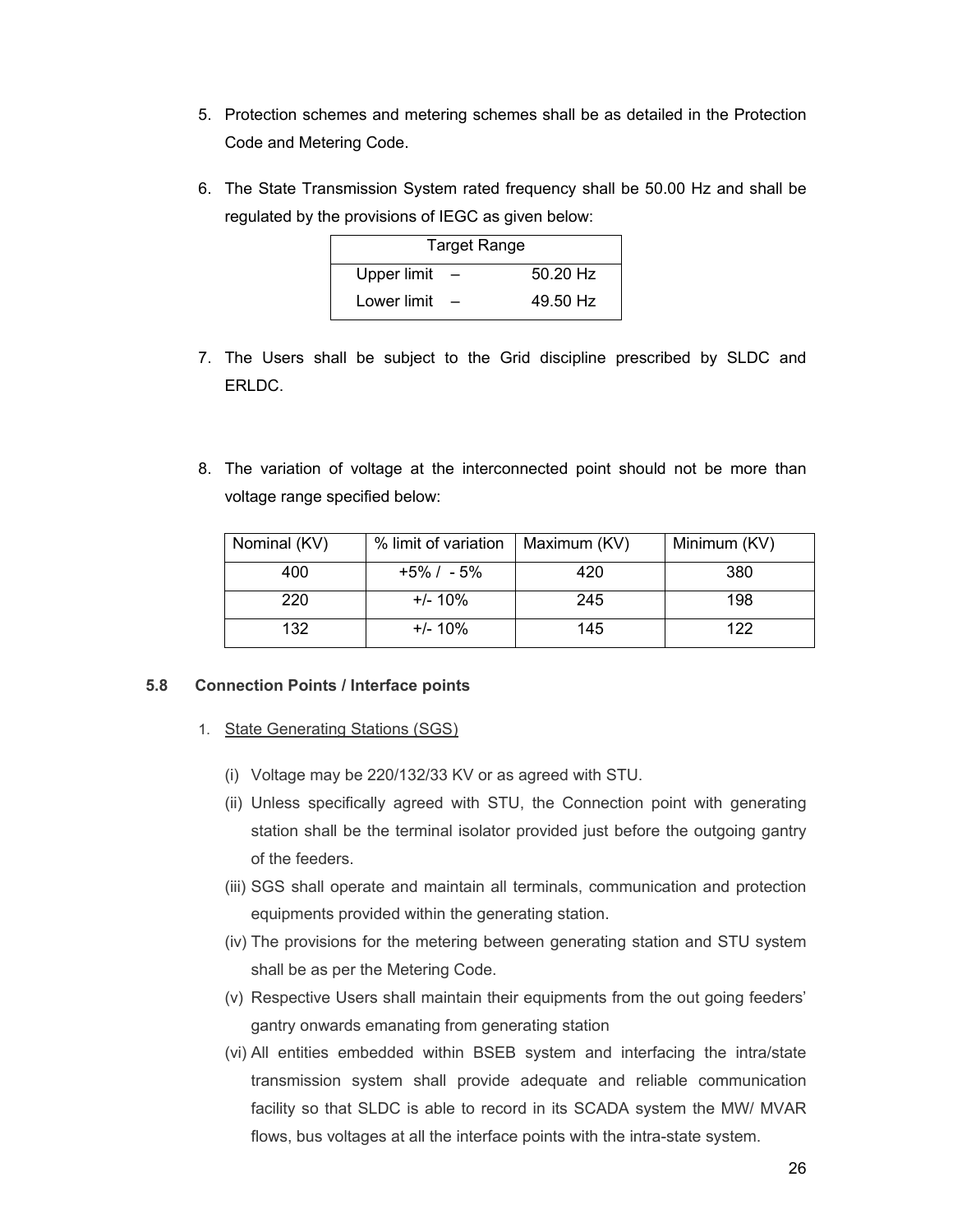#### 2. Distribution Licensee

- (i) Voltage may be LV side of power transformer i.e. 33 KV or 11 KV or as agreed with STU. For EHV consumers directly connected to transmission system, voltage may be 220 KV/ 132 KV
- (ii) Unless specifically agreed with Distribution Licensee, the Connection point with STU shall be the terminal isolator provided just before the outgoing gantry of the feeder to Distribution Licensee or individual EHV consumer as the case may be, from STU sub-station
- (iii) STU shall operate and maintain all terminals, communication and protection equipments provided within its sub-station. The provisions for the metering between STU and Distribution Licensee systems shall be as per the Metering Code. Respective Users shall maintain their equipment beyond the out going gantry of feeders emanating from STU sub-station onwards.
- 3. Eastern Regional Transmission System

The Connection, protection scheme, metering scheme and the voltage shall be in accordance with the provisions of IEGC.

- 4. Independent Power Producers (IPPs), Captive Power Plants (CPPs), Extra High Voltage (EHV) Consumers and Open Access Customers
- (i) Voltage may be 220/132/33 KV or as agreed with STU.
- (ii) When IPPs, CPPs, EHV Consumers or the Open Access Customers own sub-stations, the Connection point shall be the terminal isolator provided just before the gantry of outgoing/incoming feeder in their premises.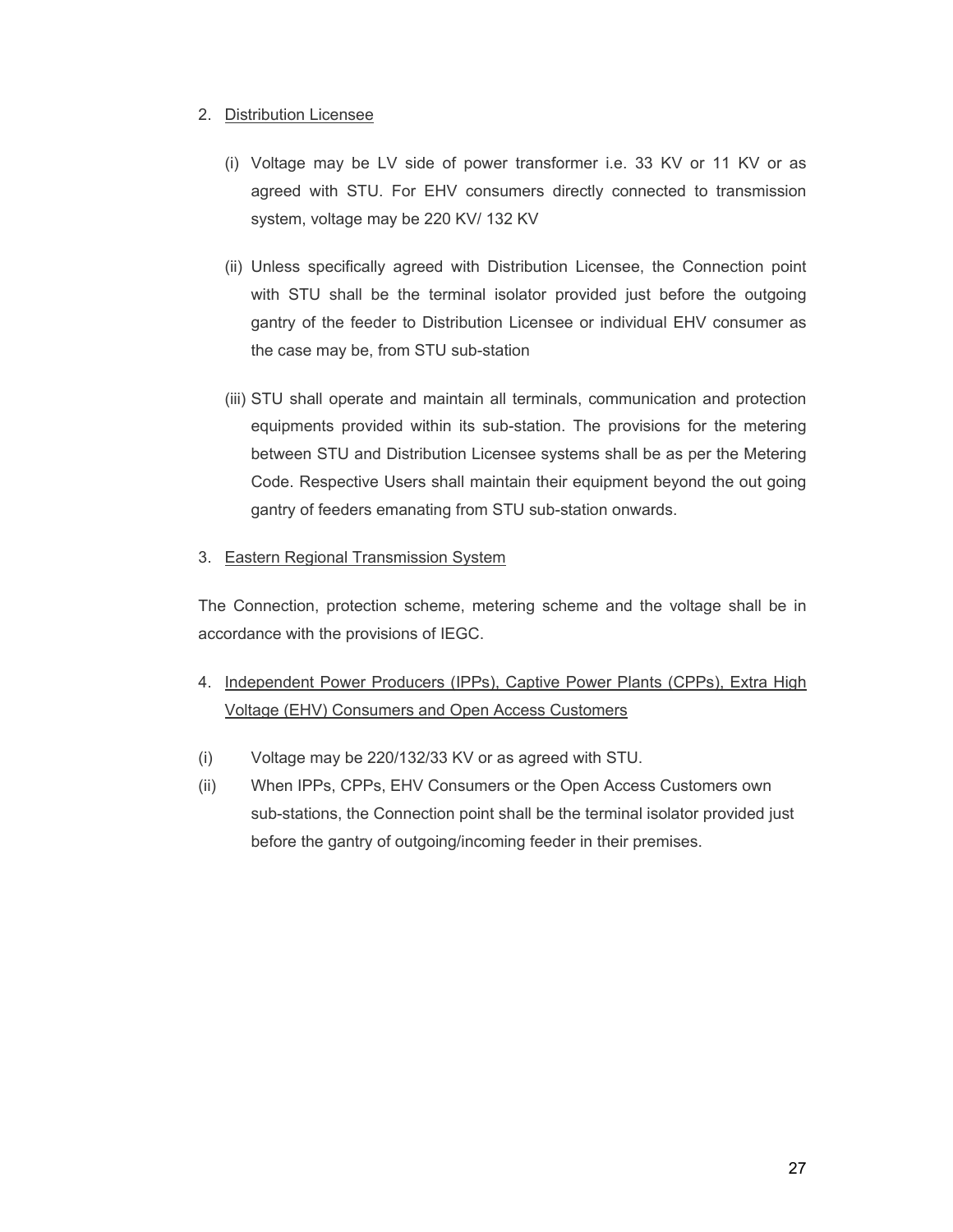# **CHAPTER – 3: SYSTEM OPERATION CODE Section – 6: Operation Planning**

## **6.1 Introduction**

This section describes the process by which the SLDC carries out the operational planning and demand control procedures to permit reduction in demand for any reason.

## **6.2 Objective**

Operational Planning is aimed at integrated, economic and reliable operation of the State grid.

Operating Policy:

- i) Overall real time operation of the State grid shall be supervised by the SLDC and the STU in accordance with Grid Code.
- ii) Distribution Licensee shall monitor grid operation of its distribution system and coordinate with the SLDC.
- iii) All State entities shall comply with the operation guidelines specified hereinafter and co-ordinate with each other, for deriving maximum benefits from the integrated operation and for equitable sharing of obligations.
- iv) A set of detailed internal operating procedures for the State Grid shall be developed and maintained by the SLDC in consideration with the entities and same shall be consistent with Grid Code.

 The control rooms of the SLDC, Area LDC, generating stations, and EHV sub-stations and any other control centers of all the entities shall be manned round the clock by qualified personnel with adequate training.

## **6.3 System security**

- 1. All Users shall operate their respective power system and generating stations in synchronization with each other at all times so that the whole State Transmission System operates as a synchronized system as well as integrated part of Eastern Region Gird. STU shall operate the inter - state links so that inter state transfer of power can be achieved smoothly when required.
- 2. No part of the State Transmission System shall be isolated from the integrated grid except under the following conditions;
	- i) Emergency situations that may result in total grid collapse.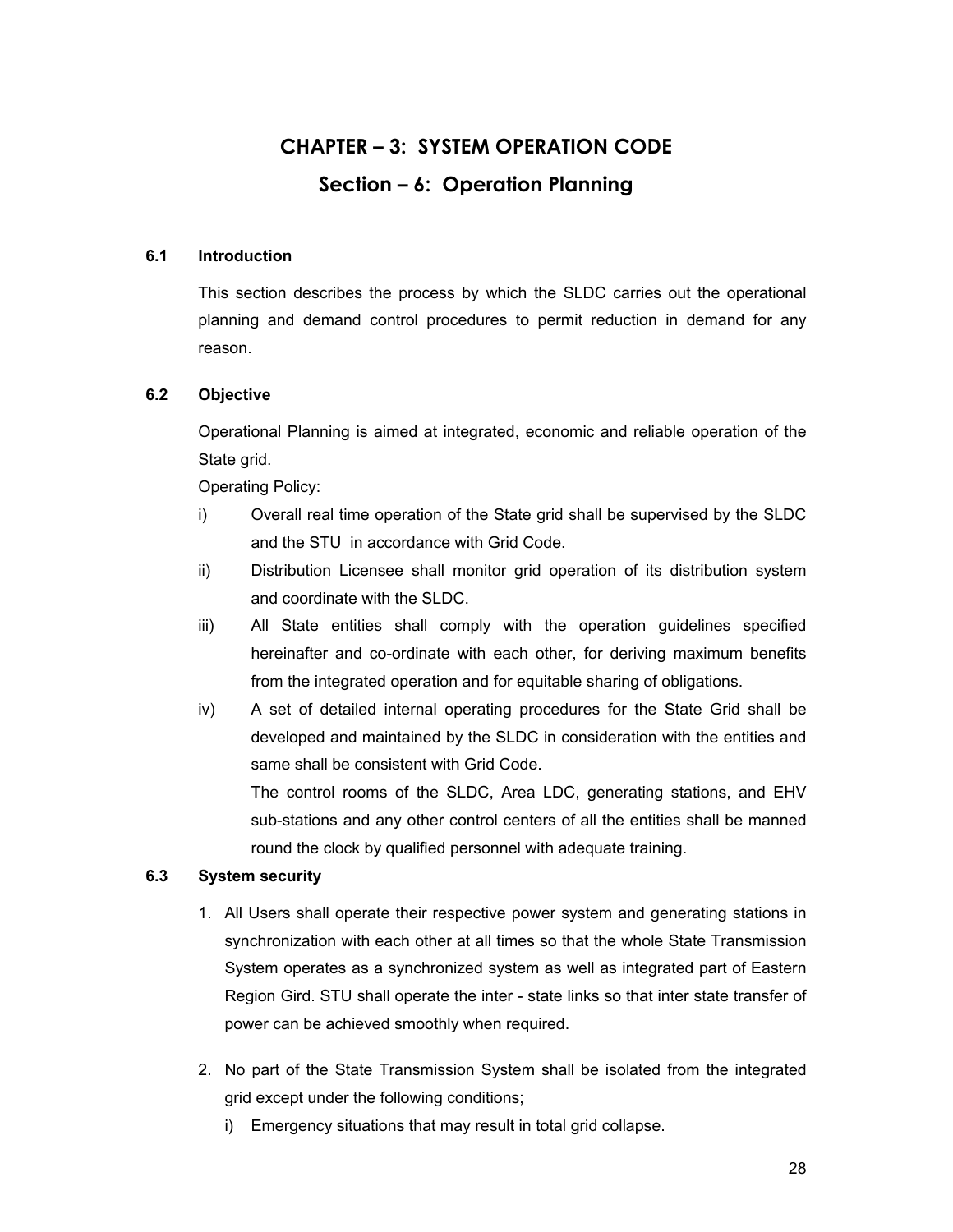- ii) Isolation of the system to prevent serious damage to important /costly equipment.
- iii) When such isolation is specifically instructed by SLDC.
- iv) On operation of under frequency / islanding scheme as approved at Eastern Region level.
- 3. Complete synchronization shall be restored as soon as conditions permit. The restoration process shall be supervised by SLDC.
- 4. The 132 KV and above transmission lines (except radial lines which do not affect the operation of the Grid) and the inter connecting power transformers should not be opened or removed from service without instruction or prior clearance from the SLDC. Under emergencies where prior clearance from SLDC is not possible, it should be intimated to SLDC at the earliest possible time after the incident and get the clearance, while bringing back these lines into service.
- 5. Any tripping, whether manual or automatic of transmission lines by 132 KV and above or power transformers of 132 KV class and above and 50 MVA and above shall be promptly reported to the SLDC at the earliest along with the reasons for such tripping and the likely time required for restoration. The information / data including that down loaded from disturbance recorder, sequential event recorder etc. required for the purpose of analysis shall be sent to SLDC. For restoration of tripped equipment / line, SLDC shall be informed and get its

clearance.

- 6. All generating units of 200 MW and above in case of thermal and 10 MW and above in case of hydro which are synchronized with the grid irrespective of their ownership shall have their governors in normal operation at all times. If any generating unit of over 50 MW size is required to be operated without its governor in normal operation, the ERLDC through SLDC shall be immediately intimated about the reason and duration of such operation. The exemption from free governor mode operation in respect of run of river hydro stations without any pondage, steam turbine of thermal and gas based power stations not having free governor mode facility shall be obtained from CERC under clause 1.6 of IEGC.
- 7. Facilities available with / in Load limiter, Automatic Turbine Run-up System (ATRS), Turbine Supervisory Coordinated Control System etc., shall not be used to by pass the normal governor action in any manner. No dead bands and time delays shall be deliberately introduced.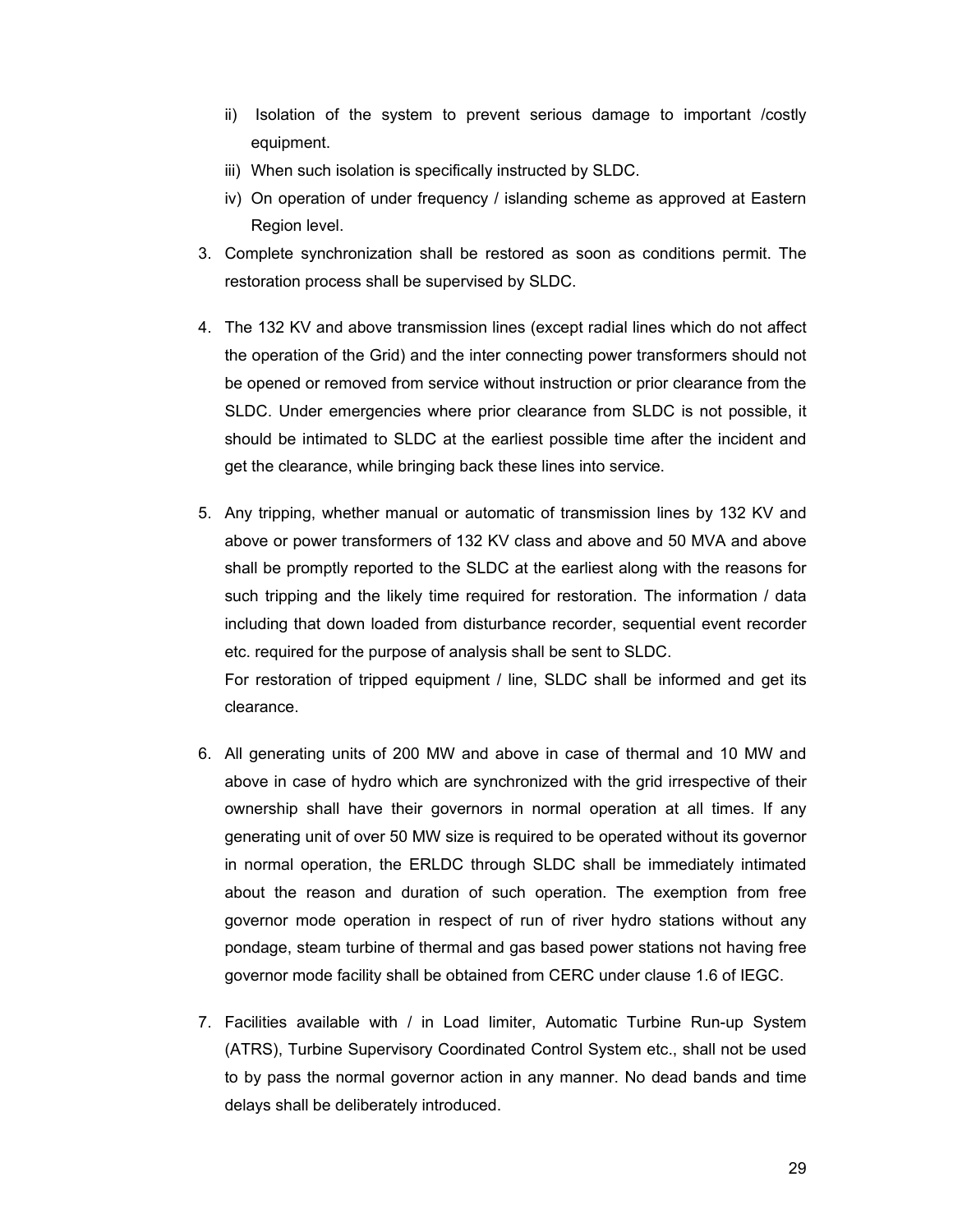- 8. All generating units operating in Free Governor Mode Operation (FGMO) at or upto 100% of their maximum continuous rating shall normally be capable of (and shall not be prevented from) picking up 5% extra load, more than the declared maximum continuous rating, for atleast five minutes or within the technical limits specified by the manufacturers, when the frequency falls due to a system contingency. In case any generating unit of 50 MW and above size does not meet this requirement for any period, the generating company should intimate the same to SLDC along with reasons thereof. Any generating unit not capable of complying with above provisions either due to not having requisite facilities or otherwise shall seek exemption from Central Electricity Regulatory Commission (CERC) under clause 1.6 of IEGC.
- 9. In case frequency falls below 49.5 Hz, all partly loaded Generating Units shall pick up additional load at a faster rate, according to their capability. SLDC in consultation with ERLDC and Distribution Licensees shall prepare a plan for automatic load relief during the low frequency conditions. In case frequency rises to 50.5 Hz or higher, neither any generating unit shall be synchronized with the Grid nor shall generation at any generating station (irrespective of type or ownership) be increased without obtaining approval from SLDC.
- 10. Except under an emergency, or to prevent an imminent damage to costly equipment, no User shall suddenly decrease/increase its generation without prior intimation to the SLDC. Similarly, no User shall cause a sudden decrease/increase in its load due to imposition/lifting of power cuts etc., without prior intimation to and consent of SLDC, particularly when frequency is deteriorating.
- 11. All Generating Units shall normally have their Automatic Voltage Regulators (AVRs) in operation, with appropriate settings. In particular, if a Generating Unit of over 50 MW capacity is required to be operated without its AVR in service, the same should be operated only after prior concurrence of SLDC.
- 12. Each Generating Unit must be fitted with a turbine speed governor having an overall droop characteristic within the range of 3% to 6%, which shall always be in service.
- 13. State Generating Stations and other generating stations connected to the Grid shall follow the instructions of SLDC for backing down/boxing up (ramping-down) and shutting down the generating unit(s). SLDC shall provide the certificate for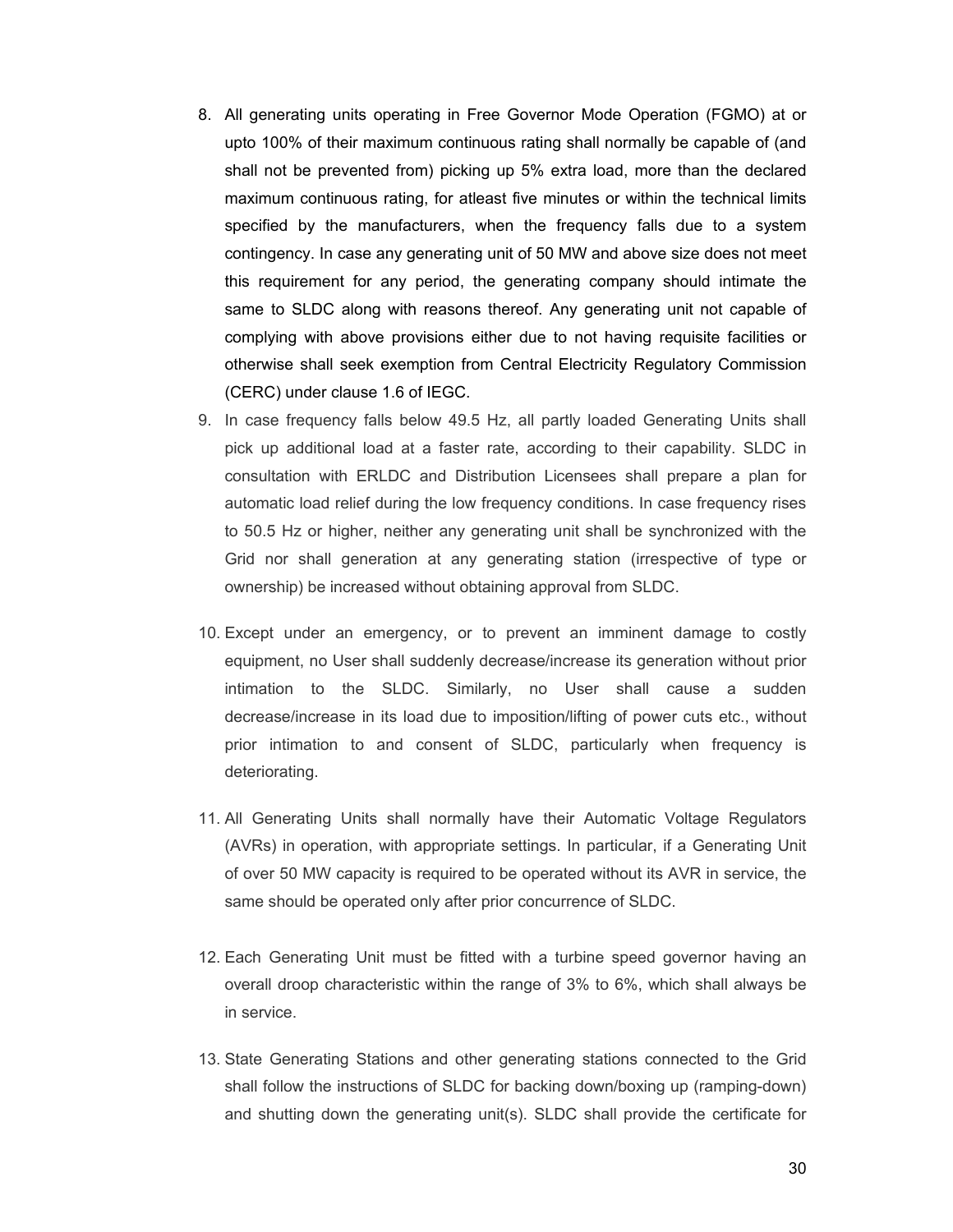the period of the backing down/boxing up or shutting down for the purpose of computing the deemed generation, if required.

14. Various steps shall be taken for frequency management and voltage management so as to ensure system security from these considerations.

# **6.4 Demand Estimation**

- 1. The Distribution Licensee shall formulate a short–term demand forecast considering the previous financial year as base and projecting the demand for the succeeding 5 years.
- 2. It shall be the responsibility of all Distribution Licensees to fully cooperate with STU in preparation of demand forecast for the entire state.
- 3. The long term demand estimation / load forecast (for more than 1 year) shall be done by STU and SLDC shall be provided with a copy of the same as and when it is finalized.

SLDC shall inform its load projections (both peak and off – peak) in ERPC forum for three months, to be reviewed every month ahead.

- 4. The Distribution Licensees shall provide to the STU and SLDC their estimates of demand for each inter connection point for the next financial year by 31<sup>st</sup> January of each year Distribution Licensees shall also provide daily demand for the month ahead at each inter connection point by  $25<sup>th</sup>$  of the month.
- 5. Based on the data furnished by the Distribution Licensees, STU shall make monthly peak and lean period demand estimates for year ahead and daily peak and lean period demand estimates for the month ahead and furnish the same to SLDC.
- 6. The Distribution Licensee shall provide to SLDC on day ahead basis, at 9.00 hrs, each day their estimated demand for each 15 minute block for the ensuing day. The Distribution Licensee shall also provide to SLDC estimates of loads that may be shed, when required, in discreet blocks with details of arrangement of such load shedding.
- 7. The SLDC would update demand forecast (in MW as well as kWh) on quarterly, monthly, weekly and ultimately on daily basis which would be used in the day – ahead scheduling.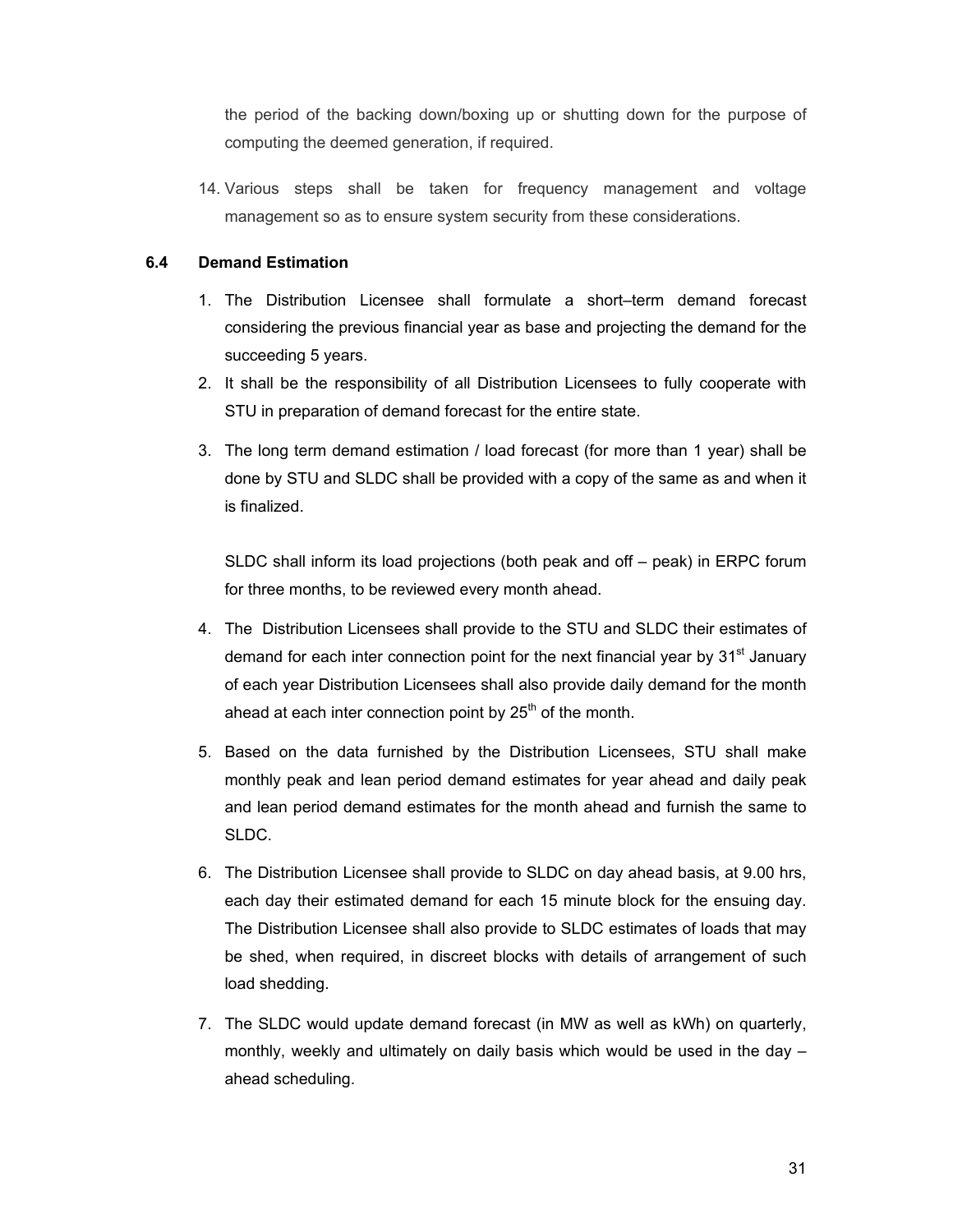#### **6.5 Demand Control**

- 1. Automatic load shedding shall be resorted to by means of installation of the Under Frequency Relays at the sub stations of the STU as per the directions of the SLDC to preserve the overall integrity of the power system. The number and size of the discrete blocks using Automatic Under Frequency Relays for Load Shedding shall be determined on rotational basis in consultation with every Distribution Licensee. The frequency settings of these relays shall be coordinated in consultation with the RLDC.
- 2. Whenever restoration of large portions of the total demand disconnection effected by the automatic load shedding is not possible within a reasonable time, the SLDC shall implement additional disconnection manually, to restore an equivalent amount of demand disconnected automatically.

Each Distribution Licensee shall help the SLDC in identifying such load blocks. Load shed by the operation of automatic load shedding devices shall not be restored without specific directions from the SLDC.

- 3. Planned manual disconnections shall be implemented by the SLDC when there is a shortfall in generation, or constraints in Transmission System, or reduction of imports through external connection etc., requiring demand control to control the over-drawl of power from Inter State Generating State (ISGS) when the system frequency falls below 49.5 Hz. In such cases a rotational load shedding scheme shall be adopted to ensure equitable treatment for all consumers as far as practicable.
- 4. Emergency Manual Disconnection to deal with unacceptable voltage and frequency levels etc. shall be implemented by the SLDC when loss of generation, mismatch of generation with the demand, constraints in the transmission system, over-drawal from the grid in excess of respective schedule affecting the frequency of the regional grid below 49 Hz, requiring load shedding at short notice or no notice, to maintain a regulating margin.
- 5. These control measures shall not be withdrawn till the system frequency improves and when the SLDC issues such instructions after review of the situation.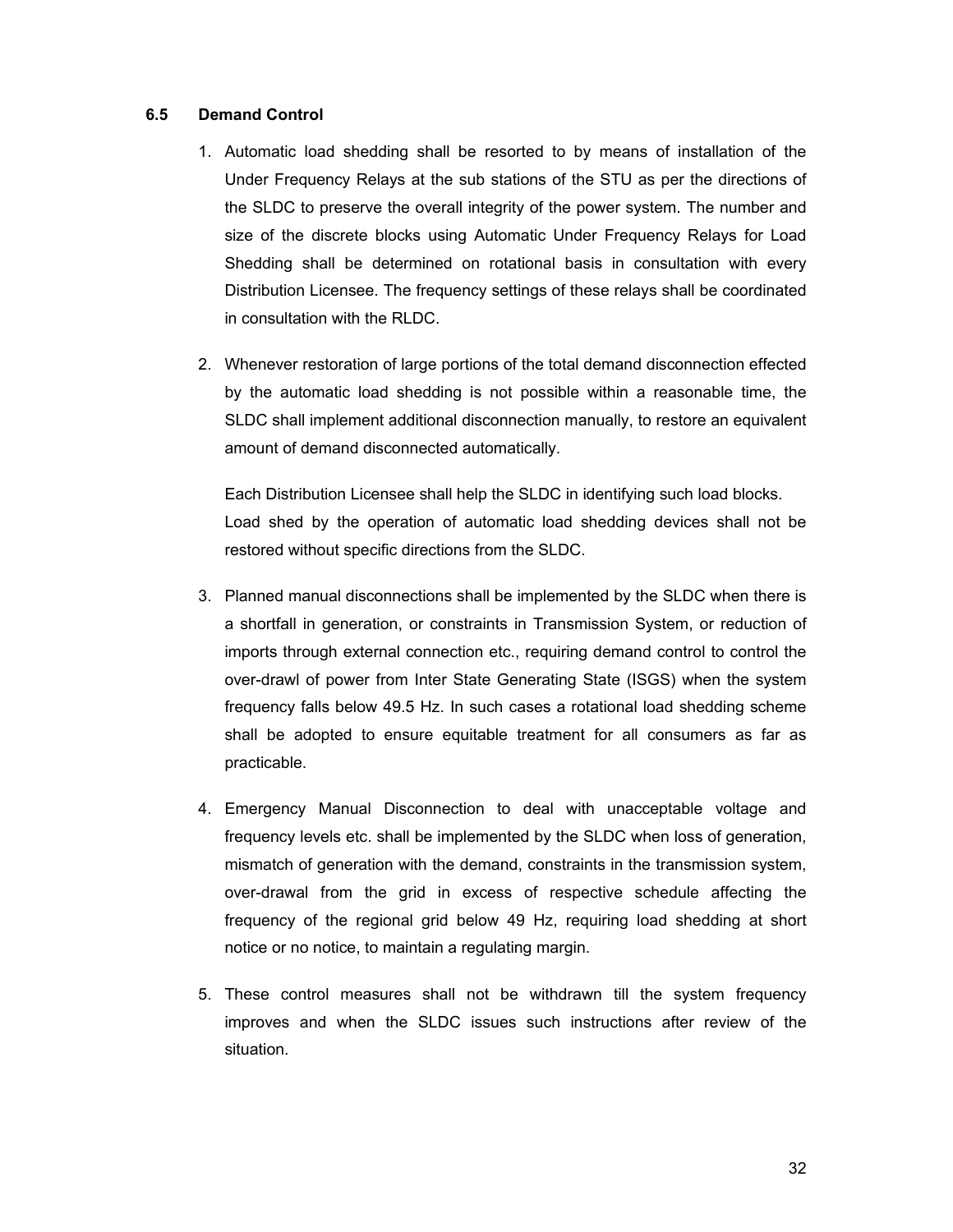# **6.6 Load Crash**

- 1. In the event of load crash in the system due to weather disturbance or any other reasons, the situation would be controlled by SLDC by the following methods in descending priorities:
	- i. Lifting of the load restrictions, if any
	- ii. Exporting the power to neighbouring regions/ states provided the same does not endanger the security of the ISTS
	- iii. Backing down of thermal stations with a time lag of 5-10 minutes for short period in merit order.
	- iv. Closing down of hydel units (subject to non spilling of water and effect on irrigation) keeping in view the inflow of water into canals and safety of canals/hydel channels.
- 2. While implementing the above, the system security aspects should not be violated as per provisions in section 5.2 of IEGC and Section 6.3 of the Grid Code.

# **Section-7: Outage Planning**

# **7.1 Introduction**

This section describes the procedure for preparation of outage schedules for the elements of the State Grid in a coordinated and optimal manner keeping in view the State Grid operating conditions and the balance of generation and load.

# **7.2 Objective**

The objective of this section is to define the process which will allow STU to optimise transmission outages with SGS (other than CPP) and Distribution Licensees, Outages in co-ordination with outage planning of regional system while maintaining system security to the extent possible.

### **7.3 Outage Planning Process**

1. Each User shall provide their outage programme for ensuing financial year to SLDC for preparing an overall outage plan for the State Transmission System as a whole. SLDC shall be responsible for analyzing the outage schedules of all Users including SGS, Distribution Licensees, STU and Transmission Licensee(s) schedules for outage of Transmission network and preparing a draft annual Outage Plan for the State Transmission System in coordination with the Outage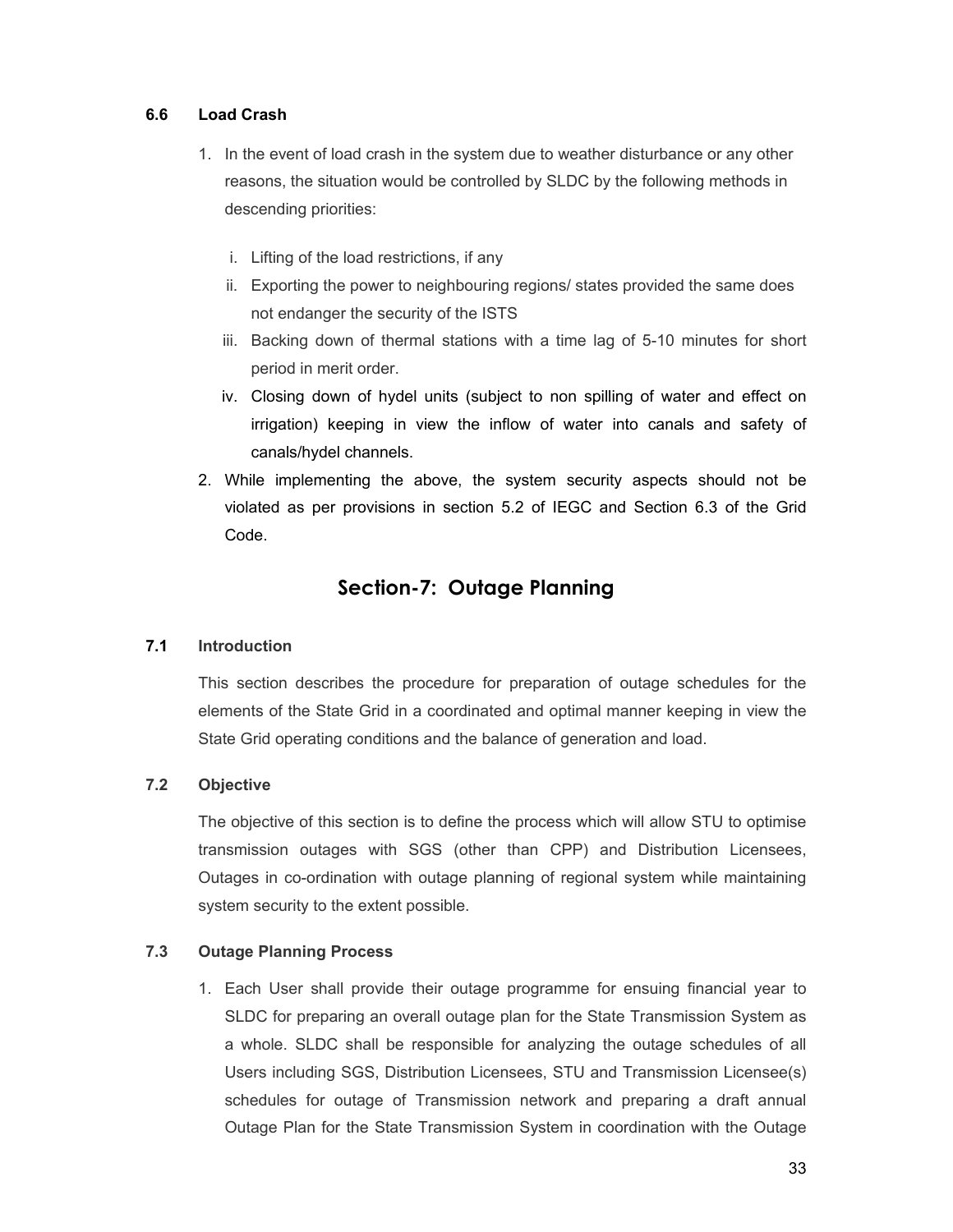Plan prepared for the region by ERLDC. The Users shall furnish the information to SLDC as per Appendix-C.

- 2. SLDC is however authorised to defer the outage in case of any of the following events:
	- Major grid disturbance
	- System Isolation
	- Black out in the State
	- Any other event in the system that may have an adverse impact on system security by the proposed outage
- 3. Each User shall obtain approval of SLDC, prior to availing the Outage.

SLDC while permitting any circuit for outage shall issue specific code. Similarly, no inter user boundary circuits shall be connected back to the State Transmission System without specific code/approval by SLDC.

This restriction shall however not be applicable to individual Generating Unit(s) of a CPP.

# **7.4 Annual Outage Planning**

- 1. Scheduled outage of power stations of capacity 25 MW and above as notified by SLDC from time to time, will be subject to annual planning.
- 2. Scheduled outage of power station of 50 MW and above and EHV lines as notified by ERLDC, will also be subject to annual planning of ERPC Secretariat in co-ordination with SLDC.
- 3. SGS (except CPPs) connected to the State Grid shall furnish their proposed Outage programme for the next financial year in writing by 15th November each year.
- 4. SGS Outage programme shall contain details like identification of unit, reason for outage, generation availability affected due to such outage, outage start date and duration of outage. SLDC shall review the outage programme received from SGS on monthly basis to chalk out the outage of the State Transmission System.
- 5. SLDC shall also obtain from STU, the proposed outage programme for Transmission lines, equipments and sub-stations etc. for next financial year by 15th November each year. STU outage programme shall contain identification of lines/ substations, reasons for outage, outage start date and duration of outage.
- 6. Scheduled outage of power stations and EHV transmission lines affecting regional power system shall be affected only with the approval of ERPC in coordination with SLDC.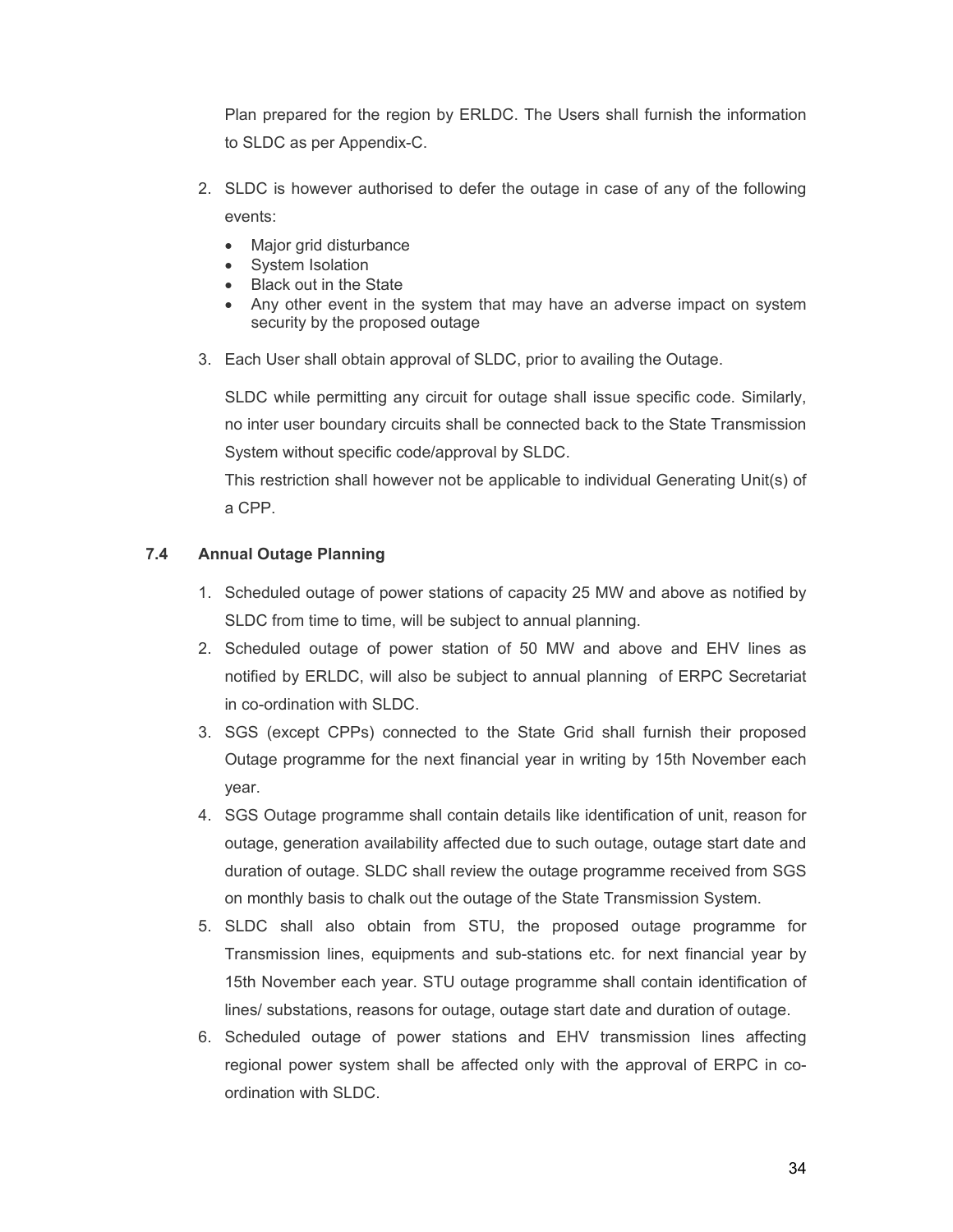- 7. Scheduled outage of power stations of capacity 25 MW and above, of all EHV lines and HV lines forming interconnection between two EHV substations (and these notified as such by SLDC) shall be approved by SLDC, 24 hours in advance based on prevalent operating conditions.
- **8.** In respect of scheduled outage referred in this section a calendar shall be formulated in respect of annual outage planning for the ensuing financial year. Such outage plan shall be deliberated and finalised in the meeting of the Operation and Co-ordination Committee (OCC). to be constituted by SLDC at the State level.
	- a. SLDC shall submit the proposed annual outage plan of the next financial year to ERPC Secretariat by  $30<sup>th</sup>$  November of preceding year.
	- b. Final annual outage plan shall be communicated to ERPC Secretariat by  $15<sup>th</sup>$ January of each year.

# **7.5 Availing of shutdowns schedule**

SLDC would review on daily basis the outage schedule for the next two days and in case of any contingency or conditions described in section 5.7.4(g) of the IEGC, defer any planned outage as deemed fit clearly stating the reasons thereof. The revised dates in such cases would be finalized in consultation with the User.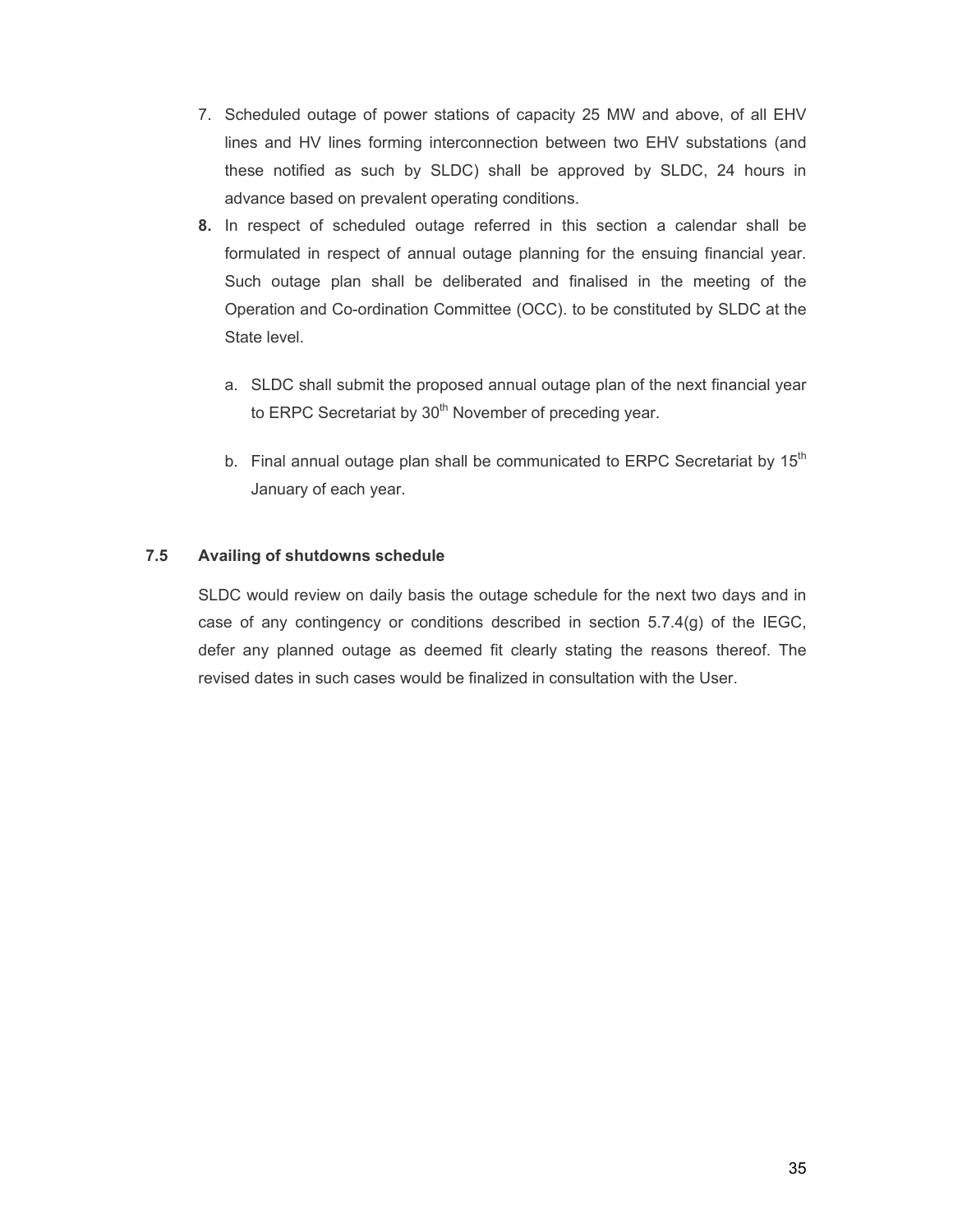# **Section-8: Contingency Planning**

### **8.1 Introduction**

This section describes the steps in the recovery process to be followed by all Users in the event of total or partial blackouts of the State Transmission System or Regional System.

#### **8.2 Objective**

The objective of this section is to define the responsibilities of all Users to achieve the fastest recovery in the event of the State Transmission System or Regional System blackout, taking into account essential loads, generator capabilities and system constraints.

#### **8.3 Contingency Planning Procedure**

- 1. SLDC shall be prepared to efficiently handle the following types of contingencies and restoration of system back to normal:
	- Partial system black out in the state due to multiple tripping of the Transmission lines emanating from power stations/sub-stations
	- Total black out in the state/region
	- Synchronisation of system islands and system split
- 2. In case of partial black out in the system/state, priority is to be given for early restoration of power station units, which have tripped. Start up power for the power station shall be extended through shortest possible route and within shortest possible time from adjoining sub-station/power station where the supply is available. Synchronising facility at all power stations and 220 kV sub-station having inter-connection with ISTS shall be available.
- 3. In case of total regional black out, SLDC In-charge shall co-ordinate and follow the instructions of ERLDC for early restoration of the entire grid. Start-up power to the thermal stations shall be given by the hydel stations or through interstate supply, if available. All possible efforts shall be made to extend the hydel supply to the thermal power stations through shortest transmission network so as to avoid high voltage problem due to low load conditions. For safe and fast restoration of supply, SLDC shall formulate the proper sequence of operation for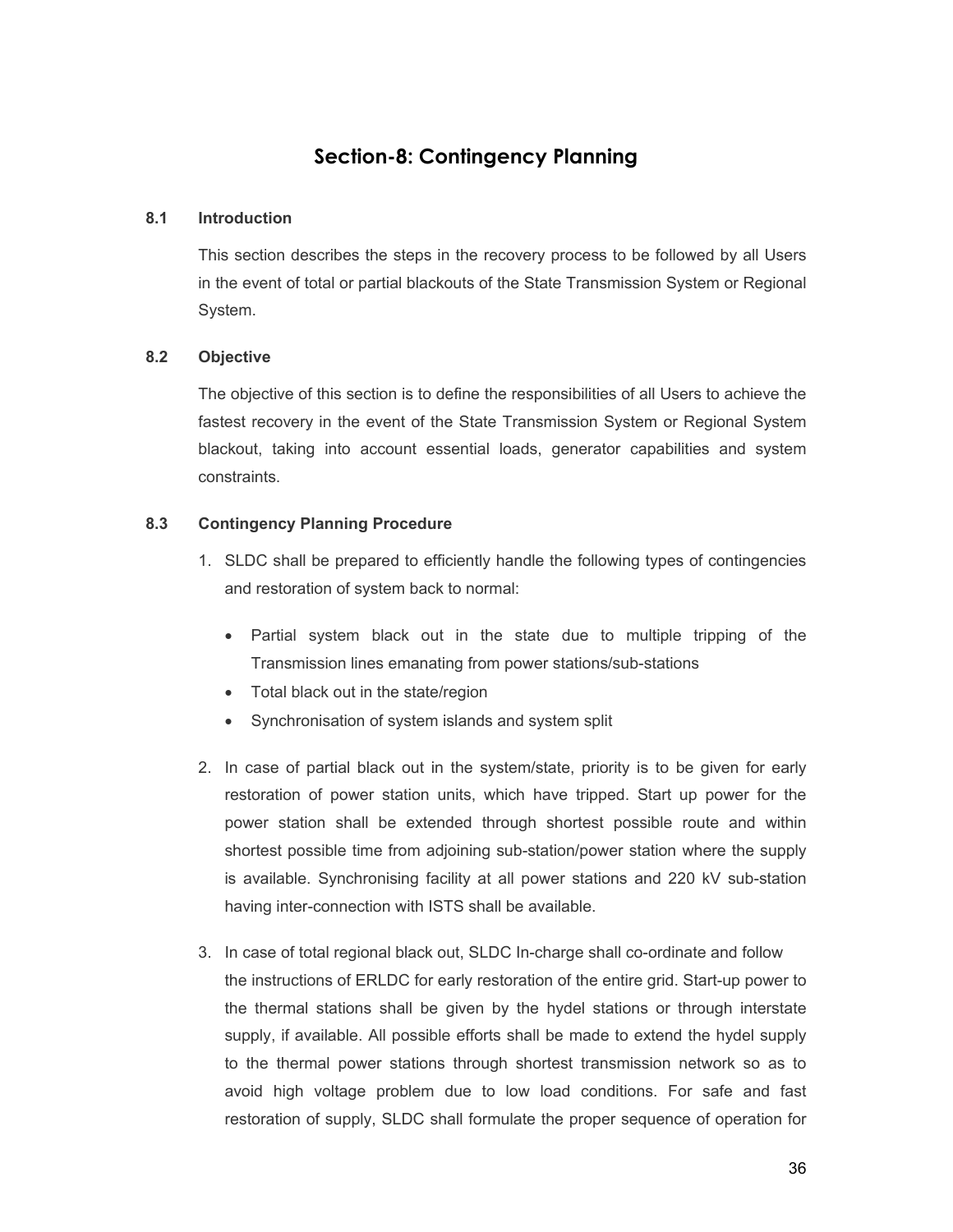major generating units, lines, transformers and load within the state in consultation with ERLDC. The sequence of operation shall include opening, closing/tripping of circuit breakers, isolators, on-load tap-changers etc.

# **8.4 Restoration Procedure**

- 1. Detailed procedure for restoration of the State Transmission System shall be prepared by SLDC for the following contingencies and shall be in conformity with the System Restoration Procedure of the Eastern Region prescribed under IEGC.
	- Total System Black out
	- Partial System Blackout
	- Synchronisation of System Islands and System Split
- 2. The restoration process shall take into account the generator capabilities and the operational constraints of Regional and the State Transmission System with the object of achieving normalcy in the shortest possible time. All Users should be aware of the steps to be taken during major Grid Disturbance and system restoration process.

# **8.5 Special Considerations**

- 1. During restoration process following the State Transmission System or Regional System blackout conditions, normal standards of voltage and frequency need not be applied and left to the discretion of the SLDC.
- 2. Distribution Licensees with essential loads shall separately identify non-essential components of such loads, which may be kept off during system contingencies. They shall also draw up an appropriate schedule with corresponding load blocks in each case. The non-essential loads can be put on only when system normalcy is restored, as advised by SLDC.
- 3. All Users shall pay special attention to carry out the procedures so that secondary collapse due to undue haste or inappropriate loading is avoided.
- 4. Despite the urgency of the situation, careful, prompt and complete logging of all operations and operational messages shall be ensured by all Users to facilitate subsequent investigation into the incident and the efficiency of the restoration process. Such investigation shall be conducted promptly after the incident and placed before the Grid Code Review Panel in its next meeting.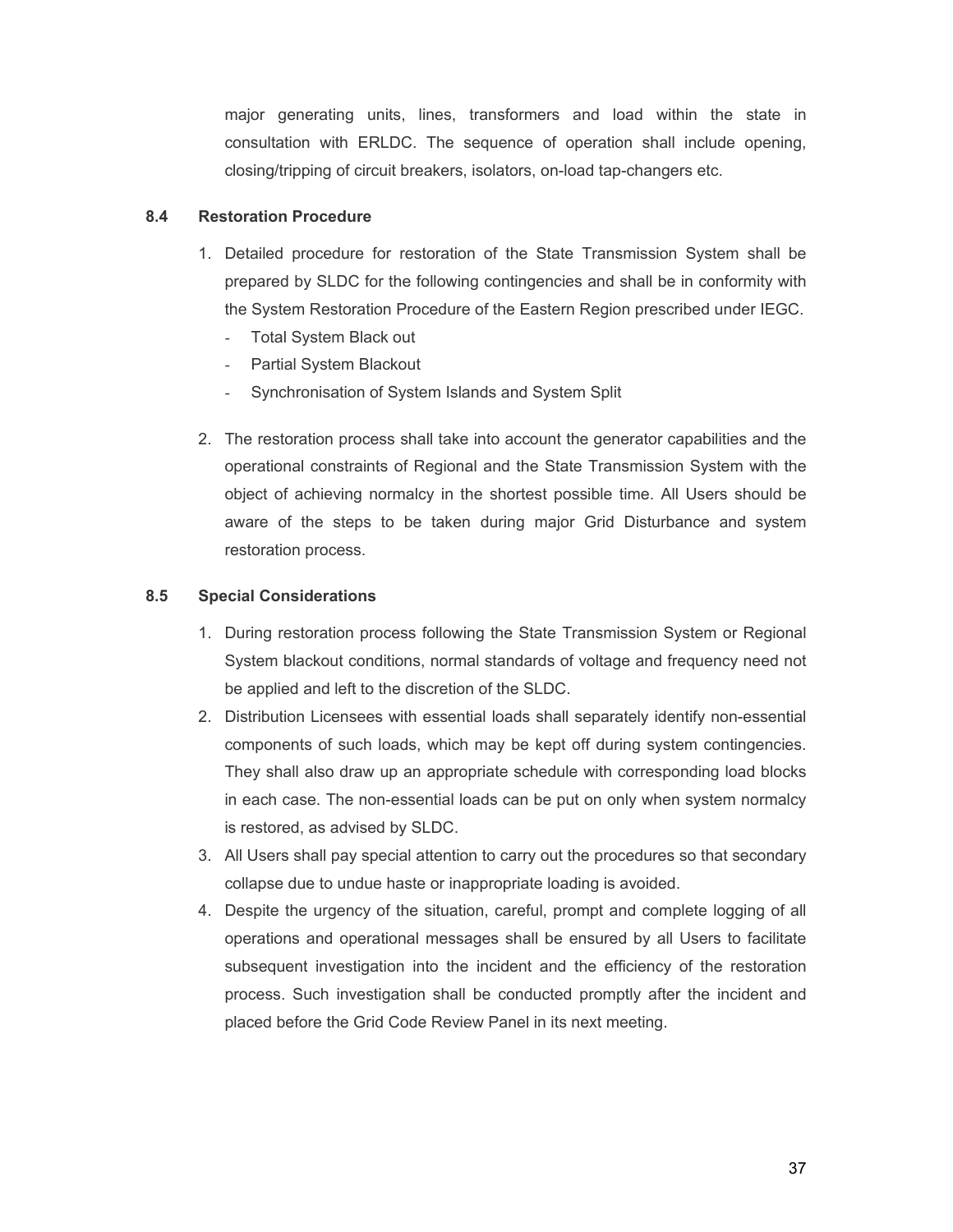# **Section-9: Cross Boundary Safety**

# **9.1 Introduction**

This section specifies the requirements for safe working practices for maintenance of equipment associated with cross boundary operations. It lays down the procedure to be followed when work is required to be carried out on electrical equipment that is connected to another User's system.

# **9.2 Objective**

The objective of this section is to achieve an agreement and consistency on the principles of safety as prescribed in the Indian Electricity Rules 1956 which are in force for time being and will be replaced by the rules made under Electricity Act, 2003 when working across the inter user boundary between one User and another User.

# **9.3 Designated Officers**

STU and all Users shall nominate suitable authorized persons to be responsible for the co-ordination of safety across their boundary. These persons shall be referred to as Designated Officer(s) (or control person(s).

### **9.4 Procedure**

- 1. STU shall issue a list of Designated Officers (names, designations and telephone numbers) to all Users who have a direct inter user boundary with STU or other Users. This list shall be updated promptly whenever there is change of name, designation or telephone number.
- 2. All Users with a direct inter user boundary with STU or other User system shall issue a similar list of their Designated Officers to STU or other User(s), which shall be updated promptly whenever there is a change in the list.
- 3. Whenever work across a cross boundary / an inter-user boundary is to be carried, the Designated Officer of the User including STU itself, wishing to carry out work shall personally contact the other relevant Designated Officer. If the Permit to Work (PTW) cannot be obtained personally, the Designated Officers shall contact through telephone and exchange Code words to ensure correct identification of both agencies.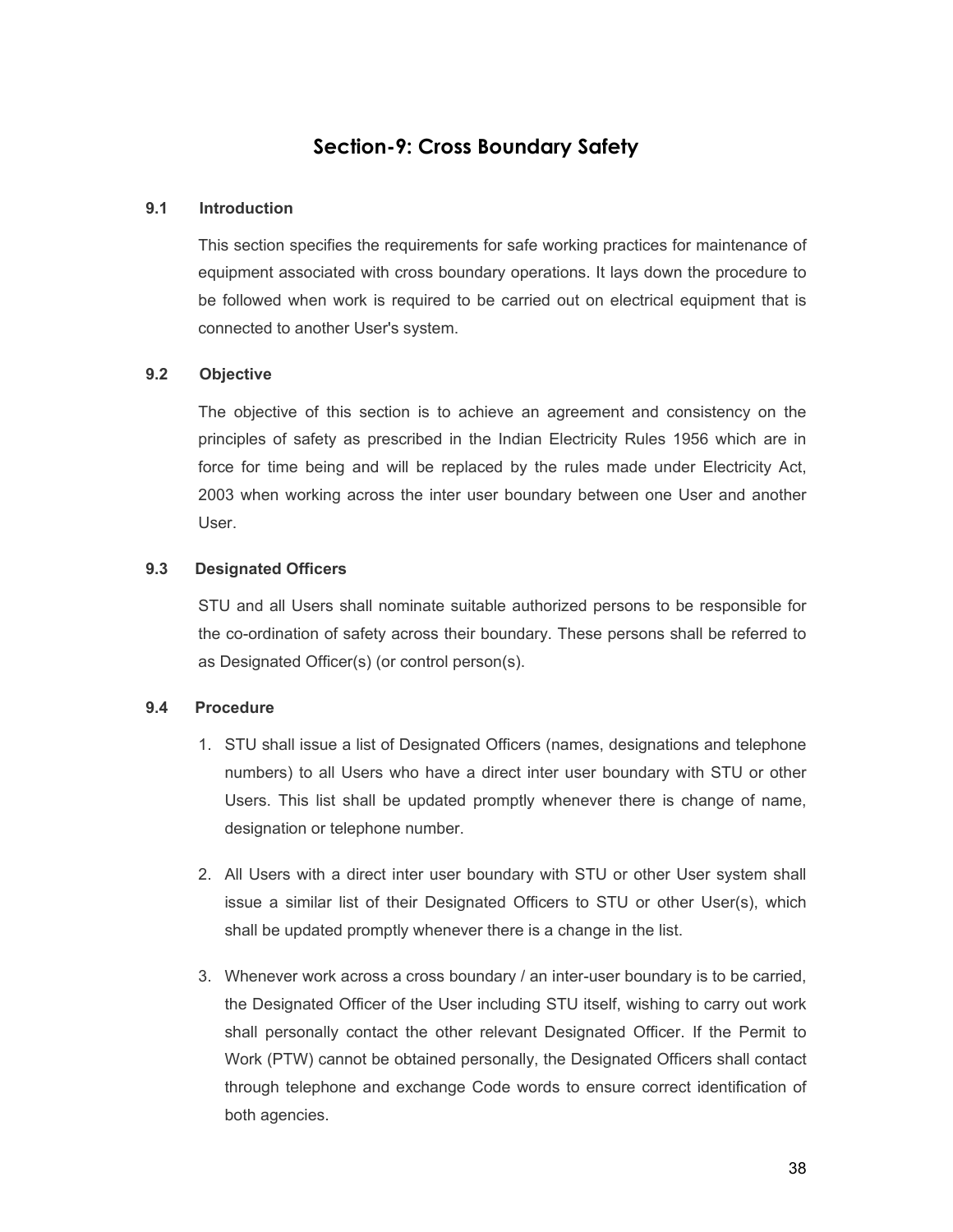- 4. Should the work extend over more than one shift, the Designated Officer shall ensure that the relief Designated Officer is fully briefed on the nature of the work and the code words in operation.
- 5. The Designated Officer(s) shall co-operate to establish and maintain the precautions necessary for the required work to be carried out in a safe manner. Both the established isolation and the established earth shall be locked in position, where such facilities exist, and shall be clearly identified.
- 6. Work shall not commence until the Designated Officer of the User including STU itself, wishing to carry out the work, is satisfied that all the safety precautions have been established. This Designated Officer shall issue agreed safety documentation (PTW) to the working party to allow work to commence. The PTW in respect of specified EHV lines and other interconnections shall be issued with the consent of SLDC.
- 7. When work is completed and safety precautions are no longer required, the Designated Officer who has been responsible for the work being carried out shall make direct contact with the other Designated Officer to return the PTW and for removal of those safety precautions. Return of PTW in respect of specified EHV lines and interconnections shall be informed to SLDC.
- 8. The equipment shall only be considered as suitable for connecting back to service when all safety precautions are confirmed as removed, by direct communication using code word contact between the two Designated Officers, and after ensuring that the return of agreed safety documentation (PTW) from the working party has taken place.
- 9. STU shall develop an agreed written procedure for inter-user boundary safety and continually update it.
- 10. Any dispute concerning inter user Boundary Safety shall be resolved at the level of STU, if STU is not a party. In case STU is a party, the dispute shall be referred to BERC for resolution of the dispute.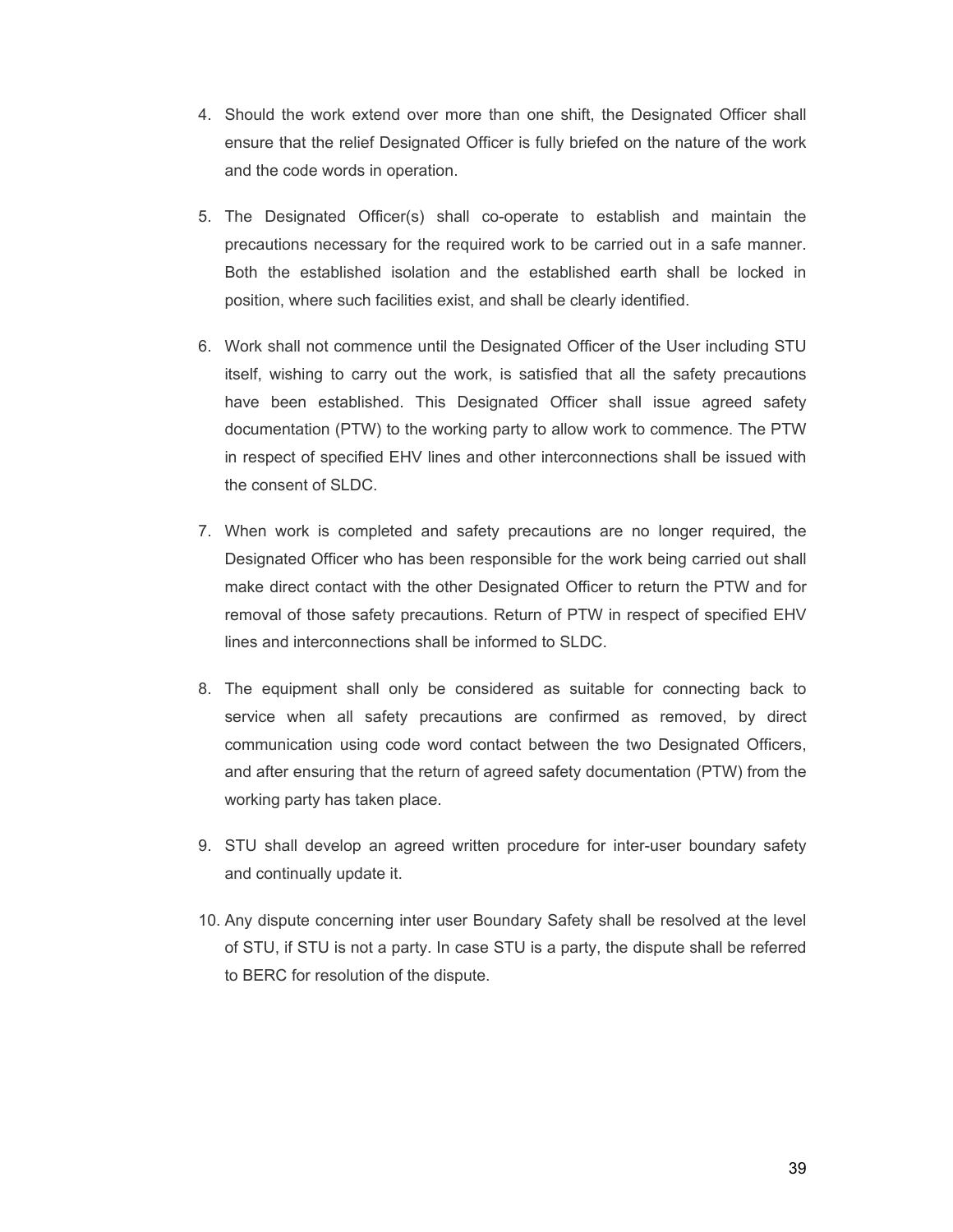# **9.5 Special Consideration**

- 1. For inter-user boundary between STU and other User's circuits, all Users shall comply with the agreed safety rules, which must be in accordance with IE Rules or Rules framed under the Act.
- 2. Each Designated Officer shall maintain a legibly written safety logbook, in chronological order, of all operations and messages relating to safety coordination sent and received by him. All safety logs shall be retained for a period of not less than 10 years.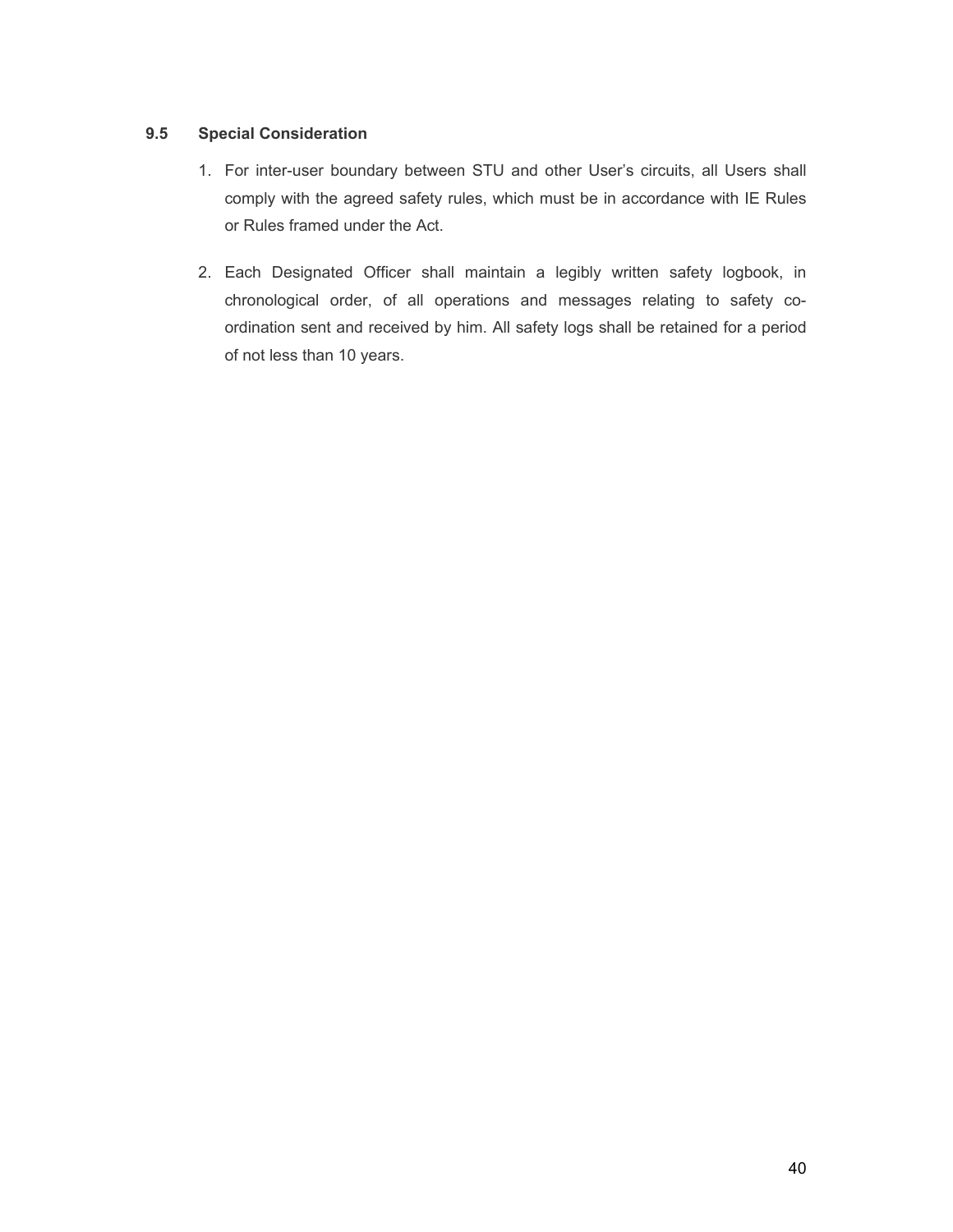# **Section-10: Operational Event/ Accident Reporting**

### **10.1 Introduction**

This section describes the reporting procedure of reportable events in the State Transmission System

This section applies to SLDC, STU and all entities embedded within state power system that are under the control and supervision of SLDC.

# **10.2 Objective**

The objective of this section is to define the events/ incidents to be reported, the reporting route to be followed and the information to be supplied to ensure a consistent approach in reporting of incidents and accidents in the State Transmission System.

# **10.3 Reportable Events**

Any of the following events that could affect the State Transmission System requires reporting:

- a. Exceptionally high / low system voltage or frequency.
- b. Serious equipment problem relating to major circuit breaker, transformer or bus bar.
- c. Loss of major Generating Unit. System split, State Transmission System breakaway or Black Start.
- d. Tripping of Transmission Line, ICT (Inter connecting transformer) and capacitor banks.
- e. Major fire incidents.
- f. Force-Majeure condition like flooding or lightening etc.
- g. Major failure of protection.
- h. Equipment and Transmission Line overload.
- i. Accidents-Fatal and Non-Fatal.
- j. Load Crash / Loss of Load
- k. Excessive Drawal deviations.
- l. Minor equipment alarms.

The last two reportable incidents are typical examples of those which are of lesser consequence, but which still affect the State Transmission System and can be reasonably classed as minor. They will require corrective action but may not warrant management reporting until these are repeated for sufficient time.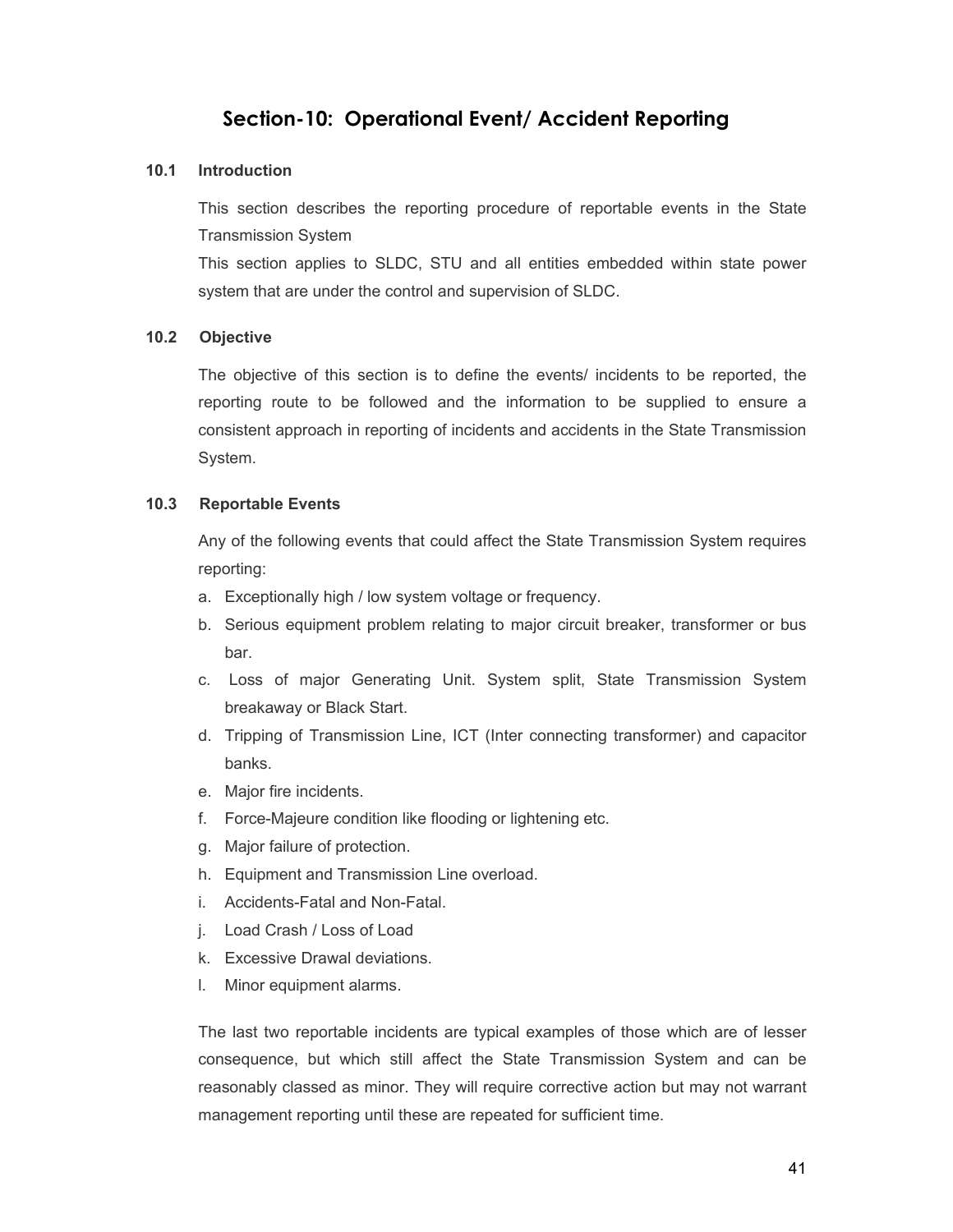#### **10.4 Reporting Procedure**

#### 1. Reporting Time for events and accidents

All reportable incidents occurring on lines and equipment of 33 kV and above and all the lines on which there is the inter user flow affecting the State Transmission System shall promptly be reported orally by the User whose equipment has experienced the incident (the reporting User) to any other significantly affected Users and to SLDC. The reporting user should submit a written confirmation to SLDC within one hour of such oral report.

If the reporting incident is of major nature then the Reporting User shall submit an initial written report within two hours to SLDC. This has to be further followed up by the submission of a comprehensive report within 48 hours of the submission of the initial written report.

In other cases the Reporting User shall submit a report within 5 (five) days to SLDC.

- 2. SLDC shall call for a report from any User on any reportable incident affecting other Users and STU, in case the same is not reported by such User whose equipment might have been source of the reportable incident. The above shall not relieve any User from the obligation to report events in accordance with IE Rules 1956 – (Language used in the Code to be used). The format of such a report shall be as agreed by the State Grid Code Review Panel, but will typically contain the following information:
	- i. Location of incident.
	- ii. Date and time of incident.
	- iii. Plant or equipment involved.
	- iv. Details of relay indications with nature of fault implications, Antecedent conditions like line flows, bus voltage, generation and demand
	- v. Supplies and quantum interrupted and duration if applicable.
	- vi. Amount of generation lost if applicable and its duration
	- vii. Brief description of incident.
	- viii. Estimate of time to return to service.
	- ix. Name of Organisation
	- x. Possibility of alternate arrangement of supply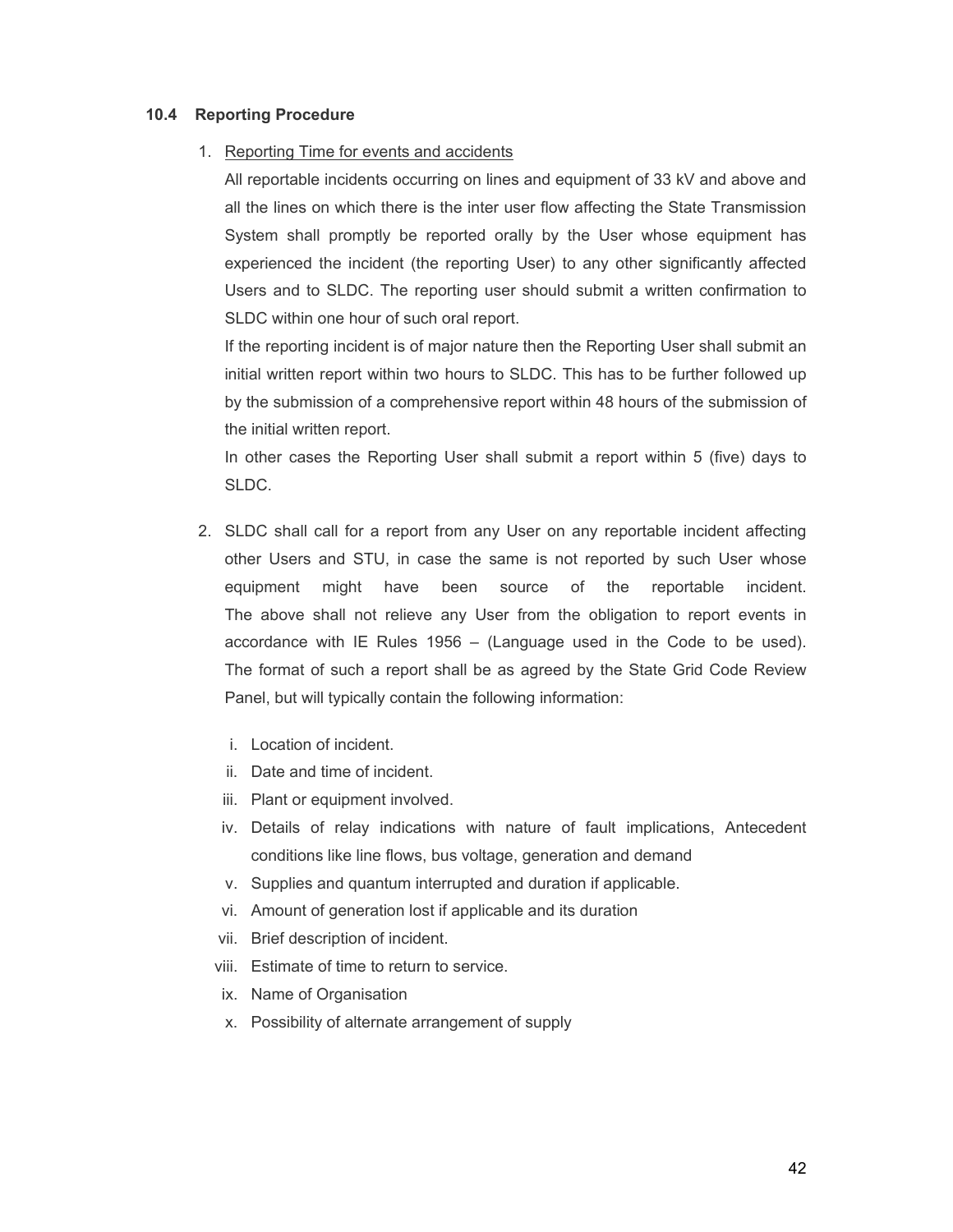# **10.5 Reporting Form**

The standard reporting form other than for accidents shall be as agreed from time to time by the Grid Code Review Panel. A typical form is attached (APPENDIX-E).

# **10.6 Major Grid Incidence**

- (a) Following a major grid incident, SLDC and other Users shall co-operate to inquire and establish the cause of such failure and make appropriate recommendations. SLDC shall report the occurrence of such major grid failure to the Commission in writing as well as ERLDC immediately for information and shall submit the enquiry report to the Commission within two months of the incident. Analysis of major grid disturbance in the Intra State Power System soon after their occurrence shall be done by a Protection subcommittee constituted by STU.
- (b) Periodic Reports All distribution licensees shall send a weekly report to SLDC on the performance of their respective systems which should cover the following information:
- (i) Voltage profile at all S/Stns (*66KV*) 132KV and above.
- (ii) Average, maximum, minimum demand (both MW and MVAR) met at such S/Stns.
- (iii) Quantum and duration of load shed, with reasons
- (iv) Outage of major elements
- (v) Network constraints
- (vi) Daily energy consumed and energy exchanged by the DISCOM
- (c) SLDC shall post in its website a monthly performance report of the State as a whole covering:
- (i) Hourly demand met and generation for peak ay and minimum demand met day. Also the average daily off-peak and peak demands met.
- (ii) Daily average consumption
- (iii) Stationwise daily maximum, minimum and average generation (MW), together with daily energy generation
- (iv) Instances of non-compliance of the State Grid Code
- (v) Progress of construction of new generating units, lines and transformers. Details of generation and transmission outages during the month.

### **10.7 Accident Reporting**

Report of accidents shall be in accordance with the section 161 of the Electricity Act, 2003 and the rules framed thereunder. Receipt of accident and failure of supply or transmission of electricity shall be in the specified form to the Commission and the Electrical Inspector.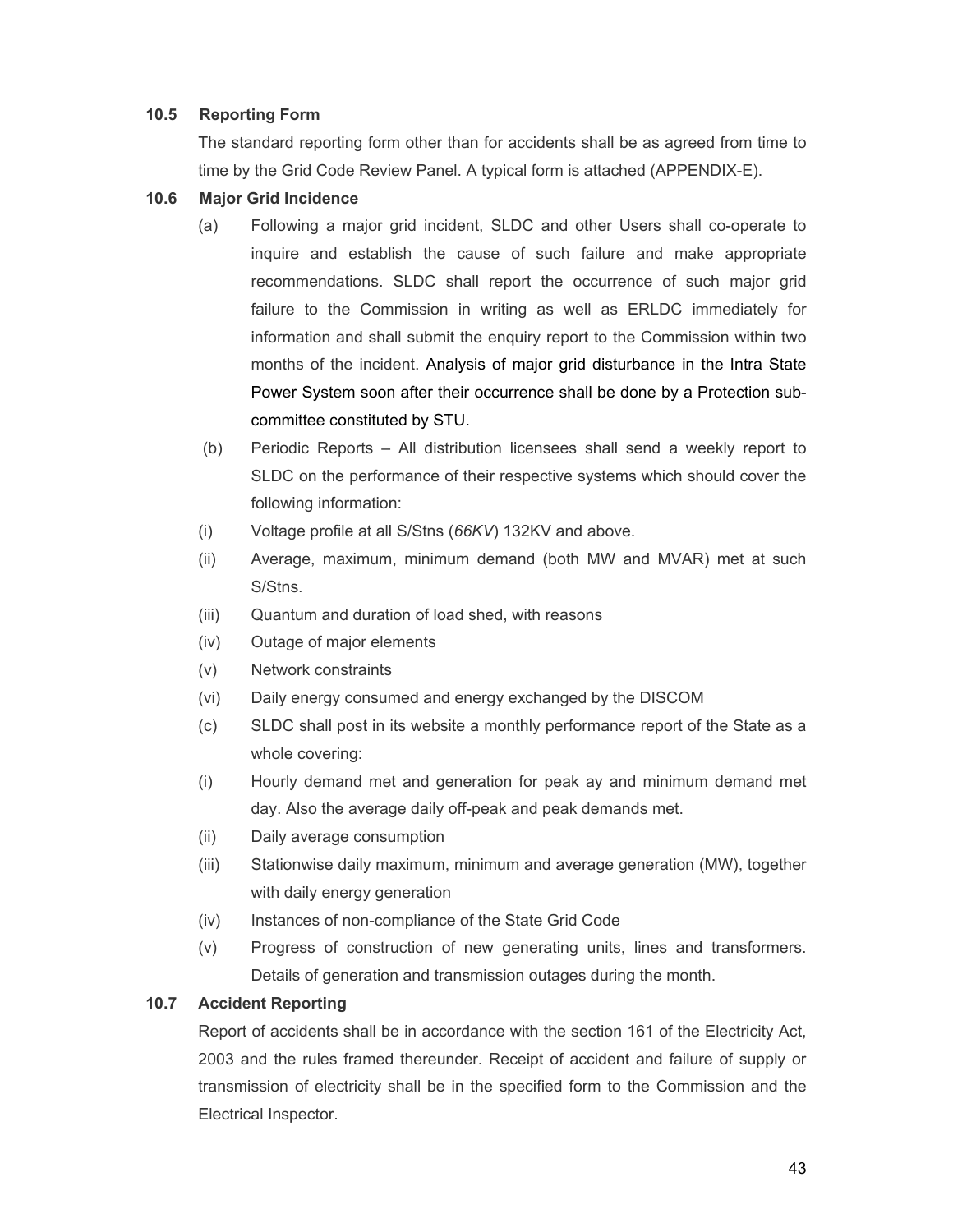# **CHAPTER-4: SCHEDULING AND DESPATCH CODE Section-11: Scheduling and Despatch**

#### **11.1 Introduction**

This section specifies the procedure to be adopted for the scheduling and despatch of State Generating Station (SGS) and Inter-State Generating Station (ISGS) to meet system demand and drawal allocation requirements of Distribution Licensees.

#### **11.2 Objective**

The objective of this section is to detail the actions and responsibilities of SLDC in preparing and issuing a daily schedule of generation to the SGSs within its ambit, drawal schedule of various distribution licensees and other entities utilizing the intrastate transmission system, furnishing requisition from Eastern Region ISGS to ERLDC, including details of bilateral transactions to be scheduled with other regional entities.

### **11.3 General**

The following specific points would be taken into consideration while preparing and finalising the schedules:

1. SLDC will issue despatch instructions required to regulate all generation and imports from IPPs / CPPs according to the 15-minute day ahead generation schedule.

In the absence of any despatch instruction by SLDC, SGS shall generate/ export according to the day- ahead generation schedule.

- 2. The SLDC shall regulate the overall state generation in such a manner that generation from following types of power stations shall not be curtailed except under abnormal operating conditions.
	- (i) Run of river or canal based hydro stations.
	- (ii) Storage type hydro-stations when water level is at peak reservoir level or expected to touch peak reservoir level as per inflows.

(iii) Generation from non-conventional sources like wind, solar that cannot be stored/ controlled.

- 3. Despatch instructions to SGS shall be in standard format to be finalized by SLDC.
- 4. The algebraic sum of scheduled drawals from ISGS, long term open access, and short term open access arrangements shall be the net drawal schedule for the control area of the utility.

44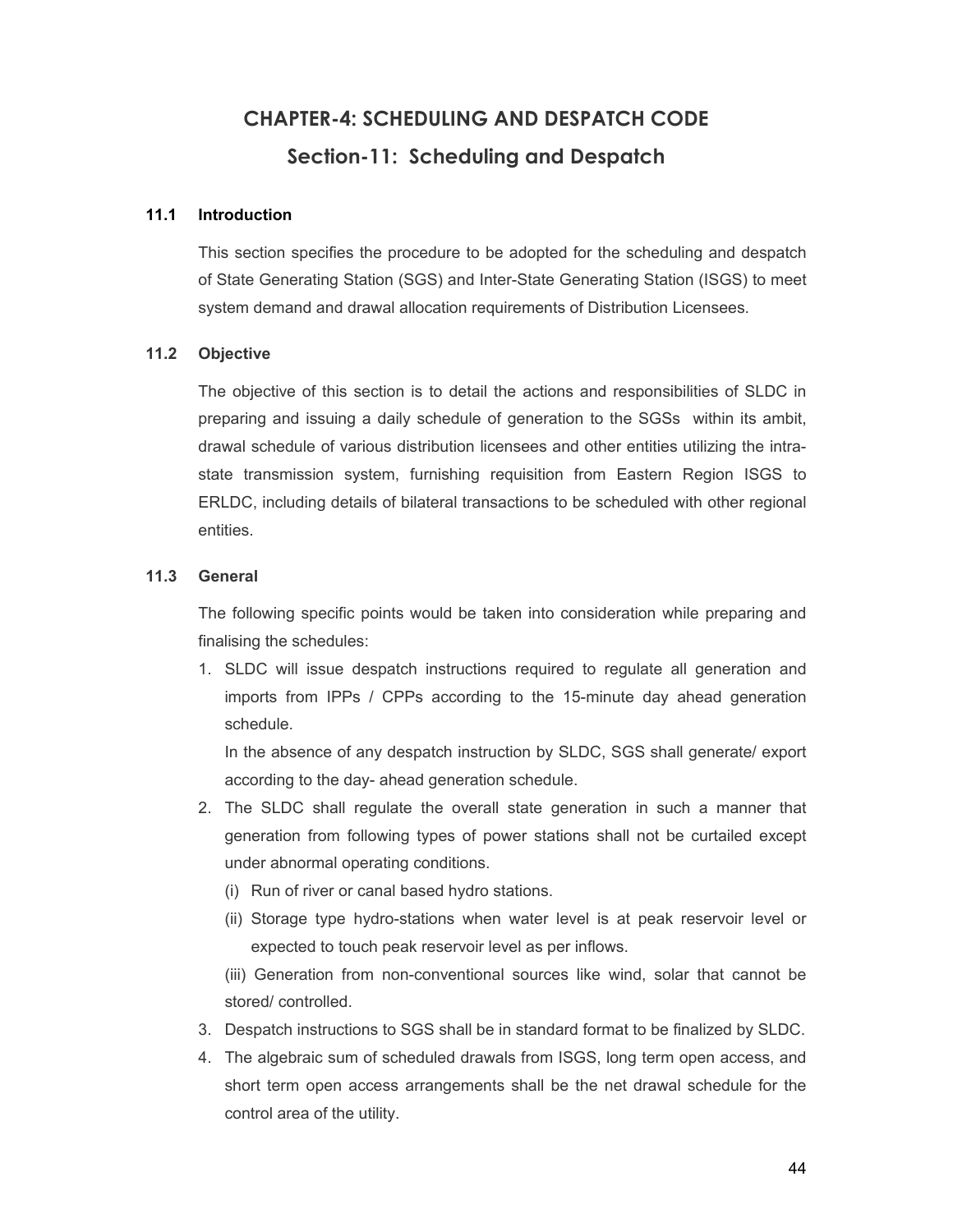### **11.4 Generation Scheduling**

1) Steps in Scheduling

Step by step procedure for scheduling of ISGS and SGS/IPP/CPP embedded in the state power system (not having the status of regional entity shall be as described below:

- i. By 9.00 hours every day each SGS shall intimate to SLDC the station wise ex- power plant MW and MWh capabilities foreseen for the next day i.e. between 00.00 to 24.00 hrs of the following day, at 15 minutes interval.
- ii. By 9.00 hours every day each Distribution Licensees bulk power consumer shall intimate SLDC the overall requirement in MW and MWh for the next day at 15 minutes interval.
- iii. After receipt of the information in regard to the availability from different sources, the SLDC shall review aggregate generating capability of **ISGS,** SGS and the bilateral interchanges, if any, vis-à-vis Distribution Licensees requirements.
- iv. By 15.00 hrs, SLDC shall finalise (a) generation schedule of SGS and (b) drawal schedule of each Distribution Licensees. It shall accordingly advise each Distribution Licensees of their drawal schedule and will workout and convey to ERLDC for net drawal schedule in each of the ISGS along with the bilateral exchanges agreed or intended to be had with the other state / states and the estimates of demand / availability in the state and additional power it would like to draw subject to availability.
- v. By 1700 hrs, ERLDC shall convey to SLDC the drawal schedule for Bihar State from each of the ISGS and other short-term bilateral, medium term and long-term schedules and SLDC shall convey to SGS the generation schedule and drawal schedule to Distribution Licensees by 1900 hrs.
- vi. SGS and each Distribution Licensees may inform the modifications / changes to be made, if any, in the above schedule to SLDC by 21.30 hours.
- vii. SLDC after considering the same shall convey revised schedule to ERLDC by 22.00 hrs.
- viii. On receipt of information and after due consultations, the ERLDC shall issue the final generation and drawal schedule by 23.00 hrs, and SLDC shall inform the same to all concerned.
- 2) SLDC shall prepare the day ahead generation schedule keeping in view the following:
	- (i) Transmission System constraints from time to time.
	- (ii) 15 minute load requirements as estimated by SLDC.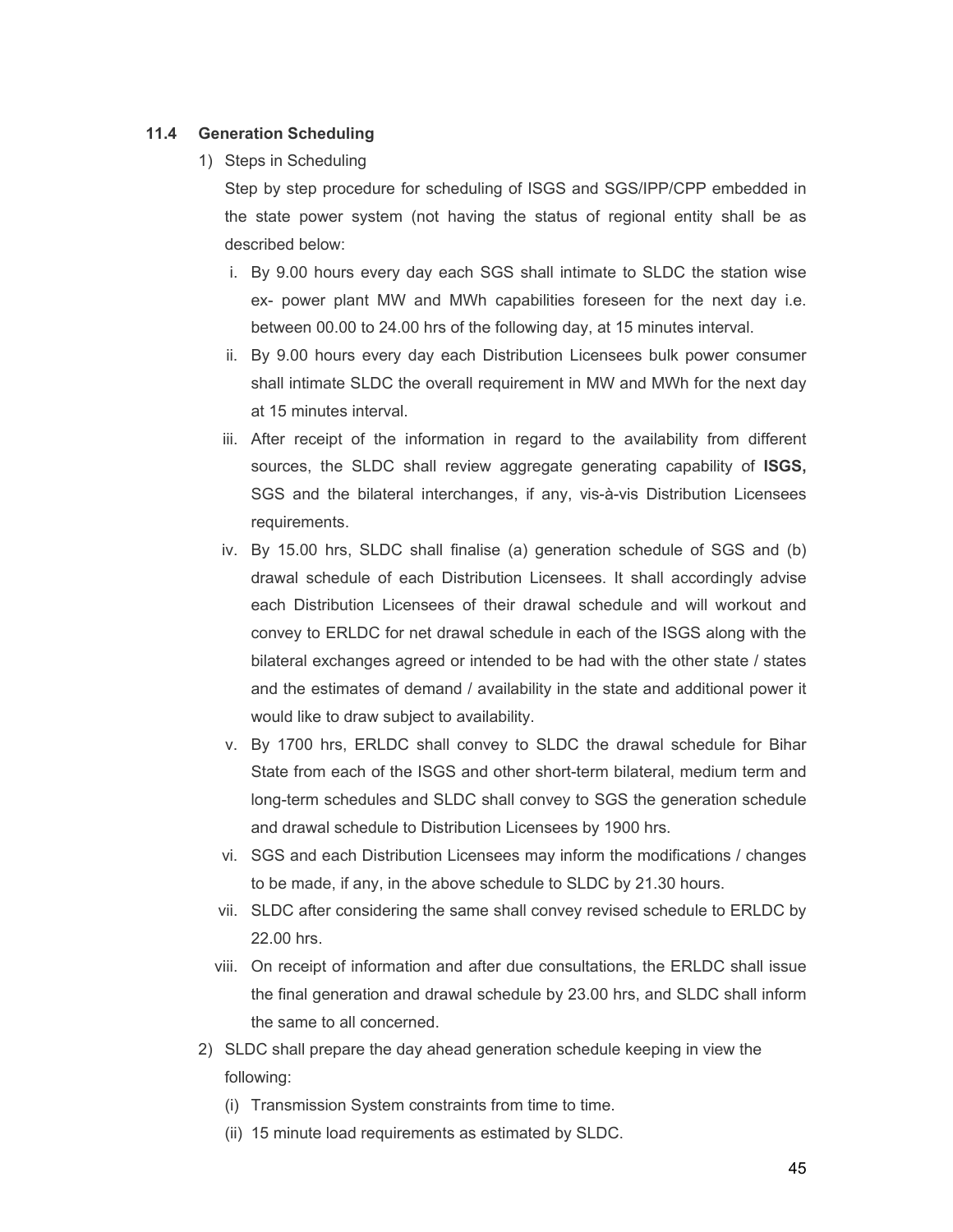- (iii) The need to provide operating margins and reserves required to be maintained.
- (iv) The availability of generation from SGS, Central Sector Generators and others together with any constraint in each case.
- 3) During the day of operation, the generation schedule may be revised under following conditions:
	- i. In case of forced outage of a unit of any SGS, SLDC may revise the generation schedule on the basis of revised declared capability by the affected SGS.
	- ii. ERLDC may revise the schedule of drawal from Eastern Region and consequently SLDC shall enforce the revisions within Bihar.

# **11.5 Drawal Scheduling**

SLDC is responsible for collection, examination and compilation of drawal Schedule for each Distribution Licensee in prescribed manner and at the prescribed time. Each Distribution Licensee shall supply to SLDC 15-minute average demand estimates in MW for the day ahead.

### **11.6 Generation Despatch**

- 1. SGS and embedded CPP/IPP shall comply promptly with a despatch instruction issued by SLDC unless this action would compromise the safety of plant or personnel. SGS and embedded CPP/IPP shall promptly inform SLDC in the event of any unforeseen difficulties in carrying out an instruction.
- 2. Despatch instructions shall be issued by E-Mail /Fax/ telephone, confirmed by exchange of name of operators sending and receiving the same and logging the same at each end. All such oral instructions shall be complied with forthwith and written confirmation shall be issued promptly by FAX, tele-printer or otherwise

### **11.7 Responsibilities**

- 1. SLDC shall monitor actual power drawal against scheduled power drawal and regulate internal generation and demand to maintain this schedule. SLDC shall also monitor reactive power drawal and availability of capacitor banks.
- 2. Generating Stations within the State shall follow the despatch instructions issued by SLDC.
- 3. Distribution Licensees and Open Access Customers shall comply with the instructions of SLDC for managing load & reactive power drawal as per system requirement.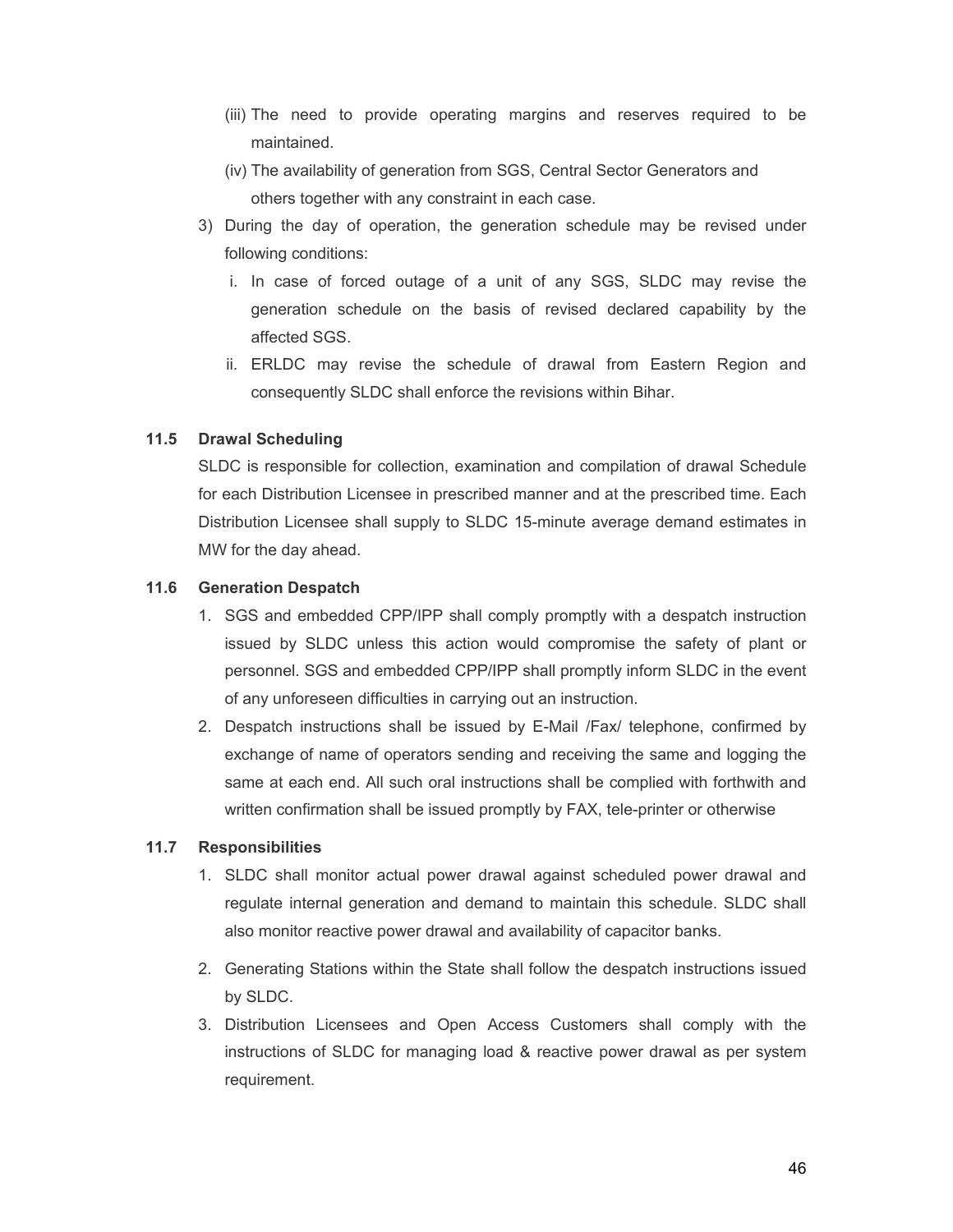# **Section-12: Frequency and Voltage Management**

# **12.1 Introduction**

This section describes the method by which all Users of the State Transmission System shall co-operate with SLDC and STU in contributing towards effective control of the system frequency and managing the voltage of the State Transmission System.

The State Transmission System normally operates in synchronism with the Eastern Region Grid and ERLDC has the overall responsibility of the integrated operation of the Eastern Regional Power System. The constituents of the Region are required to follow the instructions of ERLDC for backing down generation, regulating loads, MVAR drawal etc. to meet the objective.

SLDC shall accordingly instruct Generating Units to regulate Generation/Export and adhere to active and reactive power generation within their respective declared parameters. SLDC shall also regulate the load as may be necessary to meet the objective.

The State Transmission System voltage levels can be affected by Regional operation. The STU/SLDC shall optimize voltage management by adjusting transformer taps (On Line Tap Changers) to the extent available and switching of circuits/ capacitors/ reactors and other operational steps. SLDC will instruct SGS to regulate MVAr generation within their declared parameters. SLDC shall also instruct Distribution Licensees to regulate demand, if necessary by operating reactors/ capacitor banks nearest to load point in 33KV system.

### **12.2 Objective**

The objectives of this section are as follows:

- (1) To define the responsibilities of all Users in contributing to frequency and voltage management.
- (2) To define the actions required to enable SLDC and STU to maintain the State Transmission System voltages and frequency within acceptable levels in accordance with IEGC guidelines as well as Planning and Security Standards for the State Transmission System specified by the Commission, if any.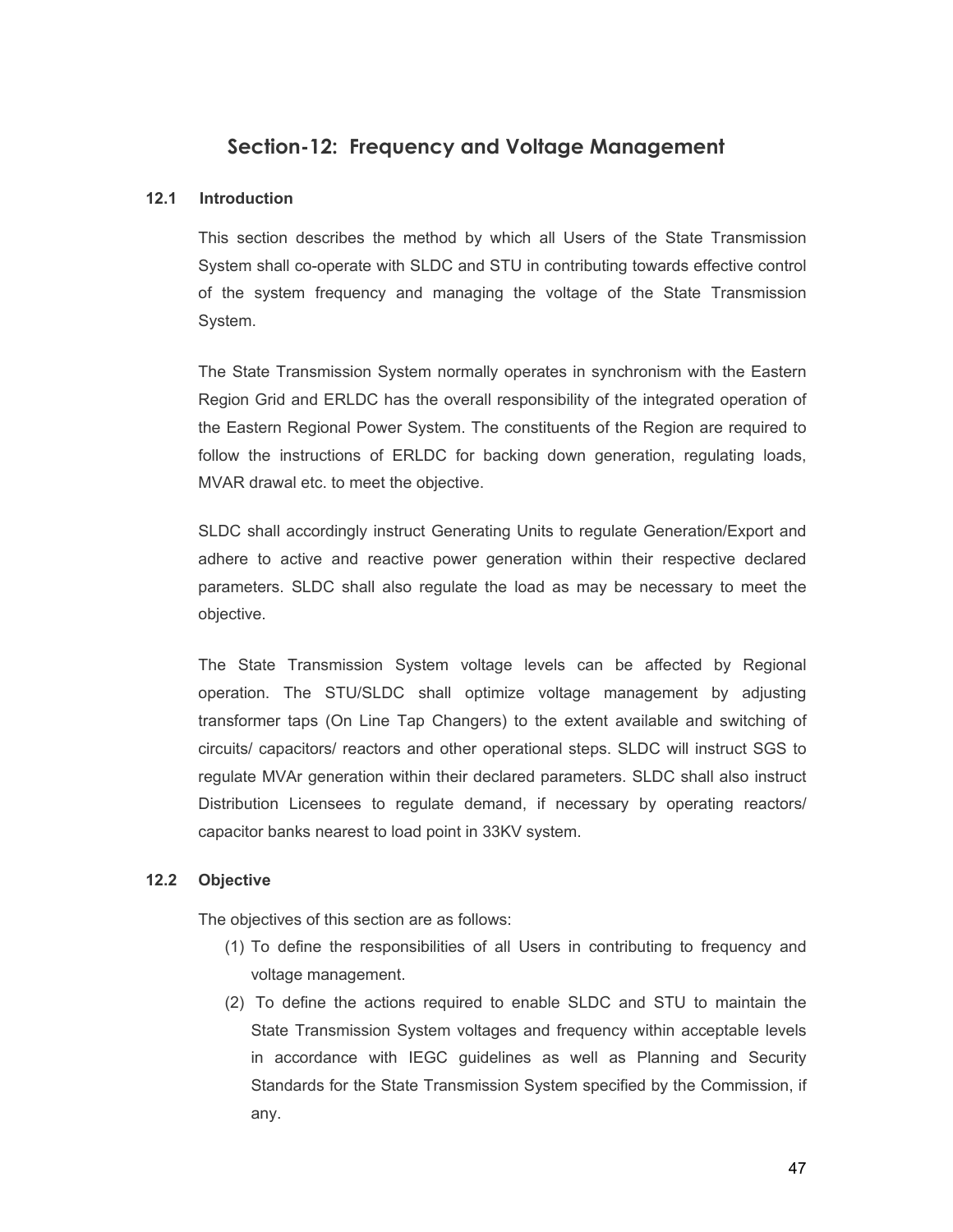### **12.3 Frequency Management**

- 1) The rated frequency of the system shall be 50 Hz and shall normally be regulated within the limits prescribed in IEGC Clause 4.6(b) as also specified in Connection Conditions. STU and SLDC shall make all possible efforts to ensure that grid frequency remains within 49.5 Hz–50.2 Hz band.
- 2) Falling frequency

Under falling frequency conditions, SLDC shall take appropriate action to issue instructions, in co-ordination with ERLDC to arrest the falling frequency and restore frequency within permissible range. Such instructions may include despatch instruction to SGS and/or instruction to Distribution Licensees and Open Access Customers to reduce load demand by appropriate manual and/or automatic load shedding.

3) Rising frequency

Under rising frequency conditions, SLDC shall take appropriate action to issue instructions to SGS in co-ordination with ERLDC to arrest the rising frequency and restore frequency within permissible range. SLDC shall also issue instructions to Distribution Licensees and Open Access Customers in coordination with ERLDC to lift Load shedding (if exists) in order to take additional load. In case of Load Crash, SLDC shall take steps as per Clause 6.6 of the Grid Code.

### **12.4 Voltage Management**

1) Users using the State Transmission System shall make all possible efforts to ensure that the grid voltage always remains within the limits specified in IEGC at clause 5.2 (r) and IE Rules 1956 as re-produced below:

| Voltage (KV rms) |         |         |
|------------------|---------|---------|
| Nominal          | Maximum | Minimum |
| 400              | 420     | 380     |
| 220              | 245     | 198     |
| 132              | 145     | 122     |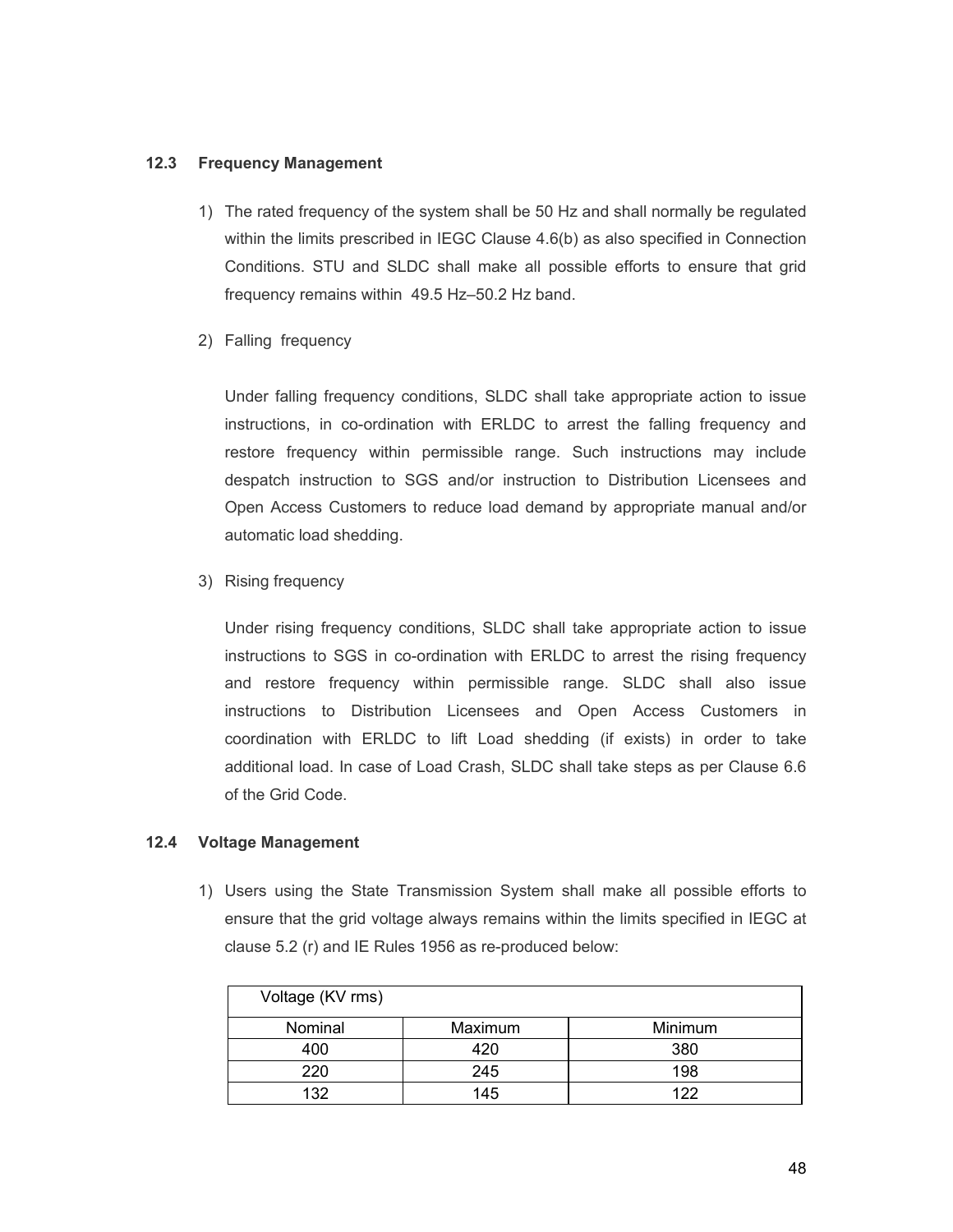2) STU and/or SLDC shall carry out load flow studies based on operational data from time to time to predict where voltage problems may be encountered and to identify appropriate measures to ensure that voltages remain within the defined limits. On the basis of these studies, SLDC shall instruct SGS to maintain specified voltage level at interconnecting points.

SLDC shall continuously monitor 220/132kV voltage levels at strategic substations.

- 3) SLDC shall take appropriate measures to control State Transmission System voltages, which may include but not be limited to transformer tap changing, capacitor / reactor switching including capacitor switching by Distribution Licensees at 66 KV & 33 KV substations, operation of Hydro unit as synchronous condenser and use of MVAr reserves with State Generating Stations within technical limits agreed to between STU and Generators. Generators shall inform SLDC of their reactive reserve capability promptly on request.
- 4) Distribution Licensees and Open Access Customers shall participate in voltage management by providing Local VAR compensation (as far as possible in low voltage system close to load points) such that they do not depend upon EHV grid for reactive support.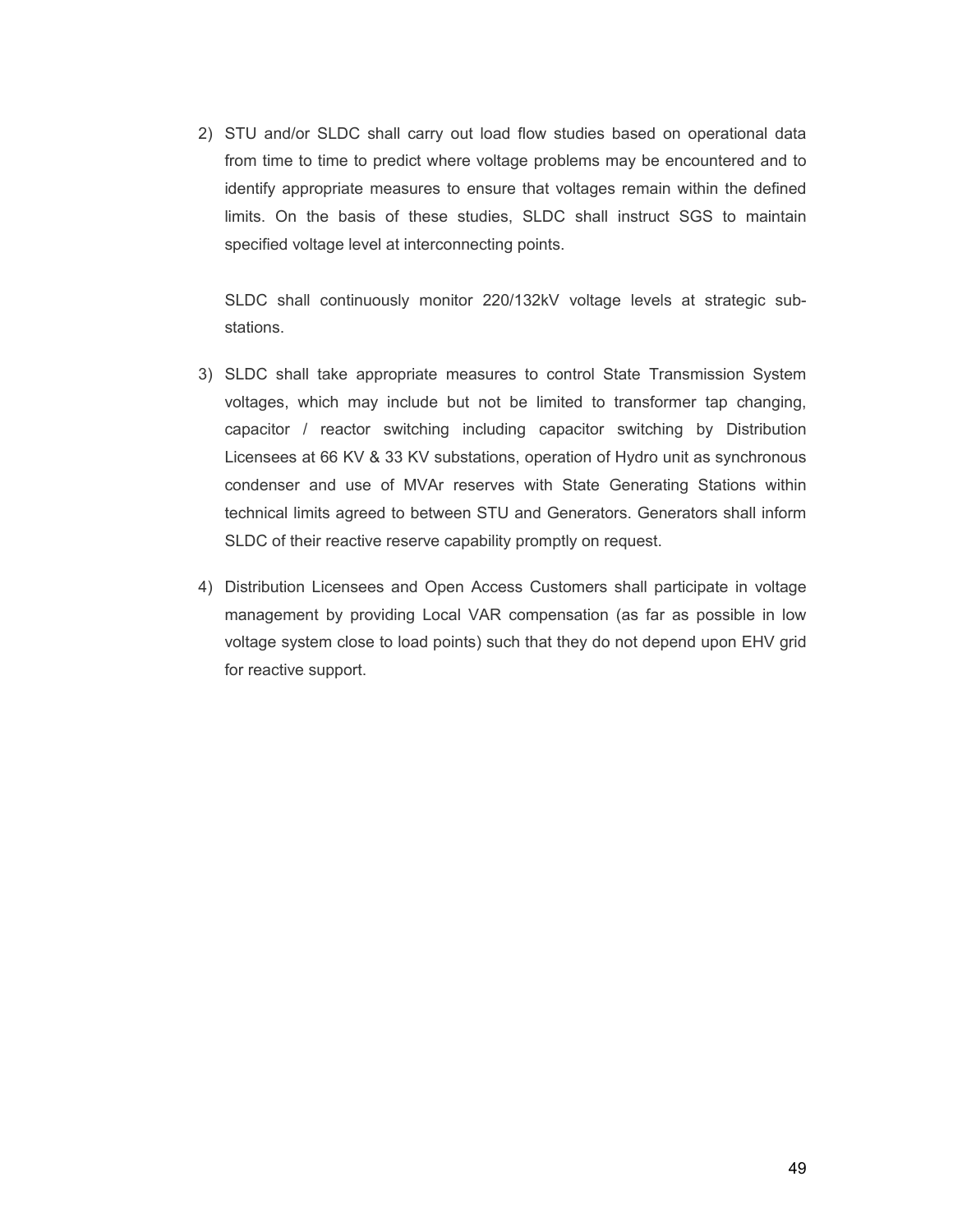# **Section-13: Monitoring of Generation and Drawal**

#### **13.1 Introduction**

The monitoring of SGS output, active and reactive reserve capacity is important to evaluate the performance of generation plants.

The monitoring of actual drawal against schedule is important to ensure that STU and Distribution Licensees contribute towards improving system performance and observe Grid discipline.

#### **13.2 Objective**

The objective of this section is to define the responsibilities of all SGS in monitoring of Generating Unit reliability and performance, and STU's/ Discoms' compliance with the scheduled Drawal to assist SLDC in managing voltage and frequency.

#### **13.3 Monitoring Procedure**

- (1) For effective operation of the State Transmission System, it is important that a SGS's declared availability is realistic and that any departures are continually and invariably fed back to the Generator to help effect improvement.
- (2) The SLDC shall continuously monitor Generating Unit outputs and Bus voltages. More stringent monitoring may be performed at any time when there is reason to believe that a SGS's declared availability may not match the actual availability or declared output does not match the actual output.
- (3) SLDC can ask for putting a generating station to demonstrate the declared availability by instructing the generating station to come up to the declared availability within time specified by generators.
- (4) SLDC shall inform SGS, in writing, if the continual monitoring demonstrates an apparent persistent or material mismatch between the despatch instructions and the Generating Unit output or breach of the Connection Conditions. Continued discrepancies shall be resolved by the Grid Code Review Panel with a view to either improve performance in future, providing more realistic declarations or initiate appropriate actions for any breach of Connectivity Conditions. Continued default by a generating station entails penalty as may be determined by the Commission.
- (5) SGS (excluding CPPs) shall provide to SLDC 15-minute block-wise generation summation outputs where no automatically transmitted metering or SCADA/RTU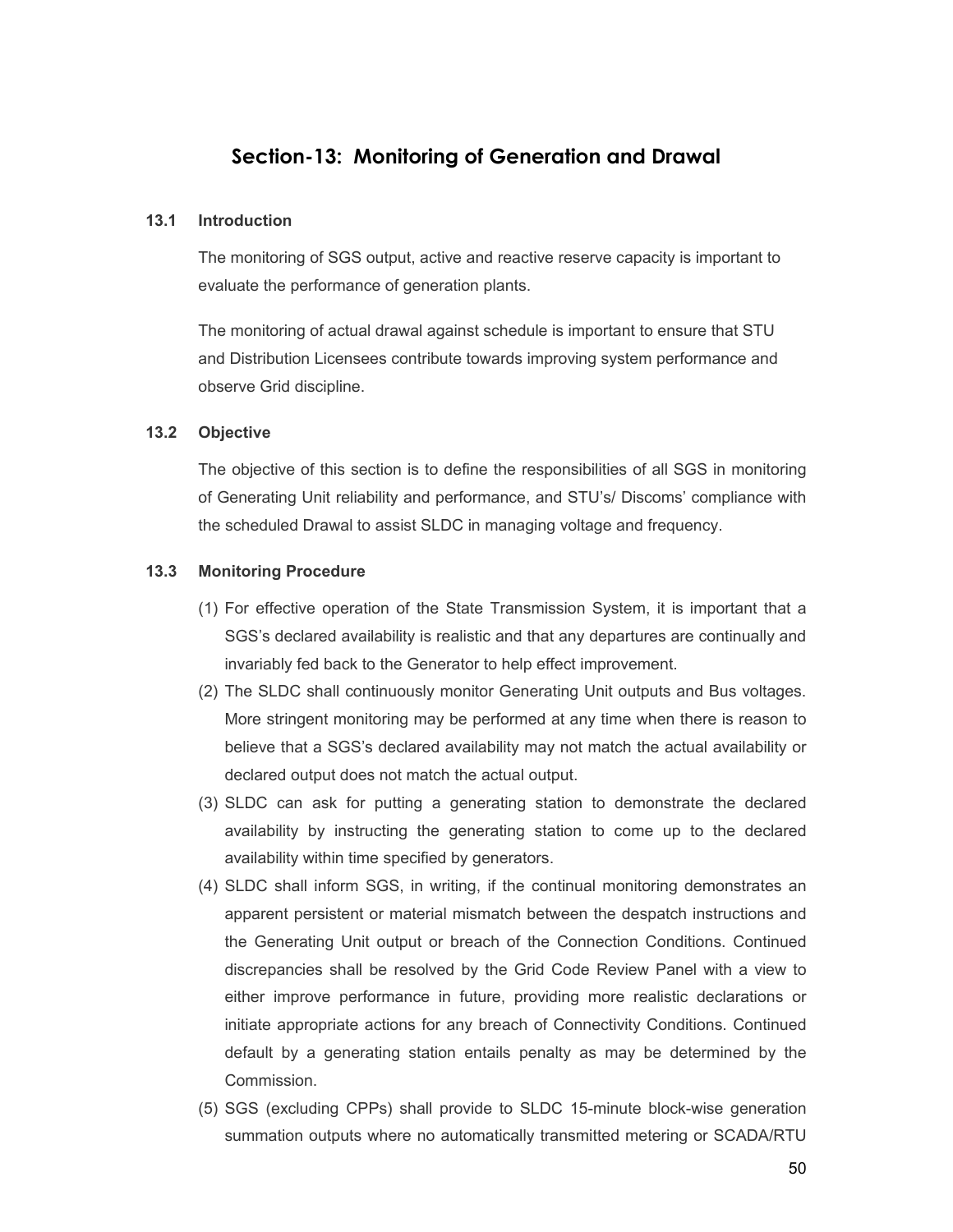equipment exists. CPPs shall provide to SLDC 15-minute block-wise export / import MW and MVAr.

(6) The SGS shall provide any other logged readings that SLDC may reasonably require, for monitoring purposes where SCADA data is not available.

# **13.4 Generating Unit Trippings**

- (1) SGS shall promptly inform SLDC of the tripping of a Generating Unit, with reasons in accordance with section 10 'Operational Event/Accident Reporting'. SLDC shall intimate ERLDC about the trippings and their restoration. SLDC shall keep a written log of all such trippings, including the reasons with a view to demonstrating the effect on system performance and identifying the need for remedial measures.
- (2) SGS shall submit a more detailed report of Generating Unit tripping to SLDC on monthly basis.

# **13.5 Monitoring of Drawal**

- (1) SLDC shall continuously monitor actual MW Drawal by Distribution Licensees and other users against their schedules through use of SCADA equipment wherever available, or otherwise using available metering. SLDC shall request ERLDC and adjacent States as appropriate to provide any additional data required to enable this monitoring to be carried out.
- (2) SLDC shall continuously monitor the actual MVAr drawal to the extent possible. This will be used to assist in State Transmission System voltage management.

### **13.6 Data Requirement**

SGS shall submit data to SLDC as listed in Data Registration Section (Appendix C–2)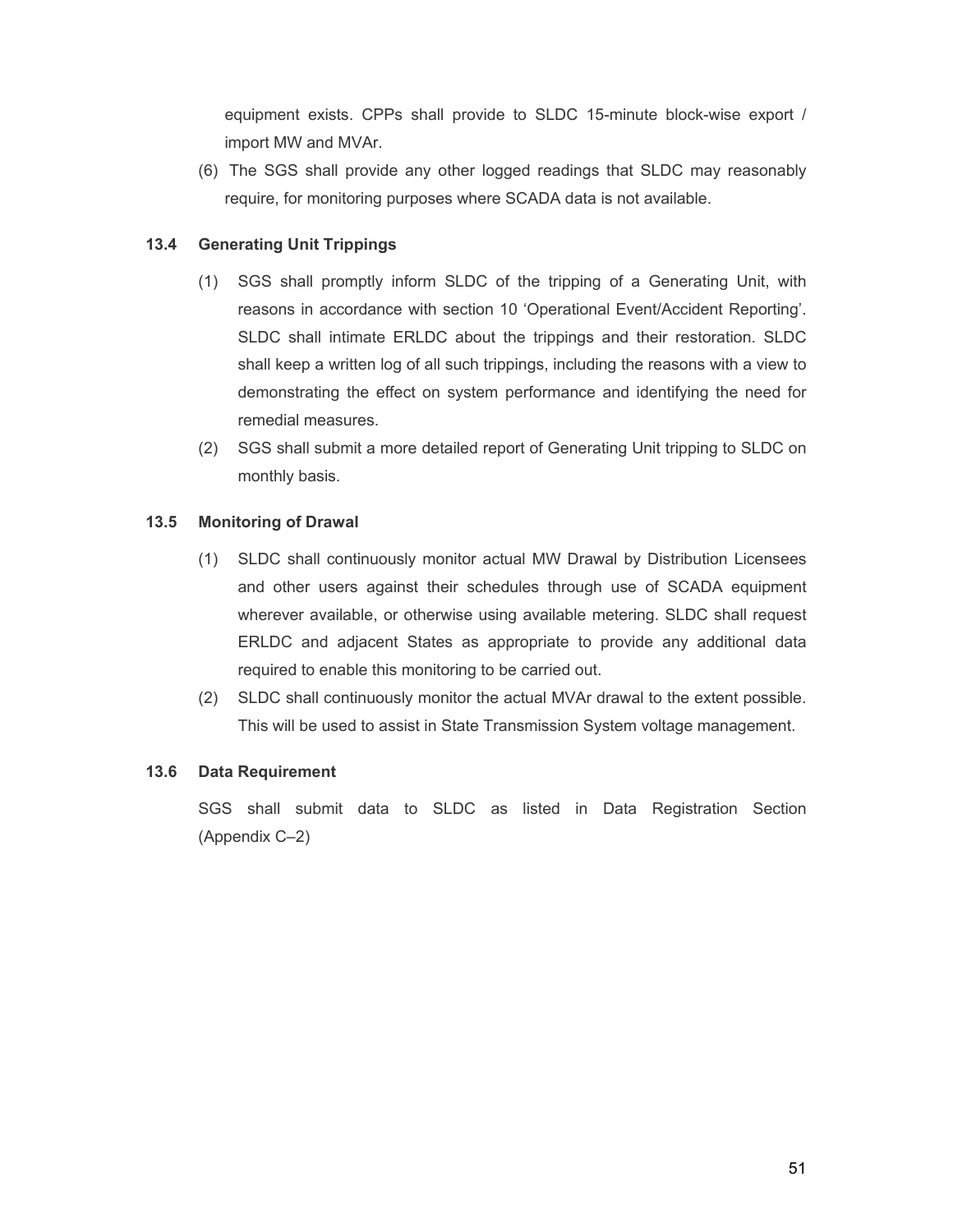# **CHAPTER-5: PROTECTION CODE Section –14: Protection**

#### **14.1 Introduction**

In order to safeguard the State Transmission System and Users' system from faults occurring in other User's system, it is essential that certain minimum standards for protection be adopted. This section describes these minimum standards.

#### **14.2 Objective**

The objective of this section is to define the minimum protection requirements for any equipment connected to the State Transmission System and thereby minimise disruption due to faults. This code applies to all users of the STU.

#### **14.3 General Principles**

STU, SGS, other embedded generators DISCOMS and other bulk consumers shall abide by the provisions contained in Section 6, Part-1 of the CEA regulations on Technical Standards for connectivity to the grid.

- (1) No item of electrical equipment shall be allowed to remain connected to the State Transmission System unless it is covered by minimum specified protection aimed at reliability, selectivity, speed, stability and sensitivity.
- (2) All Users shall co-operate with STU to ensure correct and appropriate settings of protection to achieve effective, discriminatory removal of faulty equipment within the target clearance time specified in this section.
- (3) Protective Relay settings shall not be altered, or protection relays bypassed and/or disconnected without consultation and agreement between all affected Users. In a case where protection is bypassed and/or disconnected by an agreement, then the cause must be rectified and the protection restored to normal condition as quickly as possible. If agreement has not been reached, the electrical equipment shall be removed from service forthwith.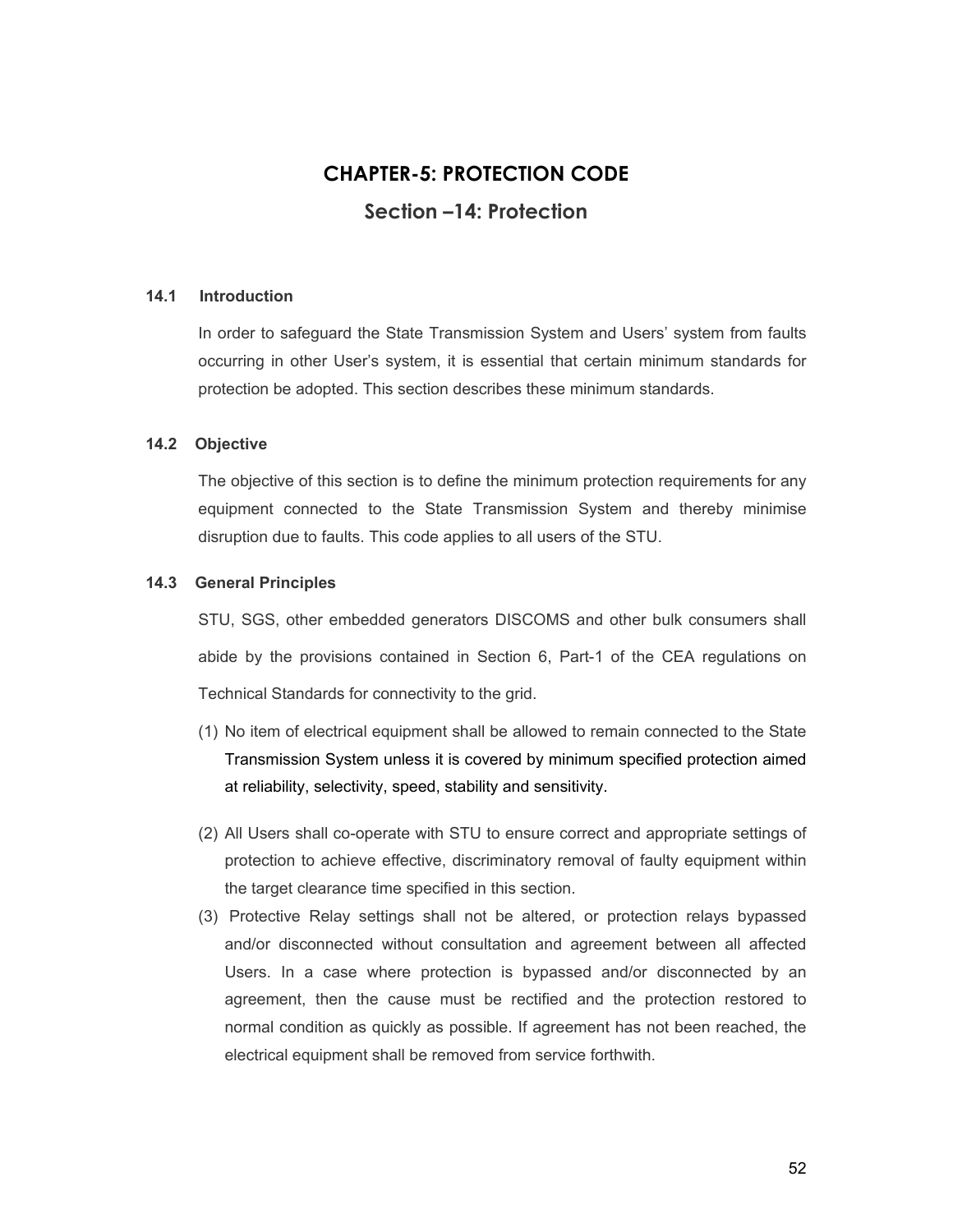### **14.4 Protection Coordination**

The settings of protective relays starting from the generating unit upto the remote end of 132 kV / 33 kV lines shall be such that only the faulty section is isolated under all circumstances. The STU / Transmission Licensee shall notify the initial settings and any subsequent changes to the Users from time to time. Routine checks on the performance of the protective relays shall be conducted and any malfunction shall be noted and corrected as soon as possible. The STU / Transmission Licensee shall conduct the required studies for deciding the relay settings, with the data collected from the Users. If necessary, protection coordination committee with representatives from the generating companies, STU and Distribution Licensees and bulk consumers connected to STU shall be constituted to meet periodically to discuss any malfunctions, changes in the system configuration, if any, and possible revised settings of relays.

# **14.5 Fault Clearance Times & Short-time Ratings**

(1)From stability consideration, the minimum short circuit current rating and time and the maximum fault clearance times for faults on any User's system directly connected to the State Transmission System, or any faults on the State Transmission System itself, are as follows:

| <b>Nominal Voltage</b> |         | <b>Minimum Short Circuit current</b><br>rating & duration for Switchgear | <b>Target Fault clearance</b><br><b>Time</b> |  |
|------------------------|---------|--------------------------------------------------------------------------|----------------------------------------------|--|
| ΚV                     | KA(rms) | Seconds                                                                  | msec.                                        |  |
| 220 KV                 | 40      |                                                                          | 160                                          |  |
| 132 KV                 | 40      |                                                                          | 160                                          |  |

(2)Slower fault clearance times for faults on a Users system if it already exists, may be agreed to but only if, in STU's opinion, system conditions allow this. STU shall specify the required opening time and rupturing capacity of the circuit breakers at various locations for STU and Distribution Licensees / Open Access Customers directly connected to Transmission System. At generating stations, line faults should be cleared at the generation station end within the critical clearing time so that the generators remain in synchronism.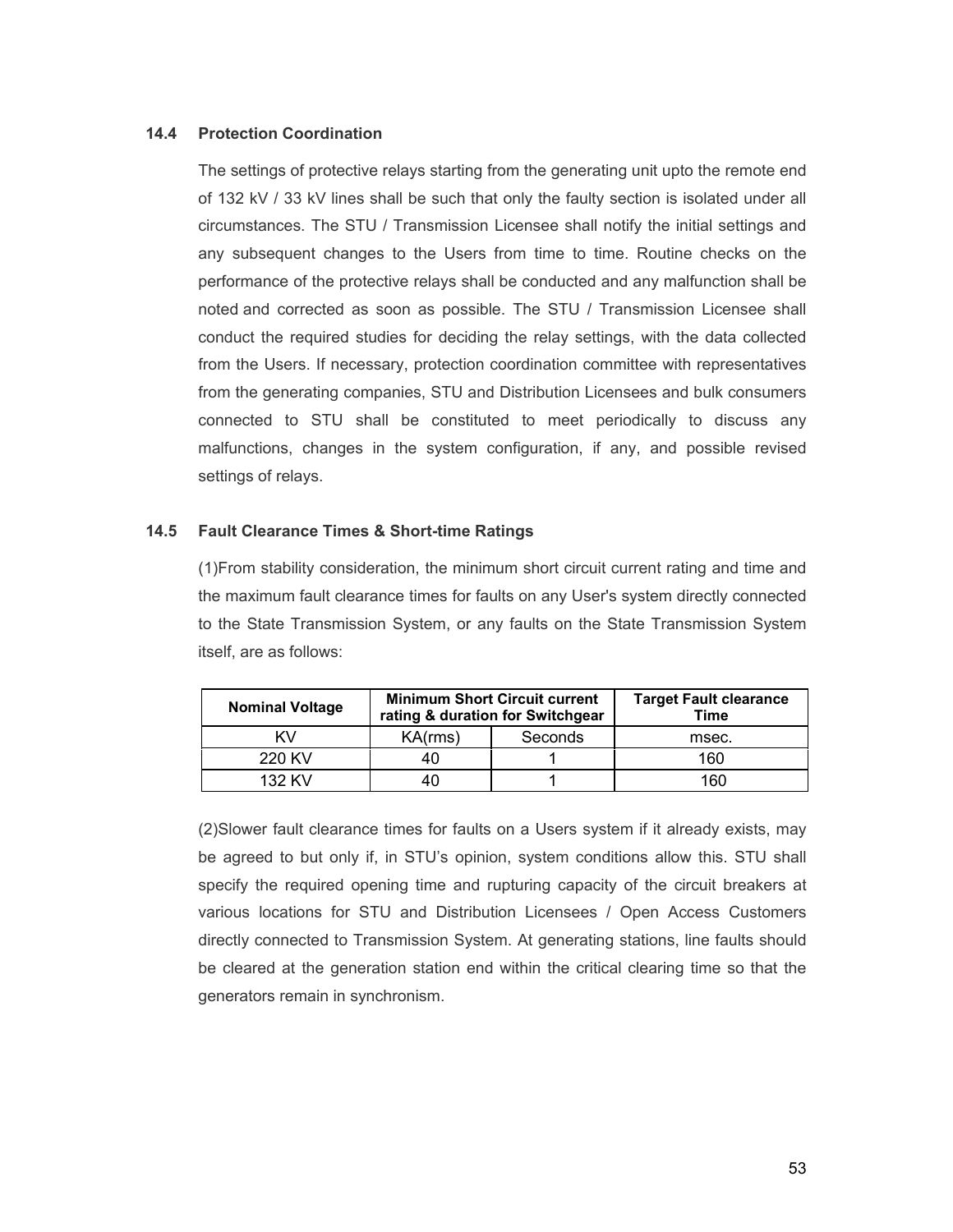#### **14.6 Generator Requirements**

All Generating Units and all associated electrical equipment of the Generating Units connected to the State Transmission System shall have adequate protection so that the State Transmission System does not suffer due to any disturbances originating from the Generation units. The generator protection schemes shall cover at least Differential protection, back up protection, Stator & Rotor Earth fault protection, field ground/field failure protection (not applicable to brush-less excitation system), negative sequence protection, under frequency, over flux protection, inter-turn Differential protection for generator, restricted E/F for Generator Transformer, backup impedance protection, pole slipping protection (applicable to units above 200MW), reverse power protection etc.

#### **14.7 Transmission Line Requirements**

#### (1) General

Every EHV line taking off from a Generating Station or a sub-station or a switching station shall have protection and back up protection as mentioned below. STU shall notify Users of any changes in its policy on protection.

Switchgear equipment and Relay Panels for the protection of lines of STU taking off from a Generating Station shall be owned and maintained by the Generator. Any transmission line related relay settings or any change in relay settings will be carried out by the Generator in close co-ordination and consultation with STU.. Carrier cabinets / equipment, Line matching units including wave traps and communication cable shall be owned and maintained by STU. All Generators shall provide space, connection facility, and access to STU for such purpose.

#### (2) 220 KV Transmission Lines

All 220 KV transmission lines owned by STU shall have two fast acting protection schemes.

Main 1 protection scheme shall be numeric, three zone, non-switched fast acting distance protection scheme with permissible inter-trip at remote end (in case of zone-2 fault). The scheme shall have power swing blocking, location of fault recording, disturbance recording, event logger, communication port, as well as Local Breaker Backup (LBB).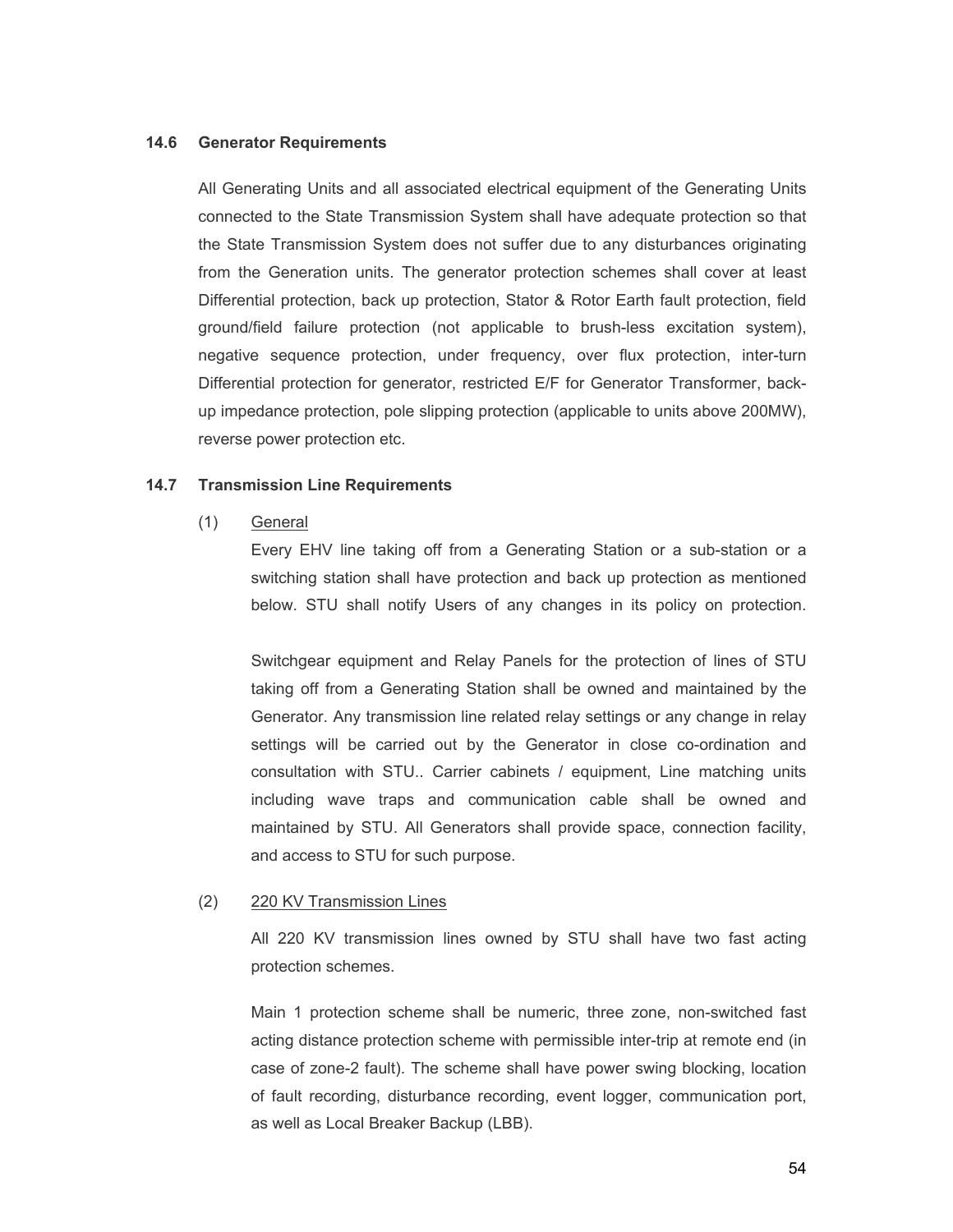Main 2 protection scheme shall be preferably numeric, three zone, switched/ non-switched fast acting distance protection scheme having all features as main- 1 except auto reclosing and Local Breaker Backup (LBB). This protection should preferably be fed from separate core of CT and DC source.

For back-up protection, three directional IDMTL over current relays and unidirectional earth fault relay shall be provided.

#### (3) 132 KV Lines

- A single scheme three zone, non-switched numeric distance protection with standard built in features like single and three phase tripping, carrier inter-tripping, IDMT over current and earth fault, power swing blocking and LBB protection shall be provided as main protection.
- The backup protection shall be at least two directional IDMTL over current relays and one directional earth fault relay.
- For short transmission radial lines, appropriate alternative protection schemes may be adopted.
- For 33 KV feeders, emanating from Grid S/S, adequate protection with proper co-ordination should be provided at Grid S/S.

#### **14.8 Transformer Requirements**

(1) The protection of EHV Transformers, Power Transformers shall be as per revised manual on transformers published by Central Board of Irrigation and Power (CBIP) Publication No. 275.

The following minimum protections should be provided for transformers:

i. All 220 KV class power transformers shall be provided with numeric fast acting differential, REF, open delta (Neutral Displacement Relay) and over-fluxing relays. In addition, there shall be back up IDMTL over current and earth fault protection with directional features. For parallel operation, such back up protection shall have inter-tripping of both HV and LV breakers. For protection against heavy short circuits, the over current relays should incorporate a high set instantaneous element. In addition to electrical protection, transformer own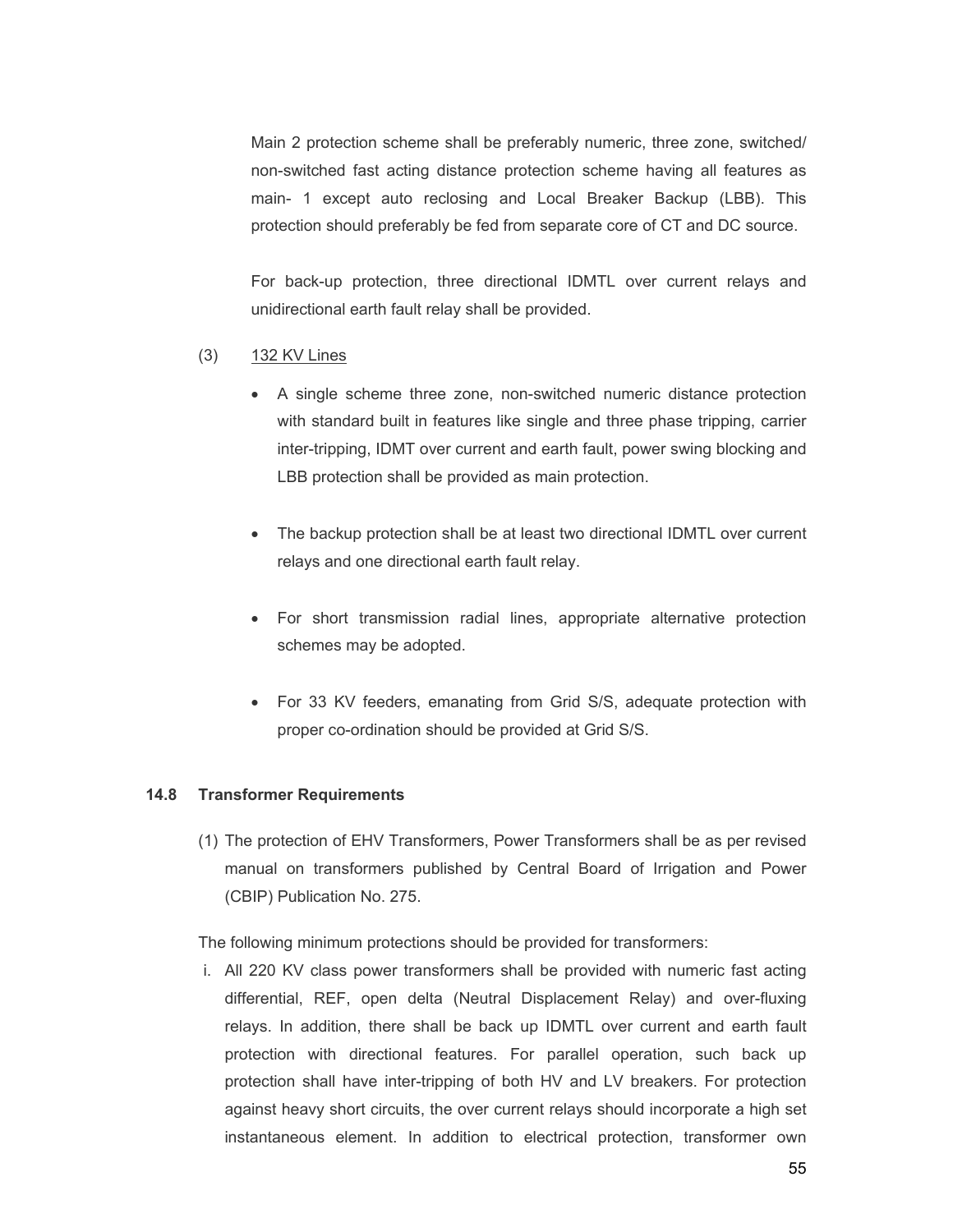protection viz. Buchholz, OLTC oil surge, gas operated relays, winding temperature protection, oil temperature protection, PRV relay shall be provided for alarm and trip functions.

- ii. For 132 KV and 33 KV class transformers of capacity 10 MVA and above, the protection shall be same as mentioned in 14.8 (1) (i) except over-fluxing, REF and PRV relays.
- iii. For 132 KV and 33 KV class power transformers less than or equal to 10 MVA provided on either Transmission or Distribution System, over-current and E/F with high set instantaneous element along with auxiliary relays for transformer trip and alarm functions as per transformer requirements, shall be provided.

Transformer shall be protected from lightning arrestors from H.V and L.V both sides.

Pressure Release Valve (PRV) and differential protection should be installed for protection of 132 KV class Transformer of Capacity 10 MVA and above.

(2) In addition to electrical protection, gas operated relays, winding temperature protection and oil temperature protection shall be provided in all transformers.

### **14.9 Sub-Station Fire Protection**

Adequate precautions shall be taken and protection shall be provided against fire hazards to all Apparatus of the Users conforming to relevant Indian Standard Specification and provisions in I.E. Rules 1956 or rules framed under Electricity Act 2003.

### **14.10 Calibration and Testing**

The protection scheme shall be tested at each 220 KV, 132 KV sub-station by STU once in a year or immediately after any major fault, which ever is earlier.

Setting, co-ordination, testing and calibration of all protection schemes pertaining to generating units/stations shall be responsibility of respective SGS.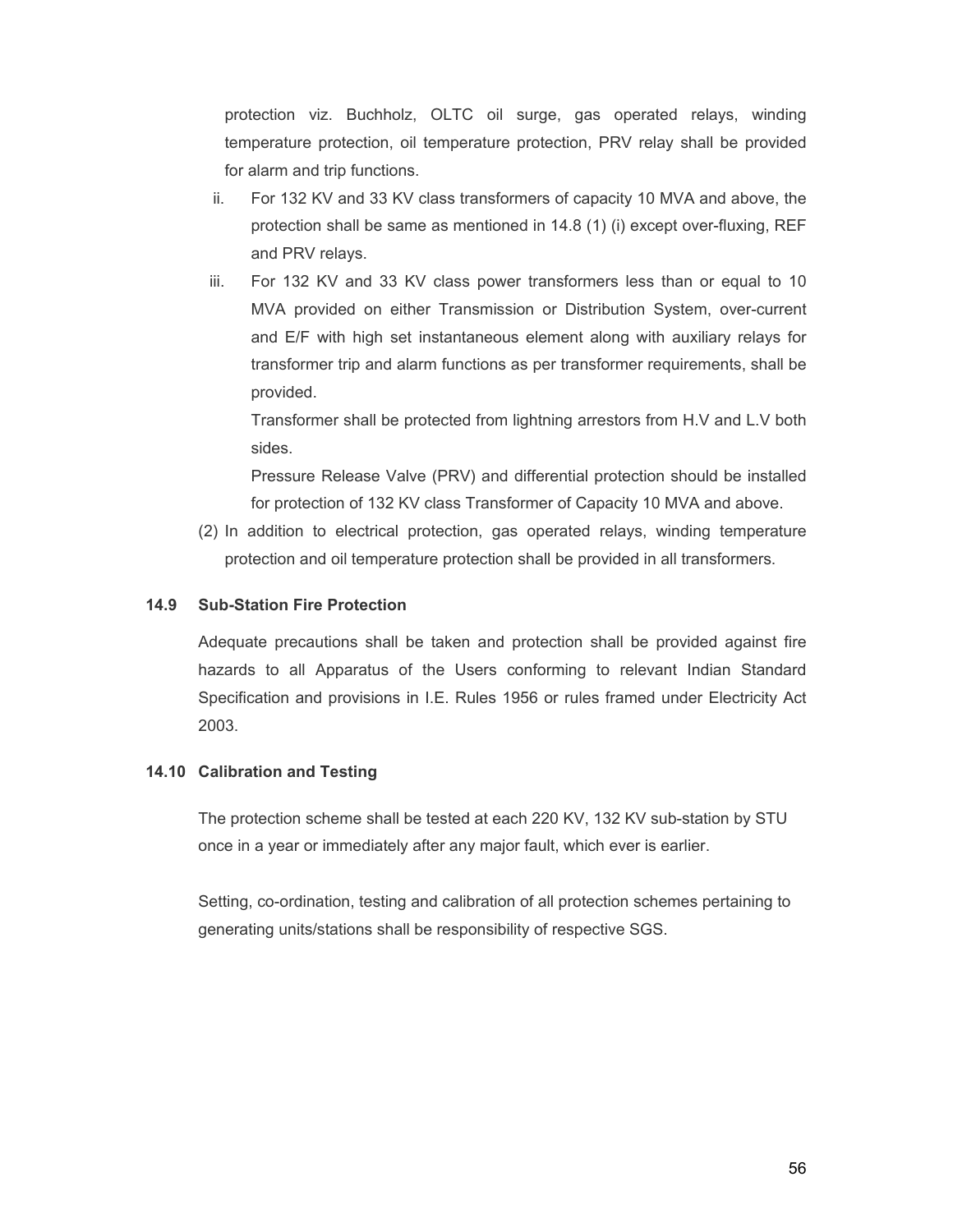# **CHAPTER-6: METERING CODE**

# **Section-15: Metering Code**

#### **15.1 Introduction**

This code prescribes a uniform policy in respect of electricity metering in the State Transmission System amongst the utilities i.e. STU, Generating Companies, Distribution Licensees and for the Open Access Customers on the State Transmission system and EHV Consumers (*of Distribution Licensees)* directly connected to the State Transmission System.

#### **15.2 Objective**

The objective of this section is to define minimum acceptable standards of metering which shall provide proper metering of various operating system parameters for the purpose of accounting, commercial billing and settlement of electrical energy and to provide information which shall enable to operate the system in economic manner.

#### **15.3 Scope**

- (1) The scope of this code covers the practices that shall be employed and the facilities that shall be provided for the measurement and recording of various parameters like active/reactive/apparent power/energy, power factor, voltage, frequency etc.
- (2) This code sets out or refers to the requirements of metering at generating stations, sub-stations and interfaces for tariff and operational metering.
- (3) This code also specifies the requirement for calibration, testing and commissioning of metering equipments viz. energy meters with associated accessories, current transformers and voltage transformers. The code broadly indicates the technical features of various elements of the metering, data communication and testing system.

#### **15.4 Applicability**

This Metering Code shall apply to:

- (ii) STU/Transmission Licensees
- (iii) Generating Stations connected to State Transmission System
- (iv) Distribution Licensees connected with State Transmission System
- (v) EHV Consumers of Distribution Licensee(s) directly connected to State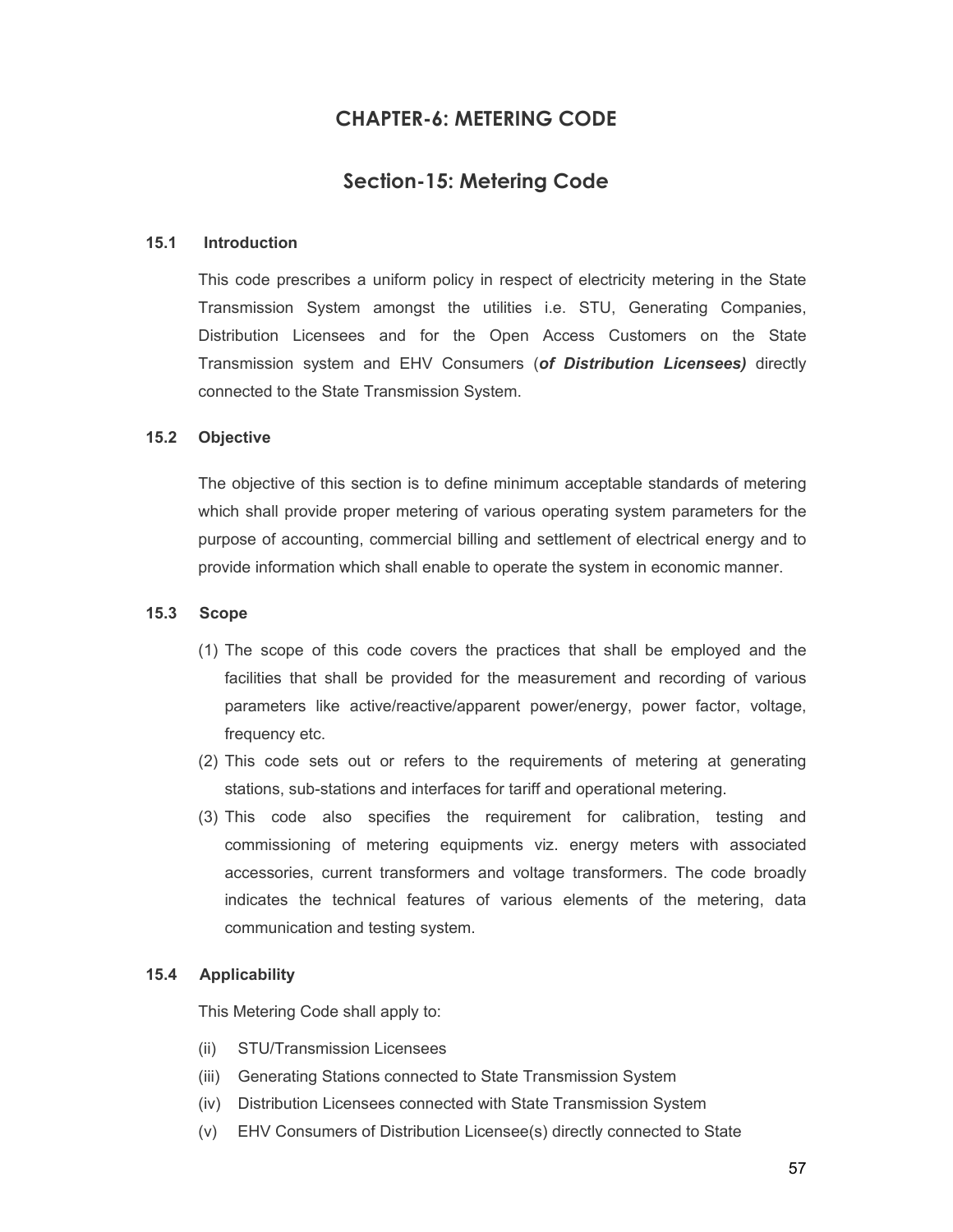Transmission System

- (vi) Open Access Customers availing Open Access on State Transmission system
- (vii) Captive Generators connected to State Transmission System

#### **15.5 Reference Standards**

All the equipment installed under this Code shall necessarily conform to the relevant standards as specified in the Central Electricity Authority's Standards/Regulations on Installation and Operation of Meters notified on 17/03/2007

#### **15.6 Meter Installation**

#### 1. Ownership

The ownership of the metering system shall be as provided in relevant agreement governing exchange of power and if no agreement exists then the ownership of the metering system shall belong to the User in whose premises the metering equipment is installed.

#### 2. Right to Install Energy Meters

Each User shall extend necessary assistance and make available the required space to the other User for installation of the metering equipment and provide required outputs of the specified current and voltage transformers to facilitate installation of Meters, RTUs and associated equipment in their premises.

### 3. Access to Equipment and Data

Each User on request, shall grant full right to install metering equipments and RTUs to other User's employees, agents/duly authorized representative. The other Users shall also have access to metering locations for inspecting, testing, calibrating, sealing, replacing the damaged equipment, collecting the data, joint readings of meters and metering equipments, and other functions necessary jointly or otherwise as mutually agreed.

#### 4. Operation and Maintenance of the Metering System

The operation and maintenance of the metering system includes proper installation, regular maintenance of the metering system and RTUs, checking of errors of the CTs, VTs and meters, proper laying of cables and protection thereof, cleaning of connections/joints, checking of voltage drop in the CT/VT leads, condition of meter box and enclosure, condition of seals, regular/daily reading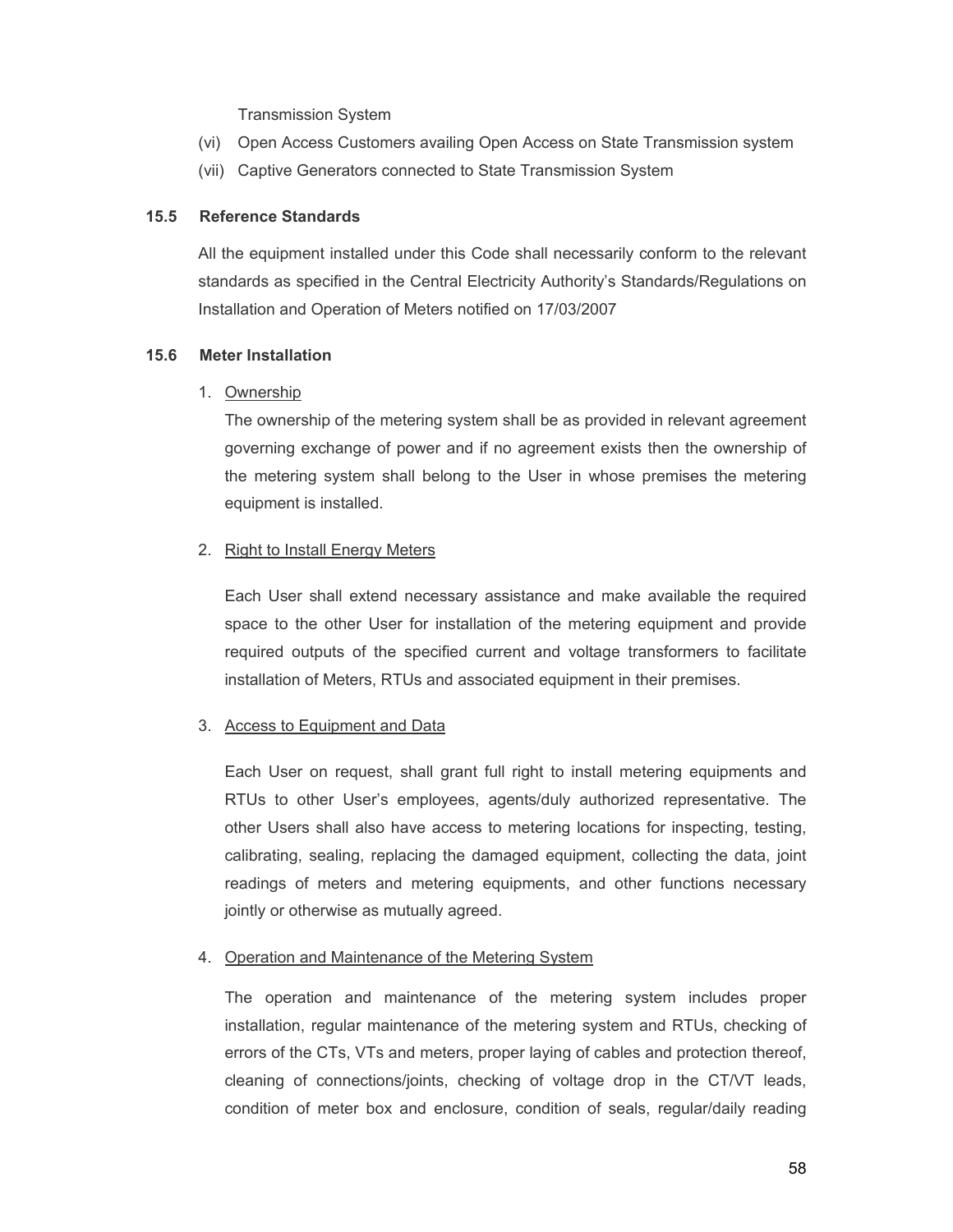meters and regular data retrieved through CMRI, attending any breakdown/fault on the metering system etc.

# **5.** Type of Meters and Metering Capability

The meters shall be all electronic (static) poly phase tri-vector type having facility to measure active, reactive and apparent energy/power in all four quadrants i.e. a true import–export meter. All inter-user meters shall be bi-directional while capacitor bank meters and sub-station aux. meters may be unidirectional.

ABT compliant energy meters shall be provided at such interface points, wherever the energy exchange is based on Availability Based Tariff (ABT).

### **15.7 Various Standards for Metering Equipment**

(1) The minimum specifications for the metering equipment are given below.

**Table 1** 

|              |                                                                 | <b>METER TYPE</b> |         |                   |                      |                                 |                      |  |  |  |  |
|--------------|-----------------------------------------------------------------|-------------------|---------|-------------------|----------------------|---------------------------------|----------------------|--|--|--|--|
| S.<br>No.    | Particulars                                                     | Main &<br>Check   | Back up | Capacitor<br>Bank | Sub-Stn<br>Auxiliary | Inter Distribution<br>Licensees | Secondary<br>Back up |  |  |  |  |
| $\mathbf{1}$ | $\overline{2}$                                                  | 3                 | 4       | 5                 | 6                    | $\overline{7}$                  | 8                    |  |  |  |  |
| (1)          | Accuracy class                                                  |                   |         |                   |                      |                                 |                      |  |  |  |  |
| (a)          | Meter                                                           | 0.2S              | 0.2S    | 0.5S              | 1.0                  | 0.2S                            | 0.2S                 |  |  |  |  |
| (b)          | <b>CTs</b>                                                      | 0.2               | 0.2     | 0.2               | 0.2                  | 0.2                             | 0.2                  |  |  |  |  |
| (c)          | <b>PTs / CVTs</b>                                               | 0.2               | 0.2     | 0.2               | 0.2                  | 0.2                             | 0.2                  |  |  |  |  |
| (d)          | CT-PT sets for 33<br><b>KV &amp; 11KV</b><br>lfeeders           | 0.2               |         | Existing Existing | Existing             | Existing                        | Existing             |  |  |  |  |
| (2)          | Salient aspect of meters                                        |                   |         |                   |                      |                                 |                      |  |  |  |  |
| (a)          | Phase angle and<br>Iratio error<br>compensation of<br>CTs & PTs | N <sub>0</sub>    | No      | No                | <b>No</b>            | No                              | No                   |  |  |  |  |
| (b)          | Communication port                                              |                   |         |                   |                      |                                 |                      |  |  |  |  |
| (i)          | Optical port                                                    | Yes               | Yes     | <b>No</b>         | No                   | Yes                             | Yes                  |  |  |  |  |
| (ii)         | For remote<br>reading                                           | Yes               | Yes     | No                | No                   | Yes                             | Yes                  |  |  |  |  |
| (c)          | Whether both<br>Import & Export<br>features required            | Yes               | Yes     | No                | No                   | Yes                             | Yes                  |  |  |  |  |
| (d)          | Meter memory for Yes<br>45 days                                 |                   | Yes     | No                | No                   | Yes                             | Yes                  |  |  |  |  |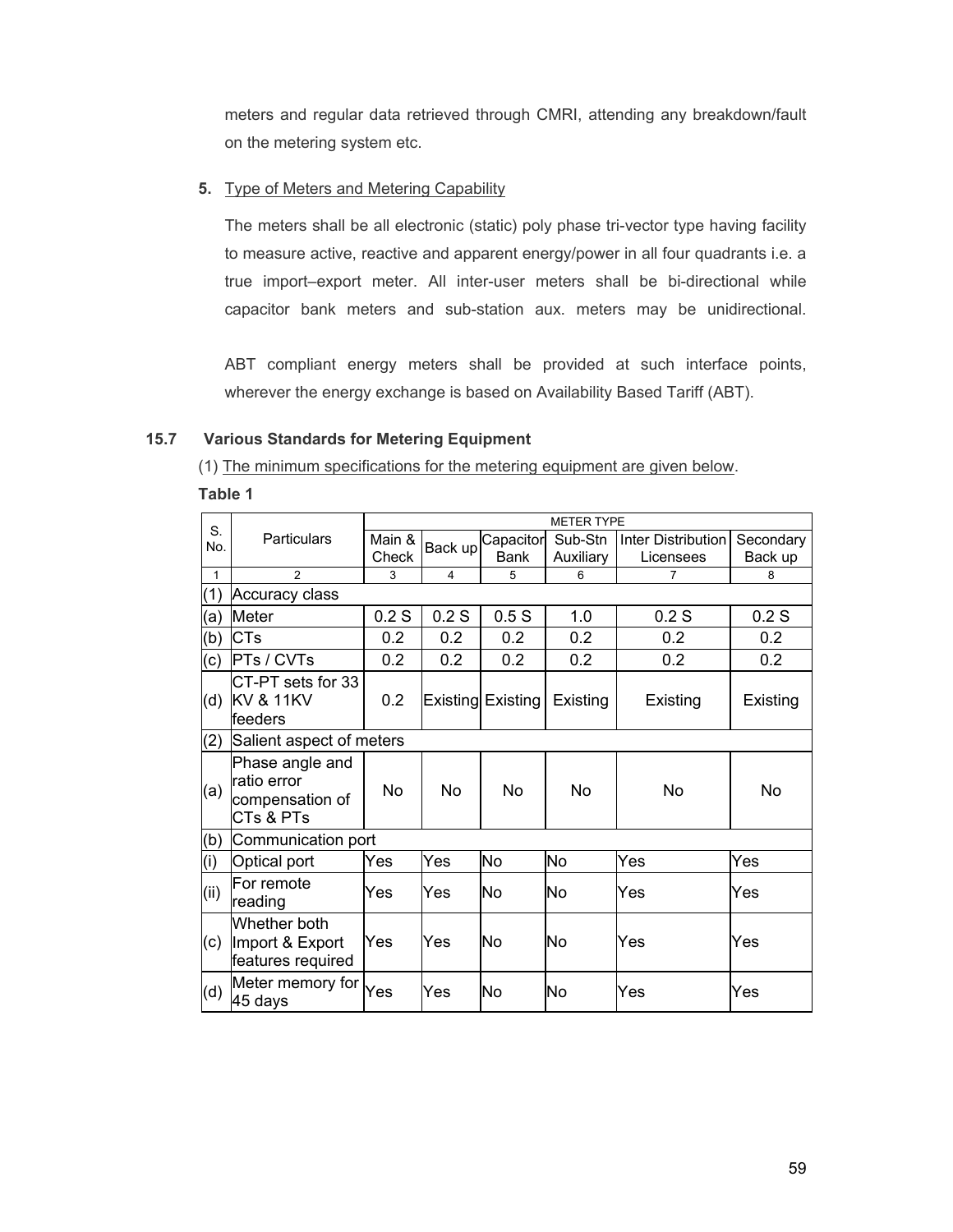#### (2) Minimum Technical Requirements for Energy Meter

- i. Operating System Parameters (for balanced and unbalanced load):
	- a. Operating Voltage Range: The meter shall work satisfactorily on 110 Volts AC (Line-Line) or 415 Volts AC (Line-Line) with variation range of -40% to +20%.
	- b. Operating Frequency Range: The meter shall work satisfactorily on 50 Hertz with variation range of -5% to +5%.
	- c. Operating Power Factor Range: The meter shall work satisfactorily over a power factor range of zero lag to unity to zero lead.
- ii. Measuring Elements:
	- a. The meter shall be 3 phase 4 wire type, capable to record and display import and export kWh, kVArh, kVAh and maximum demand in kW and kVA for 3 phase 4 wire AC balanced/unbalanced load for a power factor having range of zero lagging to unity to zero leading in all 4 quadrants. In addition, meter shall also be capable of displaying, on demand, the present status of supply/load, missing potential, CT polarity, current unbalance, anomaly occurrence and logging of occurrences as well as load survey data etc. which shall be down loaded to a user friendly Base Computer System (BCS) through portable data collection devices or CMRI which shall be connected to optical communication port of the meter. Meter shall be equipped with self-diagnostic features also and be capable of recording average values based on their integration on time base for kWh, kVArh, kVAh for at least 45 days. Meter shall be capable of measuring fundamental as well as total energy including harmonics separately.
	- b. Energy measurement during demand period shall be such that sampling in the meter is synchronized with the end of the time block otherwise energy measured in a demand period but not stored in that period shall be carried forward. An LED glow or pulse output coincident with end of each demand period need be provided in the meter so as to ensure that demand integration coincided the preset time block.

#### iii. Display :

Present meter status, real time and date, cumulative energy registers, voltage, currents, power factor, present demand, frequency and meter serial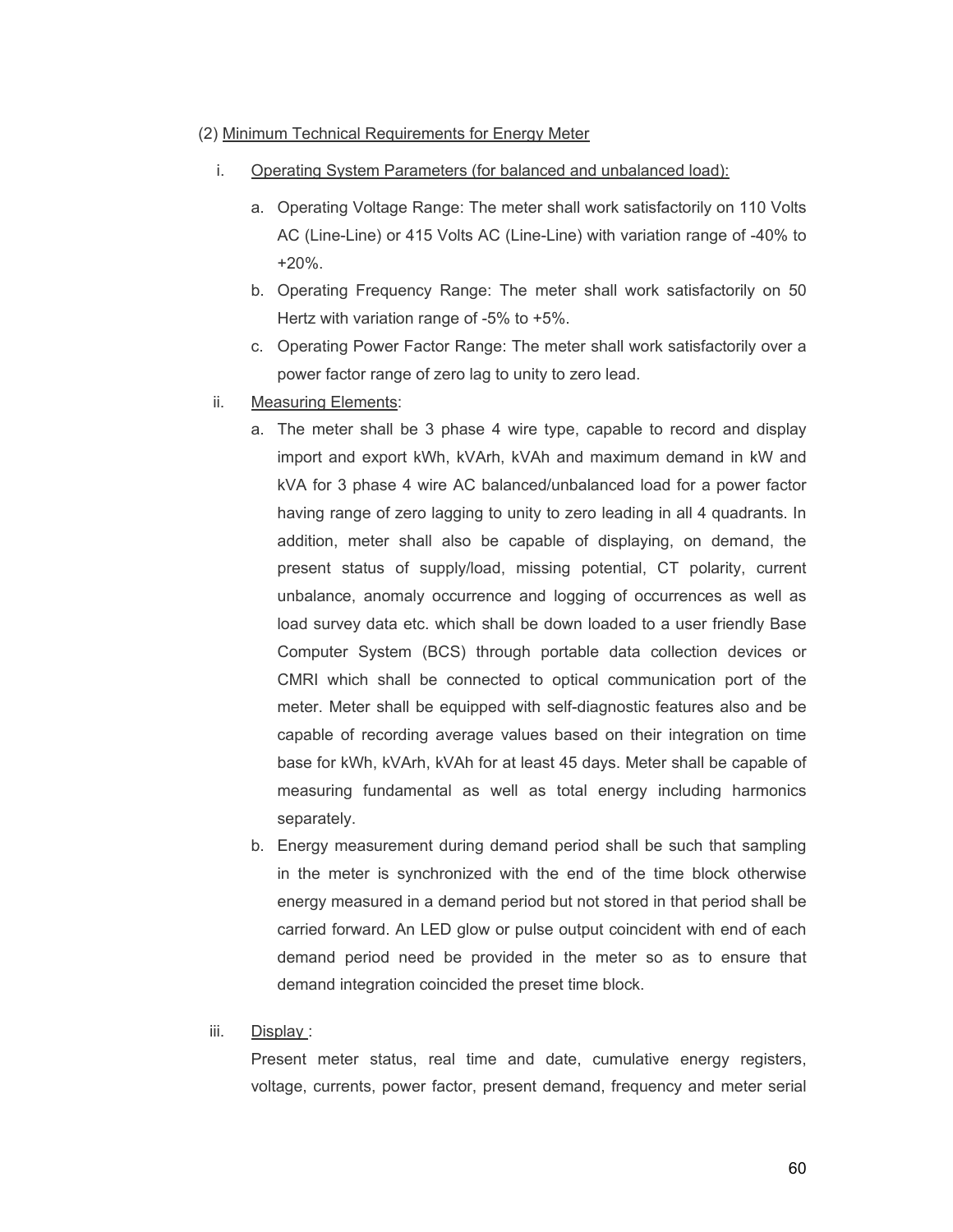number shall be available on demand through push button. Any interrogation/read operation shall not delete or alter any stored meter data.

iv. Memory:

Numerical values of voltage/current, power factor and cumulative energy registers as well as anomalies/tampered details alongwith date and time of logging of and restoration of anomalies (subject to the meter memory space) shall be logged in the meter memory and shall be available for retrieving with the help of the data collection devices (CMRI) through meter optical port and down loading to BCS.

- a. Memory in a static tri-vector meter shall not get 'erased' after reading or retrieving of data through CMRI. Data shall be retained for a minimum of 45 days or shall not get erased from meter until replaced by fresh data. However, desired data can be erased from CMRI, when memory of a CMRI becomes full after downloading of readings of a number of meters, as there is fixed space made available in CMRI for:
	- I. Energy registers.
	- II. Load survey data.
	- III. Anomaly data etc.

When a fresh data is logged in the memory, the oldest data shall disappear automatically.

#### v. Test terminal blocks :

The test terminal blocks shall be provided on all meters to facilitate testing of meters in service. Main & back up meters of inter state / major generating stations shall be having the feature of draw out type modular units and shall have automatic CT short circuiting so that meter can be taken out for testing without shut down requirements.

vi. Meter Power Supply :

Meters of inter state / major generating stations shall be capable of powered with 230 volt alternating current auxiliary supply and 110 volt or 220 volt DC supply of the substation so that metering core of PT/CVT is never loaded and in case of shut down on feeder/breaker, meter can be interrogated locally or remotely. It shall normally be powered by AC auxiliary supply and shall be switched over to DC supply only when AC auxiliary supply fails.

vii. Battery back-up :

The meter shall have battery back up for its Real Time Clock (RTC).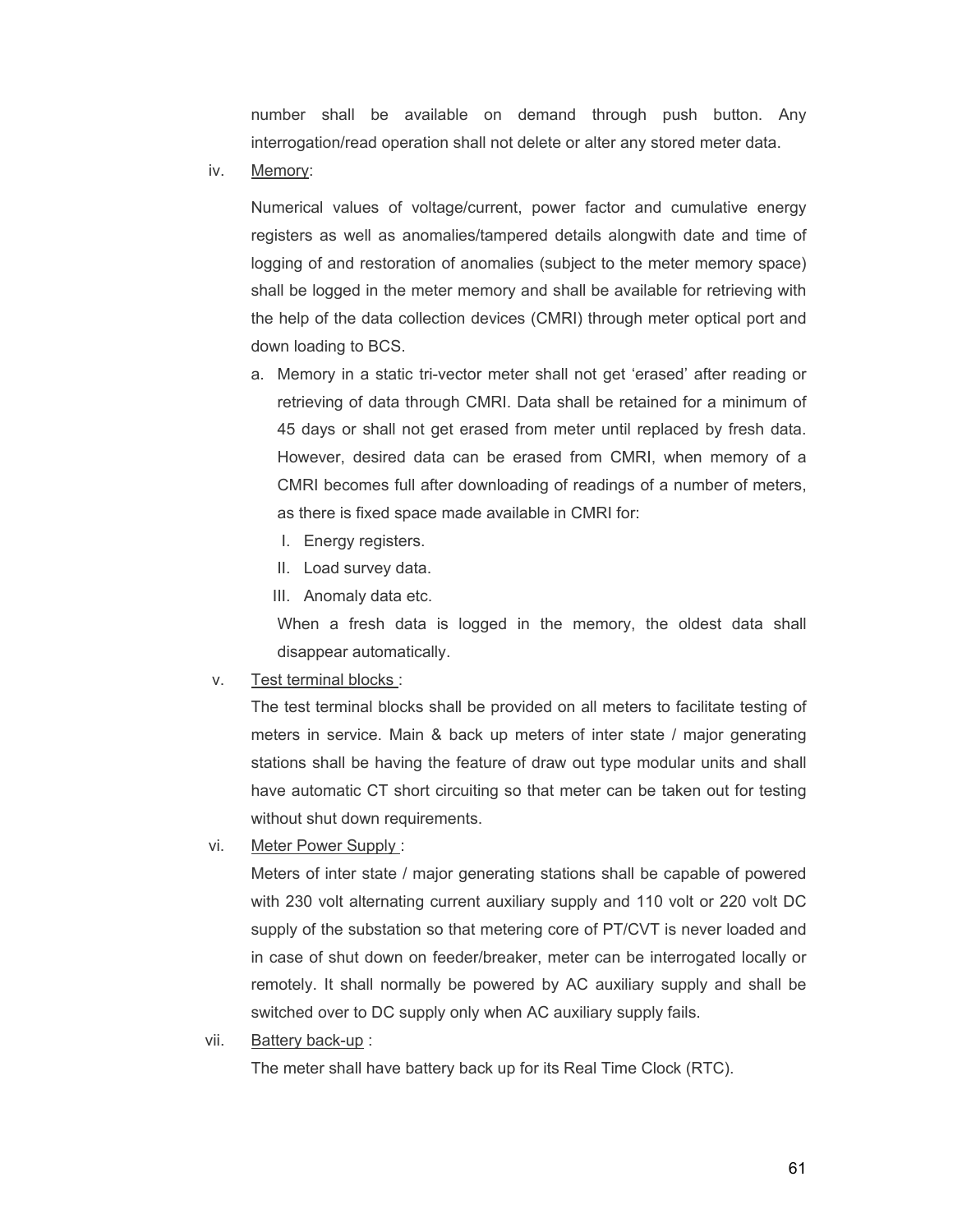#### viii. Meter Programmability :

The meters shall be equipped with necessary hardware/software to suit tariff requirements such as ABT, TOD, two-part tariff based on SMD as may be called for from time to time.

- (3) Minimum Technical Requirement for Current Transformer (CT)
	- a. Three single-phase type current transformers shall be used for 3 phase 4 wire and 3 phase 3 wire measurement system. The secondary current rating of the CTs shall be 1 Ampere particularly for 220 KV, 132 KV, 66 KV measurements. However existing CTs with 5-Ampere secondary current shall also be acceptable provided the connected meters and instrument have base 5 Ampere current rating. For other voltages, 1 Ampere or 5 Ampere shall be employed.
	- b. The current transformers shall have dedicated core for metering and wherever feasible, the cores feeding to main meters and check meters shall be separate. The errors of the current transformers shall be checked in the laboratory or at site. However if such facilities are not available, CT test certificates issued by a Government test house or Government recognized test agency shall be referred to.
	- c. The total burden connected to each current transformer shall not exceed the rated burden of CT. Total circuit burden shall be kept close to rated burden of CT for minimum error.

### (4) Minimum Technical Requirement for Voltage Transformers (VT)

- a. Either Electromagnetic Voltage Transformers (EVT) or Capacitive Voltage transformer (CVT) should be used for metering purpose. Generally, term VT is used to cover either EVT or CVT. The secondary voltage per phase shall be 110/3 $1/2$  volts or 415/3 $1/2$  volts. Either dedicated VTs or dedicated core of VTs shall be provided for metering and that wherever feasible, VTs (or their cores) feeding to main meters and backup/check meters shall be separate. Fuses of proper rating shall be provided at appropriate locations in the VT circuit.
- b. The errors of the VTs shall be checked in the lab or at site. However if such facilities are not available, VT test certificates issued by Government test house or Government recognized test agency should be referred to.
- c. The total burden connected to each VT shall not exceed the rated burden of VT. Voltage drop in VT leads shall be within the permissible limits.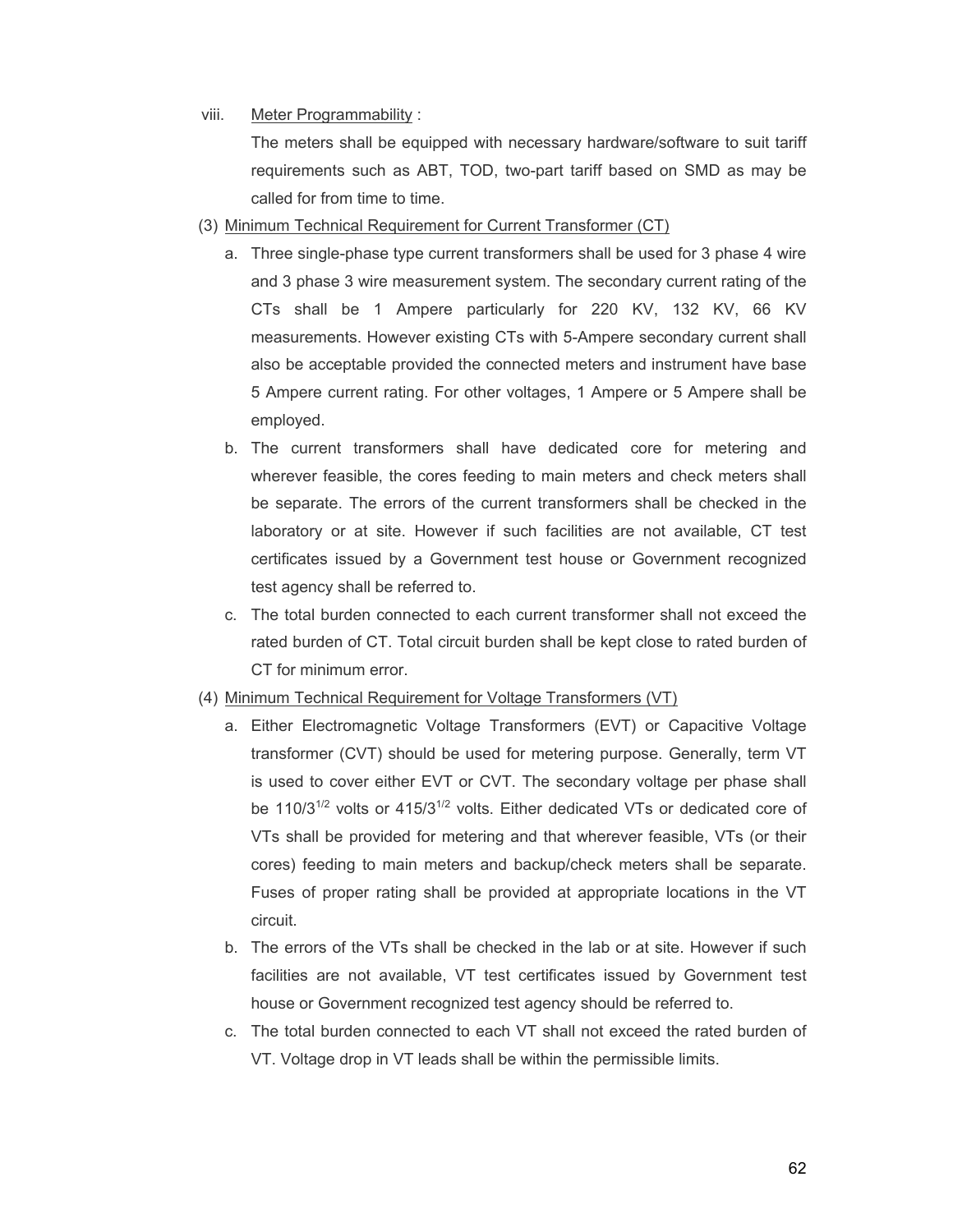d. The current transformers and voltage transformers shall meet the requirements as per the relevant standards. Where a combined CT/PT unit is provided, the accuracy shall be as specified under relevant IS.

### **15.8 Testing Arrangement**

- 1) Two types of test facilities shall be available:
- a. Meter test bench with high accuracy, static source and 0.02S class electronic reference standard meter (RS Meter) shall be used for testing and calibration of meters. Meter Testing Laboratories duly equipped with testing benches and other equipments shall be established at suitable locations for testing and calibration of meters by SGS, STU and Distribution Licensee. The Meter Testing benches with 0.02S-class reference standard meter shall also be used for checking and calibration of portable testing equipments. Testing, calibration and maintenance of Energy Meters shall conform to the requirement of IS: 9792 and Testing equipments shall conform to Indian Standards Specification IS: 12346.
- b. Portable test set with static source and electronic reference meter of 0.1 class shall be used for verification and joint testing of accuracy of static tri-vector meters at site on regular/routine basis.
- 2) Separate test terminal blocks for testing of main and check meters shall be provided so that when one meter is under testing, the other meter continues to record actual energy during testing period. Where only one/main meter exists, an additional meter shall be put in circuit to record energy during the testing period of the main meter so that while the main meter is under testing, the other meter continues to record energy during the period of meter remaining under testing.
- 3) Testing at site shall be carried out for all meters once in a year.
- 4) The Licensee shall allow the testing of Open Access Customers' meters at third party (NABL approved) Testing Labs in case the Customers so request for the same. In case of testing by third party (NABL approved) Testing Labs, the Open Access Customers shall apply with prescribed fee to the Licensee.

### **15.9 Meter Reading**

The STU and concerned Generating Companies, CPP /Distribution Licensees, Open Access Customers as the case may be shall jointly read the meters through their authorized representatives preferably on 1st of every month at 12.00 Hrs. / retrieve meter reading data using CMRI/Tele metering.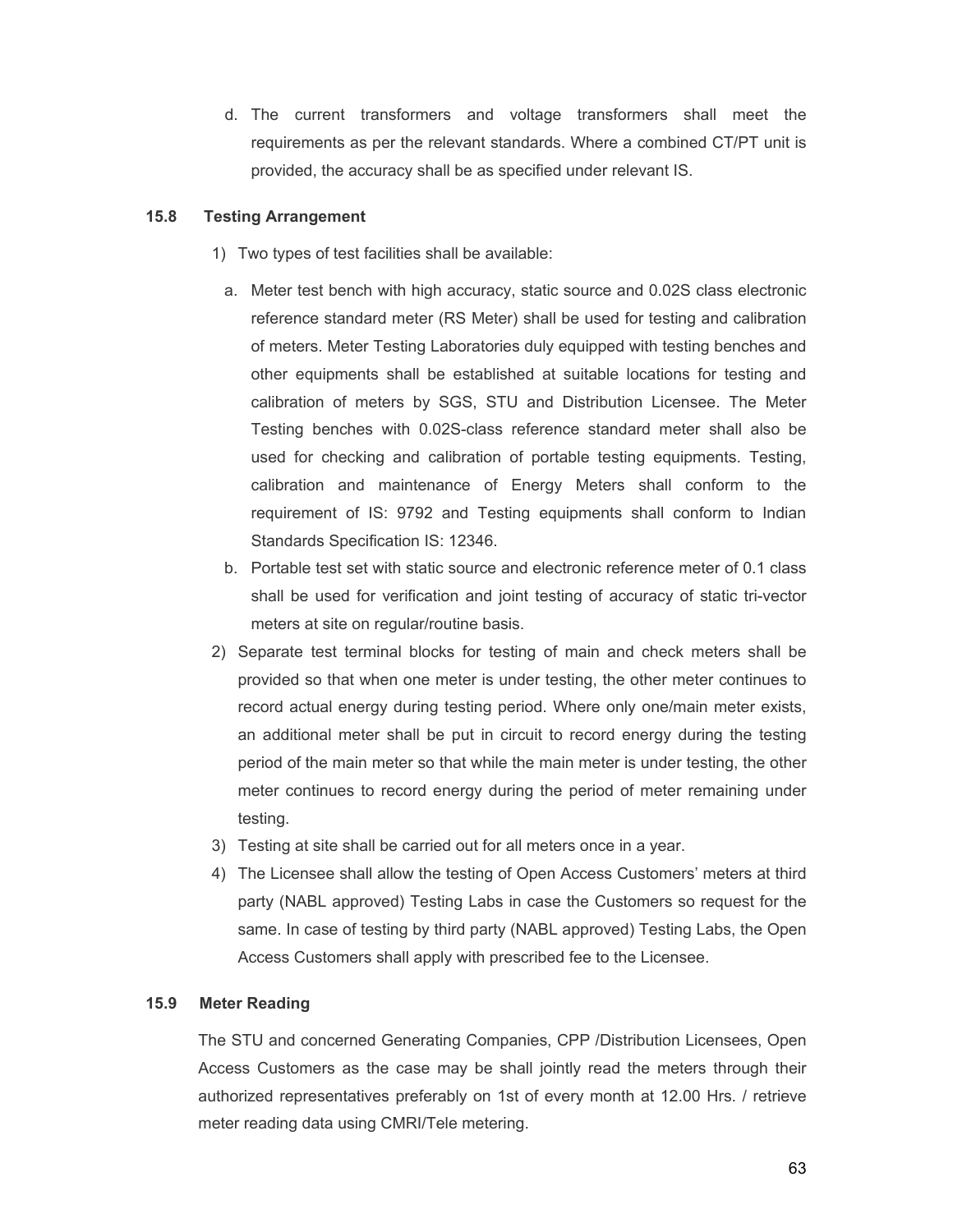#### **15.10 Joint Inspection, Testing, Calibrations**

- 1) The metering system located at metering points between Generating Companies, STU and Distribution Licensees shall be regularly inspected at least once in a year or at an interval lesser than 1 year as mutually agreed by both the agencies involved for despatch and receipt of energy. Since the static tri-vector meters are calibrated through software at the manufacturers' works, only accuracy of the meters and functioning shall be verified during joint inspection and certified jointly by both the agencies. After testing, the meter shall be properly sealed and a joint report shall be prepared giving details of testing work carried out, details of old seals removed and new seals affixed, test results, further action to be taken (if any) etc. The agency in whose premises the meter is located shall be responsible for proper security and protection of the metering equipment and sealing arrangement.
- 2) Joint inspection shall also be carried out as and when difference in meter readings exceeds the sum of maximum error as per accuracy class of main and check meter. The meters provided at the sending end as well as at the receiving end shall be jointly tested/ calibrated on all loads and power factors as per relevant standards through static phantom load.

### **15.11 Sealing**

- i. Tariff metering systems shall be jointly sealed by the authorized representatives of the concerned agencies as per the procedure agreed upon.
- ii. Any seal, applied, shall not be broken or removed except in the presence of or with the prior consent of the agency affixing the seal or on whose behalf the seal has been affixed unless it is necessary to do so in circumstances where (a) both main and check meters are malfunctioning or there occurs a fire or similar hazard and such removal is essential and such consent can not be obtained immediately (b) such action is required for the purpose of attending to the meter failure. In such circumstances, verbal consent shall be given immediately and it must be confirmed in writing forthwith.
- iii. Each agency shall control the issue of its own seals and sealing pliers, and shall keep proper register/record of all such pliers and the authorized persons to whom these are issued.
- iv. Sealing of the metering system shall be carried out in such a manner so as not to hamper downloading of the data from the meter using CMRI or a remote meter reading system.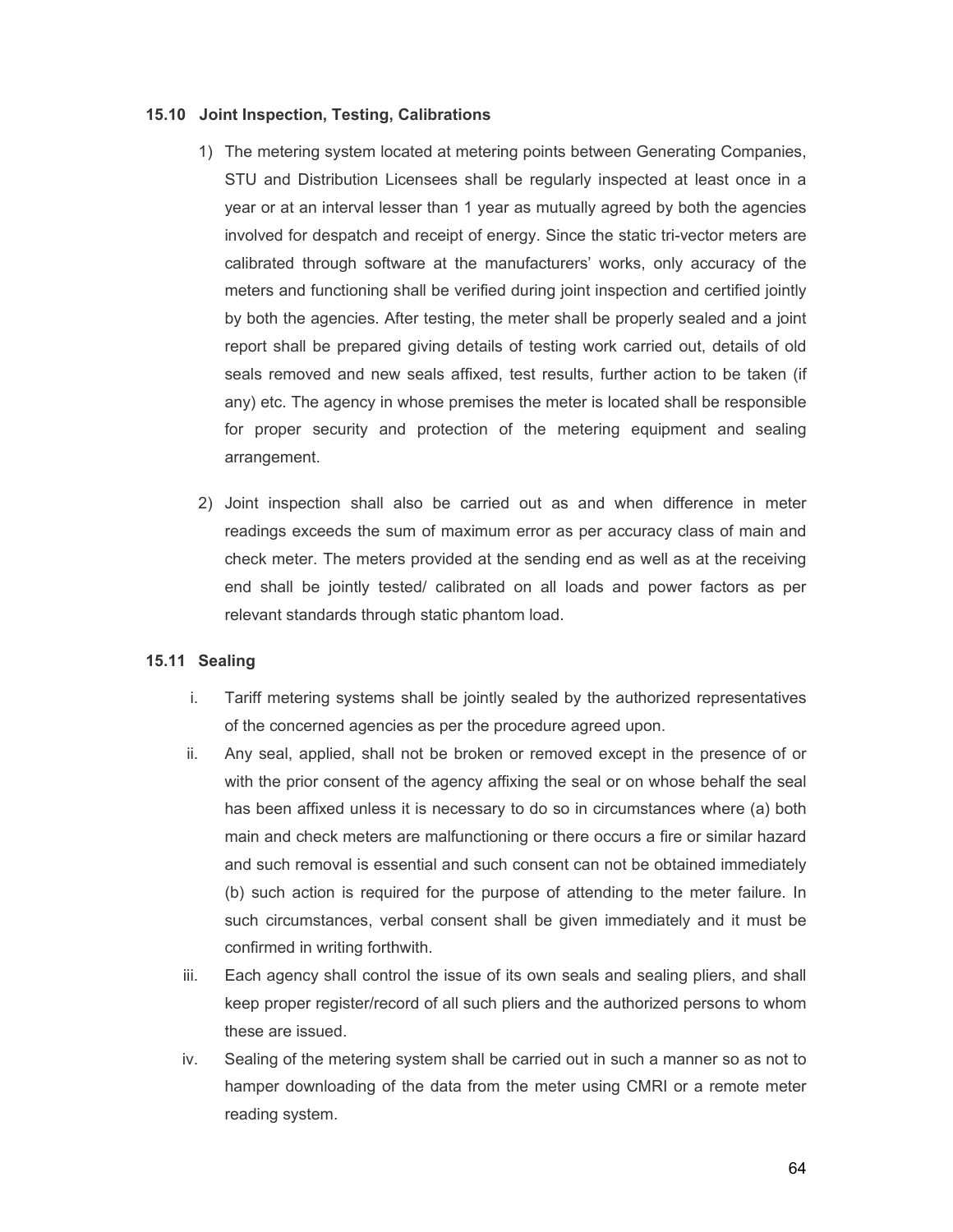# **15.12 Interface Metering Arrangement**

The metering system shall comprise of main, check, backup and secondary backup meters. In the event of main meter becoming defective the order of precedence for billing shall be (a) main (b) check (c) backup (d) secondary backup.

# **1) Generating Stations:**

- a. Meters shall be installed on each Generator terminal, at each Unit Auxiliary Transformer (UAT), and all outgoing feeders at Generating Stations to work out energy generated and net energy delivered by the Power Station in the Grid.
- b. For measurement of energy supplied by major generating stations within the state, meters shall be provided on each outgoing feeder at the power station designated as main meter for billing purpose as per commercial agreement and/or Grid Code Connectivity Conditions.
- c. A Check Meter shall also be provided along with the Main Meter. Meters on each generator and each auxiliary transformer shall work as backup meters.

### **2) Interstate Transmission and Inter-Regional Transmission System:**

Metering arrangement for Inter-State Transmission Lines and for Inter-Regional Transmission System shall be governed by IEGC. Special Energy Meters (SEM) capable of time-differentiated measurement (15 minutes) of active energy and voltage differentiated measurement of reactive energy as specified by CTU/ERLDC shall be provided on interstate and inter-regional transmission lines. STU shall comply with requirement for installation, meter reading & downloading and communication of readings of Special Energy Meters (SEM) to ERLDC as per operating procedure of ERLDC. STU may install its own Check Meters at inter-state/inter-regional transmission lines at the periphery of State Transmission System.

### **3) Metering between STU-Distribution Licensee**

a. For measurement of power delivered by STU to Distribution Licensee, metering shall be provided on the LV side of EHV Power Transformer i.e. 33 KV side of 220/33 KV and 33 KV side of 132/33 KV and 11 KV side of 132/33/11 KV and 11 KV side of 132/11 KV transformers installed in EHV sub-stations.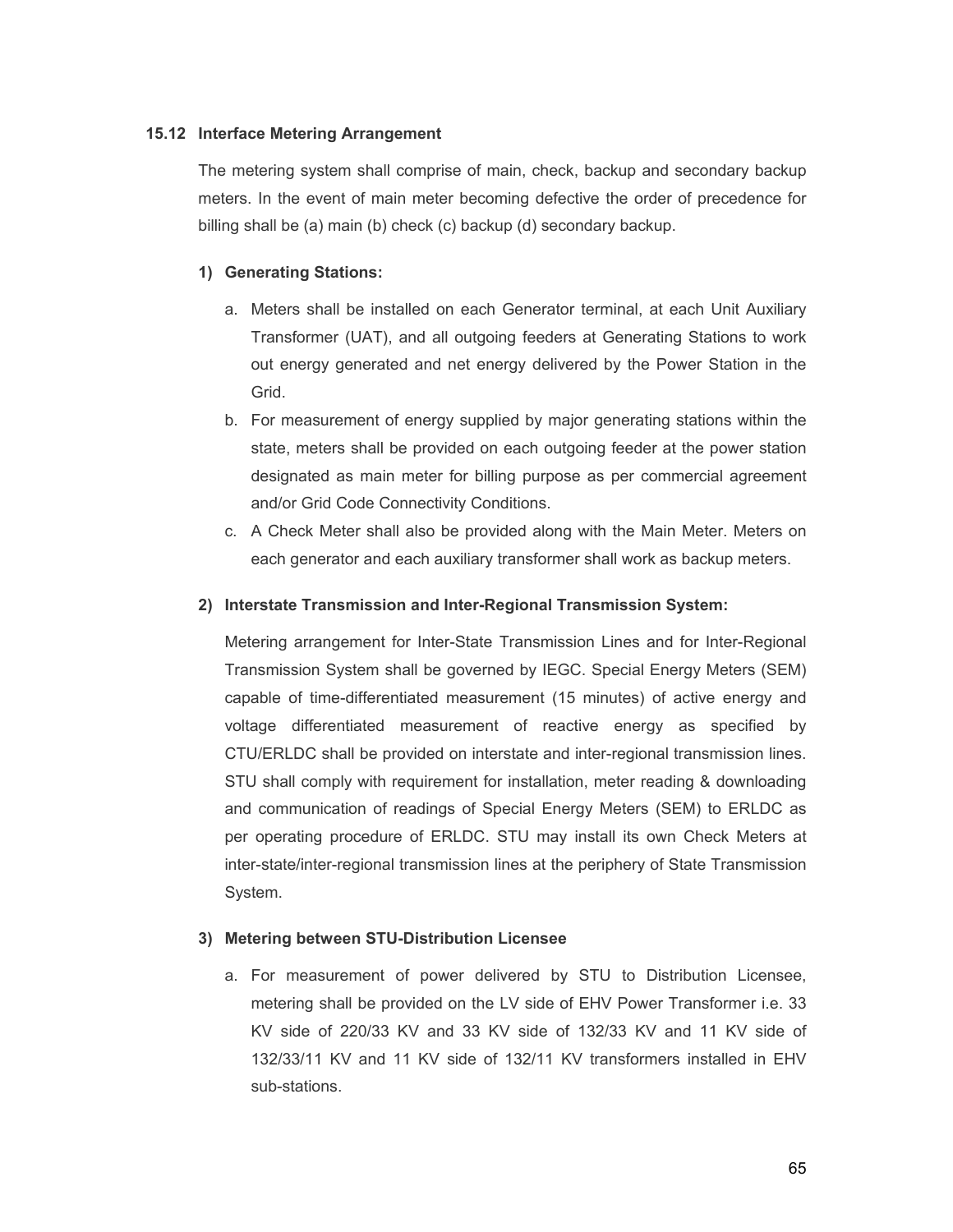- b. Operational meters shall also be provided on all outgoing 33 KV and 11 KV feeders as back-up meter for energy audit on feeder and reconciliation of energy with respect to energy measured on LV side of EHV Power Transformer.
- c. In case of EHV industrial and other consumers directly fed from 220 KV or 132 KV sub-stations, tariff metering shall be provided on outgoing feeder emanating from EHV sub-station.

### **4) Metering between two Distribution Licensee:**

- a. The energy metering shall be provided at such points of the power lines connecting any two Distribution Systems owned by different Distribution Licensees so that the measured energy gives correct measurement of consumption by either Distribution Licensee.
- b. If installation of metering at such point is not feasible, it shall be provided at nearest sub-station feeding other Distribution System. In such case, energy accounting may be in proportion to installed capacity of Distribution Transformers on the line or as agreed mutually.

#### 5) **Sub-station Auxiliary Consumption Metering**:

The STU sub-stations auxiliary consumption shall be recorded on LV side of station auxiliary transformers. If such transformer(s) is feeding other local load (colony quarters, streetlights etc.) apart from sub-station auxiliary load, separate metering shall be provided on feeder feeding the colony quarters, street lights, etc.

#### 6) **Open Access Customers**

The Inter-State Open Access Customers shall provide Special Energy Meters. The embedded Open Access Customers within the State Transmission System shall also provide Special Energy Meters both at the point of injection and point of drawal of supply. Special Energy Meters (SEM) shall be capable of timedifferentiated measurement (15 minutes) of active energy and voltage differentiated measurement of reactive energy as specified by CTU/ RLDC. The Distribution licensee may provide Check Meters of the same specification as Main Meters.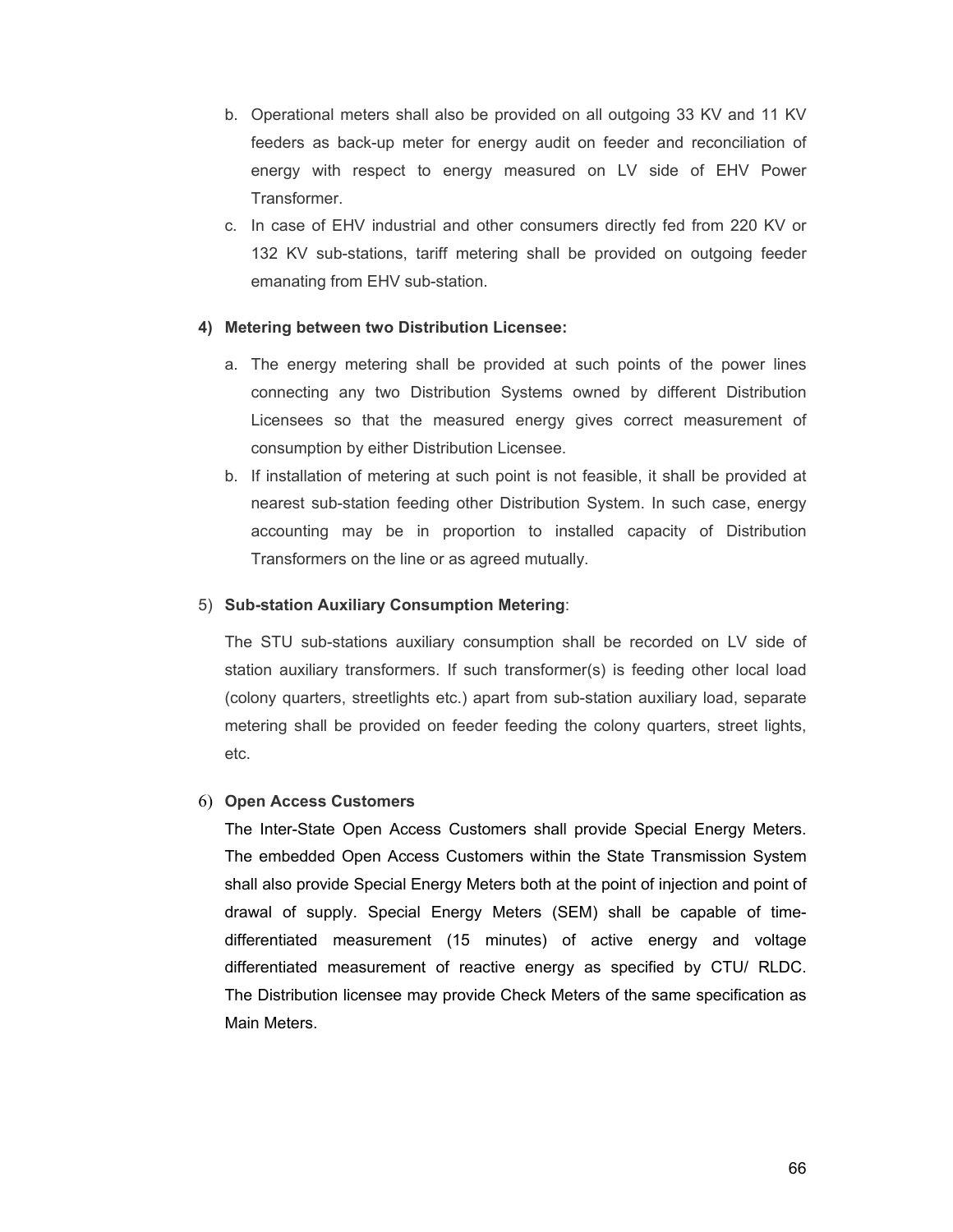### 7) **Operational Metering:**

Operational metering shall be provided wherever reasonably required by STU/ Generating Companies for applications other than tariff metering.

#### **15.13 Supervisory Control And Data Acquisition (SCADA)**

- 1) The STU shall install and make operative an operational Metering Data Collection System under SCADA for storage, display and processing of Operational Metering Data. All Users shall make available outputs of their respective Operational meters to the SCADA interface equipment.
- 2) The data collection, storage and display centre shall be the State Load Despatch Centre (SLDC).

### **15.14 ABT, Two part and TOD Tariff Capability**

The metering arrangement for recording Distribution Licensee consumption/power input in his area of supply shall consist of following:

- i. Frequency based ABT compliant meters shall be provided on 33 kV or lower voltage lines feeding each Distribution Licensee area of supply. The function of these meters will be as under:
	- a. To measure Distribution Licensee-wise UI (Unscheduled Interchange) energy and corresponding average frequency during 15 minute block.
	- b. The Distribution Licensee wise summation of kWh, kW, PF, demand, scheduled interchange/ unscheduled interchange will be done at the main computer station provided at central billing station or at Load Despatch Centre.
	- c. For this purpose, the various parameters shall be integrated at one centrally located station preferably at State Load Despatch Centre at Patna through computer and suitable software.
- ii. Static tri-vector meters to be provided on LV secondary side of all EHV transformers. The function/duty of this meter will be as under:
	- a. Measurement of kWh energy supplied to Distribution Licensee for billing purpose.
	- b. kW/ kVA demand and power factor, 15 minute block-wise as well monthly caused by Discom on each EHV transformer.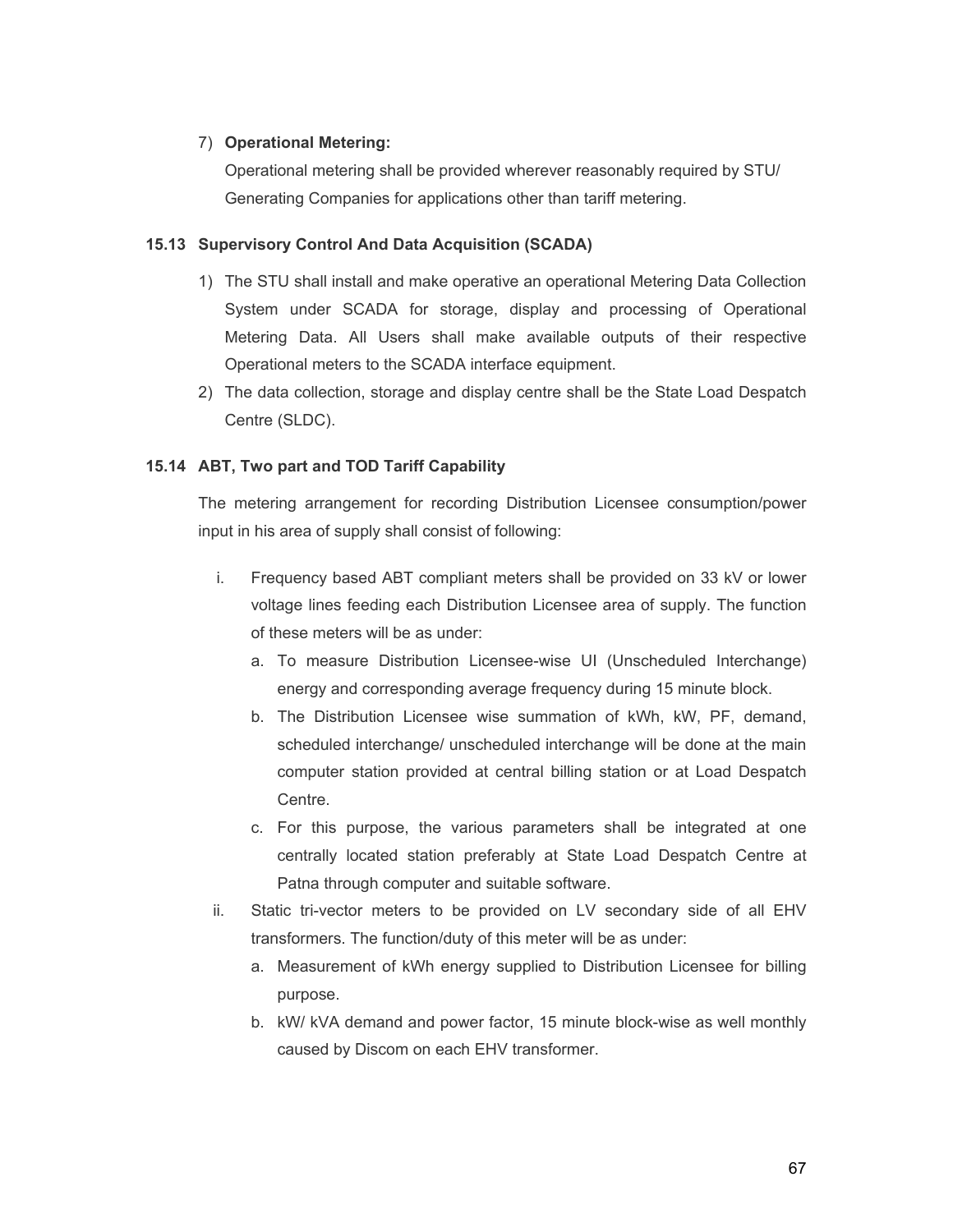# **CHAPTER-7: DATA REGISTRATION CODE**

# **Section-16: Data Registration**

### **16.1 Introduction:**

This section specifies a list of all data required by STU and SLDC, which is to be provided by the Users, and data required by Users to be provided by STU at times specified in the Grid Code. Other Sections of the Grid Code contain the obligation to submit the data and define the times when data is to be supplied by the Users.

### **16.2 Objective**

The objective of this section is to list out all the data required to be provided by Users to STU and vice versa, in accordance with the provisions of the Grid Code.

### **16.3 Responsibility**

- 1. All Users are responsible for submitting up-to-date data to STU/ SLDC in accordance with the provisions of the Grid Code.
- 2. All Users shall provide STU and SLDC with the name, address and telephone number of the person responsible for sending the data.
- 3. STU shall inform all Users and SLDC of the name, address and telephone number of the person responsible for receiving data.
- 4. STU shall provide up-to-date data to Users as provided in the relevant sections of the Grid Code.
- 5. Responsibility for the correctness of data rests with the concerned User providing the data.

#### **16.4 Data to be registered**

- 1. Data required to be exchanged has been listed in the Appendices to this section under various categories.
- 2. Changes to Users Data

Whenever any User becomes aware of a change to any items of data that is registered with STU, the User must promptly notify STU of the changes. STU on receipt of intimation of the changes shall promptly correct the database accordingly. This shall also apply to any data compiled by STU regarding its own system.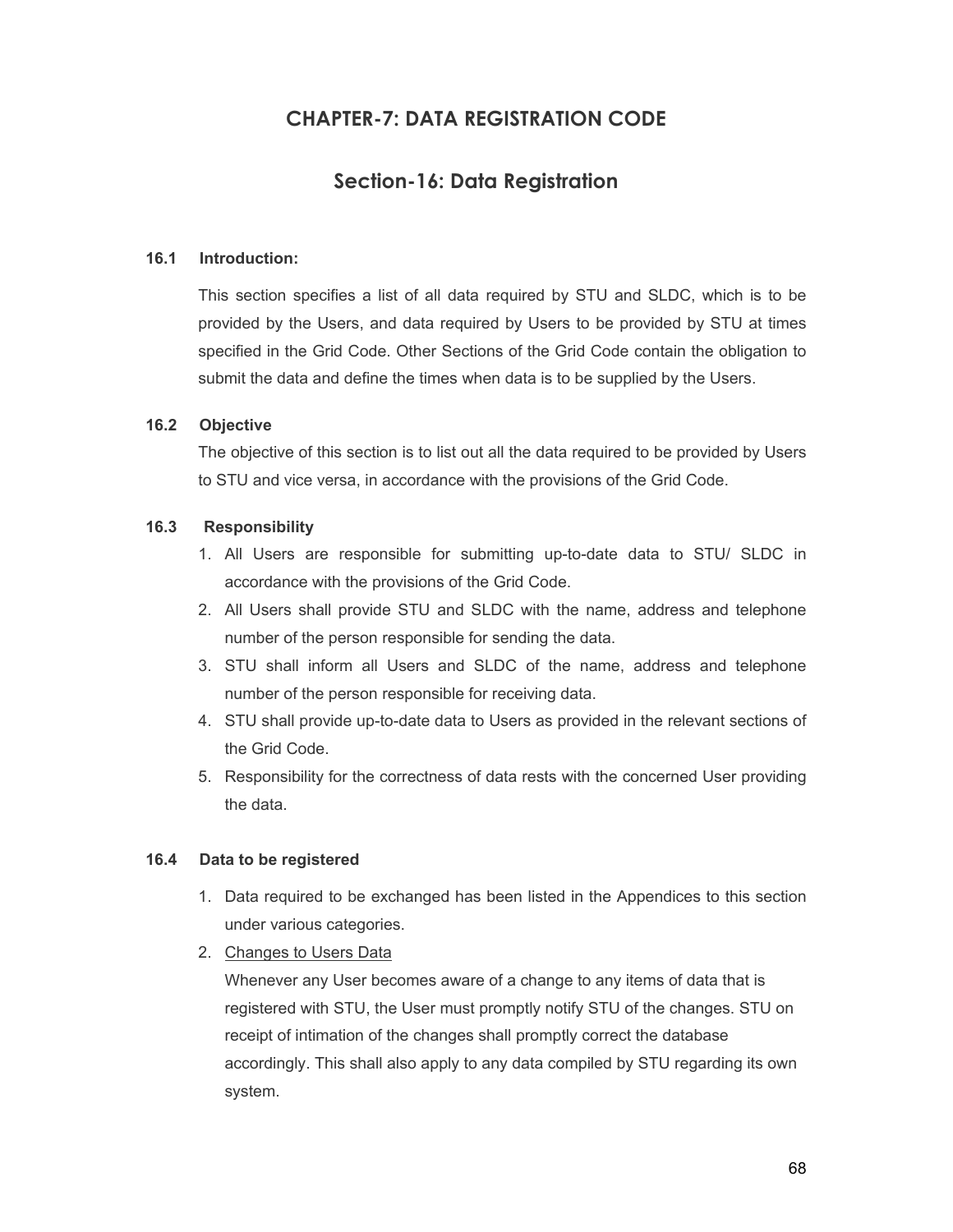### 3. Methods of Submitting Data

a. The data shall be furnished in the standard formats for data submission and such formats must be used for the written submission of data to SLDC and STU.

Where standard formats are not appended they would be developed by SLDC or STU in consultation with Users.

- b. All data to be submitted under the Schedule(s) must be submitted to SLDC / STU or to such other department and/or entity as STU may from time to time notify to Users. The name of the person who is submitting each schedule of data shall be indicated.
- c. Where a computer data link exists between a User and SLDC/ STU, data may be submitted via this link. The data shall be in the same format as specified for paper transmission except for electronic encoding for which some other format may be more suited. The User shall specify the method to be used in consultation with the SLDC/ STU and resolve issues such as protocols, transmission speeds etc. at the time of transmission.
- 4. Data not supplied

All Users are obliged to supply data as referred to in the individual sections of the State Grid Code and listed out in the Data Registration section Appendices. In case any data is not supplied by any User or is not available, STU or SLDC may, acting reasonably, if and when necessary, estimate such data depending upon the urgency of the situation. Similarly, in case any data is not supplied by STU, the concerned User may, acting reasonably, if and when necessary, estimate such data depending upon urgency of the situation. Such estimates will in each case, be based upon corresponding data for similar Plant or Apparatus or upon such other information, the User or STU or SLDC, as the case may be, deems appropriate.

#### **16.5 Special Considerations**

STU and SLDC and any other User may at any time make reasonable request for extra data as necessary. STU shall supply data, required/requested by SLDC for system operation, from data bank to SLDC.

#### **By order of the Bihar Electricity Regulatory Commission**

**(M. S. Haque) Secretary**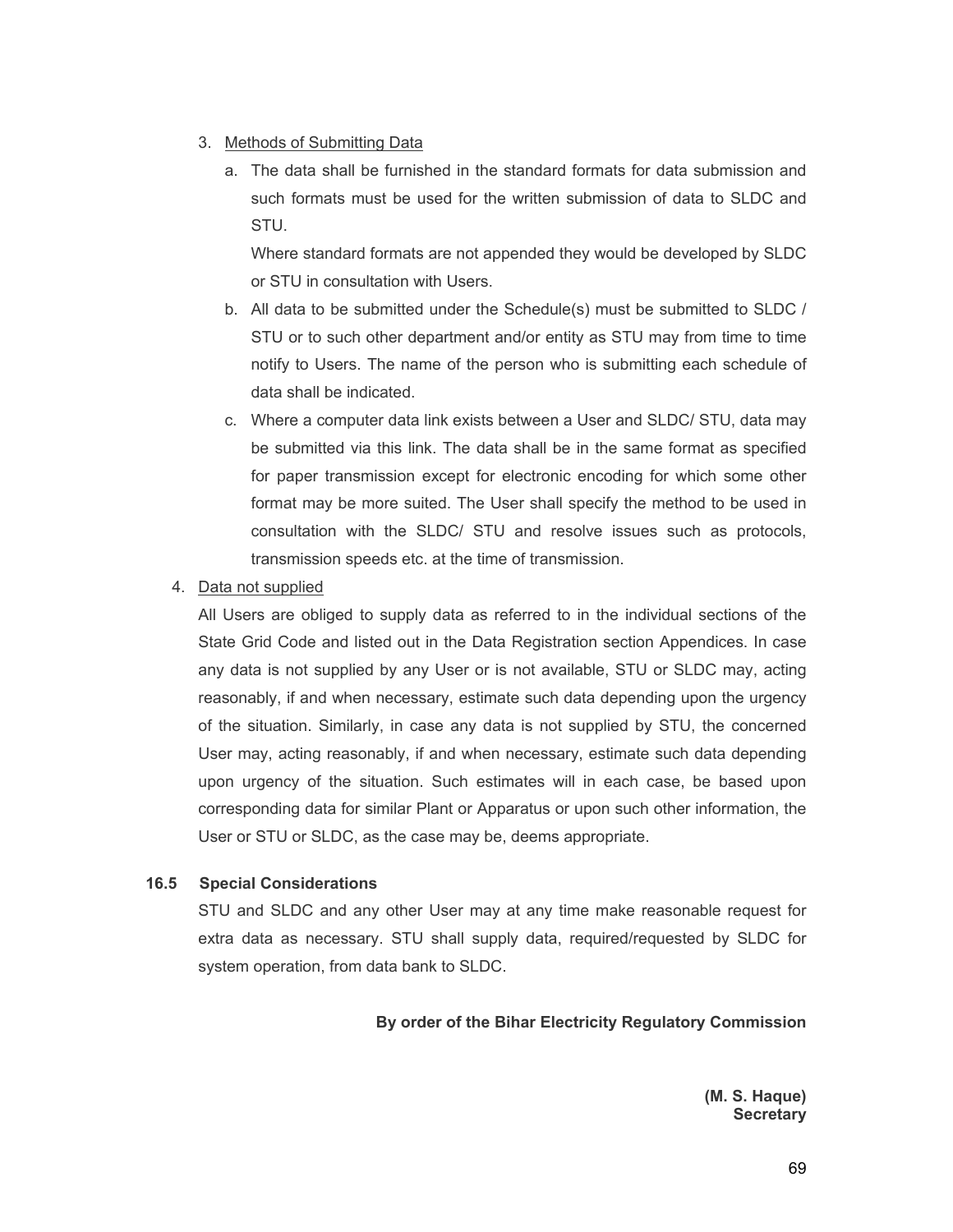# **APPENDIX A: STANDARD PLANNING DATA**

### A-1 **STANDARD PLANNING DATA (GENERATION)**

### **For SGS – Thermal**

### A.1.1 **THERMAL (COAL / GAS/FUEL LINKED)**

### (1) **GENERAL**

|    | <b>Site</b>                                                                 | Furnish location map to scale showing roads, railway<br>lines, Transmission lines, canals, pondage and<br>reservoirs if any.              |
|----|-----------------------------------------------------------------------------|-------------------------------------------------------------------------------------------------------------------------------------------|
|    | Coal linkage/ Fuel (Like Liquefied<br>Natural Gas, Naphtha etc.)<br>linkage | Give information on means of coal transport / carriage.<br>In case of other fuels, give details of source of fuel and<br>their transport. |
|    | iii Water Sources                                                           | Give information on availability of water for operation<br>lof the Power Station.                                                         |
|    | iv Environmental                                                            | State whether forest or other land areas are affected.                                                                                    |
|    | Site Map (To Scale)                                                         | Showing area required for Power Station coal linkage,<br>coal yard, water pipe lines, ash disposal area, colony<br>letc.                  |
| vi | Approximate period of<br>construction                                       |                                                                                                                                           |

### **(2) CONNECTION**

|     | Point of Connection                   | Furnish single line diagram of the proposed<br>Connection with the system. |
|-----|---------------------------------------|----------------------------------------------------------------------------|
| lii | Step up voltage for Connection<br>(kV |                                                                            |

# **(3) STATION CAPACITY**

| (MW)                             | Total Generating Station capacity State whether development will be carried out in<br>phases and if so, furnish details. |
|----------------------------------|--------------------------------------------------------------------------------------------------------------------------|
| ii No. of units & unit size (MW) |                                                                                                                          |

#### **(4) GENERATING UNIT DATA**

| li   | <b>Steam Generating Unit</b> | State type, capacity, steam pressure, stream temperature etc.                                                                                                                                                  |  |
|------|------------------------------|----------------------------------------------------------------------------------------------------------------------------------------------------------------------------------------------------------------|--|
| lii  | Steam turbine                | State type, capacity.                                                                                                                                                                                          |  |
| liii | Generator                    | Type<br>Rating (MVA)<br>Speed (RPM)<br>Terminal voltage (KV)<br><b>Rated Power Factor</b><br>Reactive Power Capability<br>$(MVAr)$ in the range 0.95 of leading and 0.85 lagging<br><b>Short Circuit Ratio</b> |  |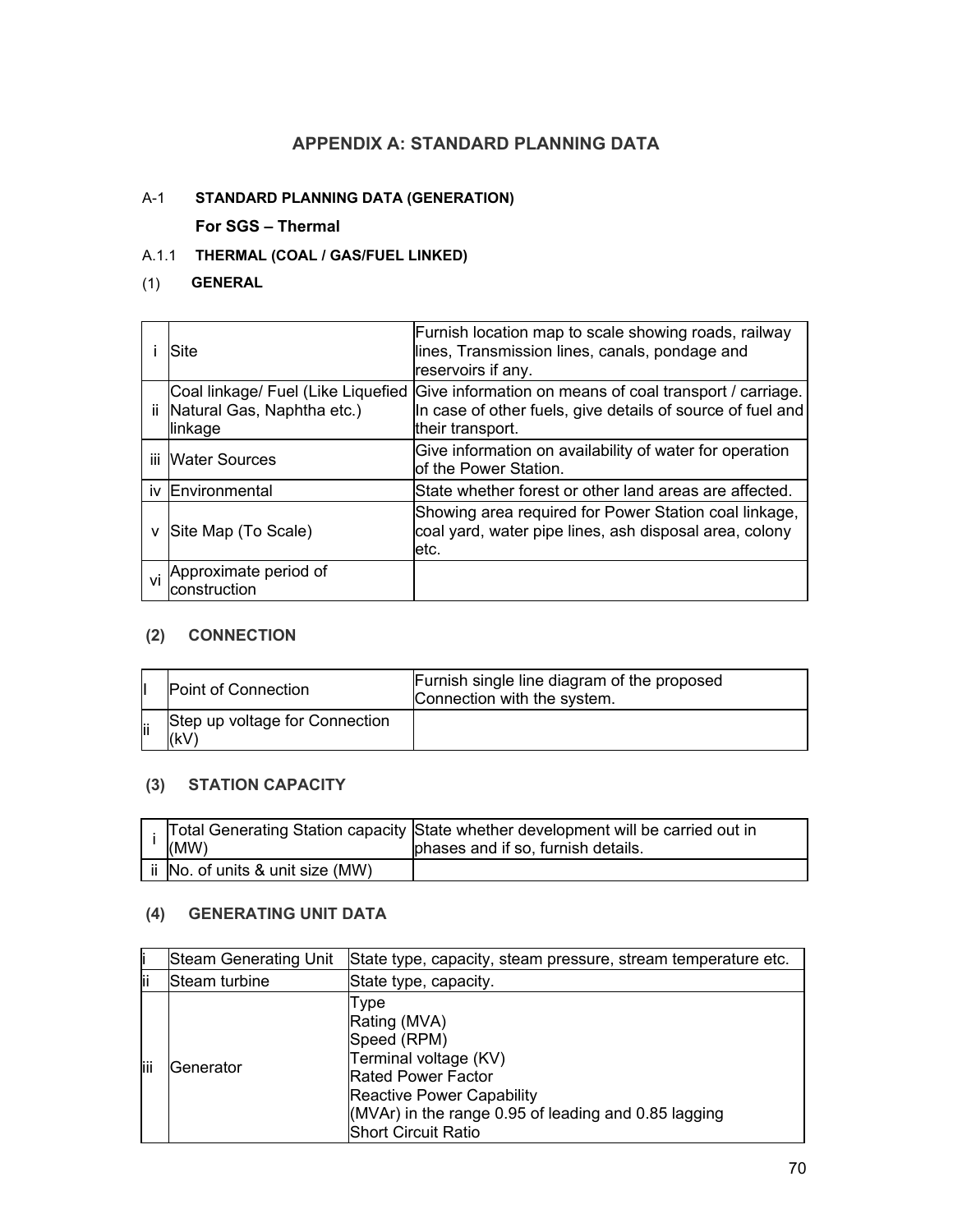|     |                       | Direct axis (saturated) transient reactance (% on MVA rating)<br>Direct axis (saturated) sub-transient reactance (% on MVA<br>rating)<br><b>Auxiliary Power Requirement</b><br>MW and MVAr Capability curve<br>Ramp-up and ramp-down rate<br>Generator Characteristic curve |
|-----|-----------------------|-----------------------------------------------------------------------------------------------------------------------------------------------------------------------------------------------------------------------------------------------------------------------------|
| liv | Generator Transformer | Type<br>Rated capacity (MVA)<br>Voltage Ratio (HV/LV)<br>Tap change Range $(+ % to - %)$<br>Percentage Impedance (Positive Sequence at Full load)                                                                                                                           |

# **A.1.2 HYDRO ELECTRIC (For SGS)**

# **(1) GENERAL**

|          | Site                                                                              | Give location map to scale showing roads, railway<br>lines, and transmission lines.                         |
|----------|-----------------------------------------------------------------------------------|-------------------------------------------------------------------------------------------------------------|
| lii      | Site map (To scale)                                                               | Showing proposed canal, reservoir area, water<br>conductor system, fore-bay, power house etc.               |
| liii     | Submerged Area                                                                    | Give information on area submerged, villages<br>submerged, submerged forest land, agricultural land<br>letc |
| İv       | Whether storage type or run of<br>river type                                      |                                                                                                             |
| <b>V</b> | Whether catchment receiving<br>discharges from other reservoir or<br>power plant. |                                                                                                             |
| vi       | Full reservoir level                                                              |                                                                                                             |
| vii      | Minimum draw down level.                                                          |                                                                                                             |
| viii     | Tail race level                                                                   |                                                                                                             |
| İX       | Design Head                                                                       |                                                                                                             |
| X        | Reservoir level v/s energy<br>potential curve                                     |                                                                                                             |
| xi       | Restraint, if any, in water<br>discharges                                         |                                                                                                             |
| xii      | Approximate period of<br>construction.                                            |                                                                                                             |

# **(2) CONNECTION**

| Point of Connection                 | Give single line diagram proposed Connection with<br>the Transmission System. |
|-------------------------------------|-------------------------------------------------------------------------------|
| Step up voltage for Connection (kV) |                                                                               |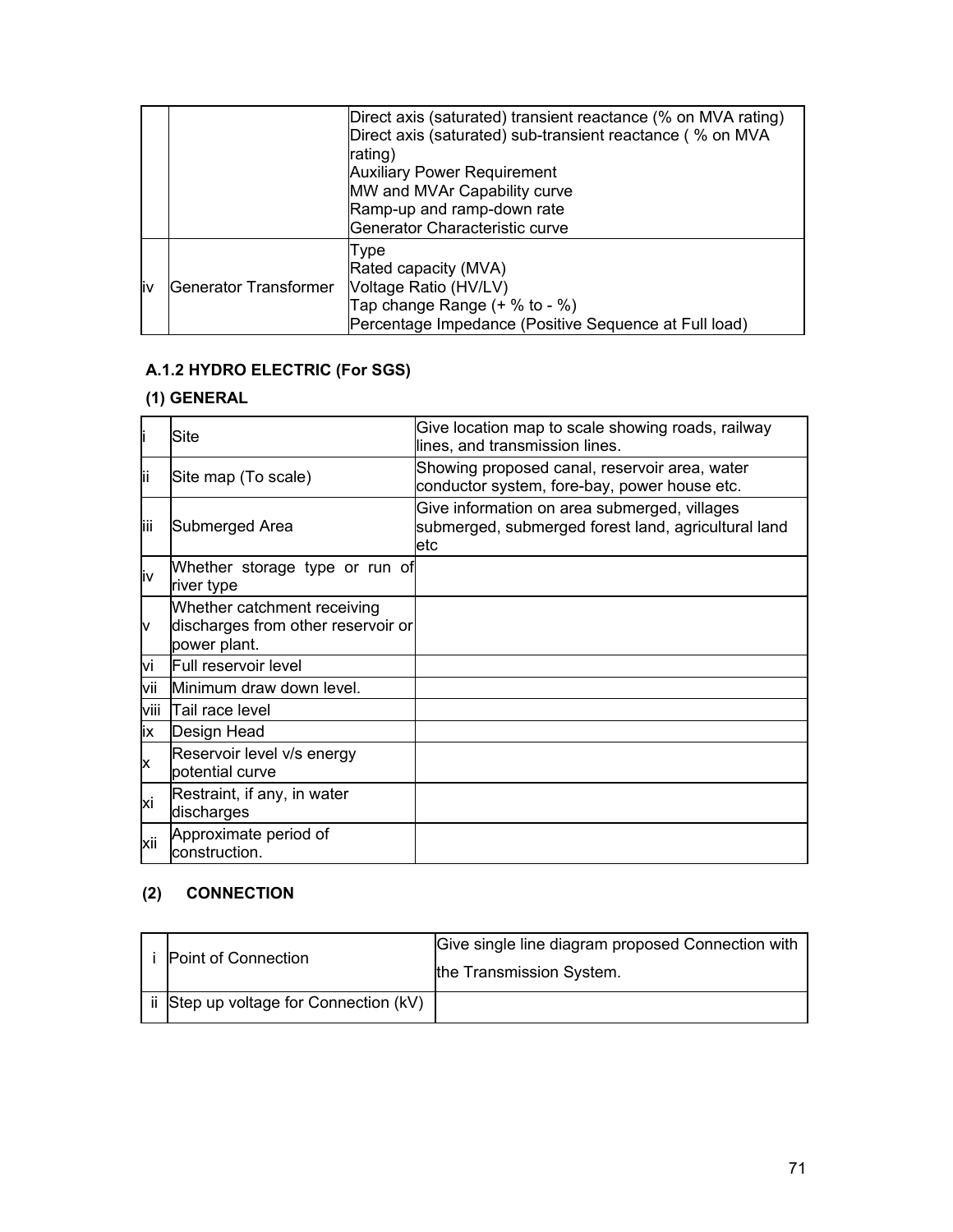## **(3) STATION CAPACITY**

| li  | Total Power Station      | State whether development is carried out in phases and if so |
|-----|--------------------------|--------------------------------------------------------------|
|     | capacity (MW)            | furnish details.                                             |
| lii | No. of units & unit size |                                                              |
|     | (MW)                     |                                                              |

# **(4) GENERATING UNIT DATA**

| li         | Operating Head (in <sup>u mean</sup><br>Metres) | a. Maximum<br>c. Average                                                                                                                                                                                                                                                                                                                                                                                                                  |
|------------|-------------------------------------------------|-------------------------------------------------------------------------------------------------------------------------------------------------------------------------------------------------------------------------------------------------------------------------------------------------------------------------------------------------------------------------------------------------------------------------------------------|
| Hydro Unit |                                                 | Capability to operate as synchronous condenser Water head versus<br>discharges curve (at full and part load)<br>Power requirement or water discharge while operating as<br>synchronous condenser                                                                                                                                                                                                                                          |
|            | Turbine                                         | State Type and capacity                                                                                                                                                                                                                                                                                                                                                                                                                   |
| lii        | Generator                                       | Type<br>Rating (MVA)<br>Speed (RPM)<br>Terminal voltage (KV)<br>lRated Power Factor<br>Reactive Power Capability (MVAr) in the range 0.95 of leading and<br>0.85 of lagging<br>MW & MVAr capability curve of generating unit<br><b>Short Circuit Ratio</b><br>Direct axis transient (saturated) reactance (% on rated MVA)<br>Direct axis sub-transient (saturated) reactance (% on rated MVA)<br><b>Auxiliary Power Requirement (MW)</b> |
| liν        | Generator<br>Transformer                        | a. Type<br>b. Rated Capacity (MVA)<br>c. Voltage Ratio HV/LV<br>d. Tap change Range $(+\%$ to $-\%)$<br>e. Percentage Impedance (Positive Sequence at Full Load).                                                                                                                                                                                                                                                                         |

# **A.2 STANDARD PLANNING DATA (TRANSMISSION)**

## **For STU and Transmission Licensees**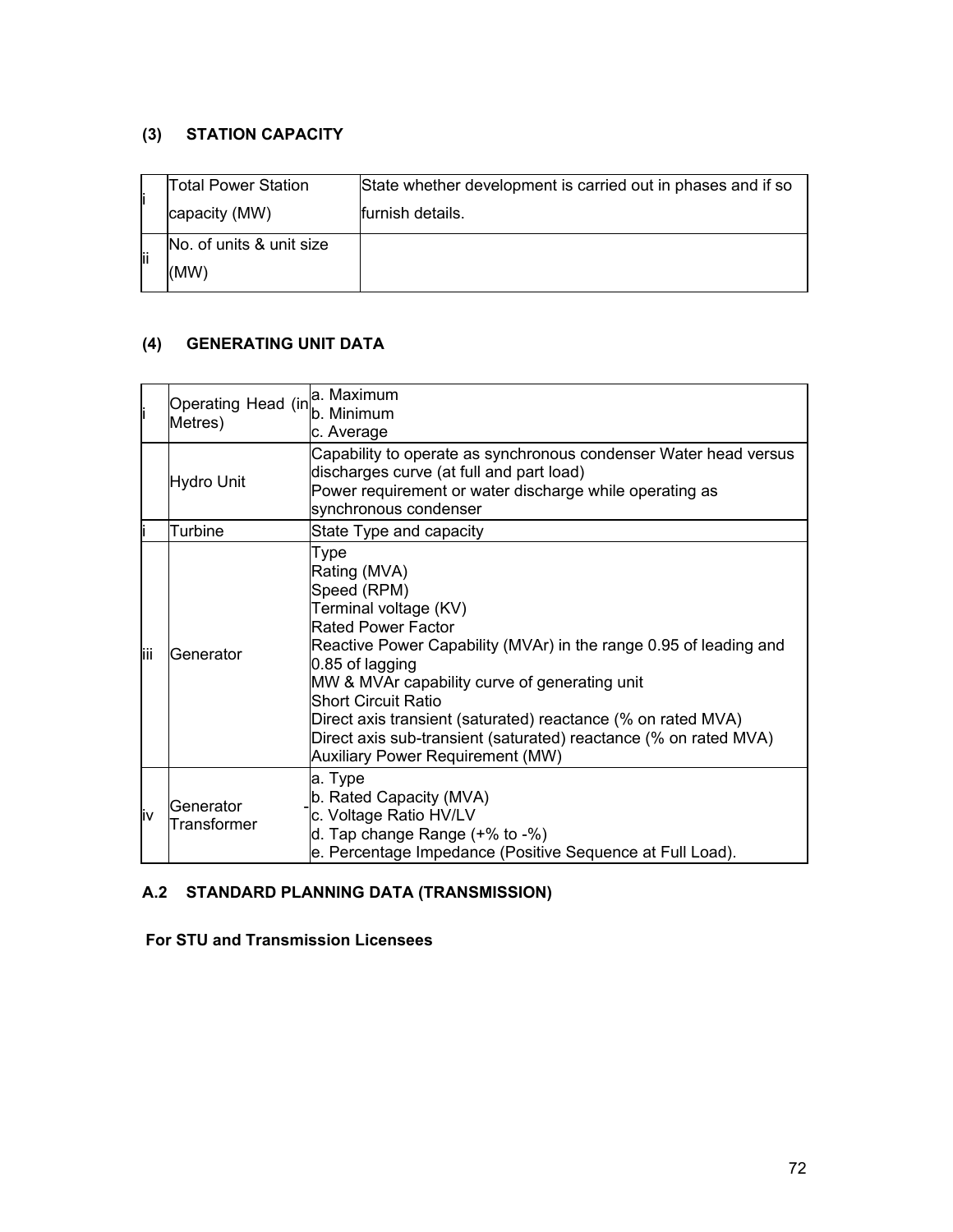STU shall make arrangements for getting the required data from different Departments of STU/other transmission licensees (if any) to update its Standard Planning Data in the format given below:

- i. Name of line (Indicating Power Stations and substations to be connected).
- ii. Voltage of line (KV).
- iii. No. of circuits.
- iv. Route length (km).
- v. Conductor sizes.
- vi. Line parameters (PU values).
	- (a) Resistance/km
	- (b) Inductance/km
	- (c) Susceptance/ km
- vii. Approximate power flow expected- MW & MVAr.
- viii. Terrain of the route- Give information regarding nature of terrain i.e. forest land, fallow land, agricultural and river basin, hill slope etc.
- ix. Route map (to scale) Furnish topographical map showing the proposed route showing existing power lines and telecommunication lines.
- x. Purpose of Connection- Reference to Scheme, wheeling to other States etc.
- xi. Approximate period of Construction.

# **A.3. STANDARD PLANNING DATA (DISTRIBUTION**)

## **For distribution licensees**

## **(1) GENERAL**

| li    | Area Map (to scale)                                |  |
|-------|----------------------------------------------------|--|
|       | Furnish map of Bihar duly marked with the          |  |
|       | area of supply relevant for the Distribution       |  |
|       | ILicence.                                          |  |
| lii - | Consumer Data                                      |  |
|       | Furnish categories of consumers,<br>their          |  |
|       | Inumbers and connected loads.                      |  |
|       | iii Reference to Electrical Divisions presently in |  |
|       | charge of the Distribution.                        |  |

## **(2) CONNECTION**

| Points of Connection                          |  |
|-----------------------------------------------|--|
| Furnish single line diagram showing points of |  |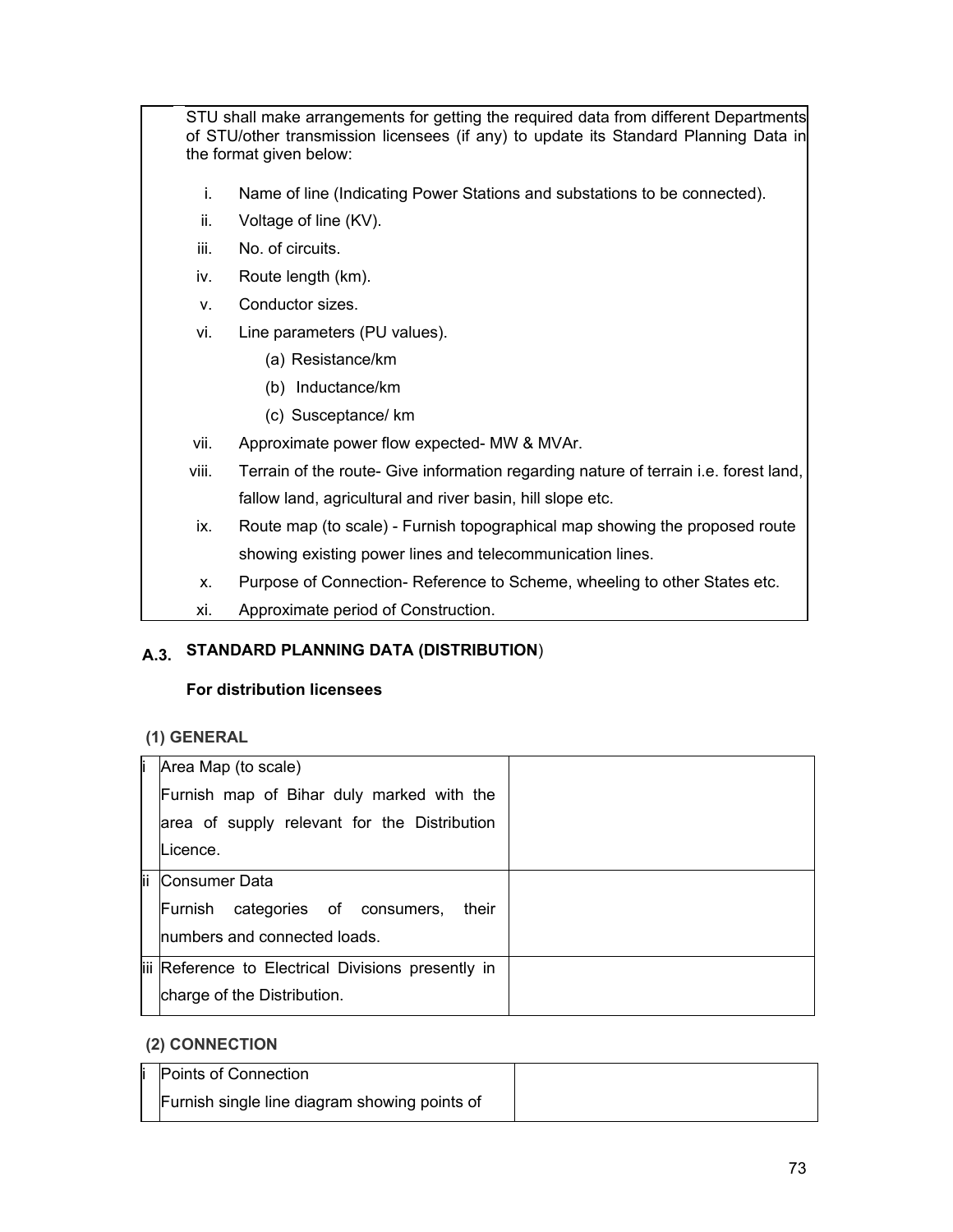| Connection                                          |  |
|-----------------------------------------------------|--|
| ii Voltage of supply at points of Connection        |  |
| iii Names of Grid Sub-Station feeding the points of |  |
| Connection                                          |  |

# **(3) LINES AND SUBSTATIONS**

| Line Data                                        |  |
|--------------------------------------------------|--|
| Furnish lengths of line and voltages within the  |  |
| Area.                                            |  |
| ii Sub-station Data                              |  |
| Furnish details of 132/11 KV sub-stations, 33/11 |  |
| KV sub-station, capacitor installations          |  |

# **(4) LOADS**

|      | Loads drawn at points of Connection.             |  |
|------|--------------------------------------------------|--|
| ļίi  | Details of loads fed at EHV, if any. Give name   |  |
|      | of consumer, voltage of supply, contract         |  |
|      | Idemand/load and name of Grid Sub-station        |  |
|      | from which line is drawn, length of EHV line     |  |
|      | Sub-station to consumer's<br>Grid<br><b>from</b> |  |
|      | premises.                                        |  |
| liii | Reactive Power compensation installed            |  |

# **(5) DEMAND DATA (FOR ALL LOADS 1 MW AND ABOVE)**

|       | Type of load                                         |  |
|-------|------------------------------------------------------|--|
|       | State whether furnace loads, rolling mills, traction |  |
|       | loads, other industrial loads, pumping loads etc.    |  |
| ļΪ    | Rated voltage and phase                              |  |
| liii. | Electrical loading of equipment                      |  |
|       | State number and size of motors, types of drive and  |  |
|       | control arrangements.                                |  |
| liv   | Sensitivity of load to voltage and frequency of      |  |
|       | supply.                                              |  |
| v     | Maximum Harmonic content of load.                    |  |
| vi    | Average and maximum phase unbalance of load.         |  |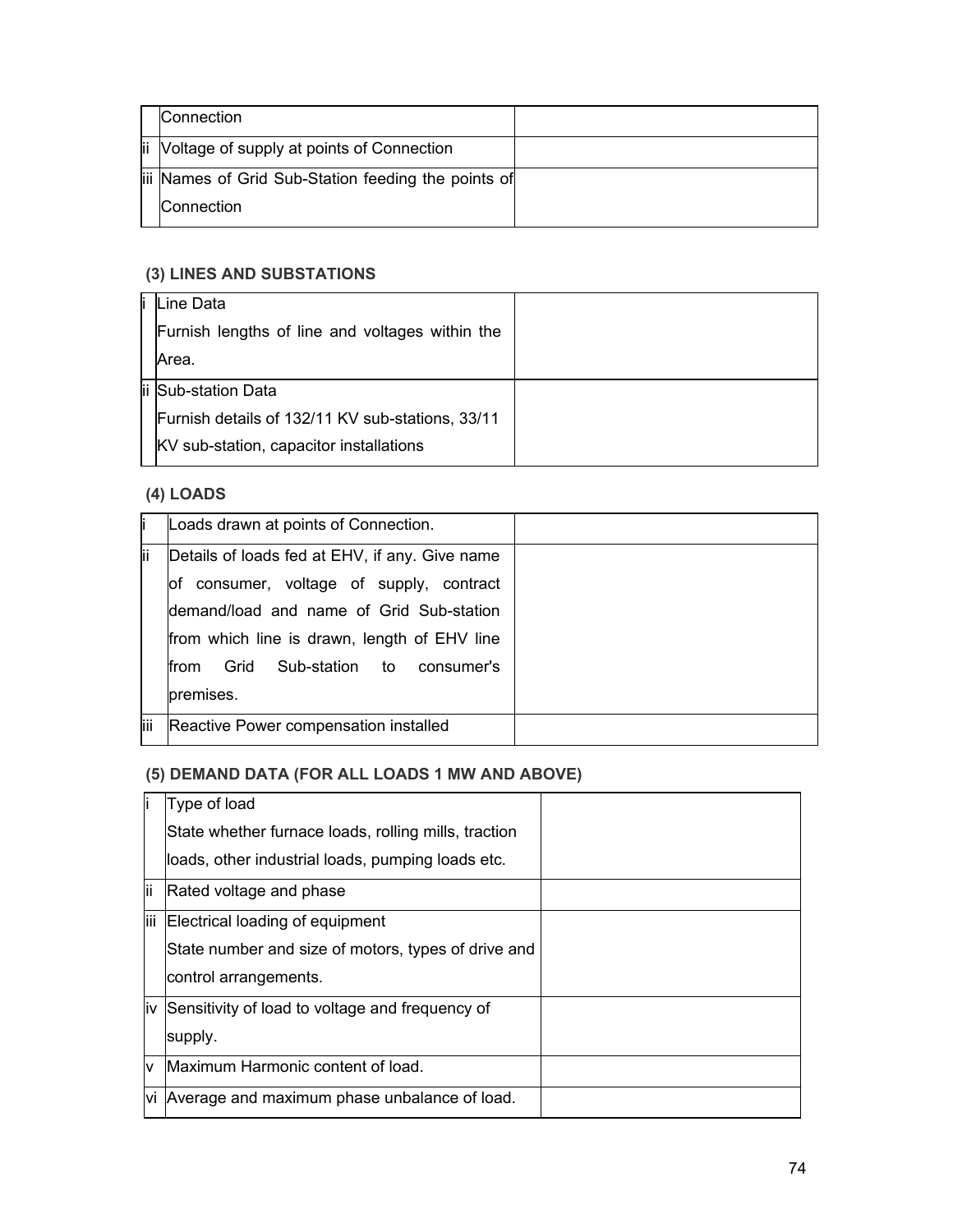| vii Nearest sub-station from which load is to be fed. |  |
|-------------------------------------------------------|--|
| viiiLocation map to scale                             |  |
| Showing location of load with reference to lines and  |  |
| sub-stations in the vicinity.                         |  |

# (**6) LOAD FORECAST DATA**

|      | Peak load and energy forecast for each category of loads for each of the succeeding 5 |                                   |  |
|------|---------------------------------------------------------------------------------------|-----------------------------------|--|
|      | vears.                                                                                |                                   |  |
| lii  | Details of methodology and assumptions on which forecasts are based.                  |                                   |  |
| liii | Details of loads 1 MW and above.                                                      |                                   |  |
|      |                                                                                       |                                   |  |
|      |                                                                                       | a. Name of prospective consumer.  |  |
|      | b.                                                                                    | Location and nature of load.      |  |
|      | $C_{\cdot}$                                                                           | Sub-Station from which to be fed. |  |
|      | d.                                                                                    | Voltage of supply.                |  |
|      | е.                                                                                    | Phasing of load.                  |  |
|      |                                                                                       |                                   |  |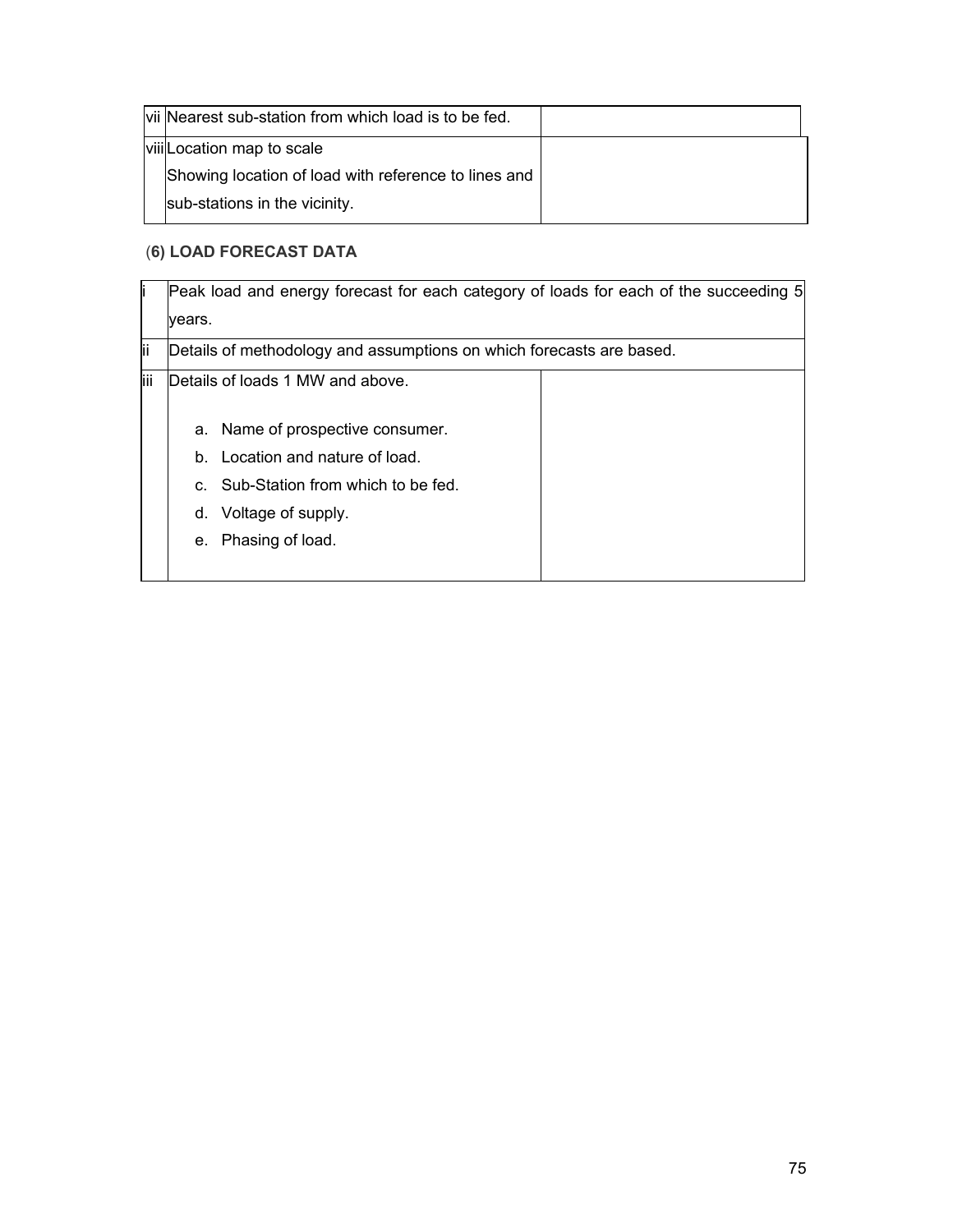# **APPENDIX B: DETAILED PLANNING DATA**

## **B.1 DETAILED PLANNING DATA (GENERATION)**

**B.1.1 THERMAL POWER STATIONS (For SGS)** 

## **(1) GENERAL**

- i. Name of Power Station.
- ii. Number and capacity of Generating Units (MVA).
- iii. Ratings of all major equipments (Boilers and major accessories, Turbines, Alternators, Generator Unit Transformers etc).
- iv. Single line Diagram of Power Station and switchyard.
- v. Relaying and metering diagram.
- vi. Neutral Grounding of Generating Units.
- vii. Excitation control- (What type is used? e.g. Thyristor, Fast Brushless Excitors)
- viii. Earthing arrangements with earth resistance values.

## **(2) PROTECTION AND METERING**

- i. Full description including settings for all relays and protection systems installed on the Generating Unit, Generator unit Transformer, Auxiliary Transformer and electrical motor of major equipments listed, but not limited to, under Sec. 3 (General).
- ii. Full description including settings for all relays installed on all outgoing feeders from Power Station switchyard, Tie circuit breakers, and incoming circuit breakers.
- iii. Full description of inter-tripping of circuit breakers at the point or points of Connection with the Transmission System.
- iv. Most probable fault clearance time for electrical faults on the User's System.
- v. Full description of operational and commercial metering schemes.

## **(3) SWITCHYARD**

- i. In relation to interconnecting transformers:
	- 1. Rated MVA.
	- 2. Voltage Ratio.
	- 3. Vector Group.
	- 4. Positive sequence reactance for maximum, minimum, normal Tap. (% on MVA).
	- 5. Positive sequence resistance for maximum, minimum, normal Tap. (% on MVA).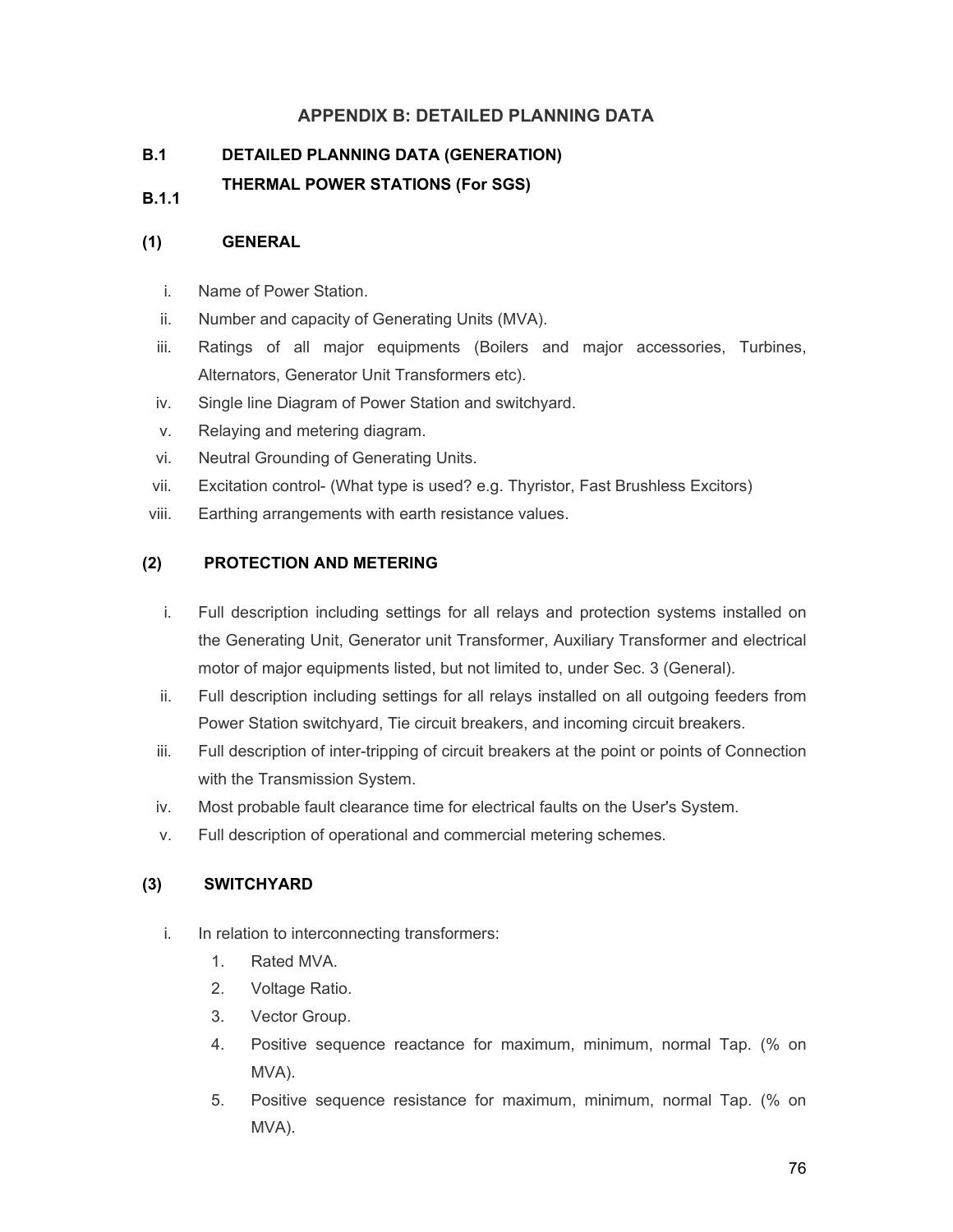- 6. Zero sequence reactance (% on MVA).
- 7. Tap changer Range (+% to -%) and steps.
- 8. Type of Tap changer. (off/on load).
- ii. In relation to switchgear including circuit breakers, isolators on all circuits connected to the points of Connection:
	- 1. Rated voltage (kV).
	- 2. Type of circuit breaker (MOCB/ABCB/SF6).
	- 3. Rated short circuit breaking current (kA) 3 phase.
	- 4. Rated short circuit breaking current (kA) 1 phase.
	- 5. Rated short circuit making current (kA) 3 phase.
	- 6. Rated short circuit making current (kA) 1-phase.
	- 7. Provisions of auto reclosing with details.
- iii. In relation to the Lightning Arresters -

## Technical data

- iv. In relation to the Communication Details of communication equipment installed at points of connections.
- v. In relation to the Basic Insulation Level (kV)
	- 1. Bus bar.
	- 2. Switchgear.
	- 3. Transformer bushings.
	- 4. Transformer windings.

# **(4) PARAMETERS OF GENERATING UNITS**

- i. Rated terminal voltage (kV).
- ii. Rated MVA.
- iii. Rated MW.
- iv. Speed (rpm) or number of poles.
- v. Inertia constant H (MW Sec./MVA).
- vi. Short circuit ratio.
- vii. Direct axis synchronous reactance (% on MVA) Xd.
- viii. Direct axis (saturated) transient reactance (% on MVA) Xd'.
- ix. Direct axis (saturated) sub-transient reactance (% on MVA) Xd".
- x. Quadrature axis synchronous reactance (% on MVA) Xq .
- xi. Quadrature axis (saturated) transient reactance (% on MVA) Xq'.
- xii. Quadrature axis (saturated) sub-transient reactance (% on MVA) Xq".
- xiii. Direct axis transient open circuit time constant (Sec) T'do.
- xiv. Direct axis sub-transient open circuit time constant (See) T"do.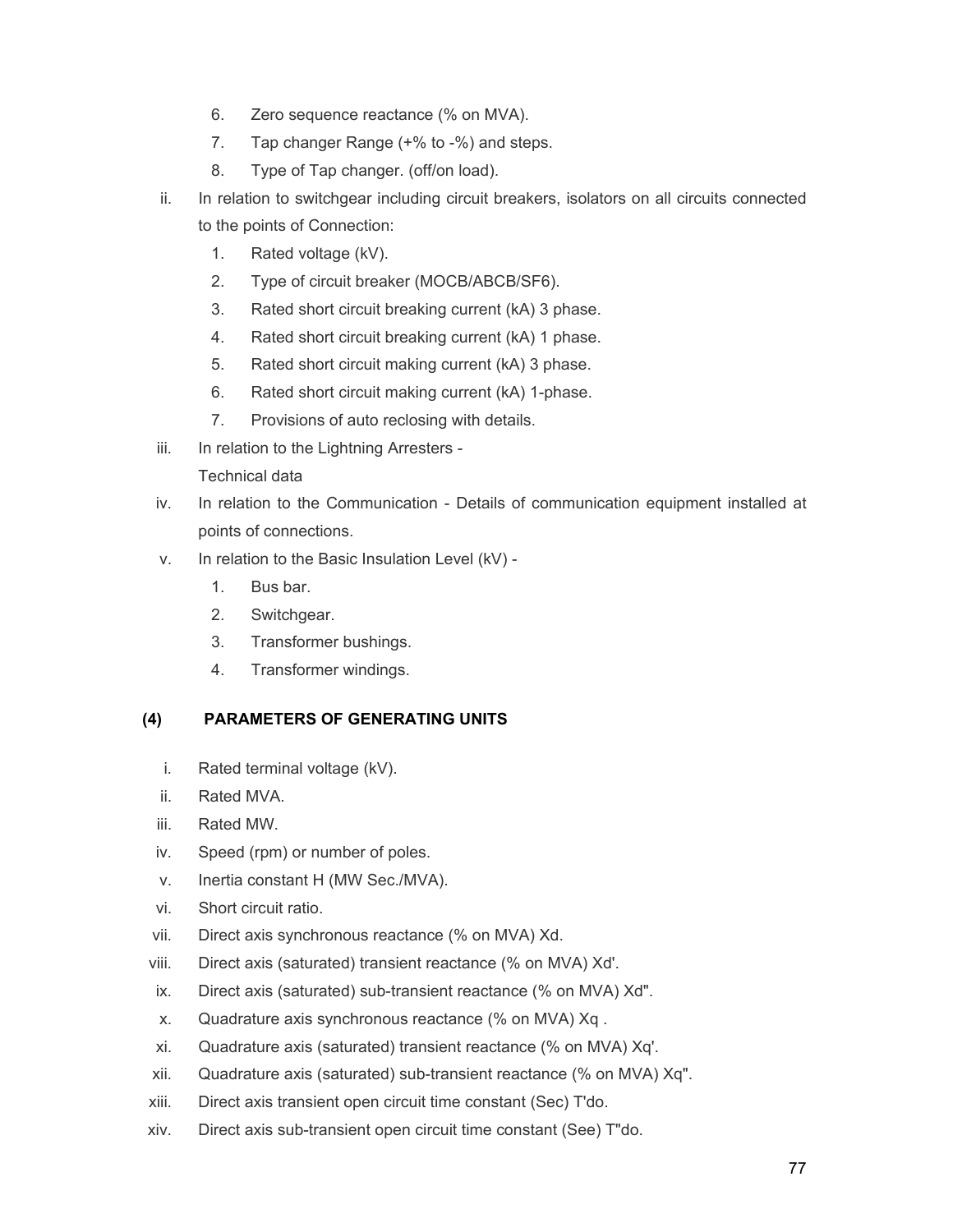- xv. Quadrature axis transient open circuit time constant (Sec) T'qo.
- xvi. Quadrature axis sub-transient open circuit time constant (Sec) T''qo.
- xvii. Stator Resistance (Ohm)Ra.
- xviii. Neutral grounding details.
- xix. Stator leakage reactance (Ohm) X1.
- xx. Stator time constant (Sec).
- xxi. Rated Field current (A).
- xxii. Open Circuit saturation characteristic for various terminal Voltages giving the compounding current to achieve the same.
- xxiii. MW and MVAr Capability curve

## **(5) PARAMETERS OF EXCITATION CONTROL SYSTEM**

- i. Type of Excitation.
- ii. Maximum Field Voltage.
- iii. Minimum Field Voltage.
- iv. Rated Field Voltage.
- v. Details of excitation loop in block diagrams showing transfer functions of individual elements using I.E.E.E. symbols.
- vi. Dynamic characteristics of over excitation limiter.
- vii. Dynamic characteristics of under-excitation limiter.

# **(6) PARAMETERS OF GOVERNOR**

- i. Governor average gain (MW/Hz).
- ii. Speeder motor setting range.
- iii. Time constant of steam or fuel Governor valve.
- iv. Governor valve opening limits.
- v. Governor valve rate limits.
- vi. Time constant of Turbine.
- vii. Governor block diagram showing transfer functions of individual elements using I.E.E.E. symbols.

## **(7) OPERATIONAL PARAMETERS**

Minimum notice required to synchronize a Generating Unit from de- synchronization.

- i. Minimum time between synchronizing different Generating Units in a Power Station.
- ii. The minimum block load requirements on synchronizing.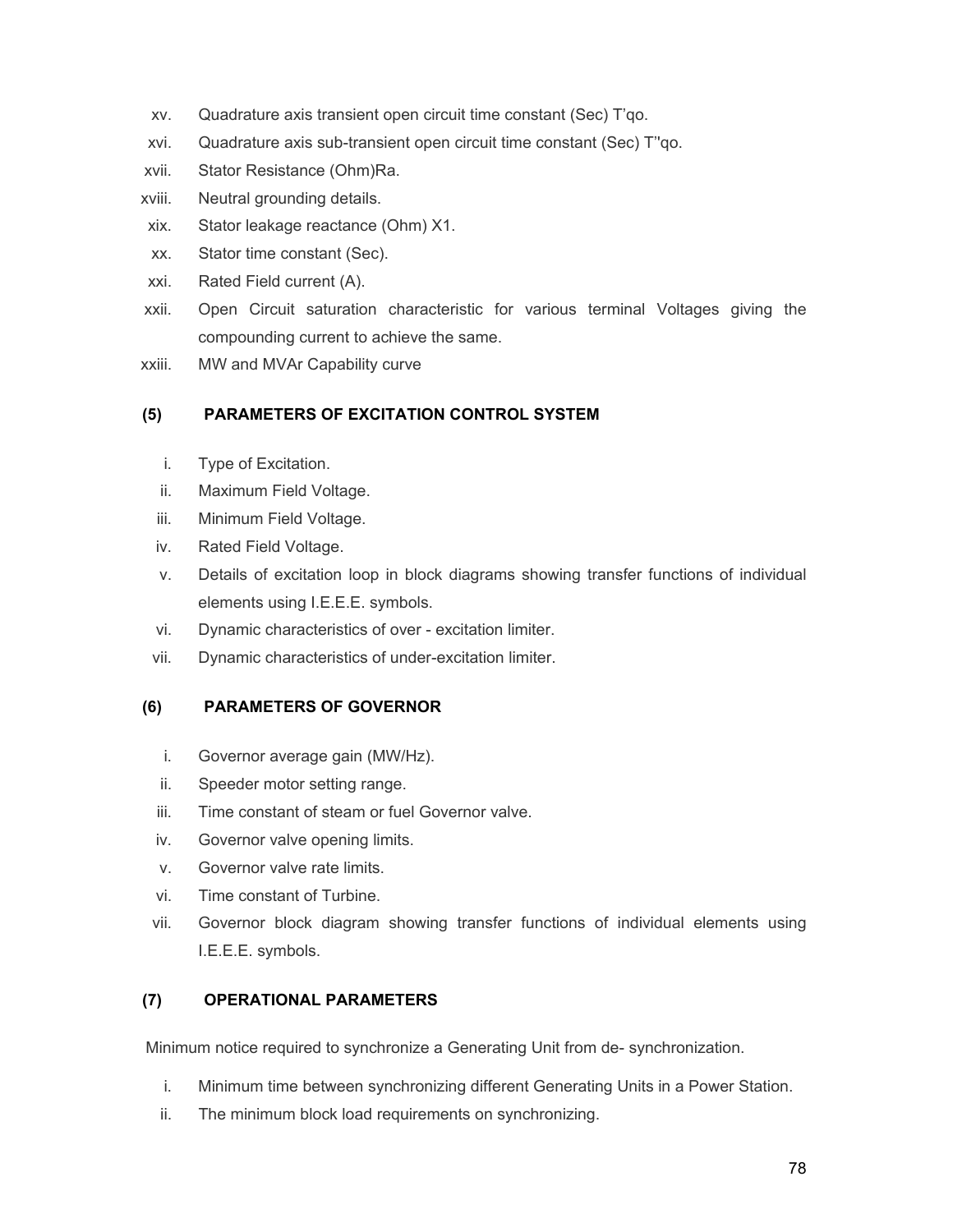- iii. Time required for synchronizing a Generating Unit for the following conditions:
	- 1. Hot
	- 2. Warm
	- 3. Cold
- iv. Maximum Generating Unit loading rates for the following conditions:
	- 1. Hot
	- 2. Warm
	- 3. Cold
- v. (v) Minimum load without oil support (MW).

# **(8) GENERAL STATUS**

- i. Detailed Project report.
- ii. Status Report
	- 1. Land
	- 2. Coal
	- 3. Water
	- 4. Environmental clearance
	- 5. Rehabilitation of displaced persons
- iii. Techno-economic approval by Central Electricity Authority (CEA).
- iv. Approval of State Government/Government of India.
- v. Financial Tie-up.

# **(9) CONNECTION**

- i. Reports of Studies for parallel operation with the State Transmission System.
- ii. Short Circuit studies
- iii. Stability Studies.
- iv. Load Flow Studies.
- v. Proposed Connection with the State Transmission System.
	- a. Voltage
	- b. No. of circuits
	- c. Point of Connection.

# **B.1.2 HYDRO - ELECTRIC STATIONS (For SGS)**

# **(1) GENERAL**

- i. Name of Power Station.
- ii. No and capacity of units. (MVA)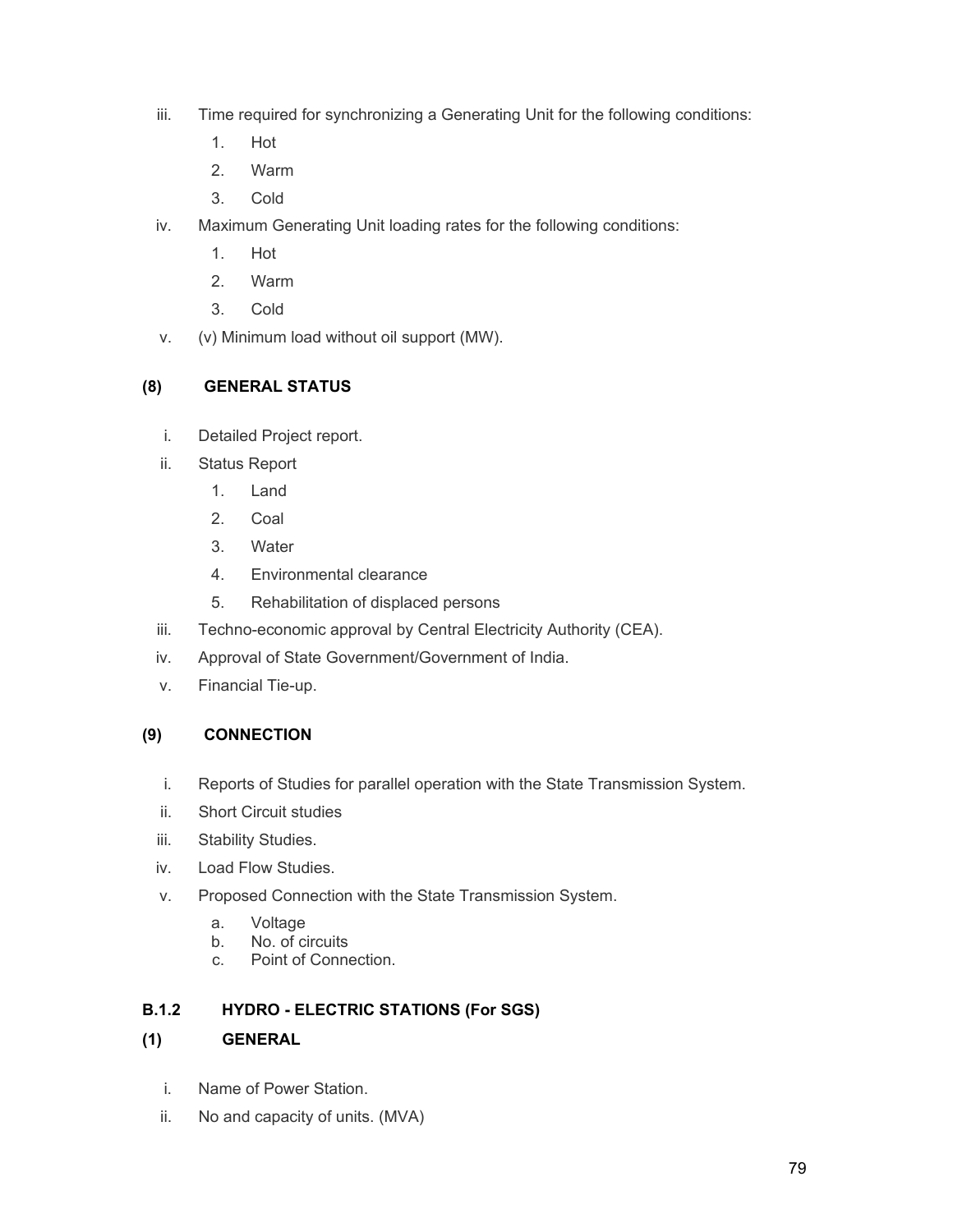- iii. Ratings of all major equipment.
	- a. Turbines (HP)
	- b. Generators (MVA)
	- c. Generator Transformers (MVA)
	- d. Auxiliary Transformers (MVA)
- iv. Single line diagram of Power Station and switchyard.
- v. Relaying and metering diagram.
- vi. Neutral grounding of Generator.
- vii. Excitation control.
- viii. Earthing arrangements with earth resistance values.
- ix. Reservoir Data.
	- a. Salient features
	- b. Type of Reservoir
		- 1. Multipurpose
		- 2. For Power
	- c. Operating Table with
		- 1. Area capacity curves and
		- 2. Unit capability at different net heads

# **(2) PROTECTION**

- i. Full description including settings for all relays and protection systems installed on the Generating Unit, Generator transformer, auxiliary transformer and electrical motor of major equipment included, but not limited to those listed, under Sec. 3 (General).
- ii. Full description including settings for all relays installed on all outgoing feeders from Power Station switchyard, tiebreakers, and incoming breakers.
- iii. Full description of inter-tripping of breakers at the point or points of Connection with the Transmission System.
- iv. Most Probable fault clearance time for electrical faults on the User's System.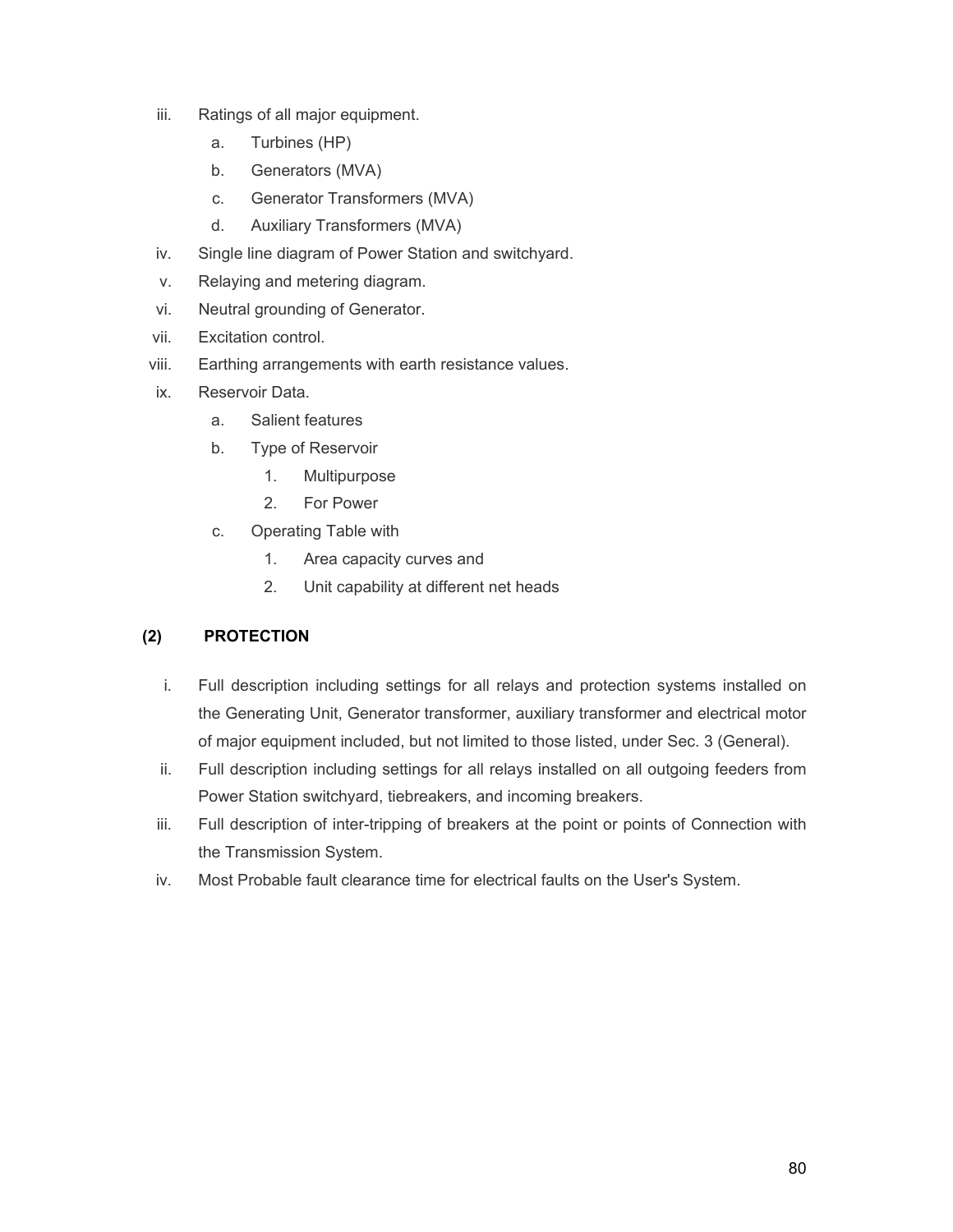## **(3) SWITCHYARD**

- i. Interconnecting transformers:
	- 1. Rated MVA
	- 2. Voltage Ratio
	- 3. Vector Group
	- 4. Positive sequence reactance for maximum, minimum and normal Tap.(% on MVA).
	- 5. Positive sequence resistance for maximum, minimum and normal Tap.(% on MVA).
	- 6. Zero sequence reactance (% on MVA)
	- 7. Tap changer range ( $+$ % to  $-$ %) and steps.
	- 8. Type of Tap changer (off/on load).
	- 9. Neutral grounding details.
- ii. Switchgear (including circuit breakers, Isolators on all circuits connected to the points of Connection).
	- 1. Rated voltage (KV).
	- 2. Type of Breaker (MOCB/ABCB/SF6).
	- 3. Rated short circuit breaking current (KA) 3 phase.
	- 4. Rated short circuit breaking current (KA) 1 phase.
	- 5. Rated short circuit making current (KA) 3 phase.
	- 6. Rated short circuit making current (KA) 1 phase.
	- 7. Provisions of auto reclosing with details.
- iii. Lightning Arresters

Technical data

iv. Communications

Details of Communications equipment installed at points of connections.

- v. Basic Insulation Level (KV)
	- 1. Bus bar.
	- 2. Switchgear.
	- 3. Transformer Bushings
	- 4. Transformer windings.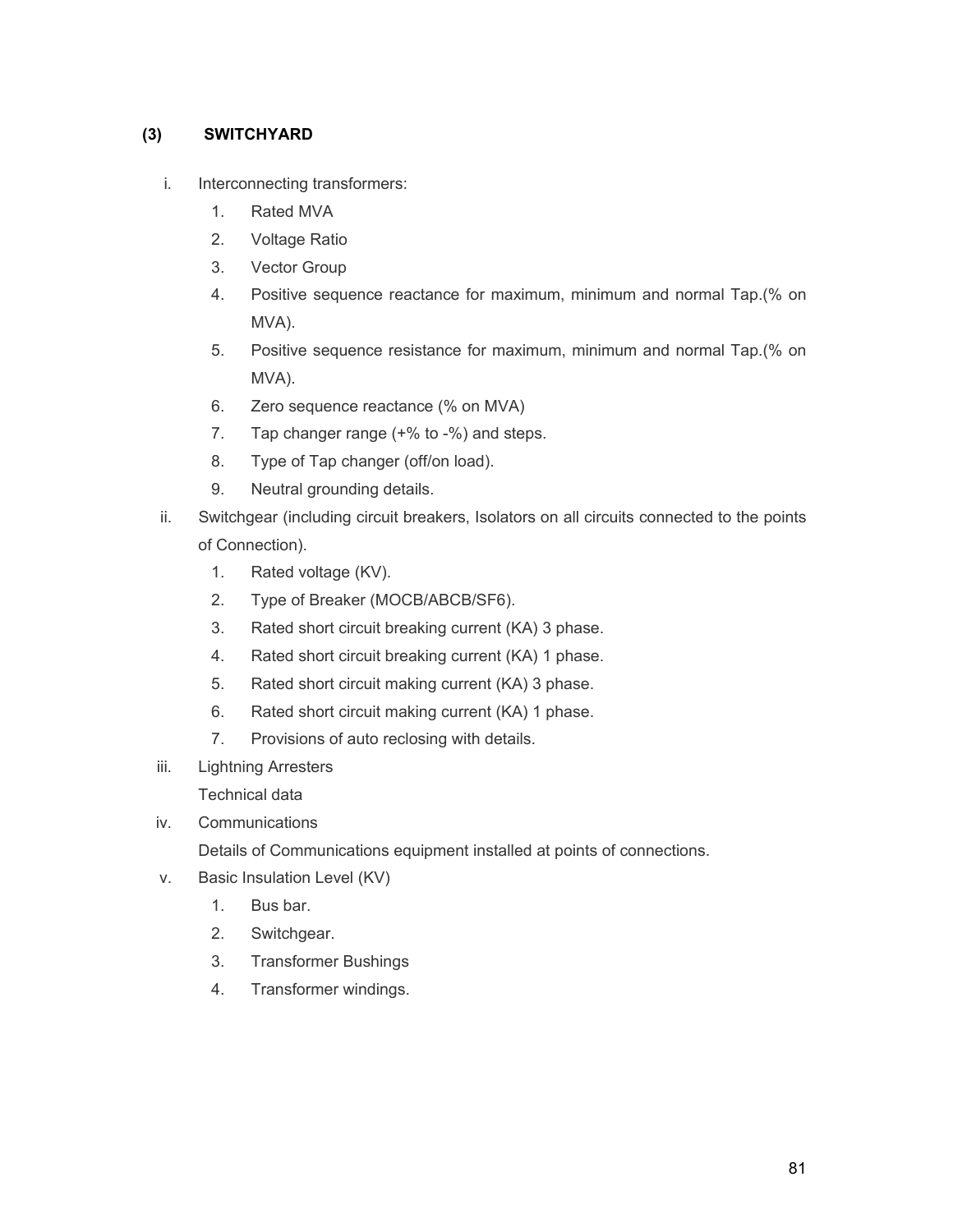## **(4) GENERATING UNITS**

- i. Parameters of Generator
	- 1. Rated terminal voltage (KV).
	- 2. Rated MVA.
	- 3. Rated MW
	- 4. Speed (rpm) or number of poles.
	- 5. Inertia constant H (MW sec./MVA).
	- 6. Short circuit ratio.
	- 7. Direct axis synchronous reactance Xd (% on MVA).
	- 8. Direct axis (saturated) transient reactance (% on MVA) X'd.
	- 9. Direct axis (saturated) sub-transient reactance (% on MVA) X"d.
	- 10. Quadrature axis synchronous reactance (% on MVA) Xq.
	- 11. Quadrature axis (saturated) transient reactance (% on MVA) X'q.
	- 12. Quadrature axis (saturated) sub-transient reactance (% on MVA) X"q.
	- 13. Direct axis transient open circuit time constant (sec) T'do.
	- 14. Direct axis sub-transient open circuit time constant (sec) T"do.
	- 15. Quadrature axis transient open circuit time content (sec) T'qo.
	- 16. Quadrature axis transient open circuit time constant (sec) T"qo.
	- 17. Stator Resistance (Ohm) Ra.
	- 18. Stator leakage reactance (Ohm) X1.
	- 19. Stator time constant (Sec).
	- 20. Rated Field current (A).
	- 21. Neutral grounding details.
	- 22. Open Circuit saturation characteristics of the Generator for various terminal voltages giving the compounding current to achieve this.
	- 23. Type of Turbine.
	- 24. Operating Head (Metres)
	- 25. Discharge with full gate opening (cumecs)
	- 26. Speed Rise on total Load throw off(%).
	- 27. MW and MVAr Capability curve
- ii. Parameters of excitation control system:
- iii. Parameters of governor:
- iv. Operational parameter:
	- 1. Minimum notice required to Synchronise a Generating Unit from desynchronisation.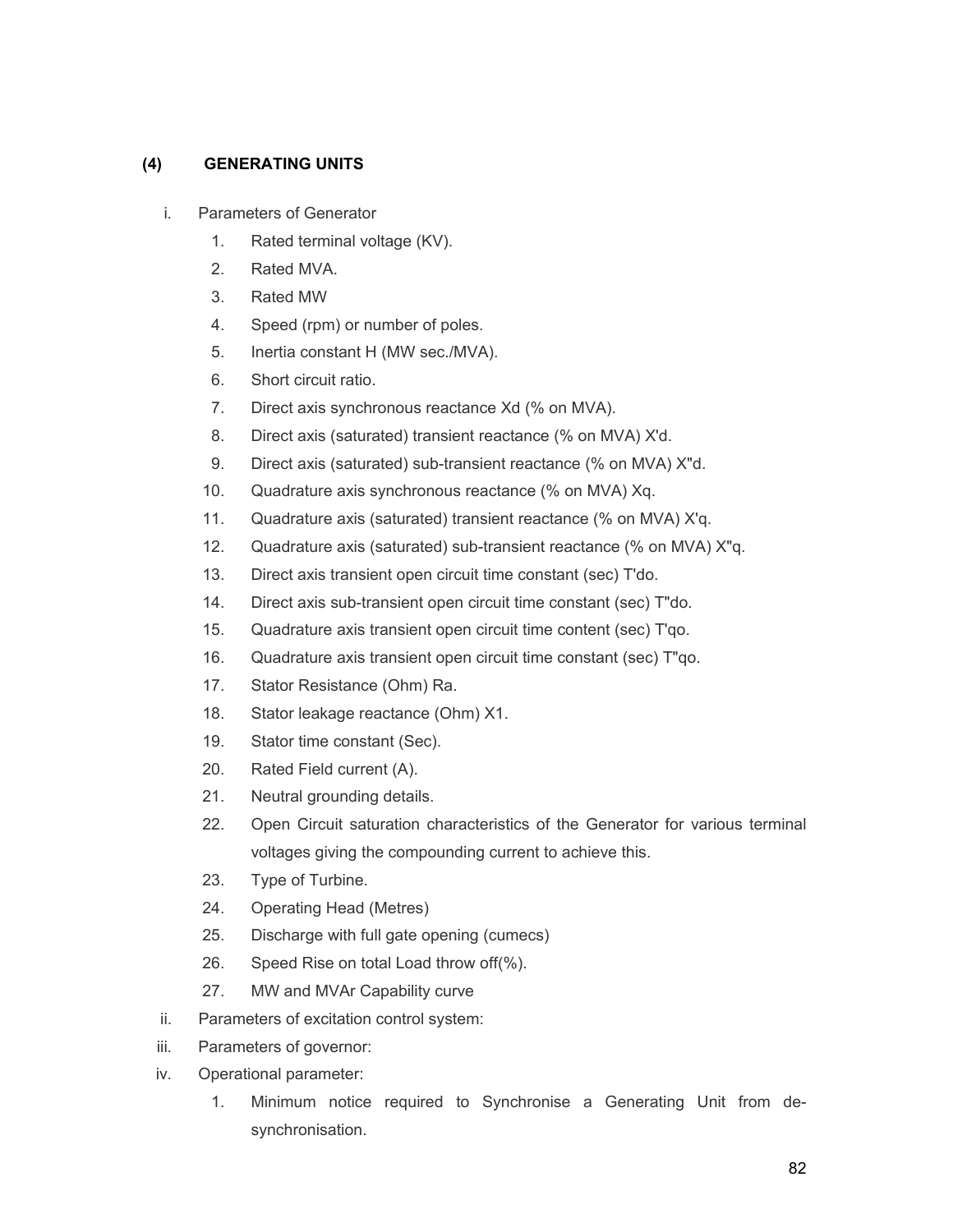- 2. Minimum time between Synchronising different Generating Units in a Power Station.
- 3. Minimum block load requirements on Synchronising.

## **(5) GENERAL STATUS**

- i. Detailed Project Report.
- ii. Status Report.
	- 1. Topographical survey
	- 2. Geological survey
	- 3. Land
	- 4. Environmental Clearance
	- 5. Rehabilitation of displaced persons.
- iii. Techno-economic approval by Central Electricity Authority.
- iv. Approval of State Government/Government of India.
- v. Financial Tie-up.

## **(6) CONNECTION**

- i. Reports of Studies for parallel operation with the State Transmission System.
	- 1. Short Circuit studies
	- 2. Stability Studies.
	- 3. Load Flow Studies.
- ii. Proposed Connection with the State Transmission System.
	- 1. Voltage
	- 2. No. of circuits
	- 3. Point of Connection.

## **(7) RESERVOIR DATA**

- i. Dead Capacity
- ii. Live Capacity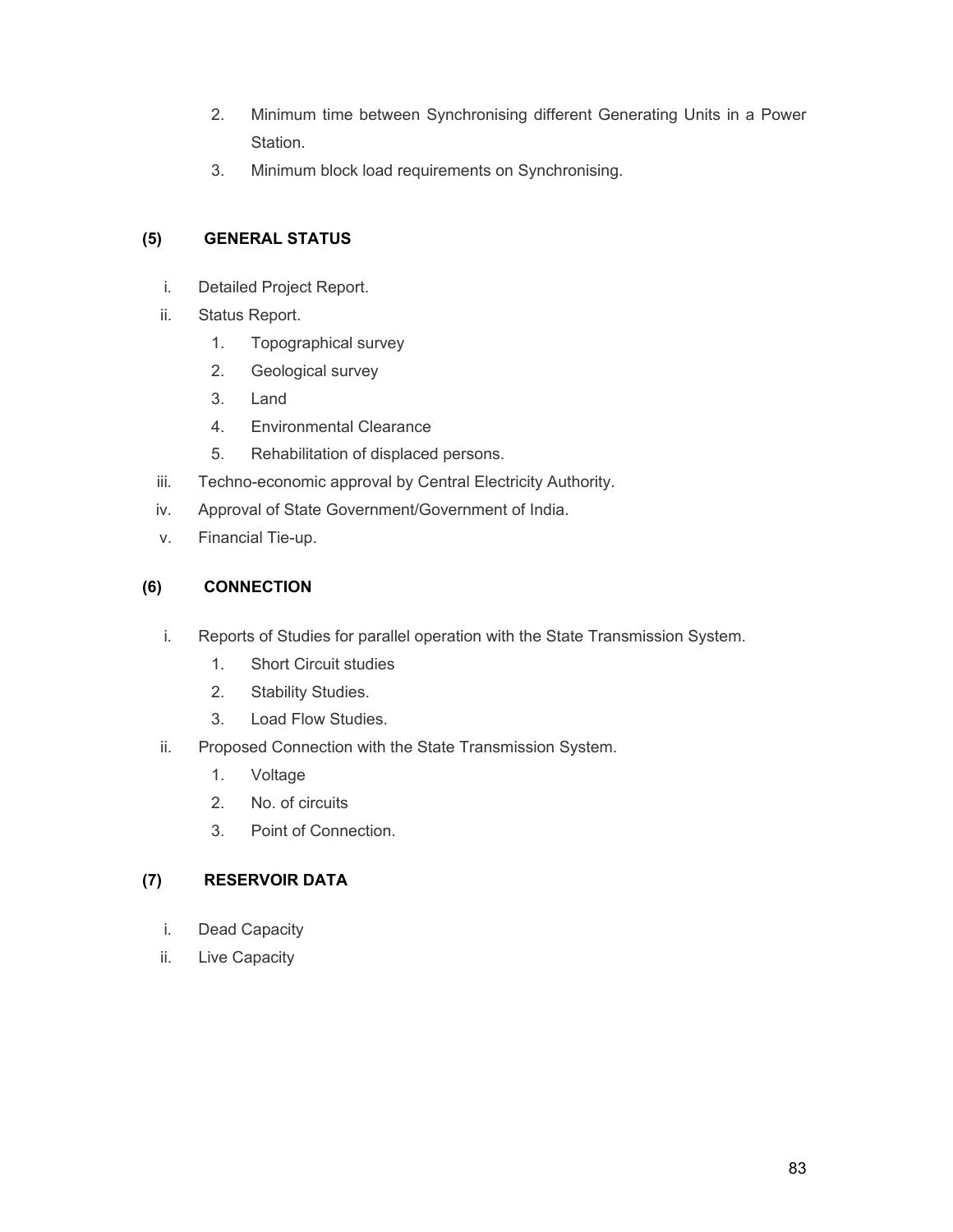## **B.2 DETAILED SYSTEM DATA – TRANSMISSION**

For STU/Transmission Licensees

### **(1) GENERAL**

- i. Single line diagram of the Transmission System down to 66KV,33KV bus at Grid Sub-station detailing:
	- 1. Name of Sub-station.
	- 2. Power Station connected.
	- 3. Number and length of circuits.
	- 4. Interconnecting transformers.
	- 5. Sub-station bus layouts.
	- 6. Power transformers.
	- 7. Reactive compensation equipment.
- ii. Sub-station layout diagrams showing:
	- 1. Bus bar layouts.
	- 2. Electrical circuitry, lines, cables, transformers, switchgear etc.
	- 3. Phasing arrangements.
	- 4. Earthing arrangements.
	- 5. Switching facilities and interlocking arrangements.
	- 6. Operating voltages.
	- 7. Numbering and nomenclature:
	- 8. Transformers.
	- 9. Circuits.
	- 10. Circuit breakers.
	- 11. Isolating switches.

#### **(2) LINE PARAMETERS (for all circuits)**

- i. Designation of Line.
	- 1. Length of line (km).
	- 2. Number of circuits.Per Circuit values.
	- 3. Operating voltage (KV).
	- 4. Positive Phase sequence reactance (pu on 100 MVA) X1
	- 5. Positive Phase sequence resistance (pu on 100 MVA) R1
	- 6. Positive Phase sequence susceptance (pu on 100 MVA) B1
	- 7. Zero Phase sequence reactance (pu on 100 MVA) X0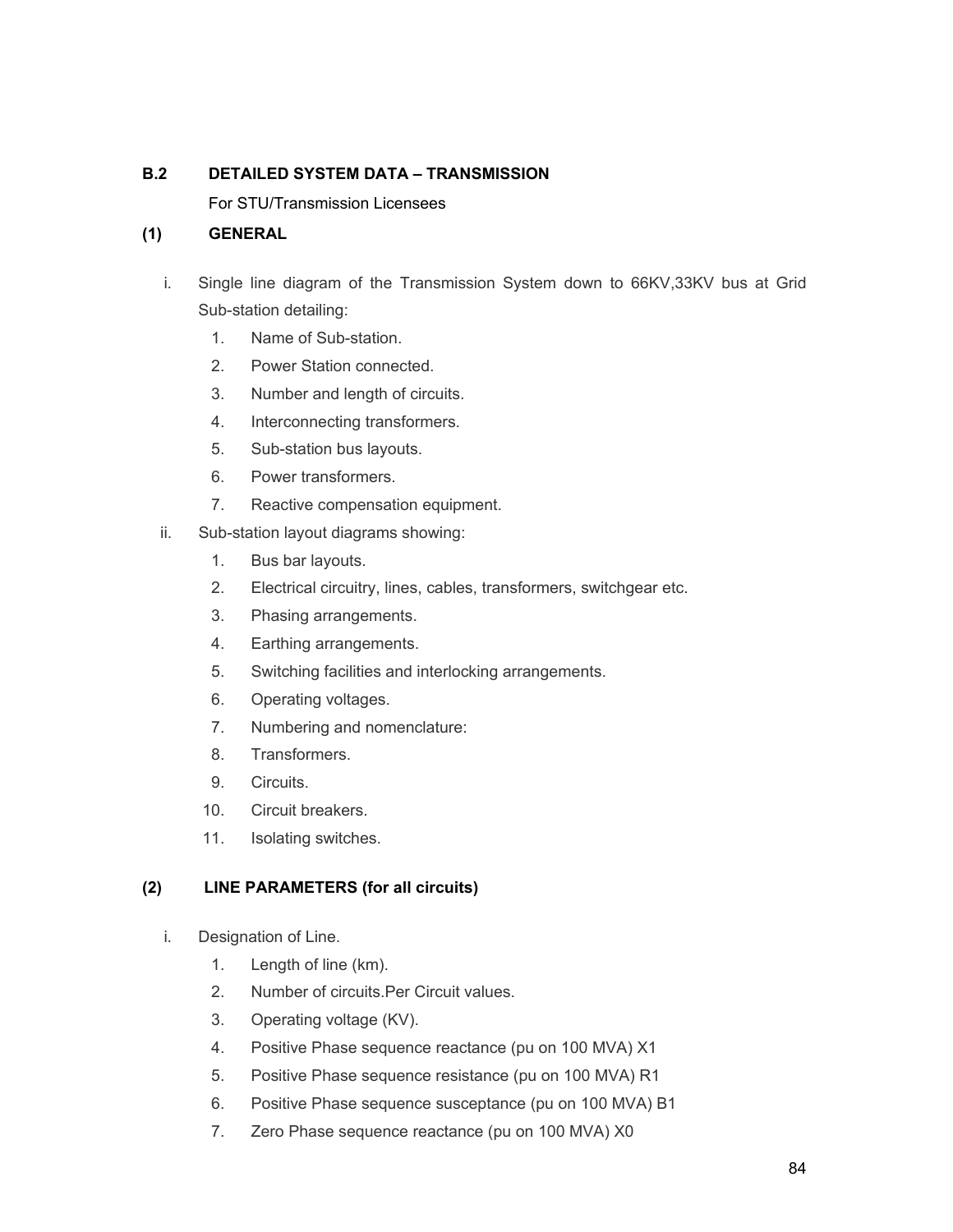- 8. Zero Phase sequence resistance (pu on 100 MVA) R0
- 9. Zero Phase sequence susceptance (pu on 100 MVA) B0

## **(3) TRANSFORMER PARAMETERS (For all transformers)**

- i. Rated MVA
- ii. Voltage Ratio
- iii. Vector Group
- iv. Positive sequence reactance, maximum, minimum and normal (pu on 100 MVA) X1
- v. Positive sequence resistance, maximum, minimum and normal (pu on 100 MVA) R1
- vi. Zero sequence reactance (pu on 100 MVA).
- vii. Tap change range (+% to -%) and steps.
- viii. Details of Tap changer. (Off/On load).

## **(4) EQUIPMENT DETAILS (For all substations)**

- i. Circuit Breakers
- ii. Isolating switches
- iii. Current Transformers
- iv. Potential Transformers /CVTs

## **(5) RELAYING AND METERING**

- i. Protection relays installed for all transformers and feeders along with their settings and level of co-ordination with other Users.
- ii. Metering Details.

# **(6) SYSTEM STUDIES**

- i. Load Flow studies (Peak and lean load for maximum hydro and maximum thermal generation).
- ii. Transient stability studies for three-phase fault in critical lines.
- iii. Dynamic Stability Studies
- iv. Short circuit studies (three-phase and single phase to earth)
- v. Transmission and Distribution Losses in the Transmission System.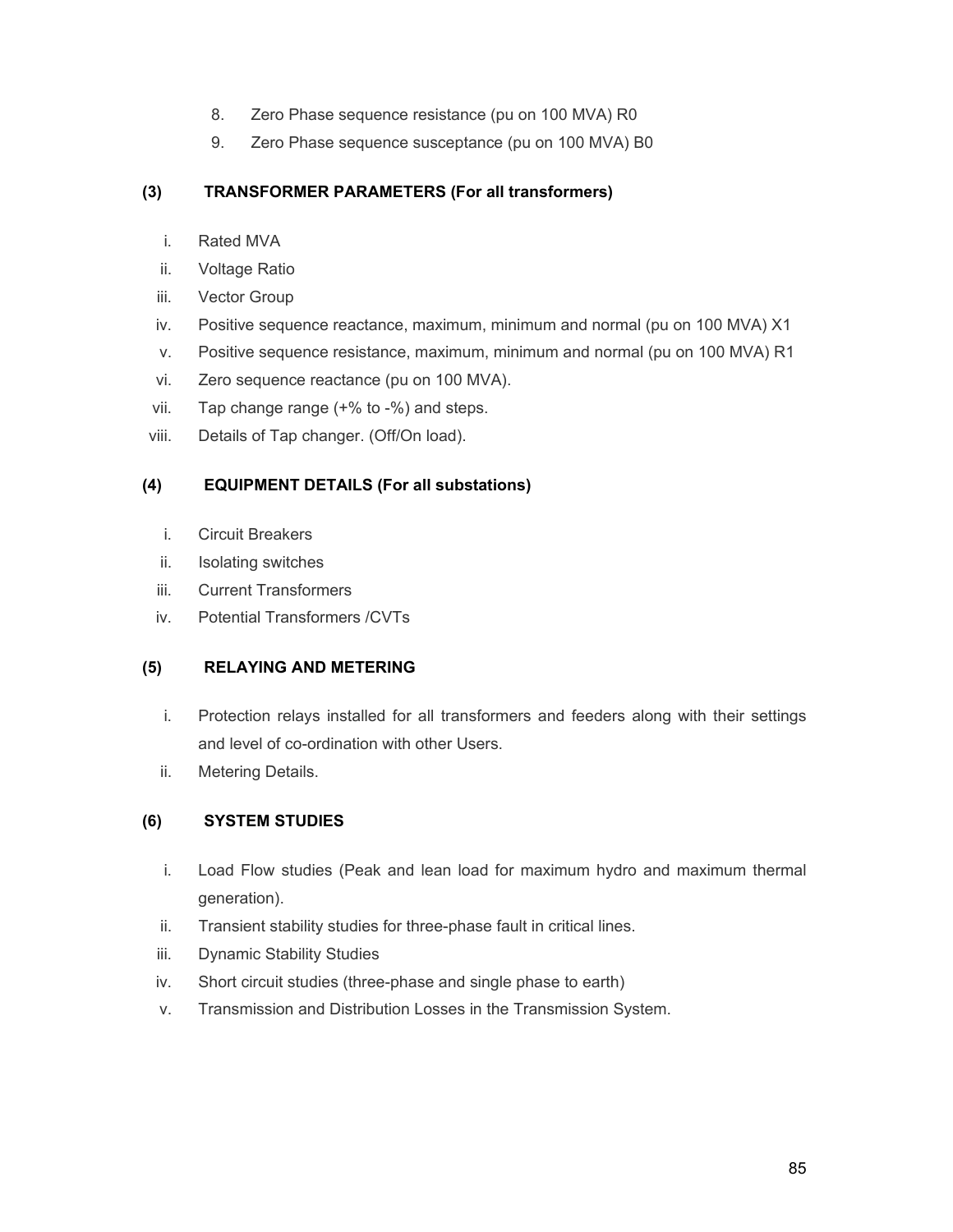### **(7) DEMAND DATA (For all substations)**

Demand Profile (Peak and lean load) for next 5 years.

## **(8) REACTIVE COMPENSATION EQUIPMENT**

- i. Type of equipment (fixed or variable).
- ii. Capacities and/or Inductive rating or its operating range in MVAr.
- iii. Details of control.
- iv. Point of Connection to the System.

### **B.3 DETAILED PLANNING DATA (DISTRIBUTION)**

For Distribution Licensees

### **(1) GENERAL**

- i. Distribution map (To scale). Showing all lines up to 11KV and sub-stations belonging to the Supplier.
- ii. Single line diagram of Distribution System (showing distribution lines from points of Connection with the Transmission System, 132/11 kV sub stations 66/11KV substations, 33/11KV substations, and consumer bus in case of consumers fed directly from the Transmission System).
- iii. Numbering and nomenclature of lines and sub-stations (Identified with feeding Grid sub-stations of the Transmission and concerned 220/11kV, 132/11kV, 66/11kV and 33/11KV sub-station of Licensee).

## **(2) CONNECTION**

- i. Points of Connection (Furnish details of existing arrangement of Connection).
- ii. Details of metering at points of Connection.

## **(3) LOADS**

- i. Details of major loads of 1 MW and above to be contracted for next 5 years.
- ii. Demand profile of Distribution System (Current & forecast)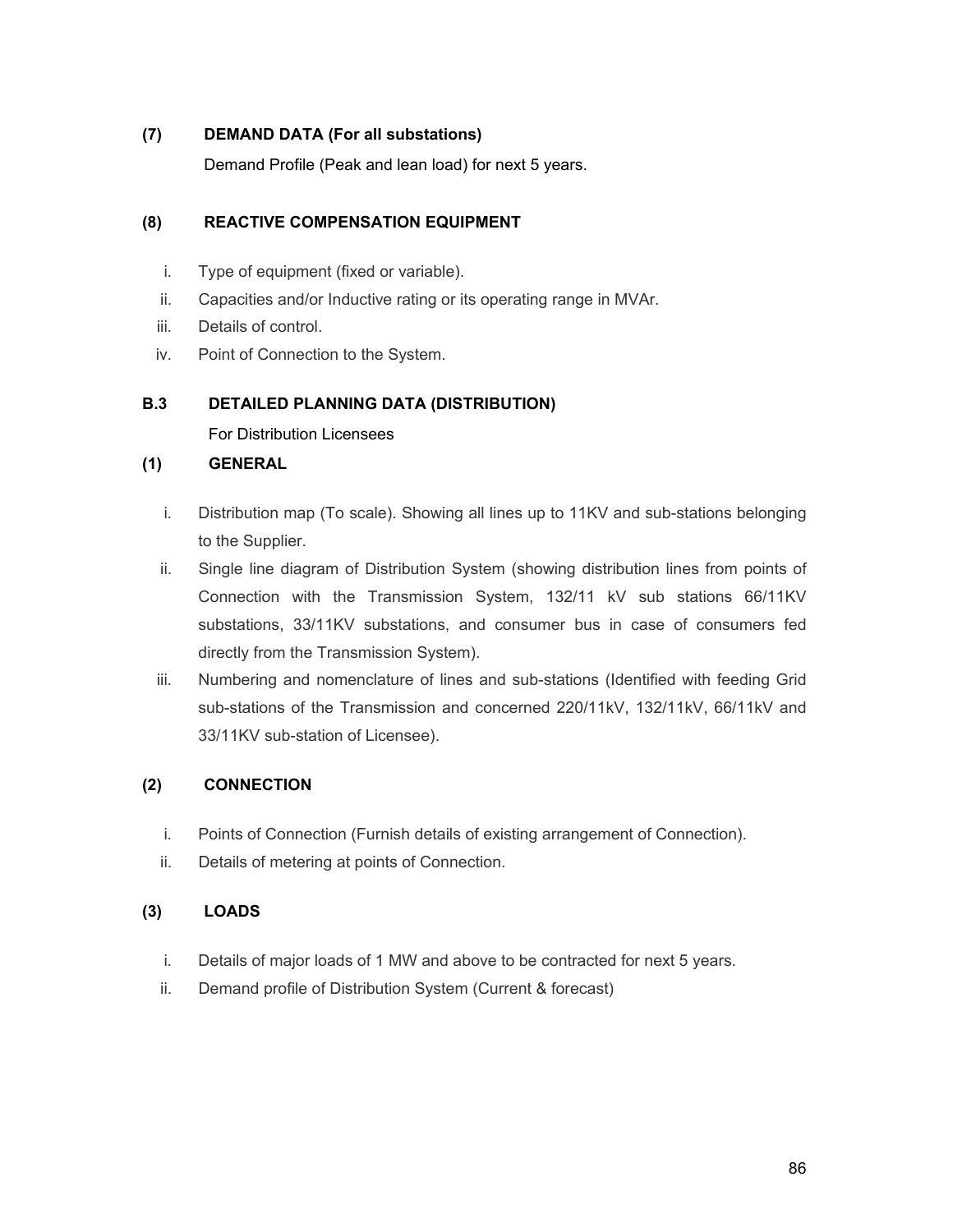# **AAPENDIX C: OPERATIONAL PLANNING DATA**

## **C.1 OUTAGE PLANNING DATA**

### **C.1.1 DEMAND ESTIMATES**

For Distribution Licensees

| Item                                                                                                                                                                        | Due date/Time                   |
|-----------------------------------------------------------------------------------------------------------------------------------------------------------------------------|---------------------------------|
| a) Estimated aggregate month-wise annual sales of Energy in Million<br>Units and peak and lean demand in MW & MVAr at each Connection<br>point for the next financial year. | 15th November<br>of current yea |
| b) Estimated aggregate day-wise monthly sales of Energy in million<br>Units and peak and lean demand in MW & MVAr at each Connection<br>point for the next month.           | 25th of current<br>month        |
| $\vert$ c) 15 Minute block-wise demand estimates for the day ahead.                                                                                                         | 9.00 Hours every<br>day.        |

## **(2) Estimates of Load Shedding for Distribution Licensee**

| Item                                                               | Due date / Time     |
|--------------------------------------------------------------------|---------------------|
| a) Details of discrete load blocks that may be shed to comply with | Soon after          |
| instructions issued by SLDC when required, from each connection    | connection is made. |
| point.                                                             |                     |

# **(3) Year ahead outage programme (For the financial year) (i) Generation outage programme for (SGS)**

| Item                                                                | Due date / Time                |
|---------------------------------------------------------------------|--------------------------------|
| a) Identification of Generating Unit.                               |                                |
| b) MW, Which will not be available as a result of Outage.           |                                |
| c) Preferred start date and start-time or ranges of start dates and | 15 <sup>th</sup> November each |
| start times and period of outage.                                   | year                           |
| d) If outages are required to meet statutory requirement, then the  |                                |
| latest – date by which outage must be taken.                        |                                |

## **(ii) Year ahead outage programme (Affecting Transmission System)**

| ltem                                                          | Due date / Time               |
|---------------------------------------------------------------|-------------------------------|
| a) MW, which will not be available as a result of Outage from | 1 <sup>st</sup> November each |
| Imports through external connections.                         | vear                          |
| b) Start date and start time and period of Outage.            |                               |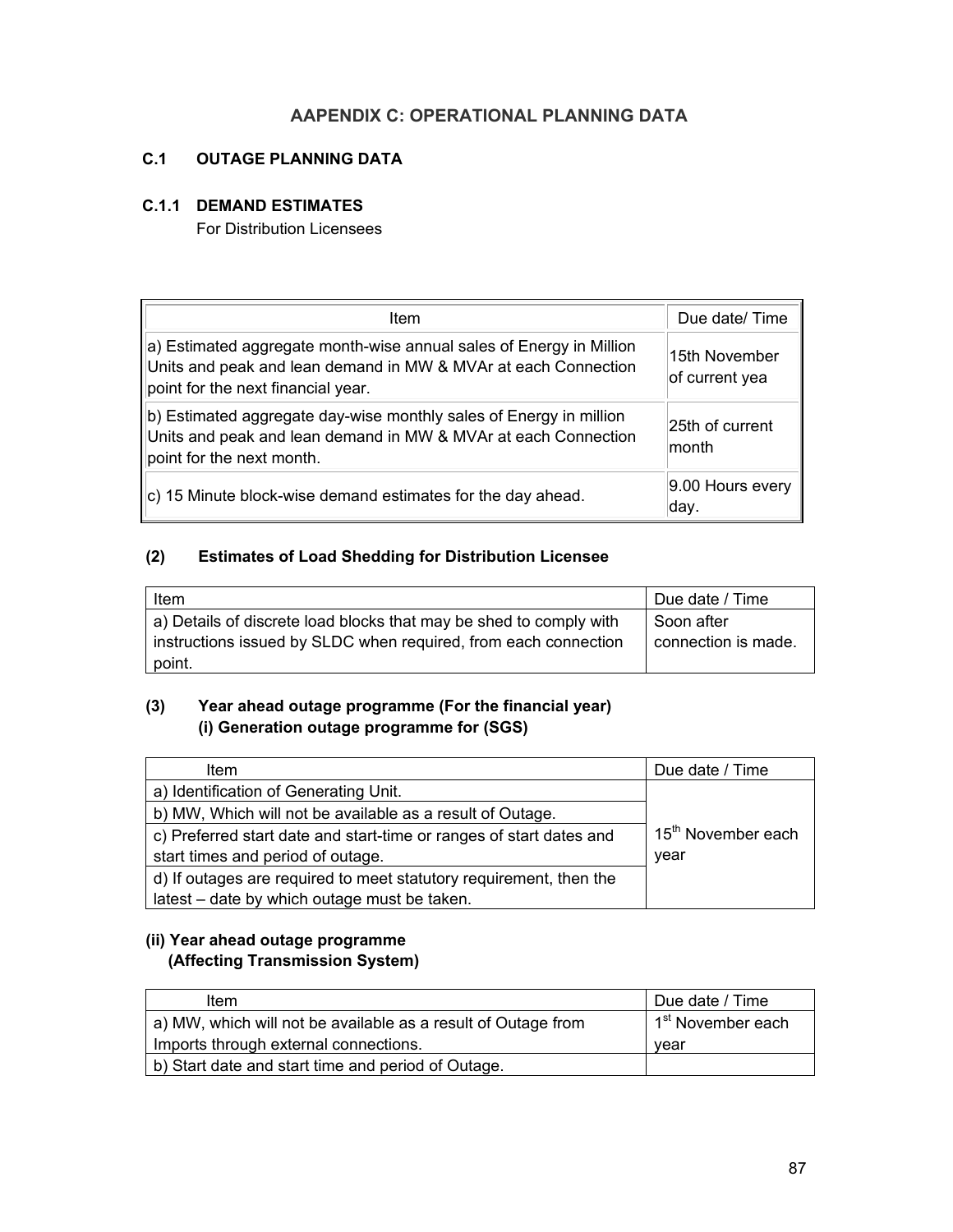# **(iii) Year ahead CPP's outage programme (Affecting Transmission System)**

| ltem                                                          | Due date / Time                |
|---------------------------------------------------------------|--------------------------------|
| a) MW, which will not be available as a result of Outage from | 30 <sup>th</sup> November each |
| Imports through external connections.                         | vear                           |
| b) Start date and start time and period of Outage.            |                                |

# **(iv) Year ahead Distribution Licensees outage programme (Affecting Transmission System)**

| Item                                                              | Due date / Time                |
|-------------------------------------------------------------------|--------------------------------|
| a) Loads in MW not available from any connection point.           | 15 <sup>th</sup> November each |
| Identification of connection point.                               | vear                           |
| b) Period of suspension of drawal with start date and start time. |                                |

# **(v) STU's Overall outage programme**

| ltem                                           | Due date / Time                                  |
|------------------------------------------------|--------------------------------------------------|
| a) Report on proposed outage programme to ERPC | <sub>1</sub> 15 <sup>th</sup> February each year |
| b) Release of finally agreed outage plan       | $15th$ February each year                        |

# **C-2. GENERATION SCHEDULING DATA**

For SGS

| Item                                                                                                           |            |  |
|----------------------------------------------------------------------------------------------------------------|------------|--|
| a) Day ahead 15-minute block-wise MW/MVAr availability<br>$(00.00 - 24.00$ Hours) of SGS.                      | 9.00 hrs   |  |
| b) Day ahead 15-minute block-wise MW import/export from CPP's.                                                 | $9.00$ hrs |  |
| c) Status of Generating Unit Excitation AVR in service (Yes/No).                                               | 9.00 hrs   |  |
| d) Status of Generating Unit Speed Control System. Governor in service<br>(Yes/No).                            | $9.00$ hrs |  |
| e) Spinning reserve capability (MW).                                                                           | $9.00$ hrs |  |
| f) Backing down capability with/without oil support (MW).                                                      | $9.00$ hrs |  |
| g) Hydro reservoir levels and restrictions.                                                                    | 9.00 hrs   |  |
| h) Generating Units 15-minute block-wise summation outputs (MW).                                               | 9.00 hrs   |  |
| i) Day ahead 15-minute block-wise MW entitlements from Central Sector<br>Generation Power Stations from ERLDC. | 10.00 hrs  |  |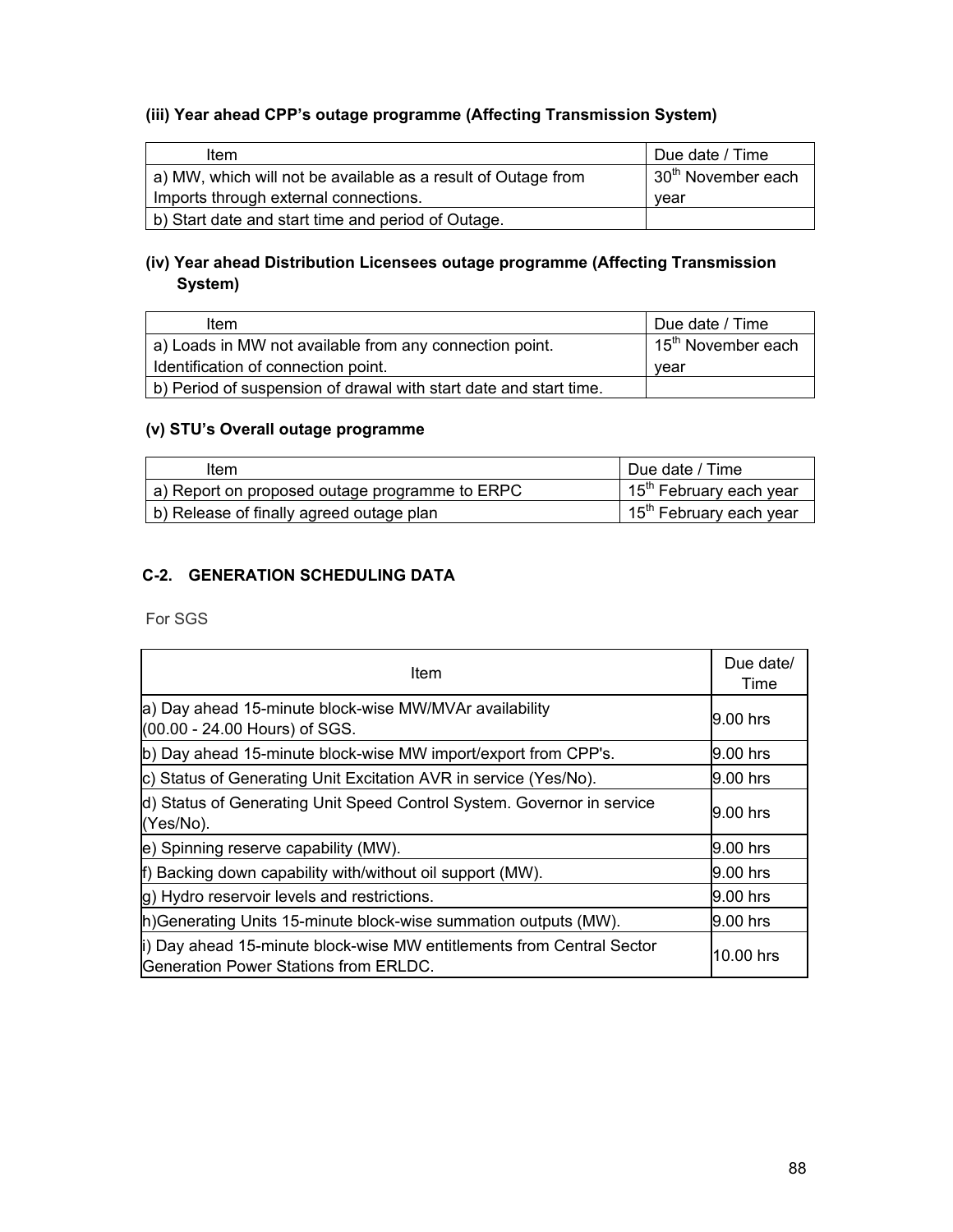## **C-3 CAPABILITY DATA**

**For SGS**

| ltem                                                             |                    |
|------------------------------------------------------------------|--------------------|
| a) Generators and IPPs shall submit to STU up-to-date capability | On receipt of      |
| curves for all Generating Unit.                                  | request from STU / |
|                                                                  | SLDC.              |
| b) CPPs shall submit to STU net return capability that shall be  | On receipt of      |
| available for export /import from Transmission System            | request from STU / |
|                                                                  | SLDC.              |

### **C-4 RESPONSE TO FREQUENCY CHANGE**

**For SGS**

| Item                                                           |                    |
|----------------------------------------------------------------|--------------------|
| a) Primary Response in MW at different levels of loads ranging | On receipt of      |
| from minimum generation to registered capacity for frequency   | request from STU / |
| changes resulting in fully opening of governor valve.          | SLDC.              |
| b) Secondary response in MW to frequency changes               | On receipt of      |
|                                                                | request from STU / |
|                                                                | SLDC.              |

## **C-5 MONITORING OF GENERATION**

**For SGS**

| Item                                                             |                      |
|------------------------------------------------------------------|----------------------|
| a) SGS shall provide 15-minute block-wise generation             |                      |
| summation to SLDC.                                               | Real time basis      |
| b) CPPs shall provide 15-minute block-wise export / import MW    |                      |
| to SLDC.                                                         | Real time basis      |
| c) Logged readings of Generators to SLDC.                        | As required          |
| d) Detailed report of generating unit tripping on monthly basis. | In the first week of |
|                                                                  | the succeeding       |
|                                                                  | month                |

## **C-6 ESSENTIAL AND NON ESSENTIAL LOAD DATA**

**For SGS**

| Item                                                     | Due date/Time       |
|----------------------------------------------------------|---------------------|
| a) Schedule of essential and non-essential loads on each | As soon as possible |
| discrete load block for purposes of load shedding.       | after connection    |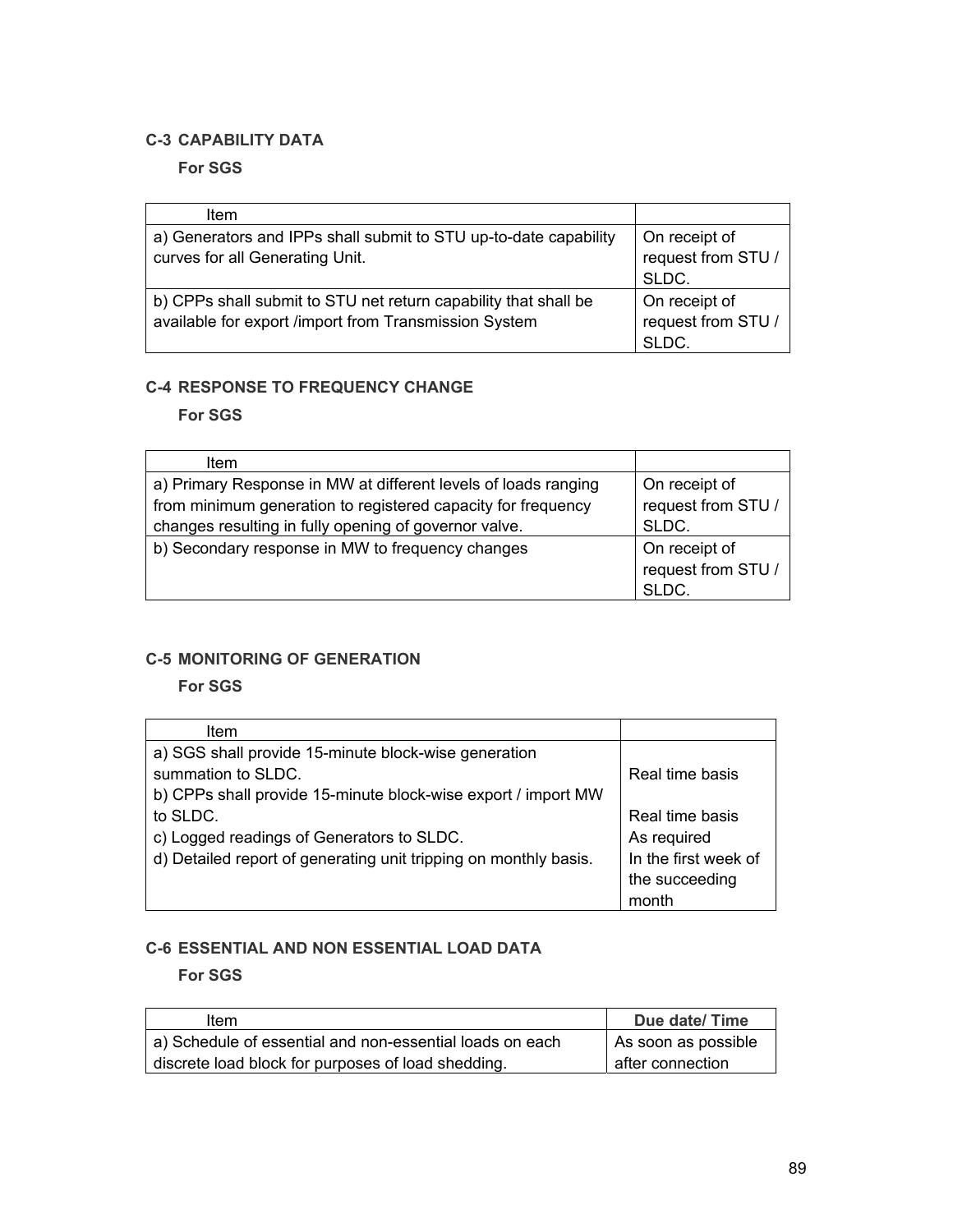# **APPENDIX D: SITE RESPONSIBILITY SCHEDULE**

Name of Power Station / Sub – Station:

Site Owner:

Site Manager:

Tel. Number:

Fax Number:

| Item of<br>Plant / | <b>Plant</b><br>Owner | <b>Safety</b><br>responsibility | Control<br>responsibility | <b>Operation</b><br>responsibility | <b>Maintenance</b><br>responsibility | remarks |
|--------------------|-----------------------|---------------------------------|---------------------------|------------------------------------|--------------------------------------|---------|
| <b>Apparatus</b>   |                       |                                 |                           |                                    |                                      |         |
| KV                 |                       |                                 |                           |                                    |                                      |         |
|                    |                       |                                 |                           |                                    |                                      |         |
| Switchyard         |                       |                                 |                           |                                    |                                      |         |
| All                |                       |                                 |                           |                                    |                                      |         |
| equipment          |                       |                                 |                           |                                    |                                      |         |
| including          |                       |                                 |                           |                                    |                                      |         |
| bus bars           |                       |                                 |                           |                                    |                                      |         |
| feeders            |                       |                                 |                           |                                    |                                      |         |
|                    |                       |                                 |                           |                                    |                                      |         |
|                    |                       |                                 |                           |                                    |                                      |         |
|                    |                       |                                 |                           |                                    |                                      |         |
|                    |                       |                                 |                           |                                    |                                      |         |
|                    |                       |                                 |                           |                                    |                                      |         |
| Generating         |                       |                                 |                           |                                    |                                      |         |
| units              |                       |                                 |                           |                                    |                                      |         |
|                    |                       |                                 |                           |                                    |                                      |         |
|                    |                       |                                 |                           |                                    |                                      |         |
|                    |                       |                                 |                           |                                    |                                      |         |
|                    |                       |                                 |                           |                                    |                                      |         |
|                    |                       |                                 |                           |                                    |                                      |         |